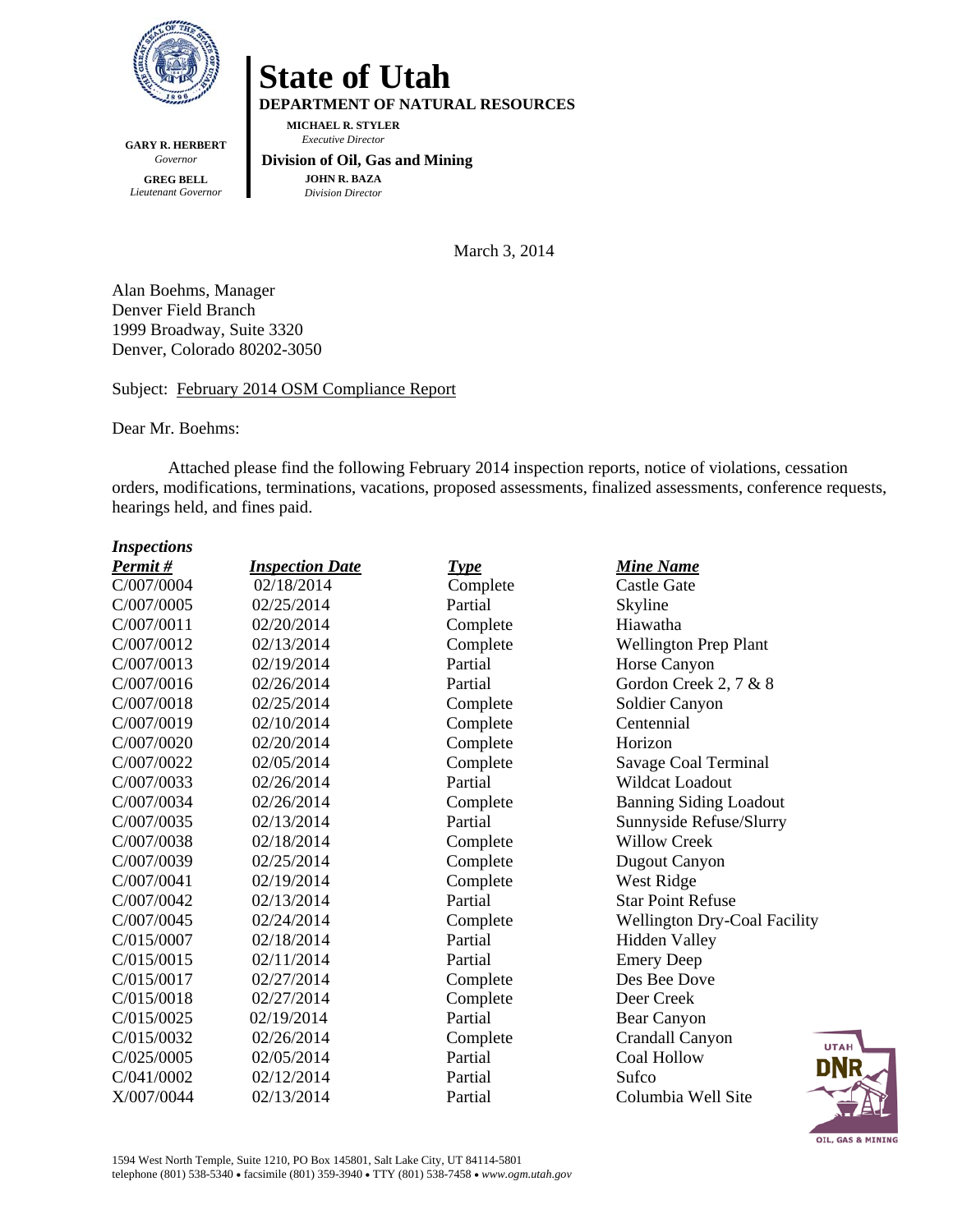| <b>Proposed Assessments</b> |                    |             |                  |
|-----------------------------|--------------------|-------------|------------------|
| <b>Permit</b> #             | <b>Date Issued</b> | $NOV/CO \#$ | <b>Mine Name</b> |
| C/025/0005                  | 01/15/2014         | #10135      | Coal Hollow      |

All of the listed inspection reports, modifications, terminations, vacations, assessments and correspondence, included in this envelope have been verified by one of the Permit Supervisors.

Sincerely,

Surgenne Steab

Suzanne Steab Engineering Technician II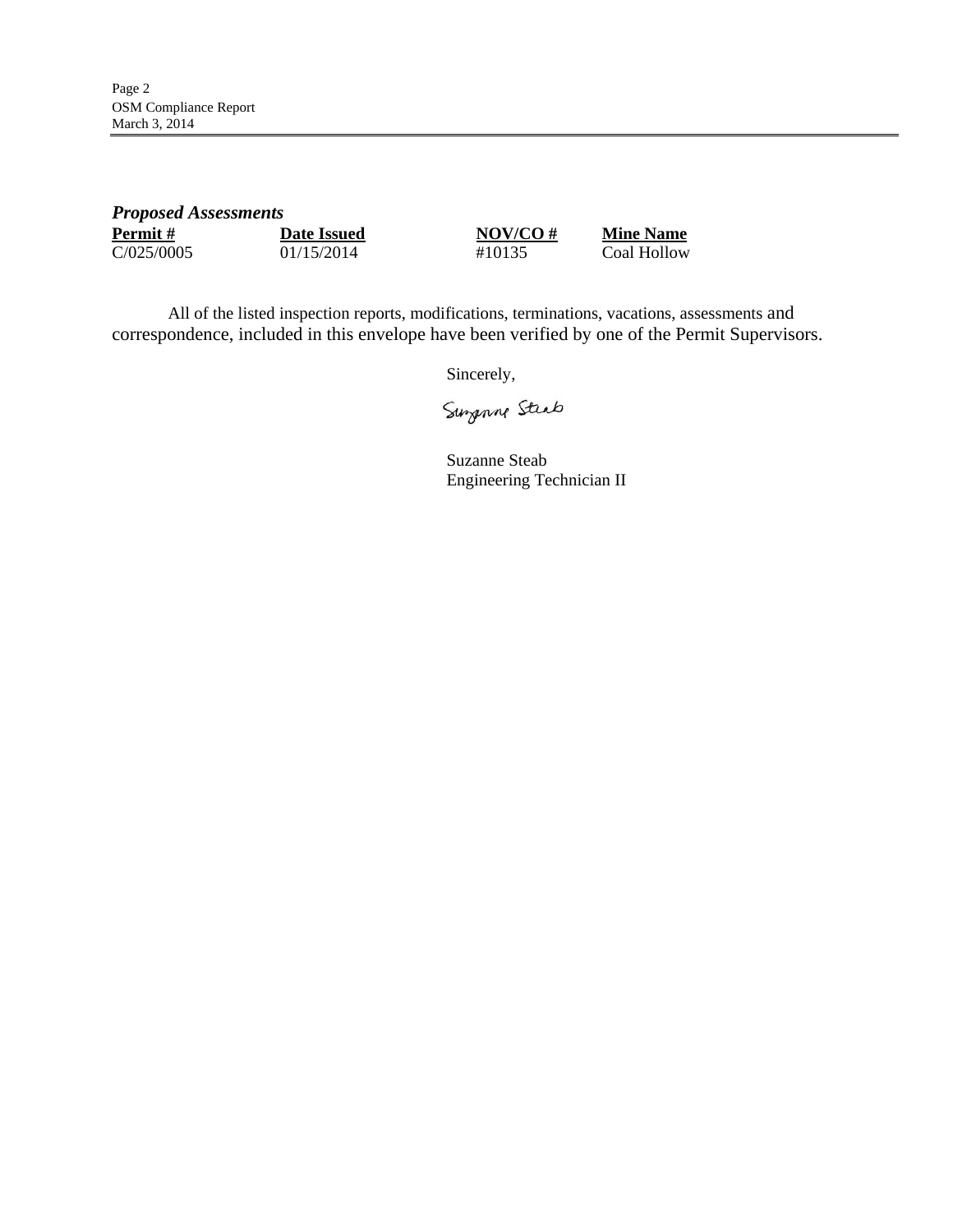

# Lieutenant Governor

# **State of Utah**

**DEPARTMENT OF NATURAL RESOURCES** 

**MICHAEL R. STYLER Executive Director** 

#### Division of Oil, Gas and Mining

**JOHN R. BAZA Division Director** 

| Representatives Present During the Inspection: |
|------------------------------------------------|
| Company Dennis Ware                            |
| OGM Steve Demczak                              |

# **Inspection Report**

| Permit Number:   | C0070004                   |
|------------------|----------------------------|
| Inspection Type: | <b>COMPLETE</b>            |
| Inspection Date: | Tuesday, February 18, 2014 |
| Start Date/Time: | 2/18/2014 12:00:00 PM      |
| End Date/Time:   | 2/18/2014 2:00:00 PM       |
| Last Inspection: | Monday, January 13, 2014   |

Inspector: Steve Demczak,

Weather: Sunny, 50's

InspectionID Report Number: 3757

**Reprocessing**

Accepted by: jhelfric 2/20/2014

|       |                                 | Permitee: CASTLE GATE HOLDING CO         |                                     |
|-------|---------------------------------|------------------------------------------|-------------------------------------|
|       |                                 | Operator: CASTLE GATE HOLDING CO         |                                     |
|       | Site: CASTLE GATE MINE          |                                          |                                     |
|       |                                 | Address: PO BOX 30, HELPER UT 84526-0030 |                                     |
|       | County: <b>CARBON</b>           |                                          |                                     |
|       |                                 | Permit Type: PERMANENT COAL PROGRAM      |                                     |
|       | <b>Permit Status: RECLAIMED</b> |                                          |                                     |
|       | <b>Current Acreages</b>         | <b>Mineral Ownership</b>                 | <b>Types of Operations</b>          |
|       | 7,619.00 Total Permitted        | M<br>Federal                             | $\blacktriangledown$<br>Underground |
| 5.561 | <b>Total Disturbed</b>          | V<br><b>State</b>                        | V<br><b>Surface</b>                 |
| 62.42 | Phase I                         | V<br>County                              | V<br>Loadout                        |
| 58.10 | <b>Phase II</b>                 | Fee                                      | Processing                          |

**Report summary and status for pending enforcement actions, permit conditions, Division Orders, and amendments:**

The permittee received Phase III bond release on October 2012 from the majority of the site.. The two sub-stations and adit #1 are not released. These areas are less than 3 acres. The permittee will request Phase III bond release for these areas in 2014.

**Other**

The sites are well vegetated.

57.44

**Phase III**

No violations were issued.

**Inspector's Signature:**

39 Inspector ID Number:Steve Demczak,



Note59#h% inspection reppt does not constitute an affidavit of compliance, with the regulatory program of the Division of Oil, Gas and Mining. telephone (801) 538-5340 · facsimile (801) 359-3940 · TTY (801) 538-7458 · www.ogm.utah.gov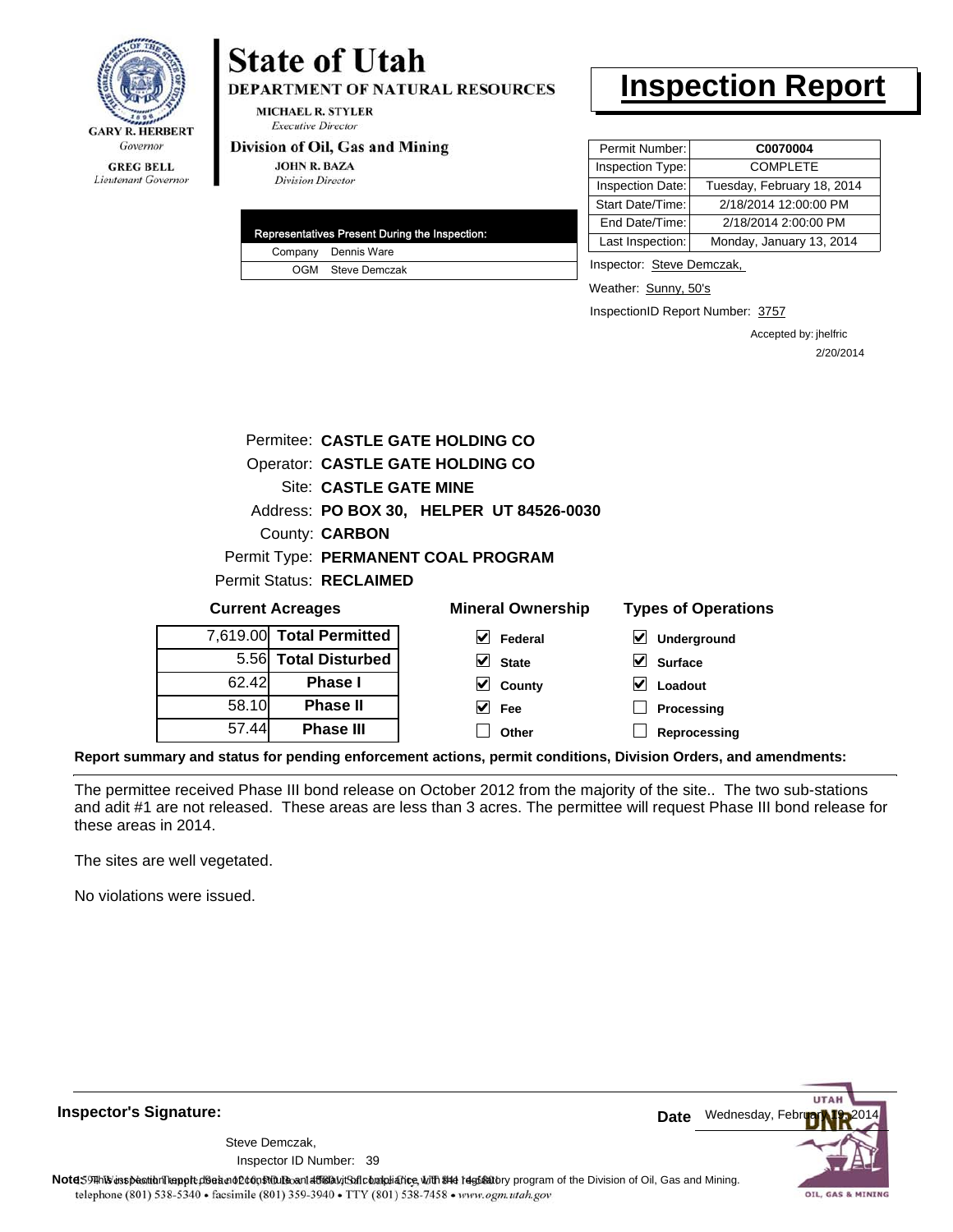#### *REVIEW OF PERMIT, PERFORMANCE STANDARDS PERMIT CONDITION REQUIREMENTS*

*1. Substantiate the elements on this inspection by checking the appropriate performance standard.*

 *a. For COMPLETE inspections provide narrative justification for any elements not fully inspected unless element is not appropriate to the site, in which case check Not Applicable.*

 *b. For PARTIAL inspections check only the elements evaluated.*

*2. Document any noncompliance situation by reference the NOV issued at the appropriate performance standard listed below.*

*3. Reference any narratives written in conjunction with this inspection at the appropriate performace standard listed below.*

|     |                                                               | Evaluated               | Not Applicable Comment          |                         | Enforcement |
|-----|---------------------------------------------------------------|-------------------------|---------------------------------|-------------------------|-------------|
| 1.  | Permits, Change, Transfer, Renewal, Sale                      | ⊻                       |                                 | V                       |             |
| 2.  | <b>Signs and Markers</b>                                      | $\overline{\mathbf{v}}$ |                                 | $\blacktriangledown$    |             |
| 3.  | Topsoil                                                       | $\overline{\mathbf{v}}$ |                                 | $\overline{\mathbf{v}}$ |             |
| 4.a | Hydrologic Balance: Diversions                                | $\overline{\mathsf{v}}$ |                                 | $\overline{\mathbf{v}}$ |             |
| 4.b | Hydrologic Balance: Sediment Ponds and Impoundments           |                         | $\blacktriangledown$            |                         |             |
| 4.C | Hydrologic Balance: Other Sediment Control Measures           | $\overline{\mathbf{v}}$ |                                 | $\blacktriangledown$    |             |
| 4.d | Hydrologic Balance: Water Monitoring                          | $\overline{\mathbf{v}}$ |                                 |                         |             |
| 4.e | Hydrologic Balance: Effluent Limitations                      |                         | $\overline{\blacktriangledown}$ |                         |             |
| 5.  | Explosives                                                    |                         | $\blacktriangledown$            |                         |             |
| 6.  | Disposal of Excess Spoil, Fills, Benches                      |                         | $\blacktriangledown$            |                         |             |
| 7.  | Coal Mine Waste, Refuse Piles, Impoundments                   |                         | $\blacktriangledown$            |                         |             |
| 8.  | Noncoal Waste                                                 | $\overline{\mathsf{v}}$ |                                 | $\overline{\mathbf{v}}$ |             |
| 9.  | Protection of Fish, Wildlife and Related Environmental Issues | $\overline{\mathbf{v}}$ |                                 |                         |             |
| 10. | Slides and Other Damage                                       | $\overline{\mathbf{v}}$ |                                 | ⊽                       |             |
| 11. | Contemporaneous Reclamation                                   |                         | ☑                               |                         |             |
| 12. | <b>Backfilling And Grading</b>                                | $\overline{\mathbf{v}}$ |                                 | $\blacktriangledown$    |             |
| 13. | Revegetation                                                  | $\overline{\mathbf{v}}$ |                                 | $\overline{\mathsf{v}}$ |             |
| 14. | Subsidence Control                                            |                         | $\overline{\mathbf{v}}$         |                         |             |
|     | 15. Cessation of Operations                                   |                         | $\blacktriangledown$            |                         |             |
|     | 16.a Roads: Construction, Maintenance, Surfacing              |                         | $\blacktriangledown$            |                         |             |
|     | 16.b Roads: Drainage Controls                                 |                         | $\blacktriangledown$            |                         |             |
| 17. | <b>Other Transportation Facilities</b>                        |                         | $\overline{\blacktriangledown}$ |                         |             |
| 18. | Support Facilities, Utility Installations                     |                         | $\overline{\mathbf{v}}$         |                         |             |
|     | 19. AVS Check                                                 | $\overline{\mathbf{v}}$ |                                 |                         |             |
| 20. | Air Quality Permit                                            |                         | $\blacktriangledown$            |                         |             |
| 21. | Bonding and Insurance                                         |                         |                                 |                         |             |
|     | 22. Other                                                     |                         |                                 |                         |             |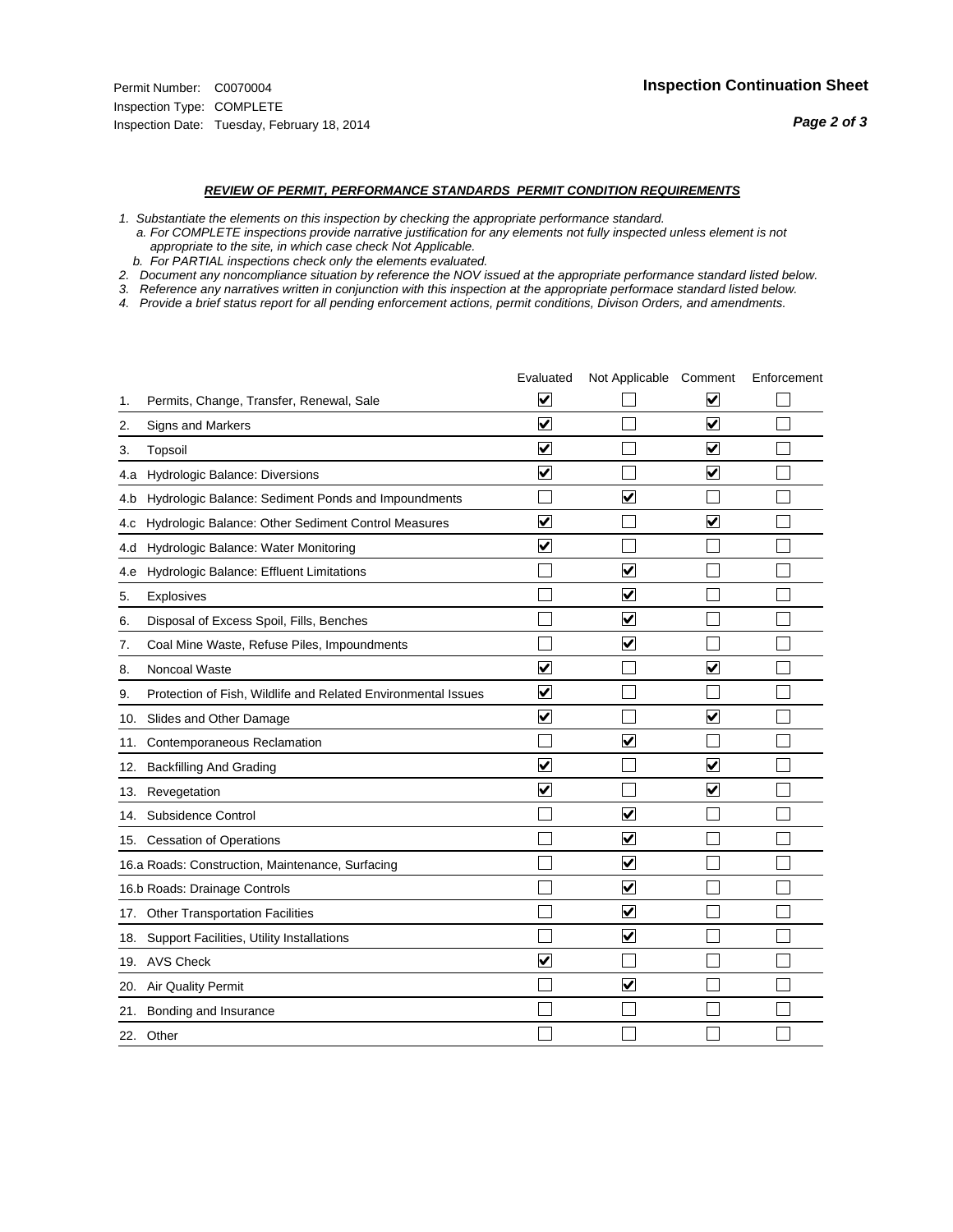# **1. Permits, Change, Transfer, Renewal, Sale**

In 2014 the permittee will be submitting an application for Phase III bond release of two sub-station and Adit #1. The total area is less than 3 acres.

### **2. Signs and Markers**

The identification sign is located in front of adit #1 reclamation. The information on the sign meets the minimum requirements of the R645 Coal Rules. The permittee put a new lock on gate at Mine #3.

### **3. Topsoil**

All topsoil was used in reclamation. I did not see any topsoil erosion during the inspection. The topsoil appeared to be stable.

# **4.a Hydrologic Balance: Diversions**

The diversion at adit #1 is opening and functioning as designed.

# **4.c Hydrologic Balance: Other Sediment Control Measures**

The reclaim site is completely pocked for sediment control.

### **8. Noncoal Waste**

The site is clear of non-coal waste materials.

# **10. Slides and Other Damage**

No slides or other damage was noticed during the inspection.

# **12. Backfilling And Grading**

All three sites in my opinion meet AOC.

# **13. Revegetation**

Vegetation has done very well at all three sites.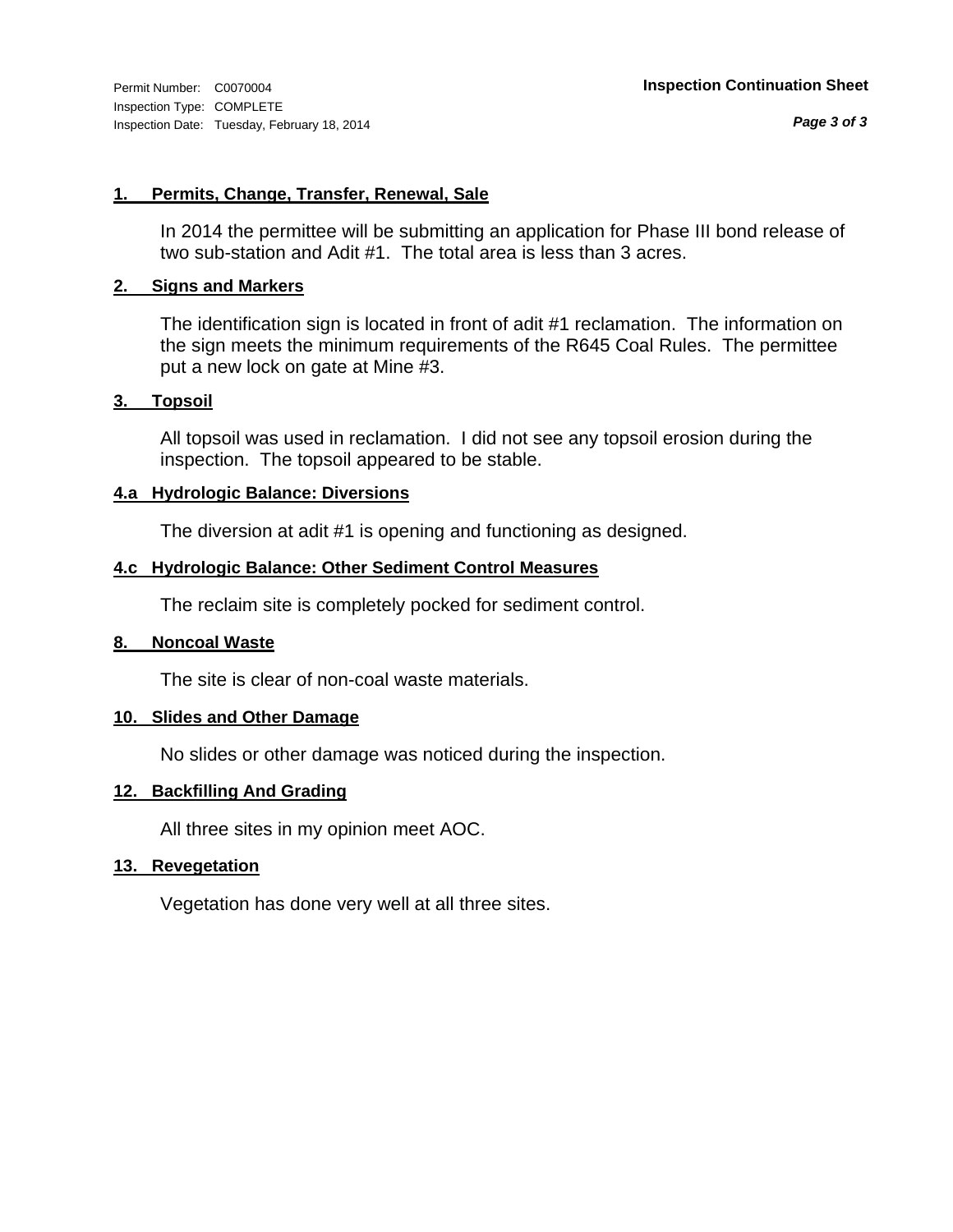

Lieutenant Governor

# **State of Utah**

DEPARTMENT OF NATURAL RESOURCES

**MICHAEL R. STYLER Executive Director** 

#### Division of Oil, Gas and Mining

**JOHN R. BAZA Division Director** 

|  | Representatives Present During the Inspection: |
|--|------------------------------------------------|
|  | Company Gregg Galecki                          |
|  | OGM Karl Houskeeper                            |

# **Inspection Report**

| Permit Number:   | C0070005                   |
|------------------|----------------------------|
| Inspection Type: | PARTIAL                    |
| Inspection Date: | Tuesday, February 25, 2014 |
| Start Date/Time: | 2/25/2014 8:30:00 AM       |
| End Date/Time:   | 2/25/2014 1:00:00 PM       |
| Last Inspection: | Thursday, January 23, 2014 |

Inspector: Karl Houskeeper,

Weather: Clear Skies, Temp. 35 Deg. F.

InspectionID Report Number: 3761

**Reprocessing**

Accepted by:

|                       | Permitee: CANYON FUEL COMPANY        |                                         |                                            |
|-----------------------|--------------------------------------|-----------------------------------------|--------------------------------------------|
|                       | <b>Operator: CANYON FUEL COMPANY</b> |                                         |                                            |
|                       | Site: SKYLINE MINE                   |                                         |                                            |
|                       |                                      | Address: HC 35 BOX 380, HELPER UT 84526 |                                            |
|                       | County: <b>CARBON</b>                |                                         |                                            |
|                       |                                      | Permit Type: PERMANENT COAL PROGRAM     |                                            |
| Permit Status: ACTIVE |                                      |                                         |                                            |
|                       | <b>Current Acreages</b>              | <b>Mineral Ownership</b>                | <b>Types of Operations</b>                 |
|                       | 10.611.41 Total Permitted            | V<br>Federal                            | $\vert\bm{\checkmark}\vert$<br>Underground |
|                       | 121.97 Total Disturbed               | $\vee$ State                            | <b>Surface</b>                             |
|                       | <b>Phase I</b>                       | County                                  | Loadout                                    |
|                       | <b>Phase II</b>                      | Fee<br>M                                | Processing                                 |

**Other**

**Report summary and status for pending enforcement actions, permit conditions, Division Orders, and amendments:**

**Phase III**



49 Inspector ID Number:Karl Houskeeper,

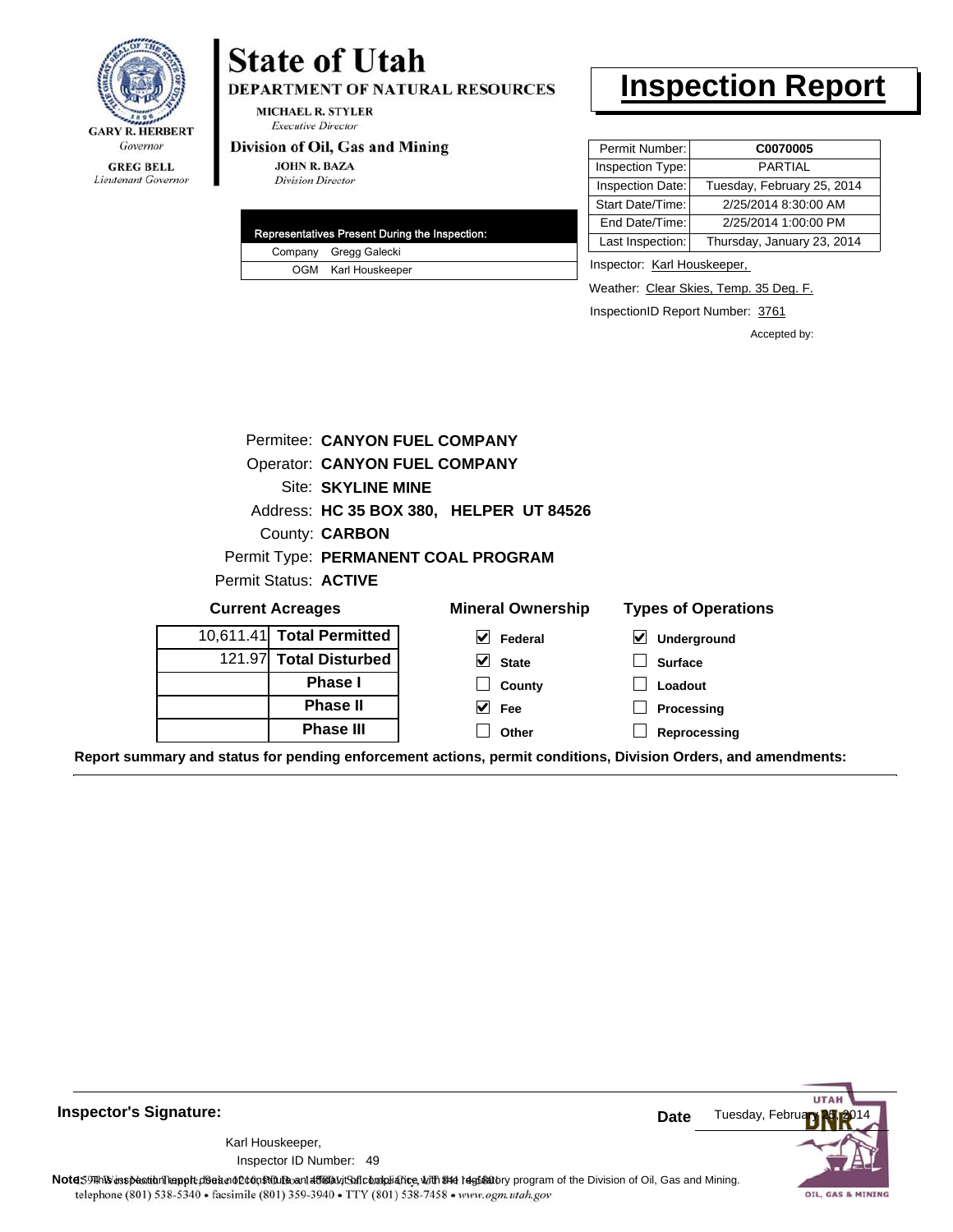#### *REVIEW OF PERMIT, PERFORMANCE STANDARDS PERMIT CONDITION REQUIREMENTS*

*1. Substantiate the elements on this inspection by checking the appropriate performance standard.*

 *a. For COMPLETE inspections provide narrative justification for any elements not fully inspected unless element is not appropriate to the site, in which case check Not Applicable.*

 *b. For PARTIAL inspections check only the elements evaluated.*

*2. Document any noncompliance situation by reference the NOV issued at the appropriate performance standard listed below.*

*3. Reference any narratives written in conjunction with this inspection at the appropriate performace standard listed below.*

|     |                                                               | Evaluated               | Not Applicable Comment |                         | Enforcement |
|-----|---------------------------------------------------------------|-------------------------|------------------------|-------------------------|-------------|
| 1.  | Permits, Change, Transfer, Renewal, Sale                      |                         |                        |                         |             |
| 2.  | <b>Signs and Markers</b>                                      | $\overline{\mathbf{v}}$ |                        | $\overline{\mathbf{v}}$ |             |
| 3.  | Topsoil                                                       |                         |                        |                         |             |
| 4.a | Hydrologic Balance: Diversions                                | ⊽                       |                        | $\blacktriangledown$    |             |
| 4.b | Hydrologic Balance: Sediment Ponds and Impoundments           |                         |                        |                         |             |
| 4.C | Hydrologic Balance: Other Sediment Control Measures           |                         |                        |                         |             |
| 4.d | Hydrologic Balance: Water Monitoring                          |                         |                        |                         |             |
| 4.e | Hydrologic Balance: Effluent Limitations                      |                         |                        |                         |             |
| 5.  | Explosives                                                    | $\overline{\mathbf{v}}$ |                        | $\blacktriangledown$    |             |
| 6.  | Disposal of Excess Spoil, Fills, Benches                      |                         |                        |                         |             |
| 7.  | Coal Mine Waste, Refuse Piles, Impoundments                   |                         |                        |                         |             |
| 8.  | Noncoal Waste                                                 | $\overline{\mathbf{v}}$ |                        | $\overline{\mathbf{v}}$ |             |
| 9.  | Protection of Fish, Wildlife and Related Environmental Issues |                         |                        |                         |             |
| 10. | Slides and Other Damage                                       |                         |                        |                         |             |
| 11. | Contemporaneous Reclamation                                   |                         |                        |                         |             |
| 12. | <b>Backfilling And Grading</b>                                |                         |                        |                         |             |
| 13. | Revegetation                                                  |                         |                        |                         |             |
| 14. | Subsidence Control                                            |                         |                        |                         |             |
|     | 15. Cessation of Operations                                   |                         |                        |                         |             |
|     | 16.a Roads: Construction, Maintenance, Surfacing              |                         |                        |                         |             |
|     | 16.b Roads: Drainage Controls                                 |                         |                        |                         |             |
|     | 17. Other Transportation Facilities                           |                         |                        |                         |             |
| 18. | Support Facilities, Utility Installations                     |                         |                        |                         |             |
|     | 19. AVS Check                                                 |                         |                        |                         |             |
| 20. | Air Quality Permit                                            |                         |                        |                         |             |
| 21. | Bonding and Insurance                                         |                         |                        |                         |             |
|     | 22. Other                                                     |                         |                        |                         |             |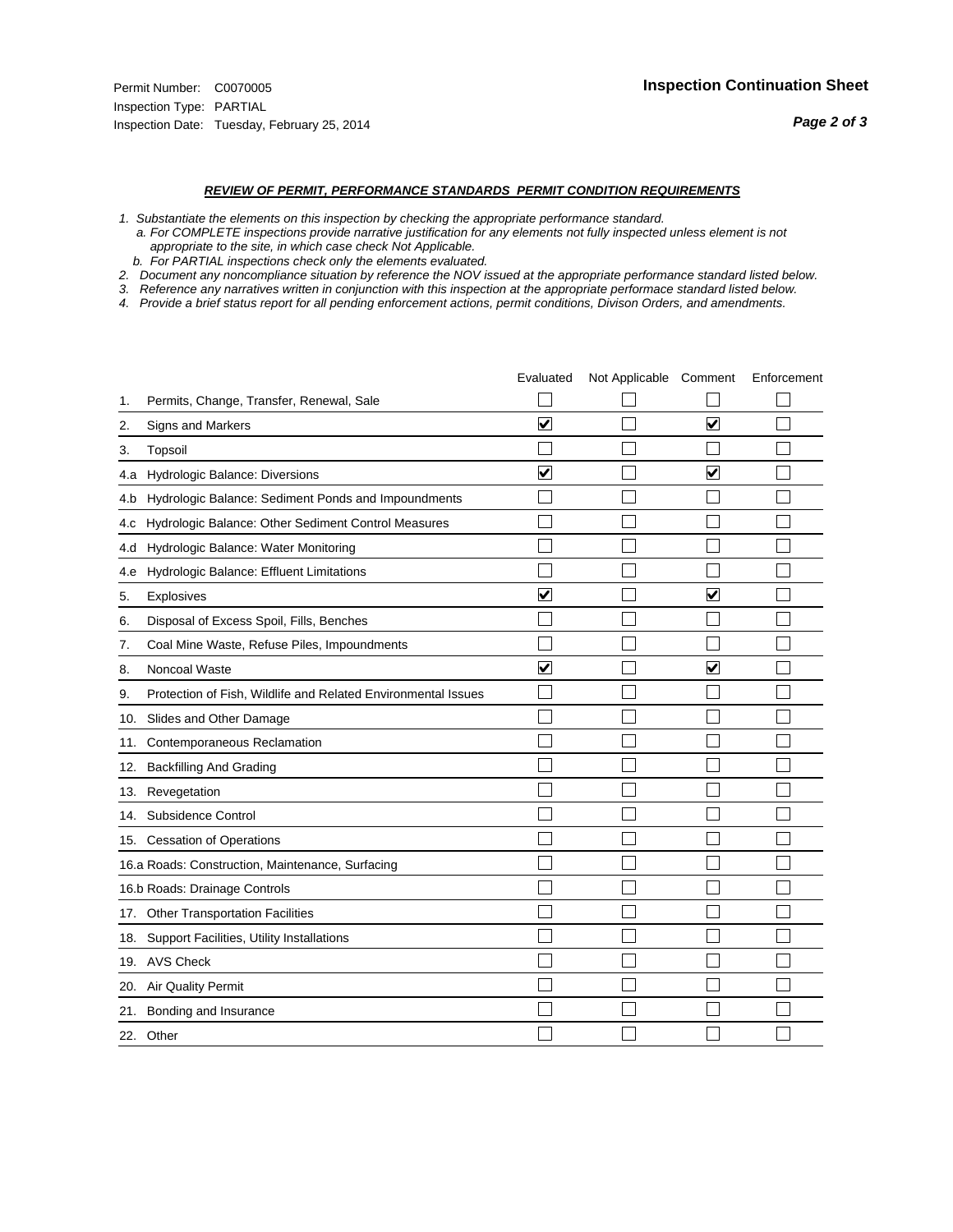Inspection Type: PARTIAL Inspection Date: Tuesday, February 25, 2014

*Page 3 of 3*

### **2. Signs and Markers**

The mine identification signs were viewed as part of the partial inspection. The signs contained all of the information set forth as requirements in the Utah R645 Coal Rules.

# **4.a Hydrologic Balance: Diversions**

The majority of the diversions are still snow covered.

# **5. Explosives**

The powder and cap magazines are separated by appropriate amount of space. They are signed and grounded.

# **8. Noncoal Waste**

The mine site was found to be free of noncoal waste items outside of the approved containment.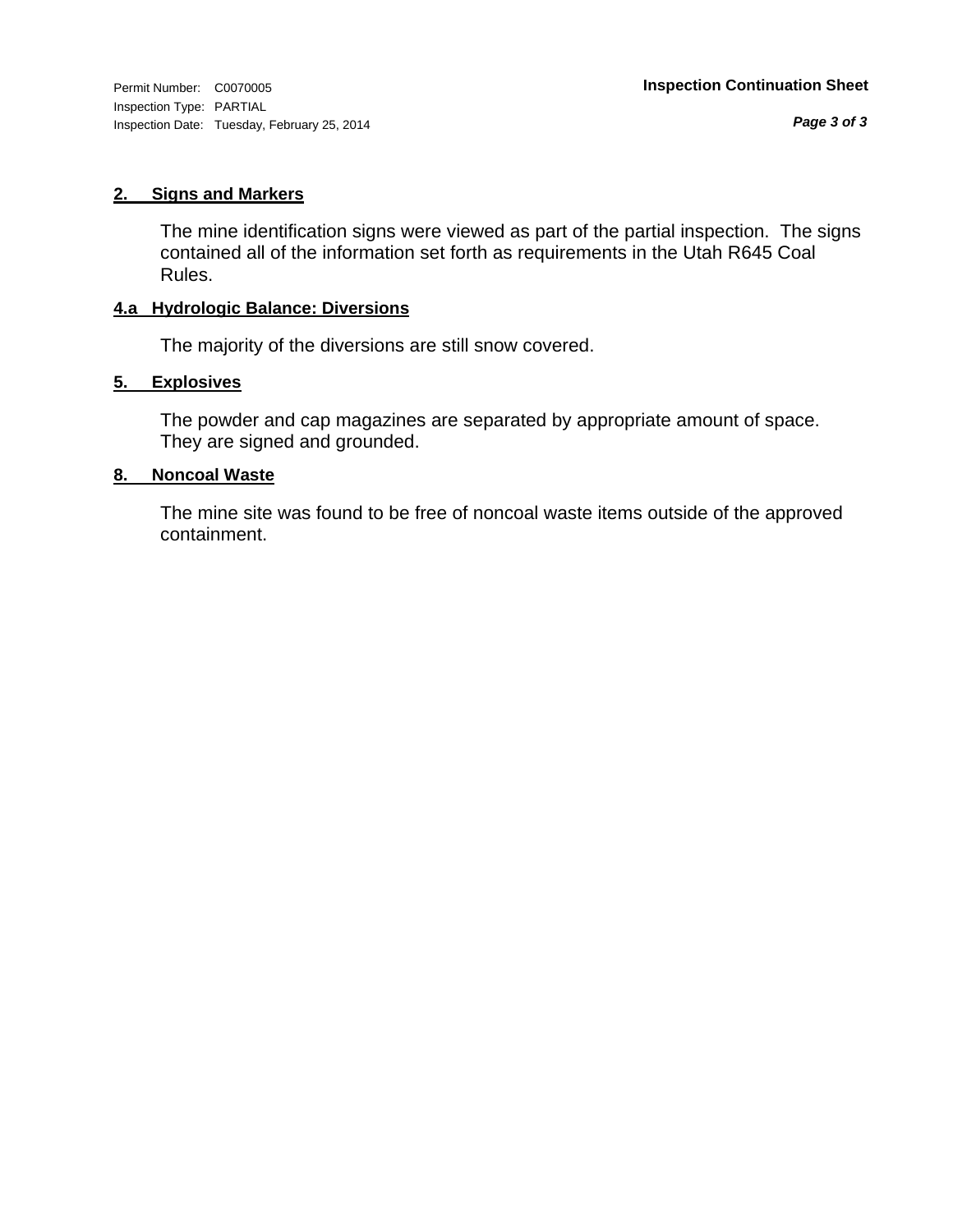

# **State of Utah**

**DEPARTMENT OF NATURAL RESOURCES** 

**MICHAEL R. STYLER Executive Director** 

#### Division of Oil, Gas and Mining

**Phase II Phase III**

**JOHN R. BAZA Division Director** 

|  | Representatives Present During the Inspection: |
|--|------------------------------------------------|
|  | Company Dana Jenkins                           |
|  | OGM Steve Demczak                              |

# **Inspection Report**

| Permit Number:   | C0070011                    |
|------------------|-----------------------------|
| Inspection Type: | <b>COMPLETE</b>             |
| Inspection Date: | Thursday, February 20, 2014 |
| Start Date/Time: | 2/20/2014 10:00:00 AM       |
| End Date/Time:   | 2/20/2014 3:00:00 PM        |
| Last Inspection: | Wednesday, January 29, 2014 |

Inspector: Steve Demczak,

Weather: Sunny, 40's

InspectionID Report Number: 3762

**Processing Reprocessing** Accepted by:

|                         |                                |                          | Permitee: HIAWATHA COAL CO INC            |                            |
|-------------------------|--------------------------------|--------------------------|-------------------------------------------|----------------------------|
|                         | Operator: HIAWATHA COAL CO INC |                          |                                           |                            |
|                         |                                | Site: HIAWATHA MINE      |                                           |                            |
|                         |                                |                          | Address: PO BOX 1240, HUNTINGTON UT 84528 |                            |
|                         |                                | County: <b>CARBON</b>    |                                           |                            |
|                         |                                |                          | Permit Type: PERMANENT COAL PROGRAM       |                            |
|                         |                                | Permit Status: ACTIVE    |                                           |                            |
| <b>Current Acreages</b> |                                |                          | <b>Mineral Ownership</b>                  | <b>Types of Operations</b> |
|                         |                                | 2,177.00 Total Permitted | $\blacktriangledown$<br>Federal           | V<br>Underground           |
|                         |                                | 290.00 Total Disturbed   | V<br><b>State</b>                         | <b>Surface</b>             |
| 95.90                   |                                | <b>Phase I</b>           | County                                    | Loadout                    |

**Report summary and status for pending enforcement actions, permit conditions, Division Orders, and amendments:**

The slurry pond #1 and #5 are both inactive. It is likely these slurry ponds will not be active until next spring. Slurry Pond is or near or ready for reclamation. Majority for the coal has been mined this year. There is a small area that still has coal slurry but the ash content may or may not be high.

 $\blacktriangledown$  $\Box$  **Fee Other**

It was impossible to inspect Middle Fork and Left Fork Canyon. The snow cover was approximately 6 to 10 inches of snow. Most likely this area will not be inspected until next spring. This sites are idle and do not foresee any hazardous condition that could happen to these areas.

The slurry pond #1 is near or now ready for reclamation. It depends on the quality of slurry still within the pile to determine if pond can be reclaimed. It the material is to high in ash then is pile can be reclaimed.

**Inspector's Signature:**

 $12$ 

39 Inspector ID Number:Steve Demczak,



Note59#h% inspection report does not constitute an affidavit of compliance, with the regulatory program of the Division of Oil, Gas and Mining. telephone (801) 538-5340 · facsimile (801) 359-3940 · TTY (801) 538-7458 · www.ogm.utah.gov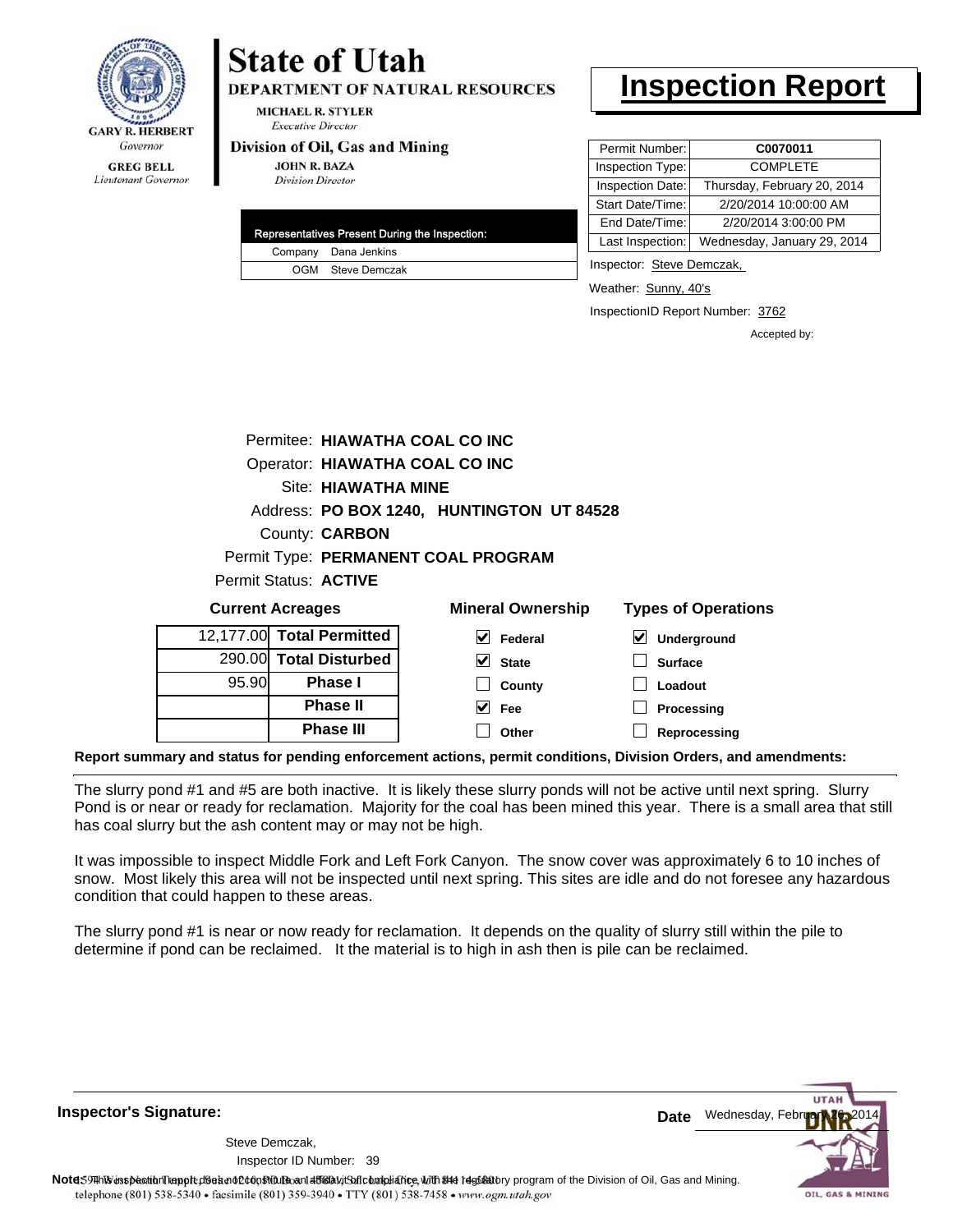#### *REVIEW OF PERMIT, PERFORMANCE STANDARDS PERMIT CONDITION REQUIREMENTS*

*1. Substantiate the elements on this inspection by checking the appropriate performance standard.*

 *a. For COMPLETE inspections provide narrative justification for any elements not fully inspected unless element is not appropriate to the site, in which case check Not Applicable.*

 *b. For PARTIAL inspections check only the elements evaluated.*

*2. Document any noncompliance situation by reference the NOV issued at the appropriate performance standard listed below.*

*3. Reference any narratives written in conjunction with this inspection at the appropriate performace standard listed below.*

|     |                                                               | Evaluated               | Not Applicable Comment  |                         | Enforcement |
|-----|---------------------------------------------------------------|-------------------------|-------------------------|-------------------------|-------------|
| 1.  | Permits, Change, Transfer, Renewal, Sale                      | V                       |                         | V                       |             |
| 2.  | <b>Signs and Markers</b>                                      | $\overline{\mathbf{v}}$ |                         | $\blacktriangledown$    |             |
| 3.  | Topsoil                                                       | $\overline{\mathbf{v}}$ |                         | $\overline{\mathbf{v}}$ |             |
| 4.a | Hydrologic Balance: Diversions                                | ⊽                       |                         | $\blacktriangledown$    |             |
| 4.b | Hydrologic Balance: Sediment Ponds and Impoundments           | $\checkmark$            |                         | $\blacktriangledown$    |             |
| 4.C | Hydrologic Balance: Other Sediment Control Measures           | $\overline{\mathbf{v}}$ |                         |                         |             |
| 4.d | Hydrologic Balance: Water Monitoring                          | $\overline{\mathbf{v}}$ |                         | $\overline{\mathbf{v}}$ |             |
| 4.e | Hydrologic Balance: Effluent Limitations                      | $\overline{\mathbf{v}}$ |                         | $\blacktriangledown$    |             |
| 5.  | <b>Explosives</b>                                             |                         | $\overline{\mathsf{v}}$ |                         |             |
| 6.  | Disposal of Excess Spoil, Fills, Benches                      |                         | $\blacktriangledown$    |                         |             |
| 7.  | Coal Mine Waste, Refuse Piles, Impoundments                   | $\overline{\mathsf{v}}$ |                         | $\overline{\mathbf{v}}$ |             |
| 8.  | Noncoal Waste                                                 | $\overline{\mathbf{v}}$ |                         | $\blacktriangledown$    |             |
| 9.  | Protection of Fish, Wildlife and Related Environmental Issues | $\overline{\mathbf{v}}$ |                         | $\blacktriangledown$    |             |
| 10. | Slides and Other Damage                                       | $\overline{\mathbf{v}}$ |                         | $\overline{\mathbf{v}}$ |             |
| 11. | Contemporaneous Reclamation                                   |                         | $\blacktriangledown$    |                         |             |
| 12. | <b>Backfilling And Grading</b>                                | $\overline{\mathbf{v}}$ |                         |                         |             |
| 13. | Revegetation                                                  | $\overline{\mathbf{v}}$ |                         |                         |             |
| 14. | Subsidence Control                                            | $\overline{\mathbf{v}}$ |                         |                         |             |
|     | 15. Cessation of Operations                                   | $\blacktriangledown$    |                         | ☑                       |             |
|     | 16.a Roads: Construction, Maintenance, Surfacing              | $\blacktriangledown$    |                         | $\blacktriangledown$    |             |
|     | 16.b Roads: Drainage Controls                                 | ⊽                       |                         | $\blacktriangledown$    |             |
|     | 17. Other Transportation Facilities                           | $\overline{\mathbf{v}}$ |                         |                         |             |
| 18. | Support Facilities, Utility Installations                     | $\overline{\mathbf{v}}$ |                         |                         |             |
|     | 19. AVS Check                                                 | $\overline{\mathbf{v}}$ |                         |                         |             |
| 20. | <b>Air Quality Permit</b>                                     |                         |                         |                         |             |
| 21. | Bonding and Insurance                                         | $\overline{\mathbf{v}}$ |                         | $\blacktriangledown$    |             |
|     | 22. Other                                                     |                         |                         |                         |             |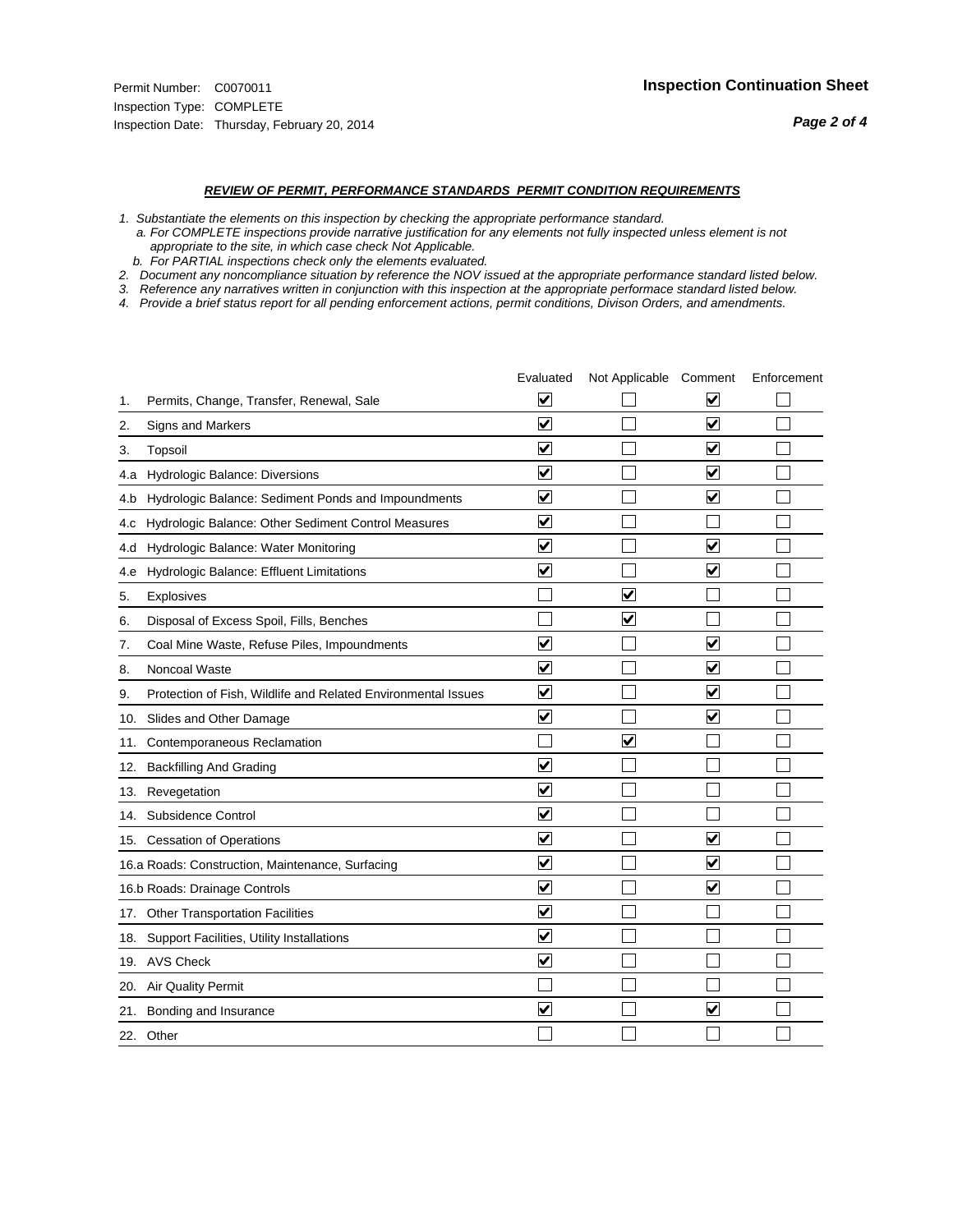*Page 3 of 4*

### **1. Permits, Change, Transfer, Renewal, Sale**

 SPPC Plan was reviewed and signed by a P.E. on 11/04/2009. The Air Quality Permit is BAQE-502-89. UPDES Permit will expire on December 31, 2014. The DOGM permit will expire on March 14, 2017.

# **2. Signs and Markers**

The identification signs are next to the roads to the mine site. The identification sign meets the minimum requirements of the R645 Coal Rules.

# **3. Topsoil**

The topsoil piles are snow covered. I did not see any signs of wind or water erosion. These piles had plenty of vegetation cover in the summer.

# **4.a Hydrologic Balance: Diversions**

I inspected several diversion and they were functional but contain snow. No water was flowing within the diversions. Some cleaning of the diversions at Left Fork will be needed this spring. Sediment has started to fill the diversion with sediment.

# **4.b Hydrologic Balance: Sediment Ponds and Impoundments**

The sediment ponds were inspected by the permittee for the fourth quarter of 2013 with no hazardous conditions reported. This was conducted on December 19, 2013. The sediment ponds were basically dry and some had small amounts of snow within them. No sediment pond was discharging during the inspection. I did not notice any hazardous conditions to the sediment ponds. The embankments were stable.

### **4.d Hydrologic Balance: Water Monitoring**

Water monitoring information is electronically submitted to the Division in Salt Lake City.

# **4.e Hydrologic Balance: Effluent Limitations**

There were no UPDES discharges from the sediment ponds for the fourth quarter of 2013.

# **7. Coal Mine Waste, Refuse Piles, Impoundments**

The refuses and slurry ponds were inspected by the permittee for the fourth quarter of 2013 on December 19, 2013. This document is P.E. certified. No hazardous conditions were reported. It is very possible that slurry pond #1 can be reclaimed this year (2014). I did not see any hazardous conditions inspecting the refuse and slurry piles. The embankments appear to be stable.

# **8. Noncoal Waste**

The mine site is snow covered. I did not see any non-coal waste materials.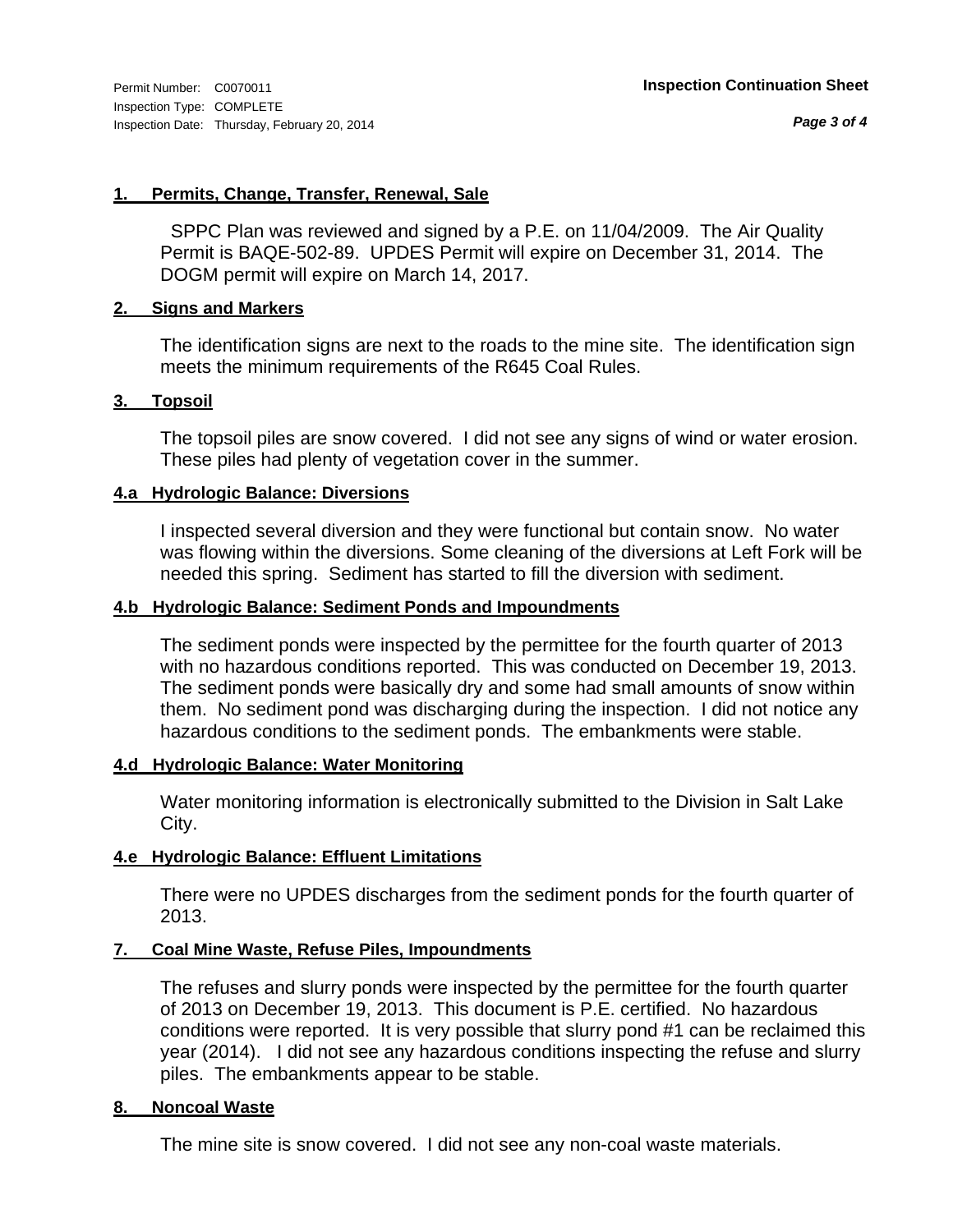Inspection Type: COMPLETE Inspection Date: Thursday, February 20, 2014

*Page 4 of 4*

### **9. Protection of Fish, Wildlife and Related Environmental Issues**

There are plenty of deer tracks throughout the property.

#### **10. Slides and Other Damage**

No slides were noticed during the inspection.

### **15. Cessation of Operations**

It is mostly likely that mining of the slurry ponds will be suspended until spring of next year.

#### **16.a Roads: Construction, Maintenance, Surfacing**

Roads are snow covered.

### **16.b Roads: Drainage Controls**

Diversions will need spring cleaning from sediment.

# **21. Bonding and Insurance**

The bonding amount is \$2,128,000 million dollars. The insurance policy will expire on March 8, 2014. The policy is by Young Insurance. The insurance form meets the requirements of the R645 Coal Rules.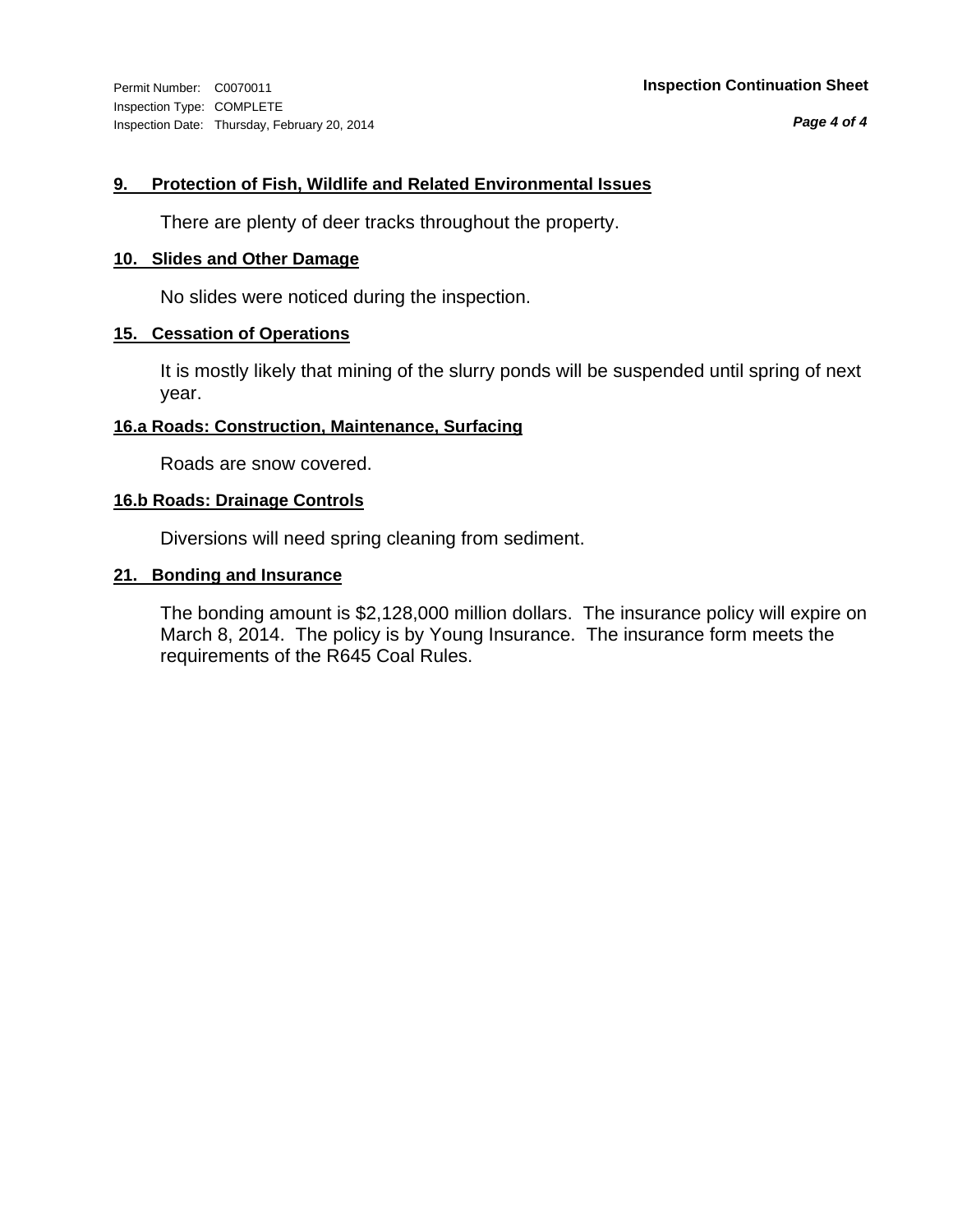

# **State of Utah**

**DEPARTMENT OF NATURAL RESOURCES** 

**MICHAEL R. STYLER Executive Director** 

#### Division of Oil, Gas and Mining

**JOHN R. BAZA Division Director** 

|  | <b>Representatives Present During the Inspection:</b> |
|--|-------------------------------------------------------|
|  | Company Patrick Collins                               |
|  | OGM Steve Demczak                                     |

# **Inspection Report**

| Permit Number:   | C0070012                    |
|------------------|-----------------------------|
| Inspection Type: | <b>COMPLETE</b>             |
| Inspection Date: | Thursday, February 13, 2014 |
| Start Date/Time: | 2/13/2014 9:00:00 AM        |
| End Date/Time:   | 2/13/2014 4:00:00 PM        |
| Last Inspection: | Friday, January 17, 2014    |
|                  |                             |

Inspector: Steve Demczak,

Weather: Sunny, 50's No Snow Cover

InspectionID Report Number: 3754

Accepted by: jhelfric 2/20/2014

|                         |                          | Permitee: PRICE RIVER TERMINAL, LLC       |                            |
|-------------------------|--------------------------|-------------------------------------------|----------------------------|
|                         |                          | Operator: WATCO TRANSLOADING, LLC         |                            |
|                         |                          | Site: WELLINGTON PREPARATION PLANT        |                            |
|                         |                          | Address: PO BOX 337, SPRINGVILLE UT 84663 |                            |
|                         | County: <b>CARBON</b>    |                                           |                            |
|                         |                          | Permit Type: PERMANENT COAL PROGRAM       |                            |
|                         | Permit Status: ACTIVE    |                                           |                            |
| <b>Current Acreages</b> |                          | <b>Mineral Ownership</b>                  | <b>Types of Operations</b> |
|                         | 1,573.50 Total Permitted | Federal                                   | <b>Underground</b>         |
|                         | 392.00 Total Disturbed   | <b>State</b>                              | <b>Surface</b>             |
|                         | <b>Phase I</b>           | County                                    | Loadout                    |
|                         | <b>Phase II</b>          | V<br>Fee                                  | Processing                 |
|                         | <b>Phase III</b>         | Other                                     | Reprocessing               |

**Report summary and status for pending enforcement actions, permit conditions, Division Orders, and amendments:**

The permittee is has installed a single wide trailer outside the disturb area. This is use as the mail office. The training tracks have been reconditioned to handle oil rail cars. The dirt road to the office and oil loading area has been improved. The disturb area has not been effected by the new installation of trans-loading of crude oil. This activity is not mining related.

The permittee has been cleaning non-coal waste materials from the property.

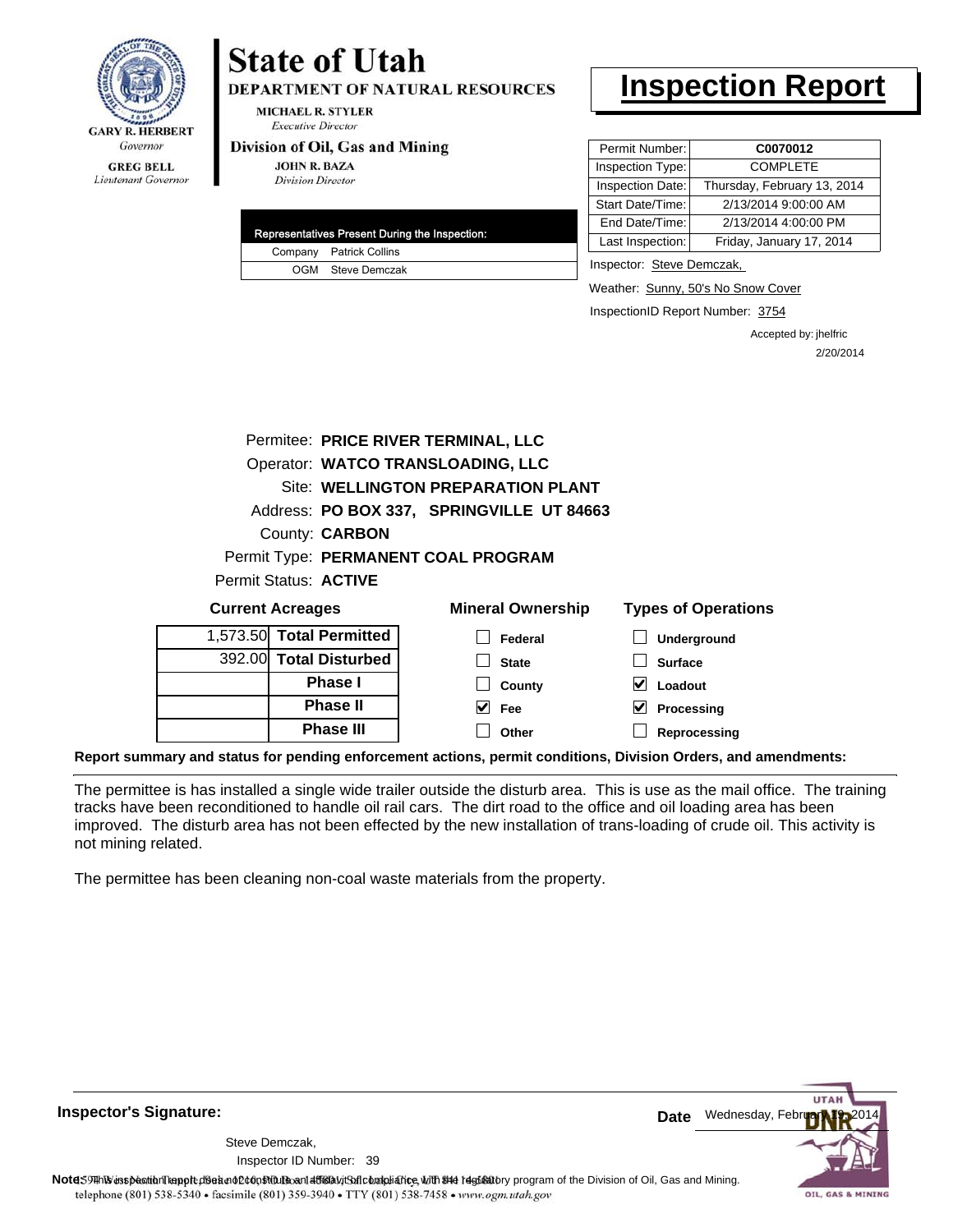#### *REVIEW OF PERMIT, PERFORMANCE STANDARDS PERMIT CONDITION REQUIREMENTS*

*1. Substantiate the elements on this inspection by checking the appropriate performance standard.*

 *a. For COMPLETE inspections provide narrative justification for any elements not fully inspected unless element is not appropriate to the site, in which case check Not Applicable.*

 *b. For PARTIAL inspections check only the elements evaluated.*

*2. Document any noncompliance situation by reference the NOV issued at the appropriate performance standard listed below.*

*3. Reference any narratives written in conjunction with this inspection at the appropriate performace standard listed below.*

|     |                                                               | Evaluated               | Not Applicable Comment          |                         | Enforcement |
|-----|---------------------------------------------------------------|-------------------------|---------------------------------|-------------------------|-------------|
| 1.  | Permits, Change, Transfer, Renewal, Sale                      | ⊻                       |                                 | V                       |             |
| 2.  | <b>Signs and Markers</b>                                      | $\overline{\mathbf{v}}$ |                                 | $\blacktriangledown$    |             |
| 3.  | Topsoil                                                       | $\overline{\mathbf{v}}$ |                                 | $\overline{\mathbf{v}}$ |             |
| 4.a | Hydrologic Balance: Diversions                                | ⊽                       |                                 | $\overline{\mathbf{v}}$ |             |
| 4.b | Hydrologic Balance: Sediment Ponds and Impoundments           | $\blacktriangledown$    |                                 | ⊻                       |             |
| 4.C | Hydrologic Balance: Other Sediment Control Measures           | $\overline{\mathbf{v}}$ |                                 |                         |             |
| 4.d | Hydrologic Balance: Water Monitoring                          | $\overline{\mathbf{v}}$ |                                 | $\blacktriangledown$    |             |
| 4.e | Hydrologic Balance: Effluent Limitations                      | $\overline{\mathbf{v}}$ |                                 | $\overline{\mathbf{v}}$ |             |
| 5.  | Explosives                                                    |                         | $\overline{\mathbf{v}}$         |                         |             |
| 6.  | Disposal of Excess Spoil, Fills, Benches                      |                         | $\blacktriangledown$            |                         |             |
| 7.  | Coal Mine Waste, Refuse Piles, Impoundments                   | $\overline{\mathbf{v}}$ |                                 | $\overline{\mathbf{v}}$ |             |
| 8.  | Noncoal Waste                                                 | $\overline{\mathbf{v}}$ |                                 | $\blacktriangledown$    |             |
| 9.  | Protection of Fish, Wildlife and Related Environmental Issues | $\overline{\mathbf{v}}$ |                                 |                         |             |
| 10. | Slides and Other Damage                                       |                         | ☑                               |                         |             |
| 11. | Contemporaneous Reclamation                                   |                         | ☑                               |                         |             |
| 12. | <b>Backfilling And Grading</b>                                |                         | $\overline{\mathbf{v}}$         |                         |             |
| 13. | Revegetation                                                  |                         | $\overline{\blacktriangledown}$ |                         |             |
| 14. | Subsidence Control                                            |                         | $\overline{\mathbf{v}}$         |                         |             |
|     | 15. Cessation of Operations                                   |                         | $\blacktriangledown$            |                         |             |
|     | 16.a Roads: Construction, Maintenance, Surfacing              |                         | $\blacktriangledown$            |                         |             |
|     | 16.b Roads: Drainage Controls                                 | $\blacktriangledown$    |                                 | V                       |             |
|     | 17. Other Transportation Facilities                           | $\overline{\mathbf{v}}$ |                                 |                         |             |
| 18. | Support Facilities, Utility Installations                     | $\overline{\mathbf{v}}$ |                                 |                         |             |
|     | 19. AVS Check                                                 | $\overline{\mathbf{v}}$ |                                 | $\blacktriangledown$    |             |
| 20. | Air Quality Permit                                            |                         |                                 |                         |             |
| 21. | Bonding and Insurance                                         | $\overline{\mathbf{v}}$ |                                 | $\blacktriangledown$    |             |
|     | 22. Other                                                     |                         |                                 |                         |             |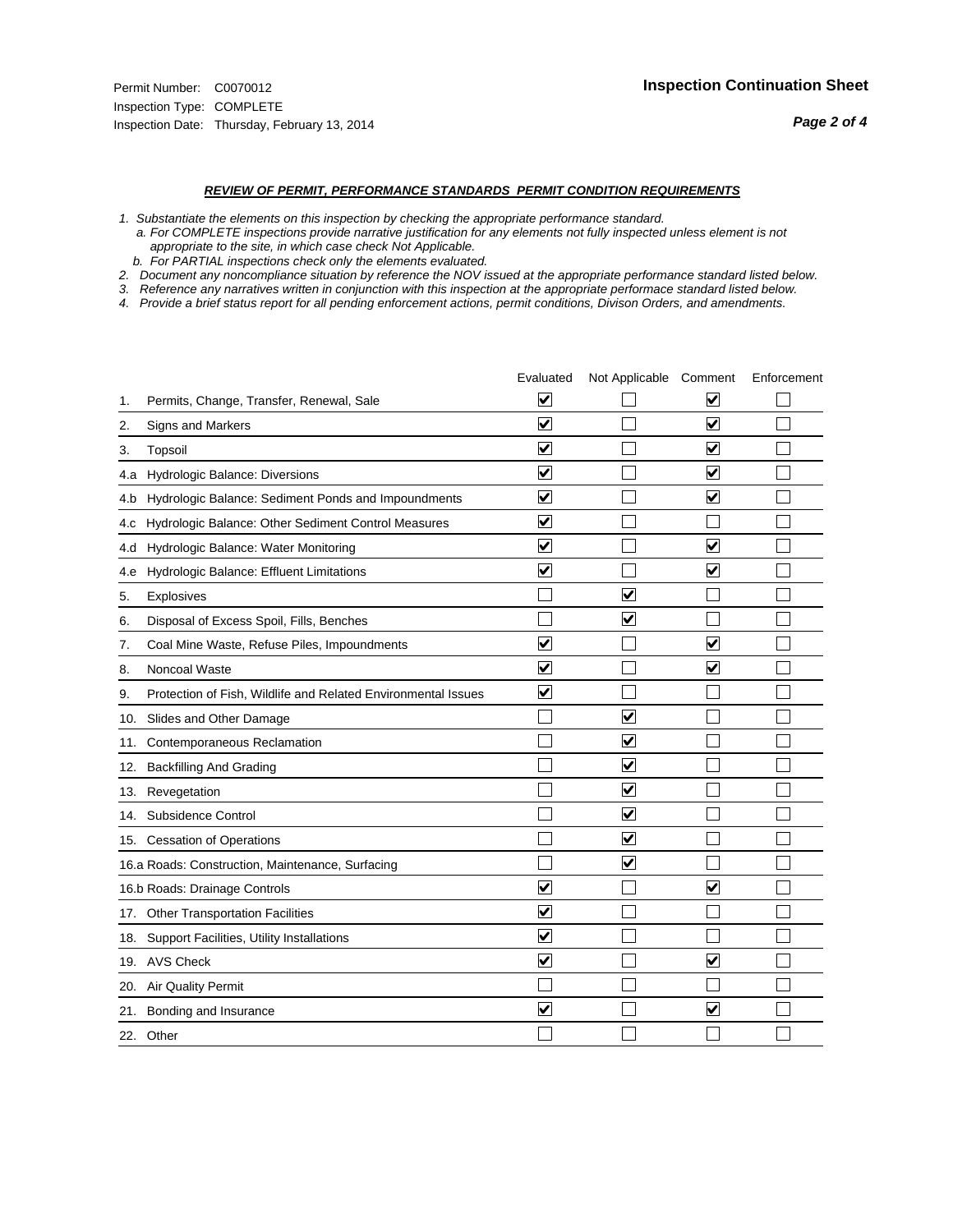*Page 3 of 4*

# **1. Permits, Change, Transfer, Renewal, Sale**

The permit was transferred on November 12, 2013. The bonding amount is \$4,142,000. The permit will expire on December 9, 2013. The permittee is named Price River Terminal. The permittee has a new UPDES Permit #DWQ-2013- 0005358.

# **2. Signs and Markers**

The permittee installed new identifications from roads leading to public access. The information contains within the signs meet the R645 Coal Rules. They have also installed new MSHA signs.

# **3. Topsoil**

The topsoil piles are snow covered. I did not see any signs of wind or water erosion.

# **4.a Hydrologic Balance: Diversions**

The diversions were open and functioning as designed. Some spring cleaning will likely be needed. No water was flowing within the diversions during the inspection.

### **4.b Hydrologic Balance: Sediment Ponds and Impoundments**

Sediment ponds were inspected in the fourth quarter on November 12, 2013. This was the annual sediment pond inspection. This report is P.E. certified. No hazardous conditions were reported. I did not see any hazardous condtions during the inspection. All sediment ponds contained water. No sediment pond was discharging during the inspection.

### **4.d Hydrologic Balance: Water Monitoring**

The permittee will be submitting fourth quarter 2013 water monitoring to the Division in the near future.

### **4.e Hydrologic Balance: Effluent Limitations**

There was no discharge from the sediment ponds for the fourth quarter of 2013. Sediment ponds are basically dry.

# **7. Coal Mine Waste, Refuse Piles, Impoundments**

The refuse pile for the fourth quarter of 2013 was inspected by a P.E. on November 24, 2013. No hazardous conditions were reported. I inspected these piles and did not see any hazardous conditions. The piles appear to be stable with no major signs of erosion.

### **8. Noncoal Waste**

The permittee has been cleaning non-coal waste, roving old steel structures.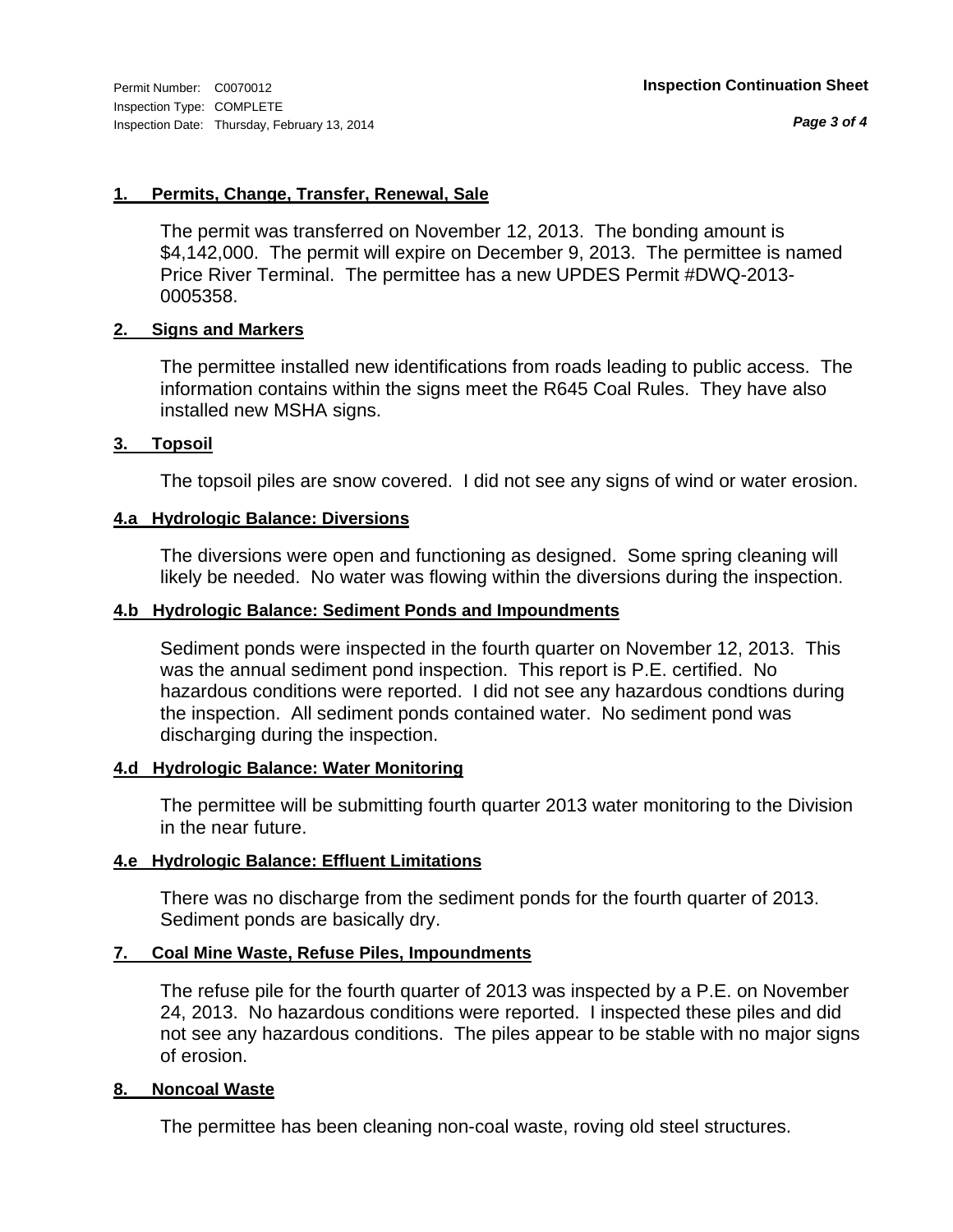Inspection Type: COMPLETE Inspection Date: Thursday, February 13, 2014

*Page 4 of 4*

# **16.b Roads: Drainage Controls**

The road drainage is working as designed. There was no water flow within the diversions.

# **19. AVS Check**

This was conducted during the permit transfer process.

# **21. Bonding and Insurance**

The insurance is by Marsh USA Inc. with policy #SC06476888-00. This policy will expire on June 1, 2014. The bonding amount is \$4,142,000.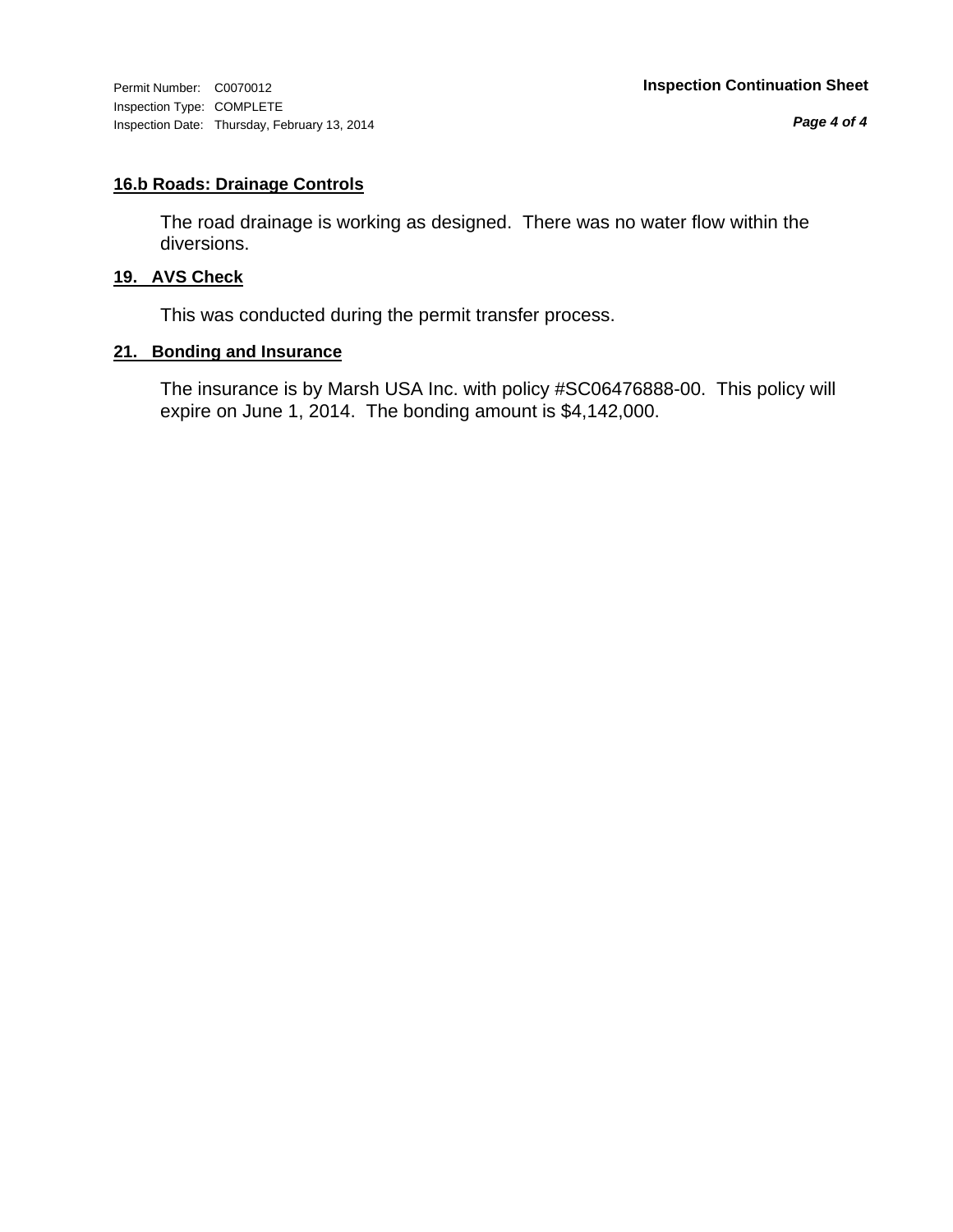

# **State of Utah**

**DEPARTMENT OF NATURAL RESOURCES** 

**MICHAEL R. STYLER Executive Director** 

#### Division of Oil, Gas and Mining

**JOHN R. BAZA Division Director** 

| Representatives Present During the Inspection: |
|------------------------------------------------|
| OGM James Owen                                 |
| Company Jay Marshall                           |
| Company JD Leonard                             |

# **Inspection Report**

| Permit Number:   | C0070013                     |
|------------------|------------------------------|
| Inspection Type: | PARTIAI                      |
| Inspection Date: | Wednesday, February 19, 2014 |
| Start Date/Time: | 2/19/2014 10:00:00 AM        |
| End Date/Time:   | 2/19/2014 1:00:00 PM         |
| Last Inspection: | Wednesday, January 22, 2014  |
|                  |                              |

Inspector: James Owen,

Weather: Cold, overcast

InspectionID Report Number: 3769

Accepted by:

|                          |                         | Permitee: UTAHAMERICAN ENERGY INC              |                            |
|--------------------------|-------------------------|------------------------------------------------|----------------------------|
|                          |                         | <b>Operator: UTAHAMERICAN ENERGY INC</b>       |                            |
|                          | Site: HORSE CANYON MINE |                                                |                            |
|                          |                         | Address: PO BOX 910, EAST CARBON UT 84520-0910 |                            |
|                          | County: <b>CARBON</b>   |                                                |                            |
|                          |                         | Permit Type: PERMANENT COAL PROGRAM            |                            |
| Permit Status: ACTIVE    |                         |                                                |                            |
| <b>Current Acreages</b>  |                         | <b>Mineral Ownership</b>                       | <b>Types of Operations</b> |
| 5,992.07 Total Permitted |                         | Federal                                        | <b>Underaround</b>         |

| 5,992.07 Total Permitted |       |
|--------------------------|-------|
| 42.60 Total Disturbed    |       |
| <b>Phase</b> I           | 74.26 |
| <b>Phase II</b>          | 74.26 |
| <b>Phase III</b>         | 74.26 |

| eral Ownership |                         |  |
|----------------|-------------------------|--|
|                | $\triangledown$ Federal |  |
|                | $\vee$ State            |  |
|                | $\vee$ County           |  |

| $\triangledown$ Underground |
|-----------------------------|
| $\Box$ Surface              |
| $\Box$ Loadout              |
| $\Box$ Processing           |

 $\Box$ **Other Reprocessing**

**Report summary and status for pending enforcement actions, permit conditions, Division Orders, and amendments:**

Arrived at the West Ridge Mine unannounced. Met with Jay Marshall and J.D. Leonard. Proceeded to the Lila mine site for a partial inspection.

 $\blacktriangledown$ 

**Fee**



**Inspector's Signature:**

62 Inspector ID Number:James Owen,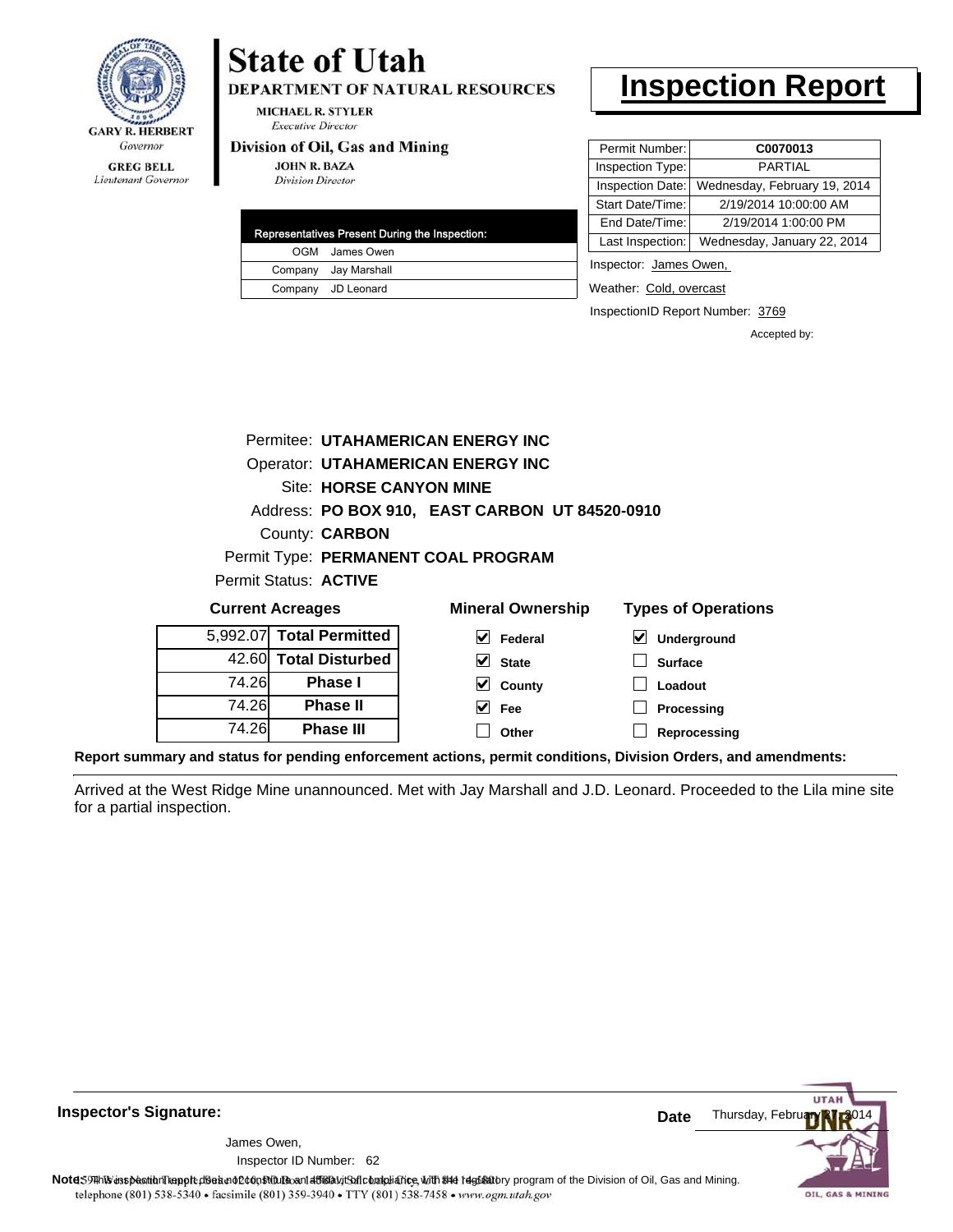#### *REVIEW OF PERMIT, PERFORMANCE STANDARDS PERMIT CONDITION REQUIREMENTS*

*1. Substantiate the elements on this inspection by checking the appropriate performance standard.*

 *a. For COMPLETE inspections provide narrative justification for any elements not fully inspected unless element is not appropriate to the site, in which case check Not Applicable.*

 *b. For PARTIAL inspections check only the elements evaluated.*

*2. Document any noncompliance situation by reference the NOV issued at the appropriate performance standard listed below.*

*3. Reference any narratives written in conjunction with this inspection at the appropriate performace standard listed below.*

|     |                                                               | Evaluated               | Not Applicable Comment |                         | Enforcement |
|-----|---------------------------------------------------------------|-------------------------|------------------------|-------------------------|-------------|
| 1.  | Permits, Change, Transfer, Renewal, Sale                      |                         |                        |                         |             |
| 2.  | <b>Signs and Markers</b>                                      |                         |                        |                         |             |
| 3.  | Topsoil                                                       | $\overline{\mathbf{v}}$ |                        | $\overline{\mathbf{v}}$ |             |
| 4.a | Hydrologic Balance: Diversions                                |                         |                        |                         |             |
| 4.b | Hydrologic Balance: Sediment Ponds and Impoundments           |                         |                        |                         |             |
| 4.c | Hydrologic Balance: Other Sediment Control Measures           |                         |                        |                         |             |
| 4.d | Hydrologic Balance: Water Monitoring                          |                         |                        |                         |             |
| 4.e | Hydrologic Balance: Effluent Limitations                      |                         |                        |                         |             |
| 5.  | Explosives                                                    |                         |                        |                         |             |
| 6.  | Disposal of Excess Spoil, Fills, Benches                      |                         |                        |                         |             |
| 7.  | Coal Mine Waste, Refuse Piles, Impoundments                   |                         |                        |                         |             |
| 8.  | Noncoal Waste                                                 | $\overline{\mathsf{v}}$ |                        | $\overline{\mathbf{v}}$ |             |
| 9.  | Protection of Fish, Wildlife and Related Environmental Issues |                         |                        |                         |             |
| 10. | Slides and Other Damage                                       |                         |                        |                         |             |
| 11. | Contemporaneous Reclamation                                   |                         |                        |                         |             |
| 12. | <b>Backfilling And Grading</b>                                |                         |                        |                         |             |
| 13. | Revegetation                                                  |                         |                        |                         |             |
| 14. | Subsidence Control                                            |                         |                        |                         |             |
| 15. | <b>Cessation of Operations</b>                                |                         |                        |                         |             |
|     | 16.a Roads: Construction, Maintenance, Surfacing              |                         |                        |                         |             |
|     | 16.b Roads: Drainage Controls                                 |                         |                        |                         |             |
| 17. | <b>Other Transportation Facilities</b>                        | $\overline{\mathbf{v}}$ |                        | $\overline{\mathsf{v}}$ |             |
| 18. | Support Facilities, Utility Installations                     |                         |                        |                         |             |
| 19. | <b>AVS Check</b>                                              |                         |                        |                         |             |
| 20. | Air Quality Permit                                            |                         |                        |                         |             |
| 21. | Bonding and Insurance                                         |                         |                        |                         |             |
|     | 22. Other                                                     |                         |                        |                         |             |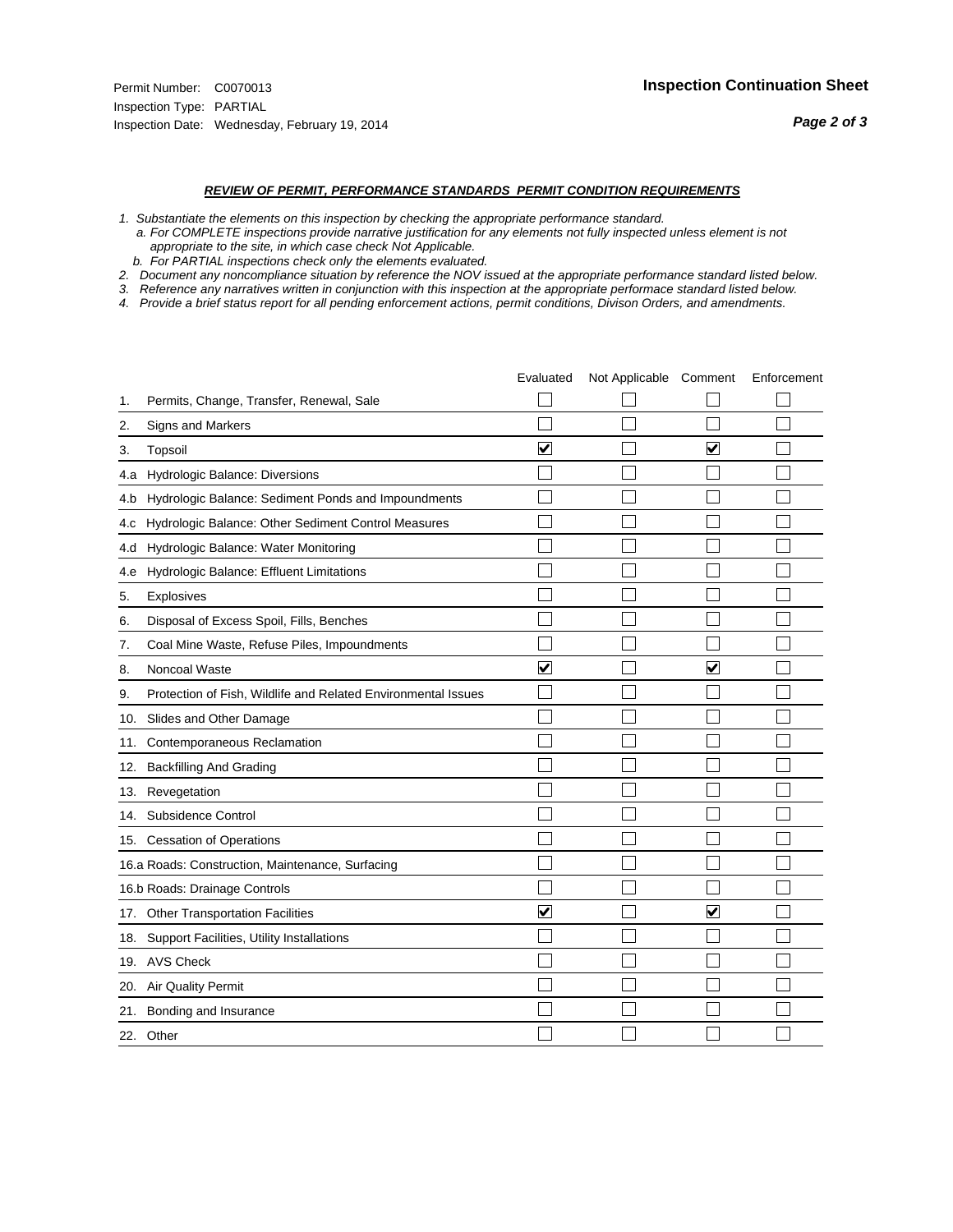*Page 3 of 3*

# **3. Topsoil**

Topsoil storage areas signs were correctly placed. No wind or water erosion was observed. No additional topsoil was placed and there was no topsoil reclamation taking place. No resources were leaving the topsoil area. Vegetative cover is protecting the topsoil stockpile as well as can be expected. The designed sediment control berm for the topsoil stockpile (identified in the MRP) is in place and functioning properly.

# **8. Noncoal Waste**

No non-coal waste issues were identified during the inspection.

# **17. Other Transportation Facilities**

Conveyor belt areas were inspected with emphasis on areas that require coal fine removal. The areas were inspected for maintenance and general up-keep. Coal fines are typically removed through a regularly scheduled cleaning by vacuum. Due to weather issues, the area was not readily available and could not be accessed by a vacuum truck. The coal fines areas appeared to need maintenance. The operator committed to returning to the regular schedule once weather allows safe access.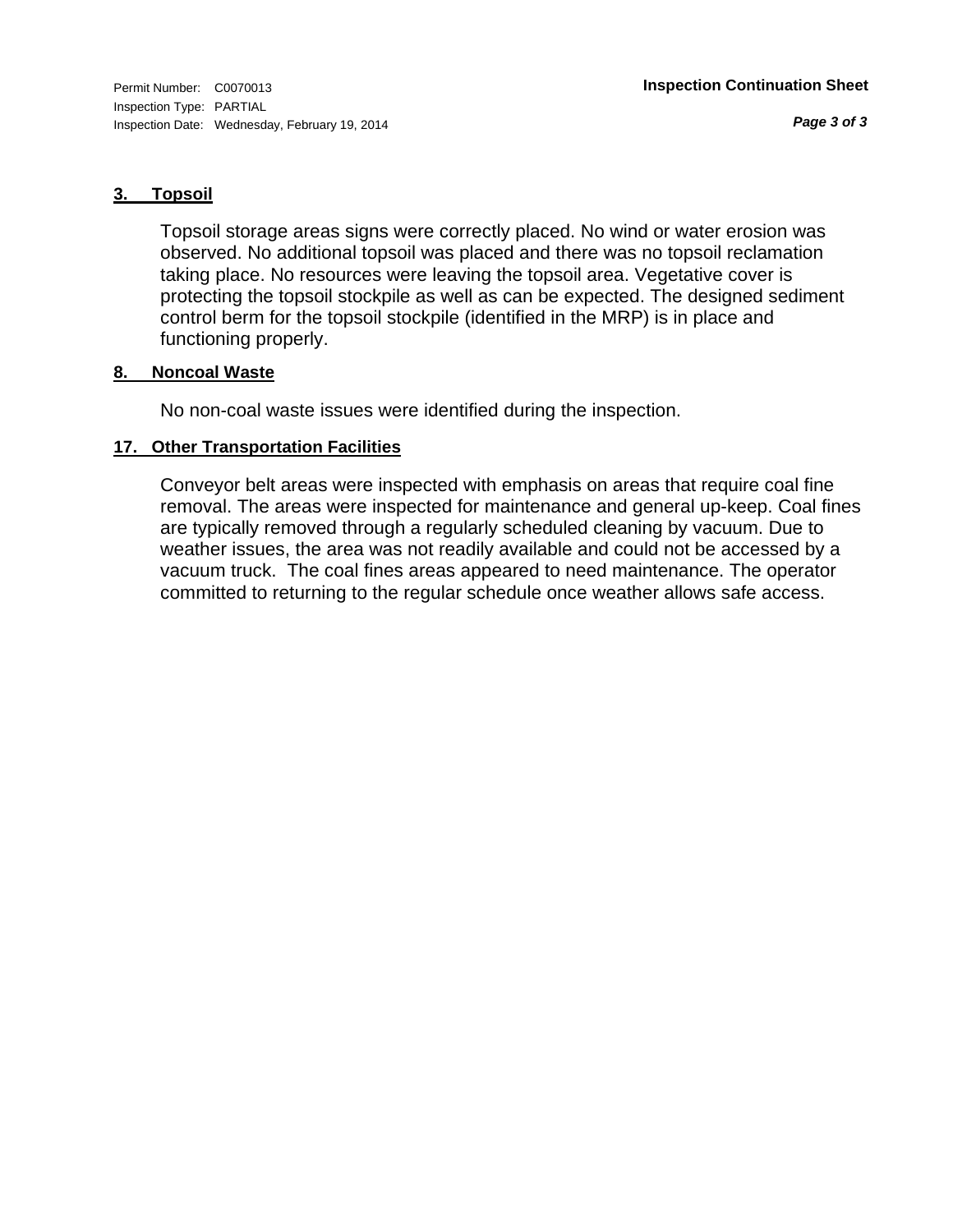

Lieutenant Governor

# **State of Utah**

**DEPARTMENT OF NATURAL RESOURCES** 

**MICHAEL R. STYLER Executive Director** 

#### Division of Oil, Gas and Mining

**JOHN R. BAZA Division Director** 

# **Inspection Report**

| Permit Number:   | C0070016                     |
|------------------|------------------------------|
| Inspection Type: | <b>PARTIAL</b>               |
| Inspection Date: | Wednesday, February 26, 2014 |
| Start Date/Time: | 2/26/2014 11:30:00 AM        |
| End Date/Time:   | 2/26/2014 11:45:00 AM        |
| Last Inspection: | Wednesday, January 29, 2014  |

Inspector: Amanda Daniels,

Weather: Clear, 50F

InspectionID Report Number: 3767

**Processing Reprocessing** Accepted by:

| Permitee: CANYON FUEL COMPANY |                                      |                                         |                            |  |  |
|-------------------------------|--------------------------------------|-----------------------------------------|----------------------------|--|--|
|                               | <b>Operator: CANYON FUEL COMPANY</b> |                                         |                            |  |  |
|                               | Site: GORDON CREEK 2, 7 & 8 MINES    |                                         |                            |  |  |
|                               |                                      | Address: HC 35 BOX 380, HELPER UT 84526 |                            |  |  |
|                               | County: <b>CARBON</b>                |                                         |                            |  |  |
|                               |                                      | Permit Type: PERMANENT COAL PROGRAM     |                            |  |  |
|                               | <b>Permit Status: RECLAIMED</b>      |                                         |                            |  |  |
| <b>Current Acreages</b>       |                                      | <b>Mineral Ownership</b>                | <b>Types of Operations</b> |  |  |
| 179.27                        | <b>Total Permitted</b>               | V<br>Federal                            | ⊻<br>Underground           |  |  |
|                               | 34.15 Total Disturbed                | <b>State</b>                            | <b>Surface</b>             |  |  |
| 32.52                         | <b>Phase I</b>                       | County                                  | Loadout                    |  |  |
| 32.52                         | <b>Phase II</b>                      | M<br>Fee                                | Processing                 |  |  |

**Other**

**Report summary and status for pending enforcement actions, permit conditions, Division Orders, and amendments:**

Site was inaccessible, road leading to the facility was muddy and partially snow covered.

**Phase II Phase III**



#### **Inspector's Signature:**

67 Inspector ID Number:Amanda Daniels,

0.73

Note: This inspection report does not constitute and affidavitor compliance with the regulatory program of the Division of Oil, Gas and Mining. telephone (801) 538-5340 · facsimile (801) 359-3940 · TTY (801) 538-7458 · www.ogm.utah.gov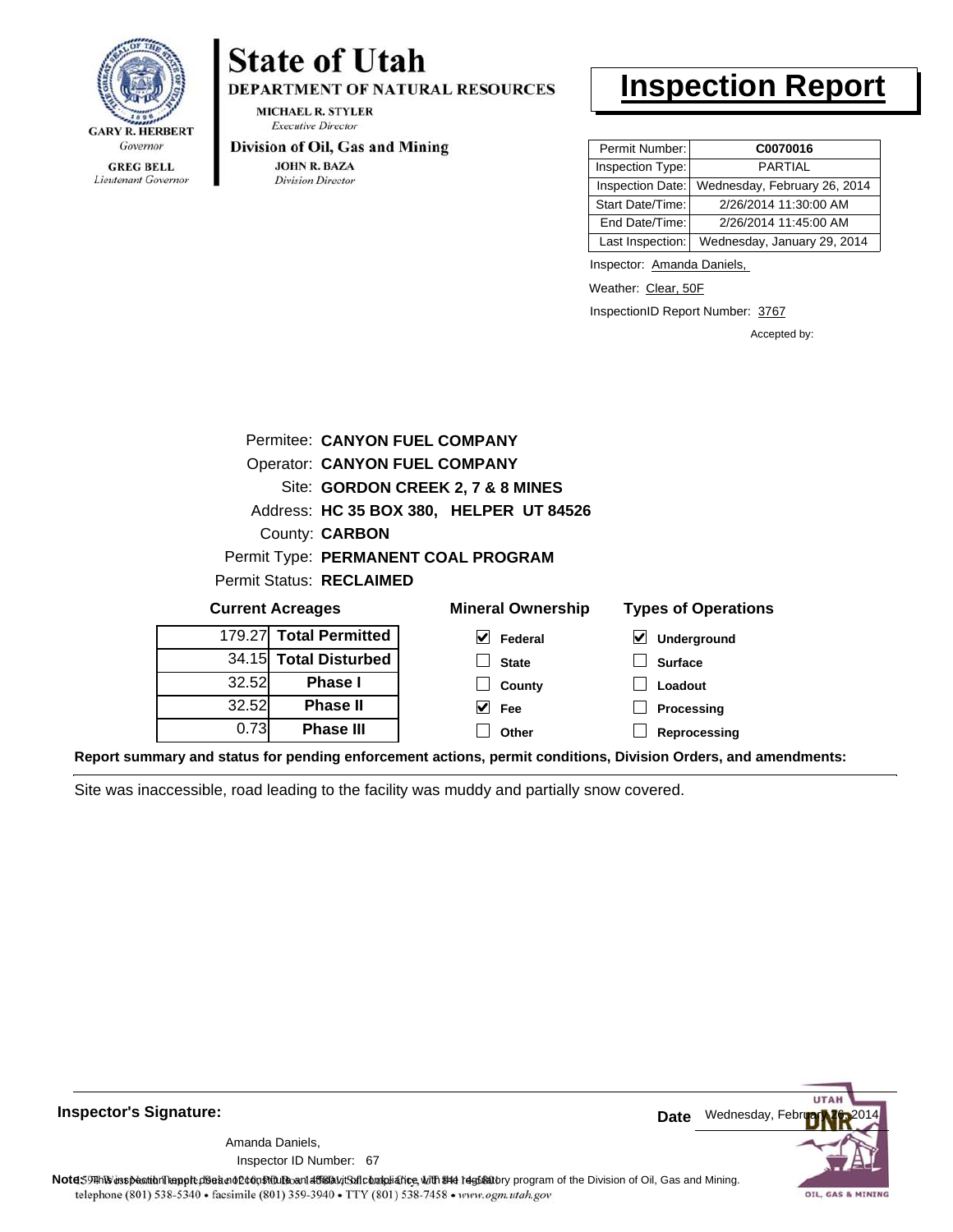#### *REVIEW OF PERMIT, PERFORMANCE STANDARDS PERMIT CONDITION REQUIREMENTS*

*1. Substantiate the elements on this inspection by checking the appropriate performance standard.*

 *a. For COMPLETE inspections provide narrative justification for any elements not fully inspected unless element is not appropriate to the site, in which case check Not Applicable.*

 *b. For PARTIAL inspections check only the elements evaluated.*

*2. Document any noncompliance situation by reference the NOV issued at the appropriate performance standard listed below.*

*3. Reference any narratives written in conjunction with this inspection at the appropriate performace standard listed below.*

|     |                                                               | Evaluated | Not Applicable Comment | Enforcement |
|-----|---------------------------------------------------------------|-----------|------------------------|-------------|
| 1.  | Permits, Change, Transfer, Renewal, Sale                      |           |                        |             |
| 2.  | <b>Signs and Markers</b>                                      |           |                        |             |
| 3.  | Topsoil                                                       |           |                        |             |
| 4.a | Hydrologic Balance: Diversions                                |           |                        |             |
| 4.b | Hydrologic Balance: Sediment Ponds and Impoundments           |           |                        |             |
| 4.C | Hydrologic Balance: Other Sediment Control Measures           |           |                        |             |
| 4.d | Hydrologic Balance: Water Monitoring                          |           |                        |             |
| 4.e | Hydrologic Balance: Effluent Limitations                      |           |                        |             |
| 5.  | Explosives                                                    |           |                        |             |
| 6.  | Disposal of Excess Spoil, Fills, Benches                      |           |                        |             |
| 7.  | Coal Mine Waste, Refuse Piles, Impoundments                   |           |                        |             |
| 8.  | Noncoal Waste                                                 |           |                        |             |
| 9.  | Protection of Fish, Wildlife and Related Environmental Issues |           |                        |             |
| 10. | Slides and Other Damage                                       |           |                        |             |
| 11. | Contemporaneous Reclamation                                   |           |                        |             |
| 12. | <b>Backfilling And Grading</b>                                |           |                        |             |
| 13. | Revegetation                                                  |           |                        |             |
| 14. | Subsidence Control                                            |           |                        |             |
| 15. | <b>Cessation of Operations</b>                                |           |                        |             |
|     | 16.a Roads: Construction, Maintenance, Surfacing              |           |                        |             |
|     | 16.b Roads: Drainage Controls                                 |           |                        |             |
| 17. | <b>Other Transportation Facilities</b>                        |           |                        |             |
| 18. | Support Facilities, Utility Installations                     |           |                        |             |
|     | 19. AVS Check                                                 |           |                        |             |
| 20. | Air Quality Permit                                            |           |                        |             |
| 21. | Bonding and Insurance                                         |           |                        |             |
|     | 22. Other                                                     |           |                        |             |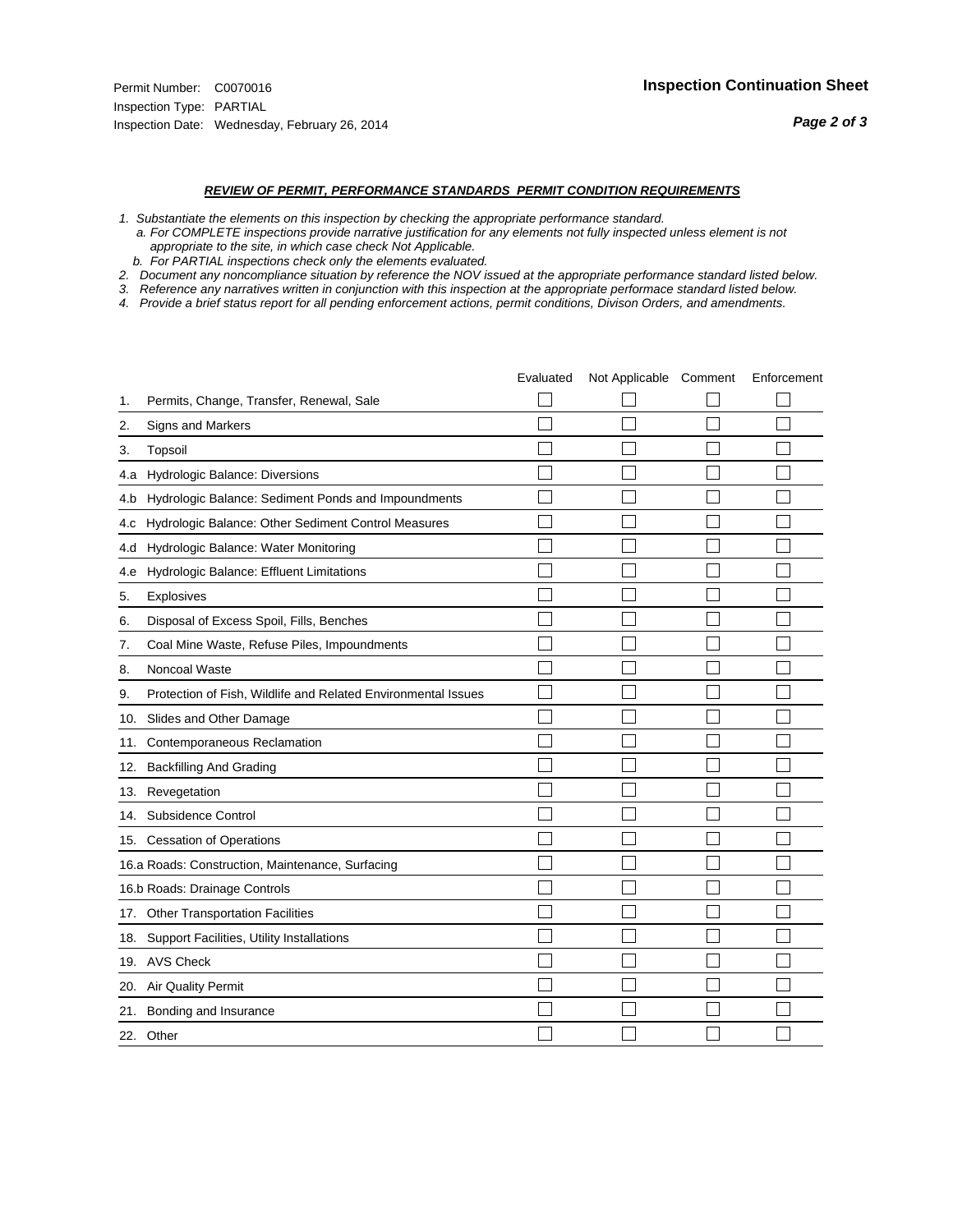Permit Number: C0070016 **Inspection Continuation Sheet** Inspection Type: PARTIAL Inspection Date: Wednesday, February 26, 2014

*Page 3 of 3*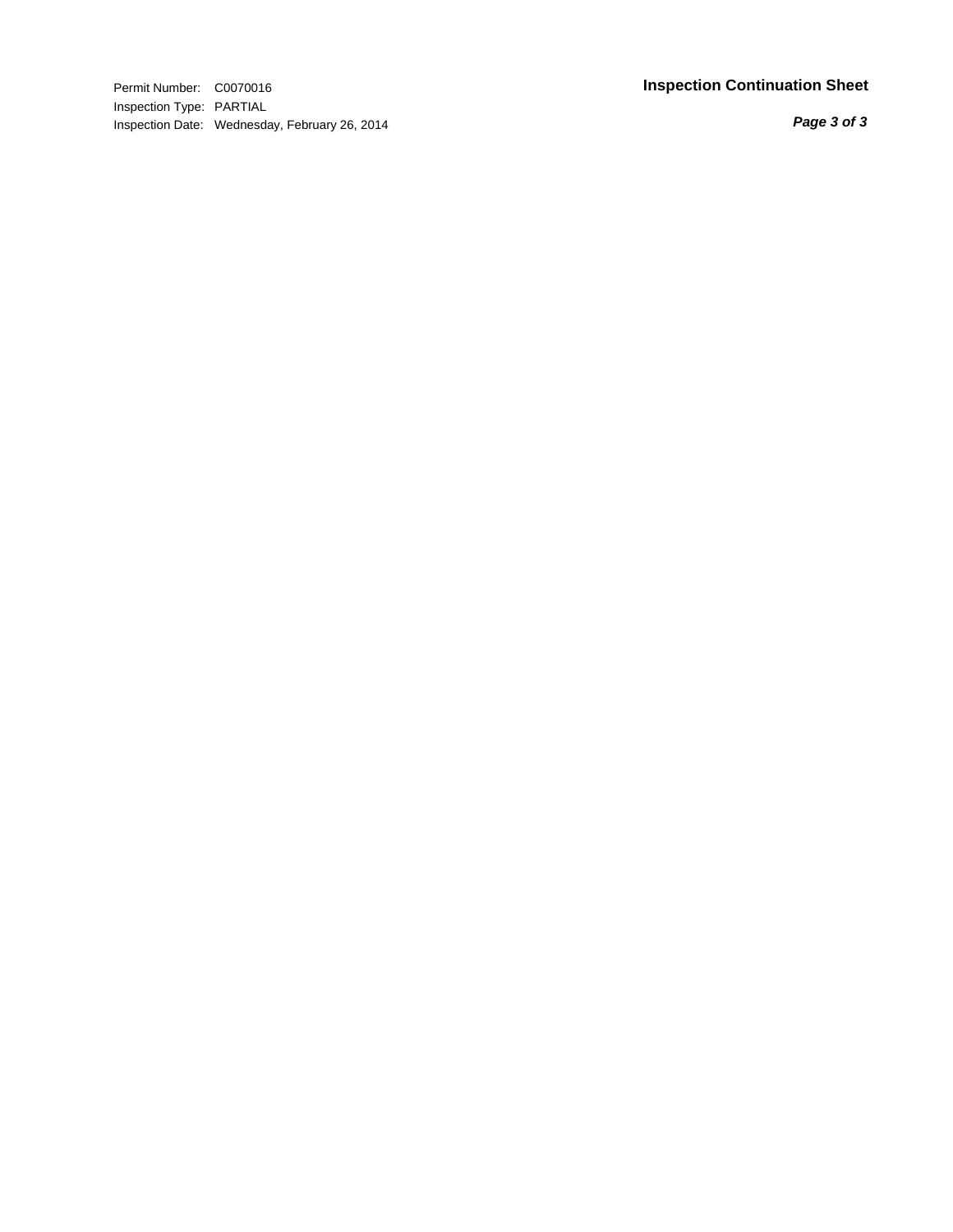

# **State of Utah**

**DEPARTMENT OF NATURAL RESOURCES** 

**MICHAEL R. STYLER Executive Director** 

#### Division of Oil, Gas and Mining

**JOHN R. BAZA Division Director** 

| Representatives Present During the Inspection: |
|------------------------------------------------|
| OGM Steve Demczak                              |

# **Inspection Report**

| Permit Number:   | C0070018                   |
|------------------|----------------------------|
| Inspection Type: | <b>COMPLETE</b>            |
| Inspection Date: | Tuesday, February 25, 2014 |
| Start Date/Time: | 2/25/2014 2:00:00 PM       |
| End Date/Time:   | 2/25/2014 4:00:00 PM       |
| Last Inspection: | Friday, January 18, 2013   |

Inspector: Steve Demczak,

**Loadout Processing**

Weather: Sunny, 40's, Slightly snow covered

InspectionID Report Number: 3765

Accepted by:

|                                     |                                           |                          |  | Permitee: CANYON FUEL COMPANY |  |                            |
|-------------------------------------|-------------------------------------------|--------------------------|--|-------------------------------|--|----------------------------|
|                                     | <b>Operator: CANYON FUEL COMPANY</b>      |                          |  |                               |  |                            |
|                                     | Site: SOLDIER CANYON MINE                 |                          |  |                               |  |                            |
|                                     | Address: PO BOX 1029, WELLINGTON UT 84542 |                          |  |                               |  |                            |
| County: <b>CARBON</b>               |                                           |                          |  |                               |  |                            |
| Permit Type: PERMANENT COAL PROGRAM |                                           |                          |  |                               |  |                            |
| Permit Status: ACTIVE               |                                           |                          |  |                               |  |                            |
| <b>Current Acreages</b>             |                                           |                          |  | <b>Mineral Ownership</b>      |  | <b>Types of Operations</b> |
|                                     |                                           | 6,624.64 Total Permitted |  | V<br>Federal                  |  | $\bm{\vee}$<br>Underground |
|                                     |                                           | 24.32 Total Disturbed    |  | <b>State</b>                  |  | <b>Surface</b>             |

**County Fee Other**

 $\Box$ 

**Reprocessing Report summary and status for pending enforcement actions, permit conditions, Division Orders, and amendments:**

The site is idle and is more of a storage area of mining equipment.

**Phase I Phase II Phase III**

Permit Condition: Canyon Fuel Company has just one permit condition for the Soldier Canyon Mine; to submit water quality data in an electronic format through the Electronic Data Input web site.

Permitting Actions: None

I was inspecting with Mike Kelly



39 Inspector ID Number:Steve Demczak,

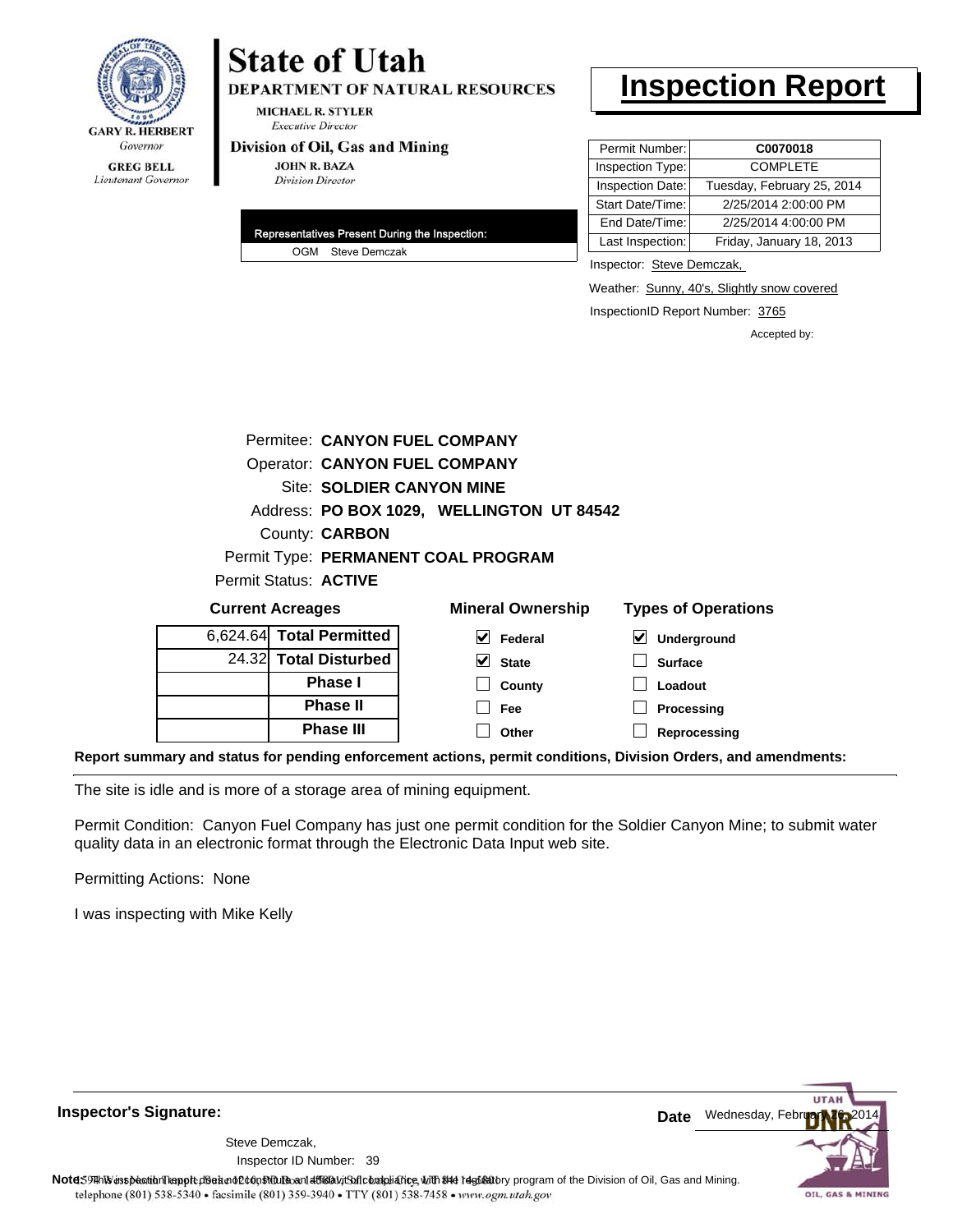#### *REVIEW OF PERMIT, PERFORMANCE STANDARDS PERMIT CONDITION REQUIREMENTS*

*1. Substantiate the elements on this inspection by checking the appropriate performance standard.*

 *a. For COMPLETE inspections provide narrative justification for any elements not fully inspected unless element is not appropriate to the site, in which case check Not Applicable.*

 *b. For PARTIAL inspections check only the elements evaluated.*

*2. Document any noncompliance situation by reference the NOV issued at the appropriate performance standard listed below.*

*3. Reference any narratives written in conjunction with this inspection at the appropriate performace standard listed below.*

|     |                                                               | Evaluated                       | Not Applicable Comment  |                                 | Enforcement |
|-----|---------------------------------------------------------------|---------------------------------|-------------------------|---------------------------------|-------------|
| 1.  | Permits, Change, Transfer, Renewal, Sale                      | V                               |                         | V                               |             |
| 2.  | <b>Signs and Markers</b>                                      | $\overline{\mathbf{v}}$         |                         | $\overline{\blacktriangledown}$ |             |
| 3.  | Topsoil                                                       | $\overline{\mathbf{v}}$         |                         | $\overline{\mathbf{v}}$         |             |
| 4.a | Hydrologic Balance: Diversions                                | ⊽                               |                         | $\blacktriangledown$            |             |
| 4.b | Hydrologic Balance: Sediment Ponds and Impoundments           | $\blacktriangledown$            |                         | $\blacktriangledown$            |             |
| 4.C | Hydrologic Balance: Other Sediment Control Measures           | $\overline{\blacktriangledown}$ |                         |                                 |             |
| 4.d | Hydrologic Balance: Water Monitoring                          | ✓                               |                         |                                 |             |
| 4.e | Hydrologic Balance: Effluent Limitations                      | $\overline{\blacktriangledown}$ |                         | $\overline{\mathbf{v}}$         |             |
| 5.  | Explosives                                                    |                                 | $\overline{\mathsf{v}}$ |                                 |             |
| 6.  | Disposal of Excess Spoil, Fills, Benches                      |                                 | $\overline{\mathbf{v}}$ |                                 |             |
| 7.  | Coal Mine Waste, Refuse Piles, Impoundments                   |                                 | $\overline{\mathbf{v}}$ |                                 |             |
| 8.  | Noncoal Waste                                                 | $\overline{\mathbf{v}}$         |                         | $\blacktriangledown$            |             |
| 9.  | Protection of Fish, Wildlife and Related Environmental Issues | $\blacktriangledown$            |                         |                                 |             |
| 10. | Slides and Other Damage                                       | $\blacktriangledown$            |                         | $\overline{\mathbf{v}}$         |             |
| 11. | Contemporaneous Reclamation                                   |                                 | V                       |                                 |             |
| 12. | <b>Backfilling And Grading</b>                                |                                 | $\overline{\mathbf{v}}$ |                                 |             |
| 13. | Revegetation                                                  |                                 | $\overline{\mathbf{v}}$ |                                 |             |
| 14. | Subsidence Control                                            | $\overline{\mathbf{v}}$         |                         |                                 |             |
|     | 15. Cessation of Operations                                   | $\blacktriangledown$            |                         | ▽                               |             |
|     | 16.a Roads: Construction, Maintenance, Surfacing              | $\blacktriangledown$            |                         |                                 |             |
|     | 16.b Roads: Drainage Controls                                 | $\blacktriangledown$            |                         |                                 |             |
|     | 17. Other Transportation Facilities                           | $\overline{\mathbf{v}}$         |                         |                                 |             |
| 18. | Support Facilities, Utility Installations                     | $\overline{\mathbf{v}}$         |                         |                                 |             |
|     | 19. AVS Check                                                 | $\blacktriangledown$            |                         |                                 |             |
| 20. | <b>Air Quality Permit</b>                                     | ⊻                               |                         |                                 |             |
|     | 21. Bonding and Insurance                                     | $\overline{\blacktriangledown}$ |                         | $\blacktriangledown$            |             |
|     | 22. Other                                                     |                                 |                         |                                 |             |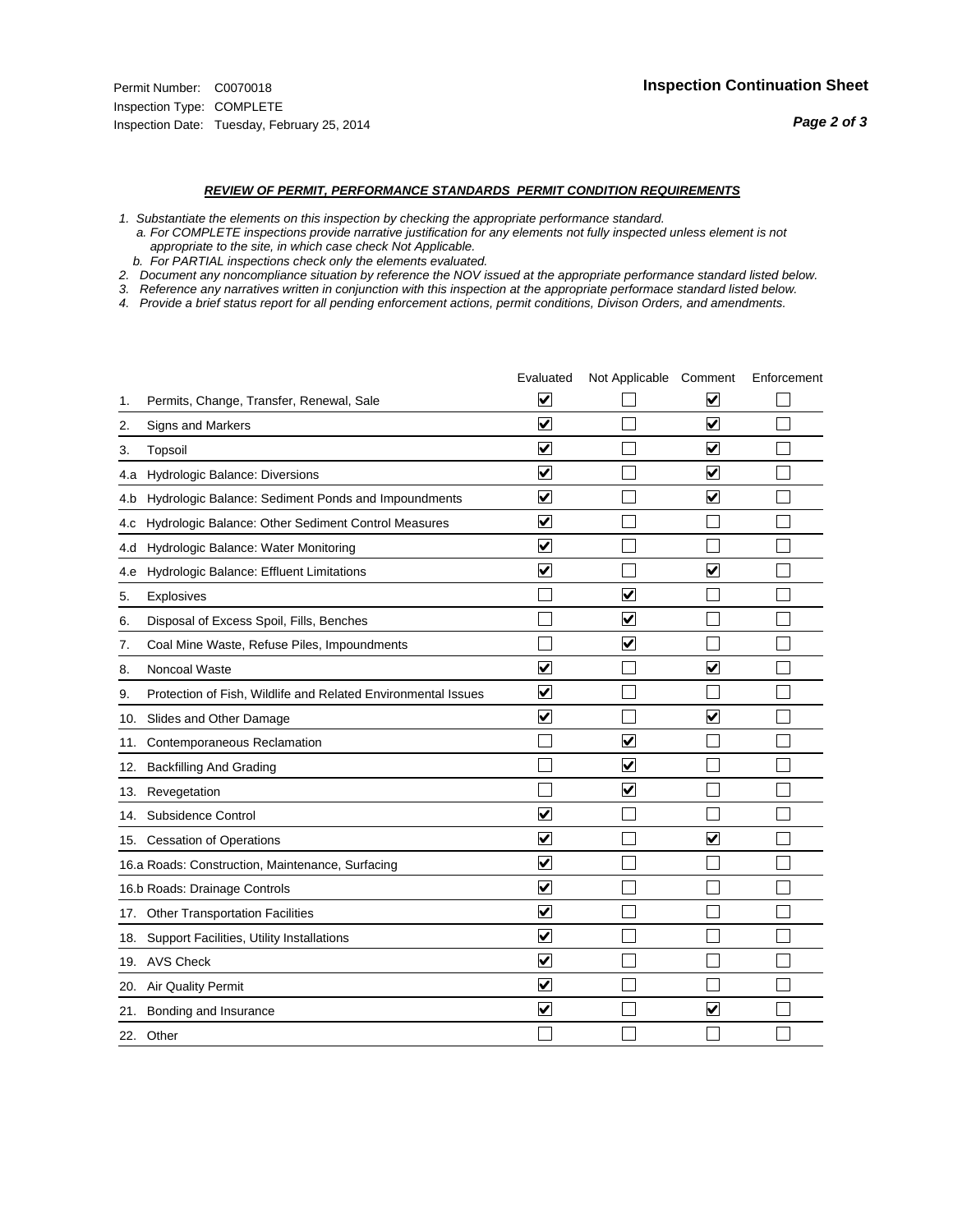*Page 3 of 3*

# **1. Permits, Change, Transfer, Renewal, Sale**

No permitting action is currently being processed with the Division for Soldier Creek Mine. The permit will expire on Feb. 03, 2017. The SPCC plan was last updated on October 11, 2011. The UPDES permit will expire on August 31, 2016. The UPDES permit number is UT0023680. The Air Quality permit is DAQE-334-94.

# **2. Signs and Markers**

The identification sign was on the side of the main road overlooking the sediment pond. The information addressed the requirements of the R645 Coal Rules.

# **3. Topsoil**

I inspected the topsoil piles located on main road towards Wellington City. The piles were stable with no signs of wind or water erosion.

# **4.a Hydrologic Balance: Diversions**

I inspected the diversions ditches at Soldier Creek Mine. The ditches were open and functioning as design. The culverts were open and water would pass through. Many of these diversions and culverts were clean from sediment this summer.

# **4.b Hydrologic Balance: Sediment Ponds and Impoundments**

The permittee inspected the sediment pond on January 7, 2014 for the first quarter of 2014. No hazardous conditions were reported. The sediment pond appears to be stable upon my inspection. There was very little water within the sediment pond.

### **4.e Hydrologic Balance: Effluent Limitations**

There were no UPDES discharges for the fourth quarter of 2013.

### **8. Noncoal Waste**

The site is generally clean of non-coal waste materials.

# **10. Slides and Other Damage**

No slides or other damage was noticed during the inspection.

# **15. Cessation of Operations**

This property is not active.

### **21. Bonding and Insurance**

The insurance will expire on February 1, 2015. The insurance form meets the minimum requirements of the R645 Coal Rules. The mine site is bonded for the amount of \$1,593,000.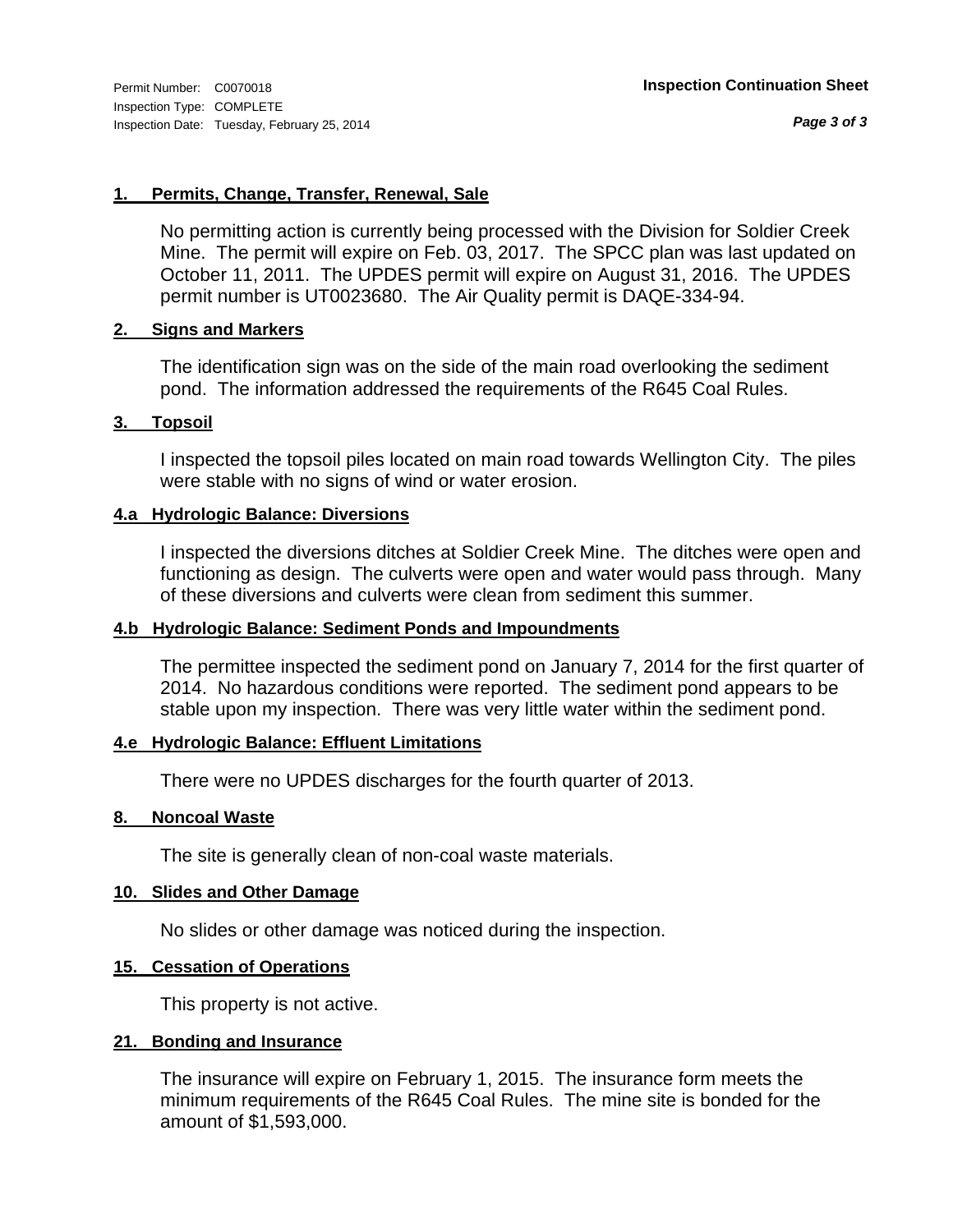

### **GREG BELL** Lieutenant Governor

# **State of Utah**

**DEPARTMENT OF NATURAL RESOURCES** 

**MICHAEL R. STYLER Executive Director** 

#### Division of Oil, Gas and Mining

**JOHN R. BAZA Division Director** 

| Representatives Present During the Inspection: |
|------------------------------------------------|
| Company Jay Marshall                           |
| OGM Karl Houskeeper                            |

# **Inspection Report**

| Permit Number:   | C0070019                  |
|------------------|---------------------------|
| Inspection Type: | <b>COMPLETE</b>           |
| Inspection Date: | Monday, February 10, 2014 |
| Start Date/Time: | 2/10/2014 8:45:00 AM      |
| End Date/Time:   | 2/10/2014 1:00:00 PM      |
| Last Inspection: | Monday, January 13, 2014  |
|                  |                           |

Inspector: Karl Houskeeper,

Weather: Foggy/Sleet, Temp. 33 Deg. F.

InspectionID Report Number: 3747

Accepted by:

|                         |                              | Permitee: ANDALEX RESOURCES INC                |                            |
|-------------------------|------------------------------|------------------------------------------------|----------------------------|
|                         |                              | Operator: ANDALEX RESOURCES INC                |                            |
|                         | <b>Site: CENTENNIAL MINE</b> |                                                |                            |
|                         |                              | Address: PO BOX 910, EAST CARBON UT 84520-0910 |                            |
|                         | County: <b>CARBON</b>        |                                                |                            |
|                         |                              | Permit Type: PERMANENT COAL PROGRAM            |                            |
|                         | Permit Status: ACTIVE        |                                                |                            |
| <b>Current Acreages</b> |                              | <b>Mineral Ownership</b>                       | <b>Types of Operations</b> |
|                         | 6,516.91 Total Permitted     | Federal                                        | Underground                |
|                         |                              |                                                |                            |

| 6,516.91 Total Permitted |
|--------------------------|
| 47.19 Total Disturbed    |
| <b>Phase I</b>           |
| <b>Phase II</b>          |
| <b>Phase III</b>         |

| eral Ownership          | <b>Types of Oper</b>       |
|-------------------------|----------------------------|
| $\triangledown$ Federal | $\triangledown$ Undergrour |
| $\vee$ State            | $\Box$ Surface             |
| $\Box$ County           | $\Box$ Loadout             |
| $\vee$ Fee              | $\Box$ Processing          |
| $\Box$ Other            | $\Box$ Reprocessi          |

**Reprocessing**

**Report summary and status for pending enforcement actions, permit conditions, Division Orders, and amendments:**

Checked in at the main office located at the West Ridge Mine. Jay Marshall was in the office and the paperwork portion of the inspection was conducted with him. The field portion of the inspection was conducted by the Division Inspector only.



**Inspector's Signature:**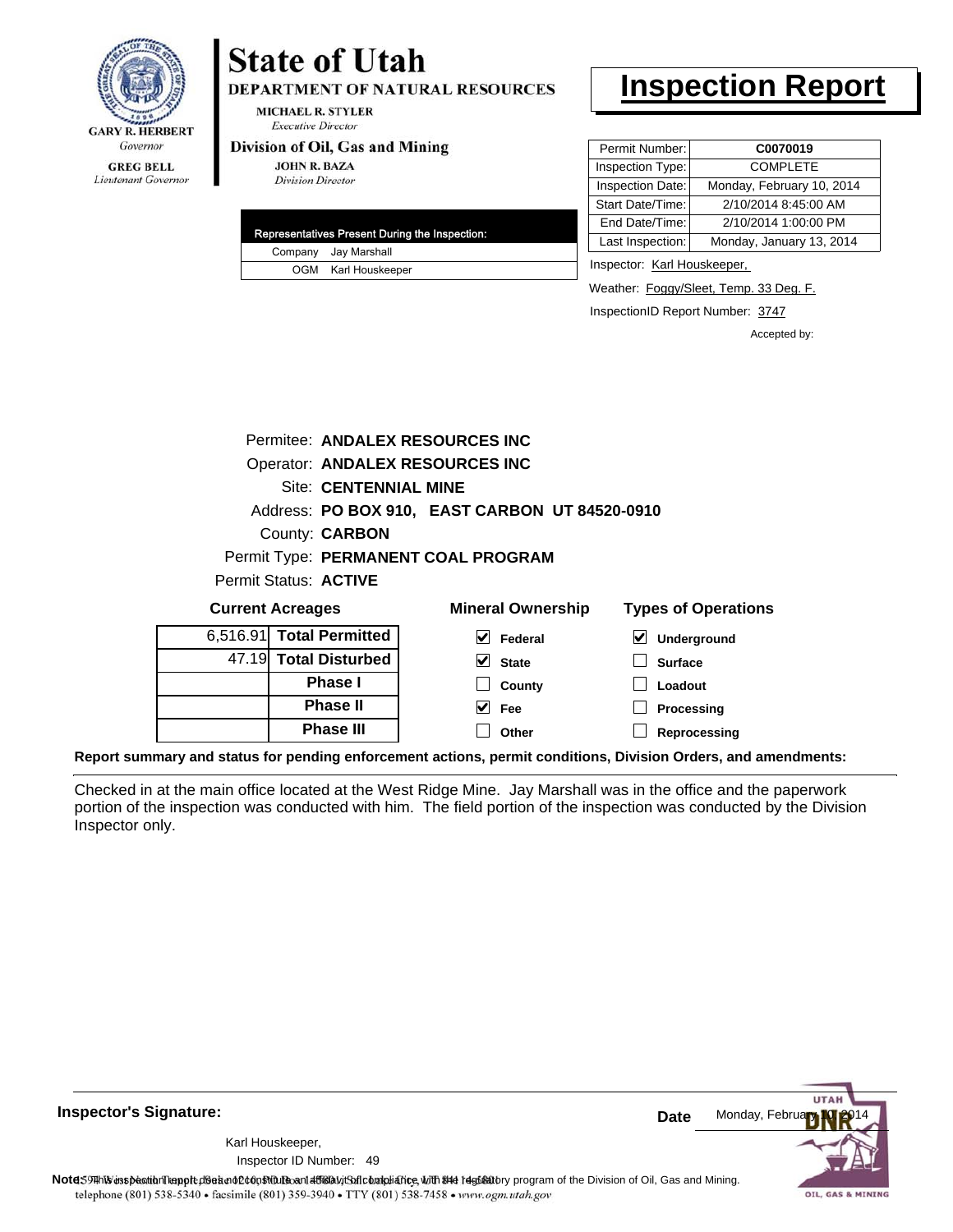#### *REVIEW OF PERMIT, PERFORMANCE STANDARDS PERMIT CONDITION REQUIREMENTS*

*1. Substantiate the elements on this inspection by checking the appropriate performance standard.*

 *a. For COMPLETE inspections provide narrative justification for any elements not fully inspected unless element is not appropriate to the site, in which case check Not Applicable.*

 *b. For PARTIAL inspections check only the elements evaluated.*

*2. Document any noncompliance situation by reference the NOV issued at the appropriate performance standard listed below.*

*3. Reference any narratives written in conjunction with this inspection at the appropriate performace standard listed below.*

|     |                                                               | Evaluated               | Not Applicable Comment  |                                 | Enforcement |
|-----|---------------------------------------------------------------|-------------------------|-------------------------|---------------------------------|-------------|
| 1.  | Permits, Change, Transfer, Renewal, Sale                      | ⊻                       |                         | V                               |             |
| 2.  | <b>Signs and Markers</b>                                      | $\overline{\mathbf{v}}$ |                         | $\overline{\blacktriangledown}$ |             |
| 3.  | Topsoil                                                       | $\overline{\mathbf{v}}$ |                         |                                 |             |
| 4.a | Hydrologic Balance: Diversions                                | ⊽                       |                         | $\overline{\mathbf{v}}$         |             |
| 4.b | Hydrologic Balance: Sediment Ponds and Impoundments           | $\blacktriangledown$    |                         | ⊻                               |             |
| 4.C | Hydrologic Balance: Other Sediment Control Measures           | $\blacktriangledown$    |                         |                                 |             |
| 4.d | Hydrologic Balance: Water Monitoring                          | ☑                       |                         |                                 |             |
| 4.e | Hydrologic Balance: Effluent Limitations                      | ✔                       |                         | $\overline{\mathbf{v}}$         |             |
| 5.  | Explosives                                                    | $\blacktriangledown$    | $\overline{\mathsf{v}}$ |                                 |             |
| 6.  | Disposal of Excess Spoil, Fills, Benches                      | $\blacktriangledown$    | $\overline{\mathbf{v}}$ |                                 |             |
| 7.  | Coal Mine Waste, Refuse Piles, Impoundments                   | $\overline{\mathbf{v}}$ | $\overline{\mathbf{v}}$ |                                 |             |
| 8.  | Noncoal Waste                                                 | $\overline{\mathbf{v}}$ |                         |                                 |             |
| 9.  | Protection of Fish, Wildlife and Related Environmental Issues | $\blacktriangledown$    |                         |                                 |             |
| 10. | Slides and Other Damage                                       | ⊻                       |                         |                                 |             |
| 11. | Contemporaneous Reclamation                                   | ☑                       |                         |                                 |             |
| 12. | <b>Backfilling And Grading</b>                                | $\overline{\mathbf{v}}$ |                         |                                 |             |
| 13. | Revegetation                                                  | $\overline{\mathbf{v}}$ |                         |                                 |             |
| 14. | Subsidence Control                                            | $\overline{\mathbf{v}}$ |                         |                                 |             |
|     | 15. Cessation of Operations                                   | $\blacktriangledown$    |                         |                                 |             |
|     | 16.a Roads: Construction, Maintenance, Surfacing              | $\blacktriangledown$    |                         |                                 |             |
|     | 16.b Roads: Drainage Controls                                 | ⊽                       |                         |                                 |             |
|     | 17. Other Transportation Facilities                           | $\overline{\mathbf{v}}$ |                         |                                 |             |
| 18. | Support Facilities, Utility Installations                     | $\overline{\mathbf{v}}$ |                         |                                 |             |
|     | 19. AVS Check                                                 | $\overline{\mathsf{v}}$ |                         |                                 |             |
| 20. | Air Quality Permit                                            | $\blacktriangledown$    |                         | $\blacktriangledown$            |             |
|     | 21. Bonding and Insurance                                     | V                       |                         |                                 |             |
|     | 22. Other                                                     | $\blacktriangledown$    |                         |                                 |             |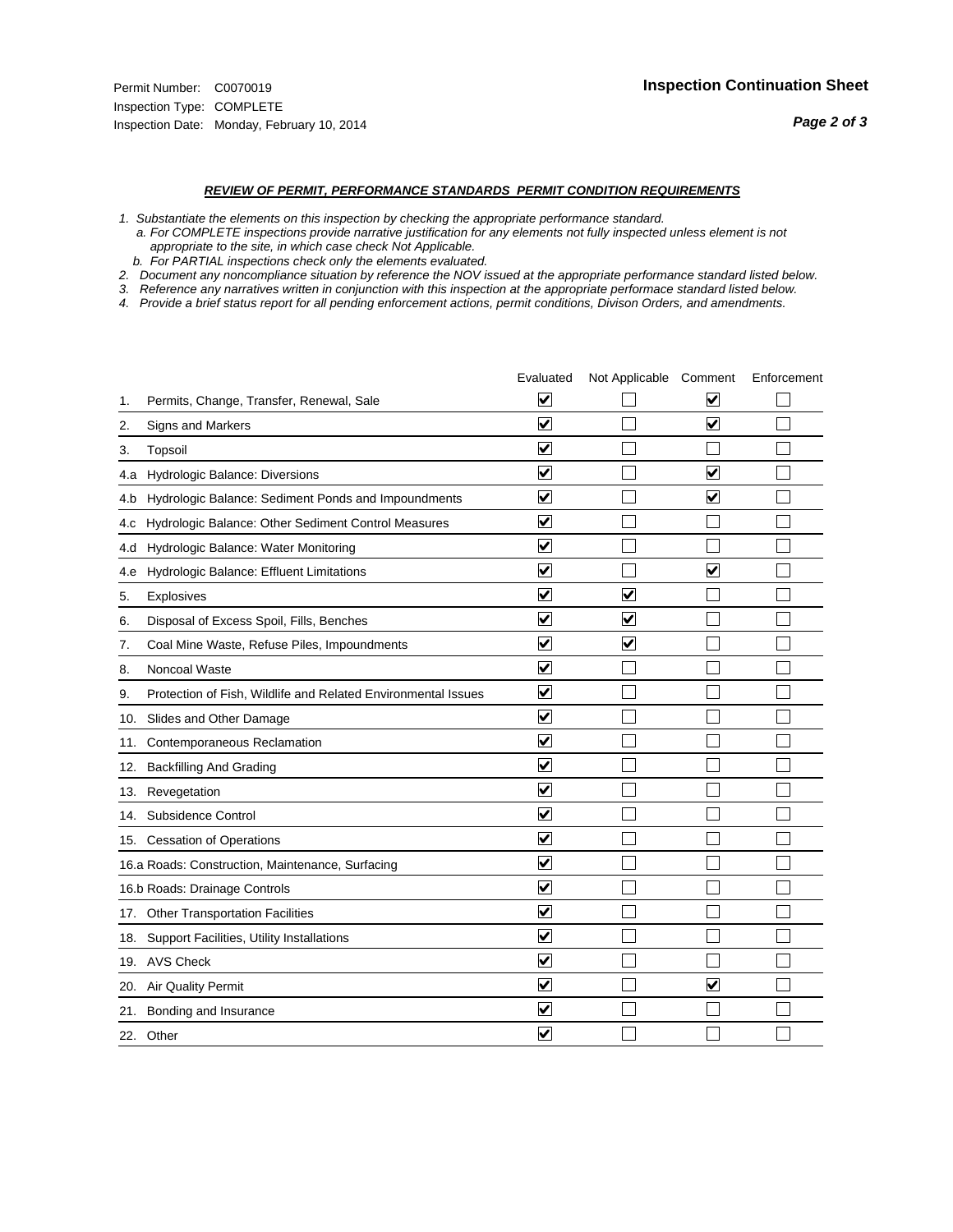# **1. Permits, Change, Transfer, Renewal, Sale**

The current DOGM permit was issued effective 01/04/2012 and expires on 01/04/2017.

-Certificate of Insurance issued 06/01/2013 and terminates 06/01/2014. -Reclamation agreement dated and signed February 1990 (amended January 2001). -UPDES permit UTG040029 effective 09/01/2013 and expires midnight 08/31/2018. -Air Quality permit DAQE-997-96, issued October 25, 1996. -SPCC Plan dated 11/2/2009.

# **2. Signs and Markers**

The mine identification sign was in place on the metal archway at the entrance into the mine permit area. The identification sign contained the information that is required in the Utah R645 Coal Rules. The mine identification sign is compliant with the coal rules.

# **4.a Hydrologic Balance: Diversions**

Diversions throughout the mine site are snow covered.

# **4.b Hydrologic Balance: Sediment Ponds and Impoundments**

The Fourth Quarter/Annual 2013 sediment pond inspections were done on December 12, 2013.

# **4.e Hydrologic Balance: Effluent Limitations**

The discharge monitoring reports for October, November and December 2013 were reviewed as part of the complete inspection. No discharges occurred for any of the referenced months.

### **20. Air Quality Permit**

The air quality permit DAQE-997-96 referenced above was issued on October 25, 1996 and remains in effect.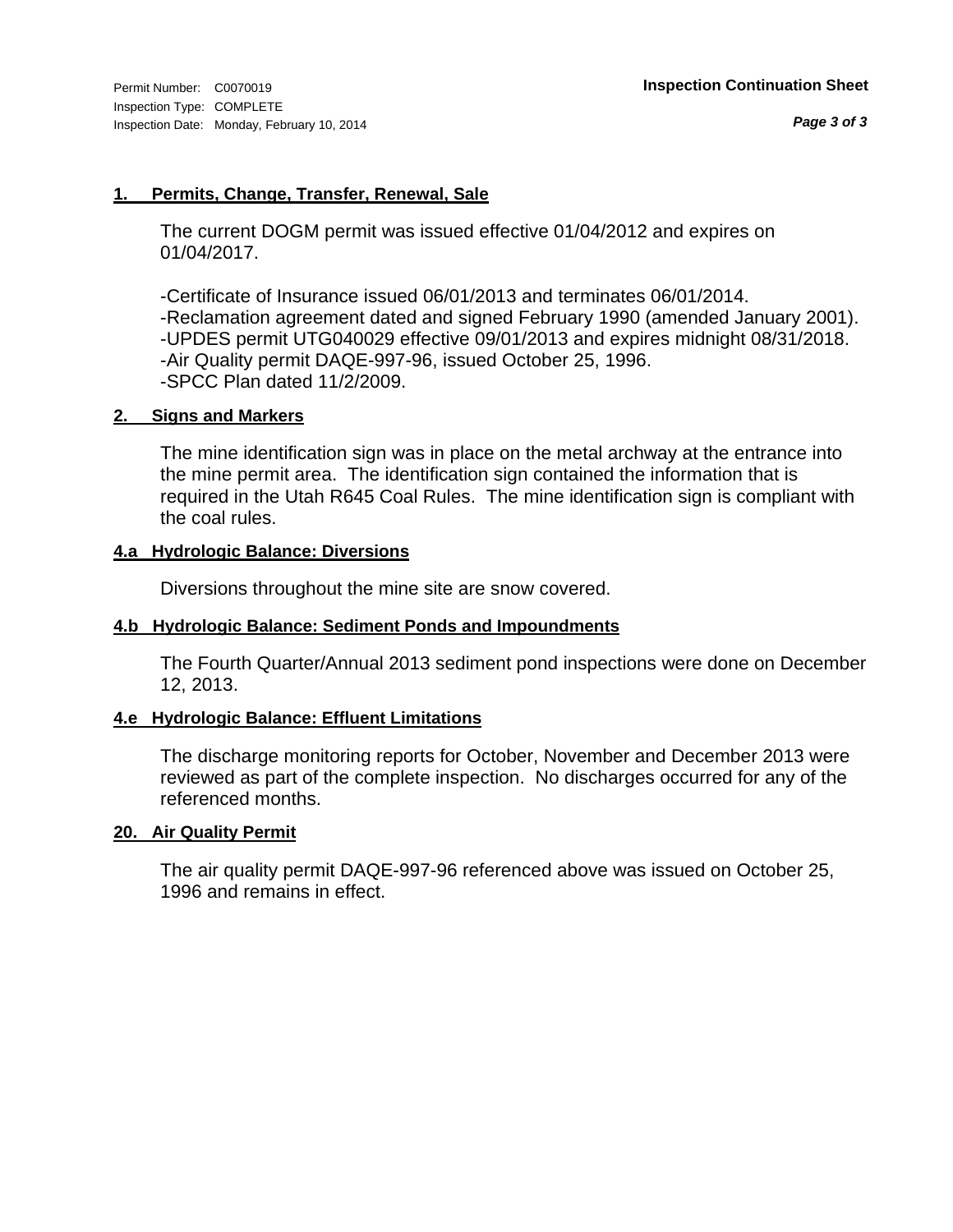

# **State of Utah**

DEPARTMENT OF NATURAL RESOURCES

**MICHAEL R. STYLER Executive Director** 

#### Division of Oil, Gas and Mining

**JOHN R. BAZA Division Director** 

|  | Representatives Present During the Inspection: |
|--|------------------------------------------------|
|  | Company Kit Pappas                             |
|  | OGM Karl Houskeeper                            |

# **Inspection Report**

| Permit Number:   | C0070020                    |
|------------------|-----------------------------|
| Inspection Type: | <b>COMPLETE</b>             |
| Inspection Date: | Thursday, February 20, 2014 |
| Start Date/Time: | 2/20/2014 9:30:00 AM        |
| End Date/Time:   | 2/20/2014 1:00:00 PM        |
| Last Inspection: | Wednesday, January 22, 2014 |

Inspector: Karl Houskeeper,

Weather: Clear Skies, Temp. 28 deg. F.

InspectionID Report Number: 3759

Accepted by:

|   |                                    | Permitee: HIDDEN SPLENDOR RESOURCES                            |                            |  |  |
|---|------------------------------------|----------------------------------------------------------------|----------------------------|--|--|
|   |                                    | <b>Operator: HIDDEN SPLENDOR RESOURCES</b>                     |                            |  |  |
|   | <b>Site: HORIZON MINE</b>          |                                                                |                            |  |  |
|   |                                    | Address: 57 WEST 200 SOUTH, SUITE 400, SALT LAKE CITY UT 84101 |                            |  |  |
|   | County: <b>CARBON</b>              |                                                                |                            |  |  |
|   |                                    | Permit Type: PERMANENT COAL PROGRAM                            |                            |  |  |
|   | Permit Status: ACTIVE              |                                                                |                            |  |  |
|   | <b>Current Acreages</b>            | <b>Mineral Ownership</b>                                       | <b>Types of Operations</b> |  |  |
|   | 1,577.00 Total Permitted           | $\vee$ Federal                                                 | Underground                |  |  |
|   | 9.50 Total Disturbed               | <b>State</b>                                                   | <b>Surface</b>             |  |  |
|   | Phase I<br>County<br>Loadout       |                                                                |                            |  |  |
|   | <b>Phase II</b>                    | $\vee$ Fee                                                     | Processing                 |  |  |
|   | <b>Phase III</b>                   | Other                                                          | Reprocessing               |  |  |
| . | $\sim$ $\sim$ $\sim$ $\sim$ $\sim$ |                                                                |                            |  |  |

**Report summary and status for pending enforcement actions, permit conditions, Division Orders, and amendments:**

Portals are temporarily sealed.



**Inspector's Signature:**

Karl Houskeeper,

49 Inspector ID Number: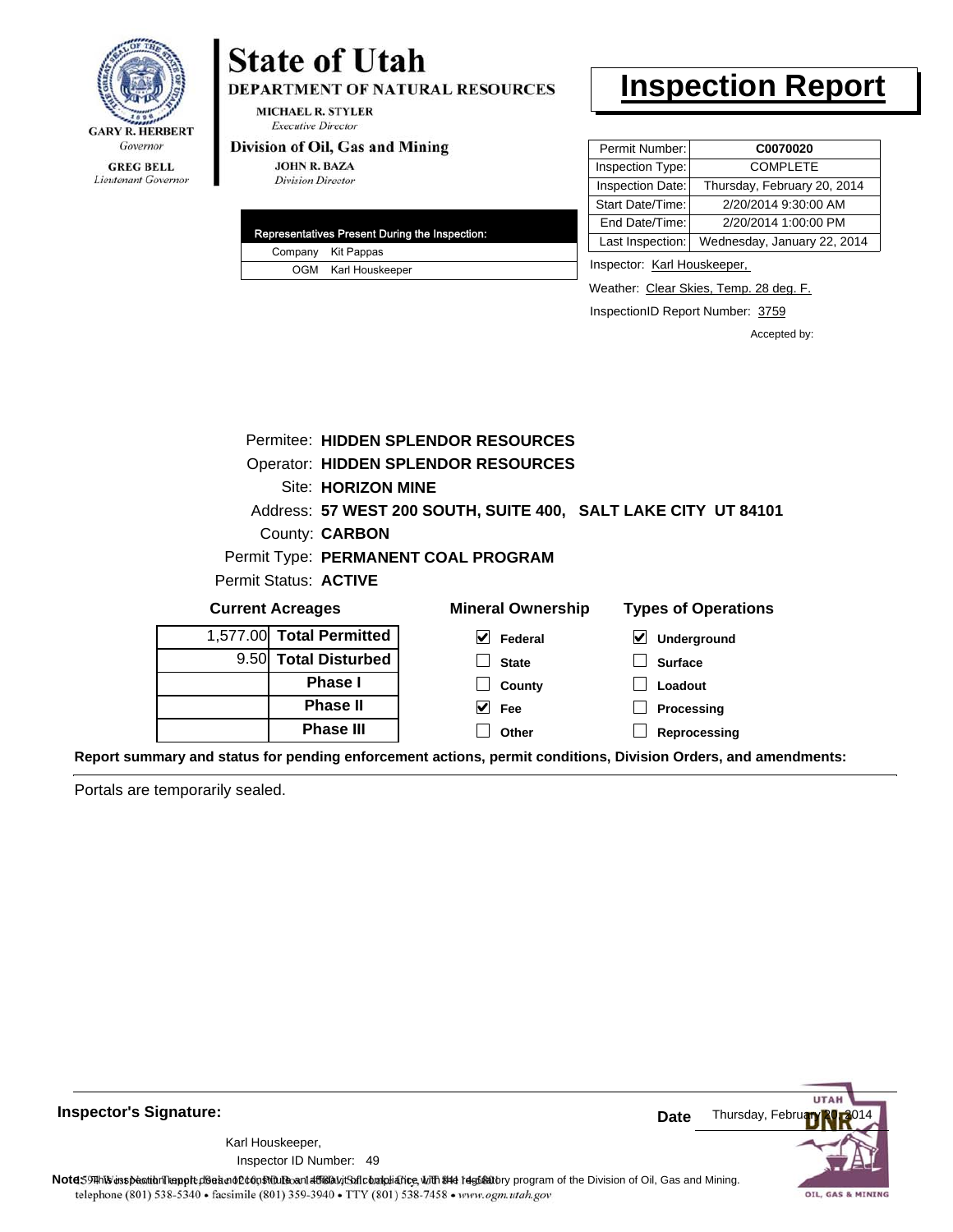#### *REVIEW OF PERMIT, PERFORMANCE STANDARDS PERMIT CONDITION REQUIREMENTS*

*1. Substantiate the elements on this inspection by checking the appropriate performance standard.*

 *a. For COMPLETE inspections provide narrative justification for any elements not fully inspected unless element is not appropriate to the site, in which case check Not Applicable.*

 *b. For PARTIAL inspections check only the elements evaluated.*

*2. Document any noncompliance situation by reference the NOV issued at the appropriate performance standard listed below.*

*3. Reference any narratives written in conjunction with this inspection at the appropriate performace standard listed below.*

|     |                                                               | Evaluated               | Not Applicable Comment |                         | Enforcement |
|-----|---------------------------------------------------------------|-------------------------|------------------------|-------------------------|-------------|
| 1.  | Permits, Change, Transfer, Renewal, Sale                      | ⊻                       |                        | V                       |             |
| 2.  | Signs and Markers                                             | $\overline{\mathbf{v}}$ |                        | $\blacktriangledown$    |             |
| 3.  | Topsoil                                                       | $\overline{\mathbf{v}}$ |                        |                         |             |
| 4.a | <b>Hydrologic Balance: Diversions</b>                         | $\overline{\mathsf{v}}$ |                        |                         |             |
| 4.b | Hydrologic Balance: Sediment Ponds and Impoundments           | $\blacktriangledown$    |                        | V                       |             |
| 4.C | Hydrologic Balance: Other Sediment Control Measures           | $\checkmark$            |                        |                         |             |
| 4.d | Hydrologic Balance: Water Monitoring                          | $\overline{\mathbf{v}}$ |                        |                         |             |
| 4.e | Hydrologic Balance: Effluent Limitations                      | $\overline{\mathbf{v}}$ |                        | $\blacktriangledown$    |             |
| 5.  | <b>Explosives</b>                                             | $\overline{\mathbf{v}}$ |                        | $\overline{\mathbf{v}}$ |             |
| 6.  | Disposal of Excess Spoil, Fills, Benches                      | $\blacktriangledown$    | $\blacktriangledown$   |                         |             |
| 7.  | Coal Mine Waste, Refuse Piles, Impoundments                   | $\overline{\mathbf{v}}$ | $\blacktriangledown$   |                         |             |
| 8.  | Noncoal Waste                                                 | $\overline{\mathbf{v}}$ |                        |                         |             |
| 9.  | Protection of Fish, Wildlife and Related Environmental Issues | $\blacktriangledown$    |                        |                         |             |
| 10. | Slides and Other Damage                                       | $\overline{\mathsf{v}}$ |                        |                         |             |
| 11. | Contemporaneous Reclamation                                   | ⊻                       |                        |                         |             |
| 12. | <b>Backfilling And Grading</b>                                | $\overline{\mathbf{v}}$ |                        |                         |             |
| 13. | Revegetation                                                  | $\overline{\mathbf{v}}$ |                        |                         |             |
| 14. | Subsidence Control                                            | $\overline{\mathbf{v}}$ |                        |                         |             |
|     | 15. Cessation of Operations                                   | $\overline{\mathbf{v}}$ |                        |                         |             |
|     | 16.a Roads: Construction, Maintenance, Surfacing              | $\overline{\mathsf{v}}$ |                        |                         |             |
|     | 16.b Roads: Drainage Controls                                 | $\blacktriangledown$    |                        |                         |             |
| 17. | <b>Other Transportation Facilities</b>                        | $\overline{\mathbf{v}}$ |                        |                         |             |
| 18. | Support Facilities, Utility Installations                     | $\overline{\mathbf{v}}$ |                        |                         |             |
| 19. | <b>AVS Check</b>                                              | $\overline{\mathbf{v}}$ |                        |                         |             |
| 20. | <b>Air Quality Permit</b>                                     | $\checkmark$            |                        |                         |             |
| 21. | Bonding and Insurance                                         | $\blacktriangledown$    |                        | $\blacktriangledown$    |             |
|     | 22. Other                                                     | $\overline{\mathbf{v}}$ |                        |                         |             |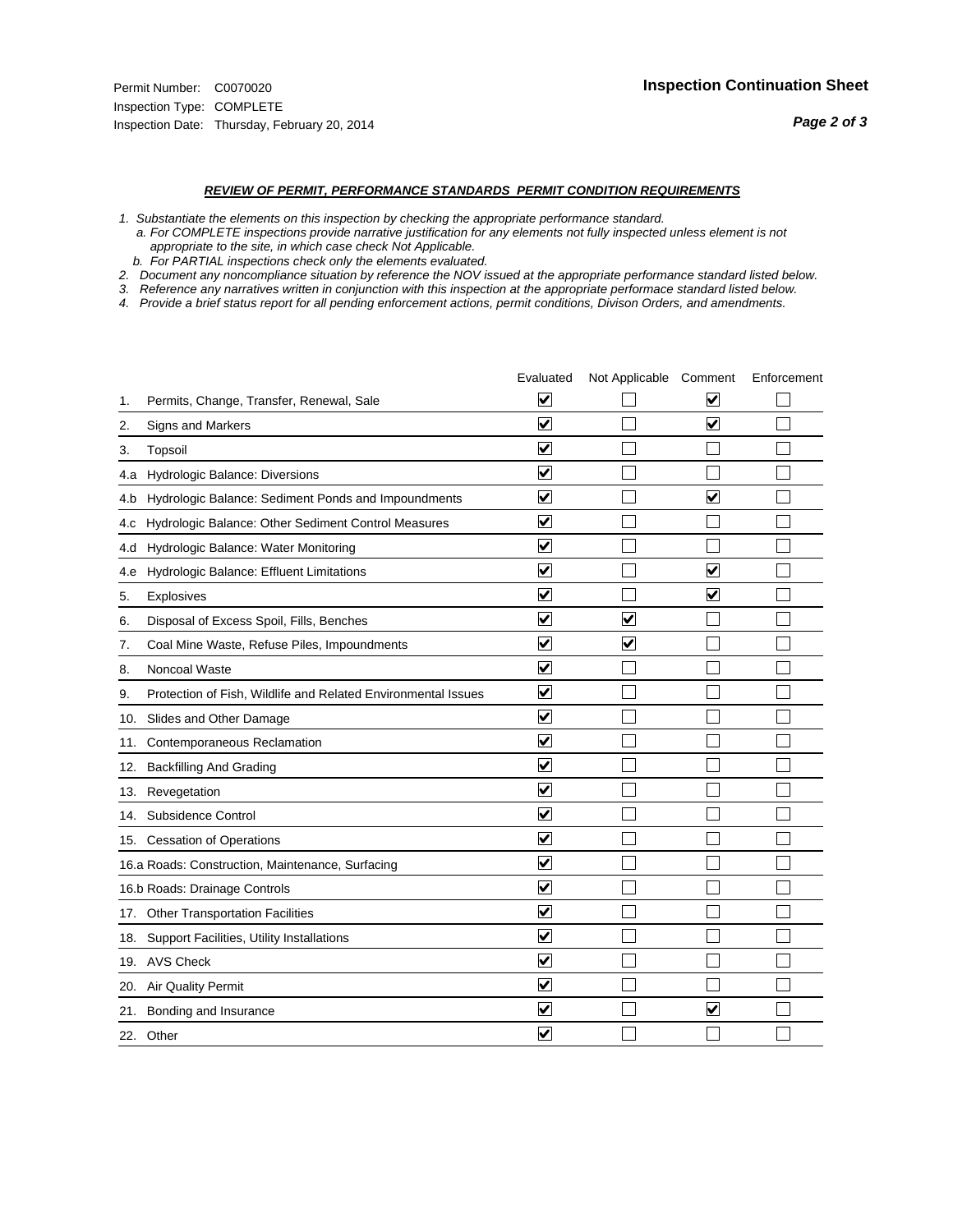# **1. Permits, Change, Transfer, Renewal, Sale**

The current DOGM permit C/007/020 was issued effective 10/11/2011 and expires 10/11/2016.

-Certificate of Insurance policy #GL00040912-01 issued 12/03/2013 and terminates 12/03/2014.

-UPDES permit UTG040000 (General) UTG040019 (Site Specific) effective 09/01/2013 and expires midnight 08/31/2018.

-Air Quality permit DAQE-700-70, issued November 7, 2000.

-SPCC Plan dated January 2010. The Plan is P.E. certified, stamped, signed and dated by a Utah P.E.

# **2. Signs and Markers**

The mine identification sign is in place near the end of the carbon county road used to access the mining permit area. The address and phone number listed on the identification sign are no longer valid. The sign needs to be updated and/or replaced to reflect an address and phone number where representatives associated with the mine can be reached.

# **4.b Hydrologic Balance: Sediment Ponds and Impoundments**

The fourth quarter 2013 sediment pond inspection was done on December 9, 2013.

# **4.e Hydrologic Balance: Effluent Limitations**

The discharge monitoring reports for September, October, November and December 2013 were reviewed as part of the complete inspection. No discharges occurred from any of the referenced months.

# **5. Explosives**

No explosives and/pr magazines are on site.

# **21. Bonding and Insurance**

The bond is secured by a letter of credit through Bank One in the amount of \$57,000 and collateral to add up to the amount of \$342,000. This letter of credit expired on January 20, 2007. The appraisal was updated as of 12/20/06 for the real estate (collateral) and the appraisal is now \$625,000 and the collateral is adequate. The updated reclamation cost estimate is \$445,000 in 2011 dollars.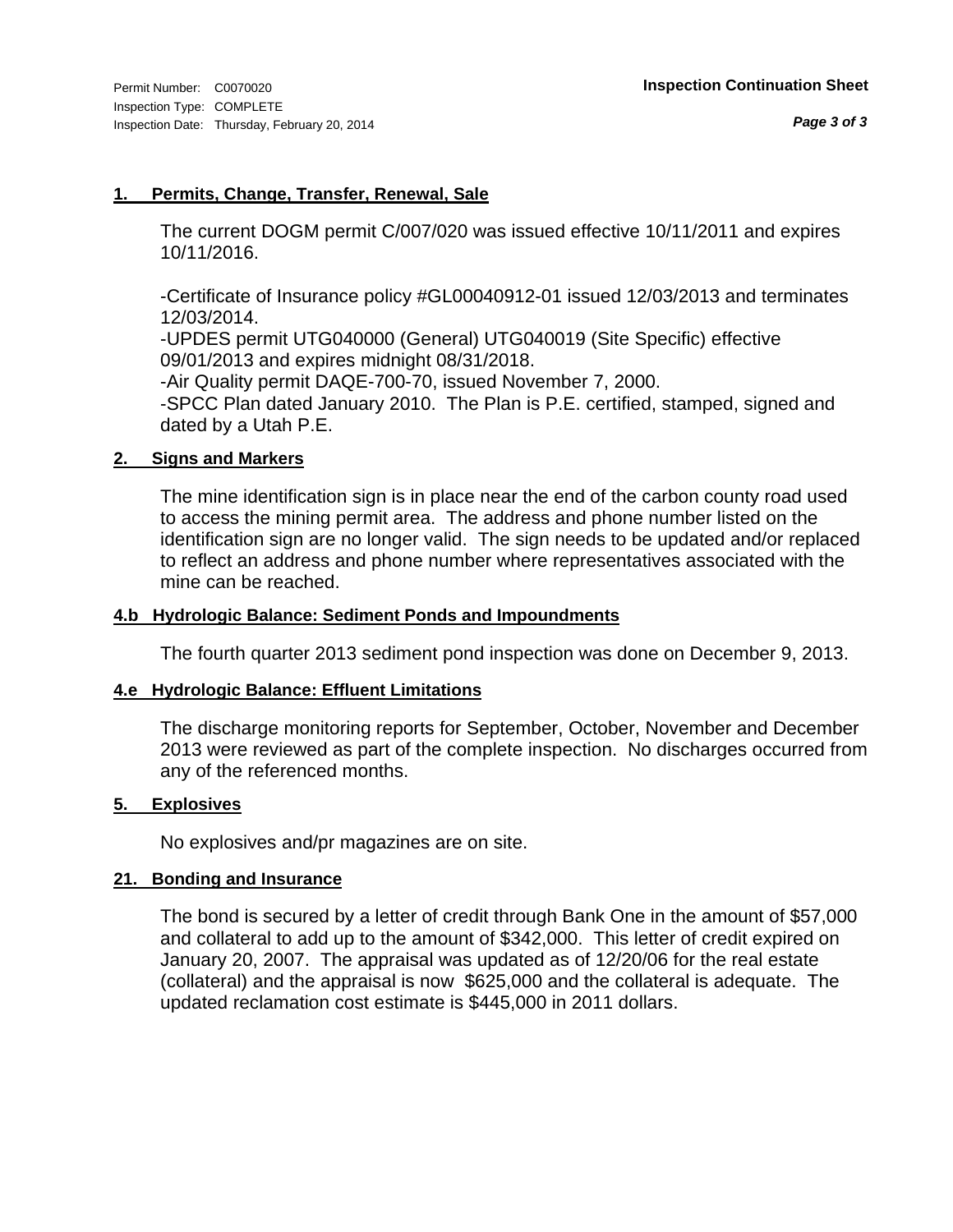

# **State of Utah**

**DEPARTMENT OF NATURAL RESOURCES** 

**MICHAEL R. STYLER Executive Director** 

#### Division of Oil, Gas and Mining

**JOHN R. BAZA Division Director** 

| Representatives Present During the Inspection: |
|------------------------------------------------|
| Company Victor Fausett                         |
| OGM Steve Demczak                              |

# **Inspection Report**

| Permit Number:   | C0070022                     |
|------------------|------------------------------|
| Inspection Type: | <b>COMPLETE</b>              |
| Inspection Date: | Wednesday, February 05, 2014 |
| Start Date/Time: | 2/5/2014 9:00:00 AM          |
| End Date/Time:   | 2/5/2014 1:00:00 PM          |
| Last Inspection: | Tuesday, January 07, 2014    |

Inspector: Steve Demczak,

Weather: Sunny, 20's no snow

InspectionID Report Number: 3745

Accepted by:

| <b>Current Acreages</b> |                                                         | <b>Mineral Ownership</b> | <b>Types of Operations</b> |
|-------------------------|---------------------------------------------------------|--------------------------|----------------------------|
| Permit Status: ACTIVE   |                                                         |                          |                            |
|                         | Permit Type: PERMANENT COAL PROGRAM                     |                          |                            |
|                         | County: <b>CARBON</b>                                   |                          |                            |
|                         | Address: 6340 S 3000 E STE 600, SALT LAKE CITY UT 84121 |                          |                            |
|                         | Site: SAVAGE COAL TERMINAL                              |                          |                            |
|                         | <b>Operator: SAVAGE SERVICES CORP</b>                   |                          |                            |
|                         | Permitee: SAVAGE SERVICES CORP                          |                          |                            |
|                         |                                                         |                          |                            |

| 153.46 Total Permitted | Federal      | $\triangledown$ Underground |
|------------------------|--------------|-----------------------------|
| 132.50 Total Disturbed | <b>State</b> | $\triangleright$ Surface    |
| <b>Phase I</b>         | County       | $\triangleright$ Loadout    |
| <b>Phase II</b>        | Fee          | <b>Processing</b>           |
| <b>Phase III</b>       | $\vee$ Other | Reprocessing                |
|                        |              |                             |

**Report summary and status for pending enforcement actions, permit conditions, Division Orders, and amendments:**

The trans- loading oil is taking place at Savage Coal terminal. There is a possibility that this could be expanded in the near future.

The coal storage facilities was receiving trucks for loading or unloading of coal during the inspection.

The shipping and loading of coal on to unit trains has been slow.

The wash plant was idle.

**Inspector's Signature:**

39 Inspector ID Number:Steve Demczak,

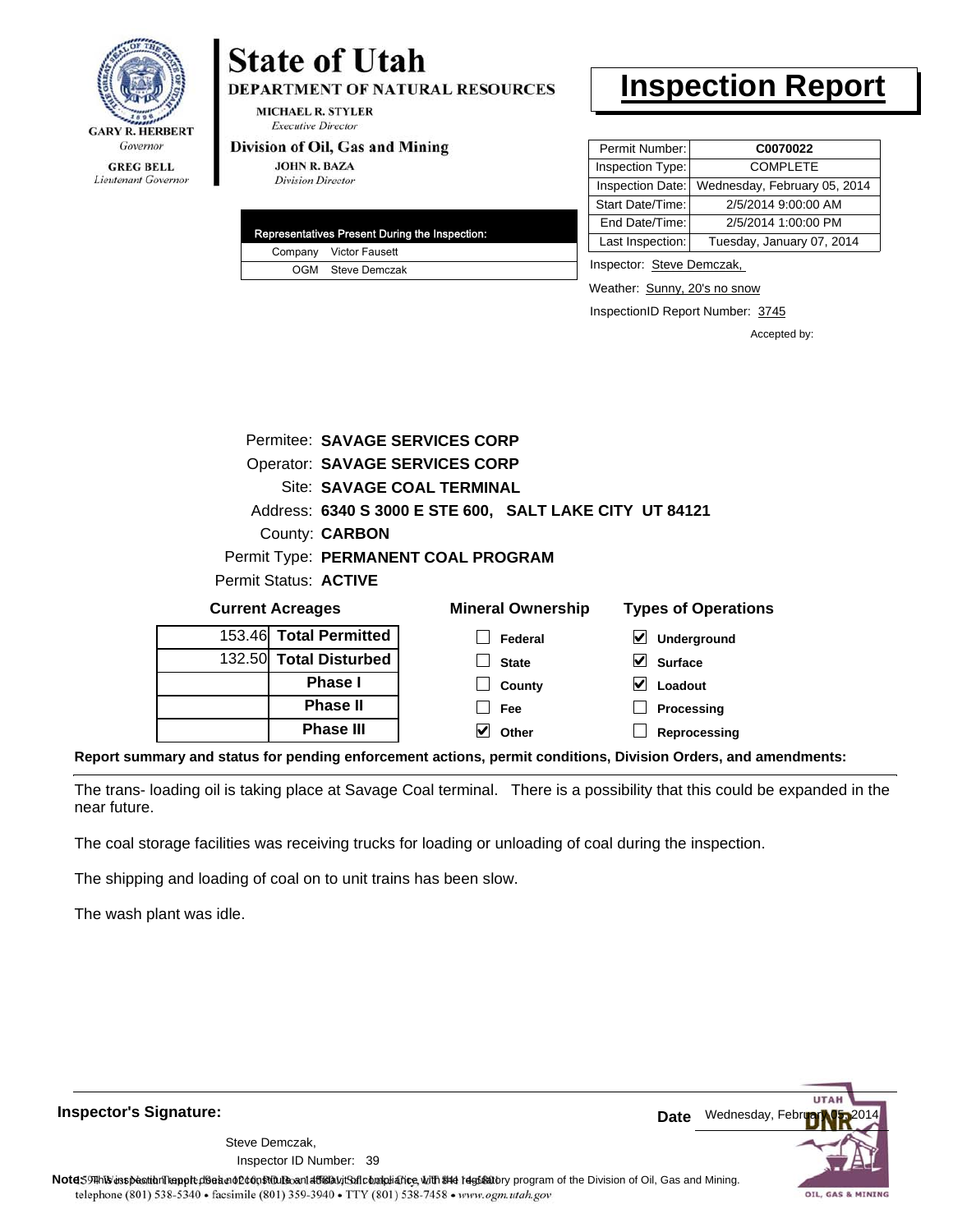#### *REVIEW OF PERMIT, PERFORMANCE STANDARDS PERMIT CONDITION REQUIREMENTS*

*1. Substantiate the elements on this inspection by checking the appropriate performance standard.*

 *a. For COMPLETE inspections provide narrative justification for any elements not fully inspected unless element is not appropriate to the site, in which case check Not Applicable.*

 *b. For PARTIAL inspections check only the elements evaluated.*

*2. Document any noncompliance situation by reference the NOV issued at the appropriate performance standard listed below.*

*3. Reference any narratives written in conjunction with this inspection at the appropriate performace standard listed below.*

|     |                                                               | Evaluated               | Not Applicable Comment          |                         | Enforcement |
|-----|---------------------------------------------------------------|-------------------------|---------------------------------|-------------------------|-------------|
| 1.  | Permits, Change, Transfer, Renewal, Sale                      | $\overline{\mathsf{v}}$ |                                 | V                       |             |
| 2.  | Signs and Markers                                             | $\overline{\mathbf{v}}$ |                                 | $\blacktriangledown$    |             |
| 3.  | Topsoil                                                       | $\overline{\mathbf{v}}$ |                                 | $\overline{\mathsf{v}}$ |             |
| 4.a | Hydrologic Balance: Diversions                                | $\overline{\mathbf{v}}$ |                                 | $\overline{\mathbf{v}}$ |             |
| 4.b | Hydrologic Balance: Sediment Ponds and Impoundments           | $\blacktriangledown$    |                                 | ⊻                       |             |
| 4.C | Hydrologic Balance: Other Sediment Control Measures           | $\overline{\mathbf{v}}$ |                                 |                         |             |
| 4.d | Hydrologic Balance: Water Monitoring                          | $\overline{\mathbf{v}}$ |                                 | $\overline{\mathbf{v}}$ |             |
| 4.e | Hydrologic Balance: Effluent Limitations                      | $\overline{\mathbf{v}}$ |                                 | $\blacktriangledown$    |             |
| 5.  | <b>Explosives</b>                                             |                         | ⊽                               |                         |             |
| 6.  | Disposal of Excess Spoil, Fills, Benches                      |                         | $\blacktriangledown$            |                         |             |
| 7.  | Coal Mine Waste, Refuse Piles, Impoundments                   | $\overline{\mathbf{v}}$ |                                 | $\overline{\mathbf{v}}$ |             |
| 8.  | Noncoal Waste                                                 | $\overline{\mathbf{v}}$ |                                 | $\overline{\mathbf{v}}$ |             |
| 9.  | Protection of Fish, Wildlife and Related Environmental Issues | $\overline{\mathbf{v}}$ |                                 |                         |             |
| 10. | Slides and Other Damage                                       |                         | ☑                               |                         |             |
| 11. | Contemporaneous Reclamation                                   |                         | ☑                               |                         |             |
| 12. | <b>Backfilling And Grading</b>                                |                         | $\overline{\mathbf{v}}$         |                         |             |
| 13. | Revegetation                                                  |                         | $\overline{\blacktriangledown}$ |                         |             |
| 14. | Subsidence Control                                            |                         | $\overline{\mathbf{v}}$         |                         |             |
| 15. | <b>Cessation of Operations</b>                                |                         | $\overline{\blacktriangledown}$ |                         |             |
|     | 16.a Roads: Construction, Maintenance, Surfacing              | ⊽                       |                                 | $\overline{\mathbf{v}}$ |             |
|     | 16.b Roads: Drainage Controls                                 | $\overline{\mathbf{v}}$ |                                 | $\overline{\mathbf{v}}$ |             |
| 17. | <b>Other Transportation Facilities</b>                        |                         | $\overline{\mathbf{v}}$         |                         |             |
| 18. | Support Facilities, Utility Installations                     | $\overline{\mathbf{v}}$ |                                 |                         |             |
|     | 19. AVS Check                                                 | $\overline{\mathbf{v}}$ |                                 |                         |             |
| 20. | Air Quality Permit                                            | $\checkmark$            |                                 |                         |             |
| 21. | Bonding and Insurance                                         | $\overline{\mathbf{v}}$ |                                 | $\blacktriangledown$    |             |
|     | 22. Other                                                     |                         |                                 |                         |             |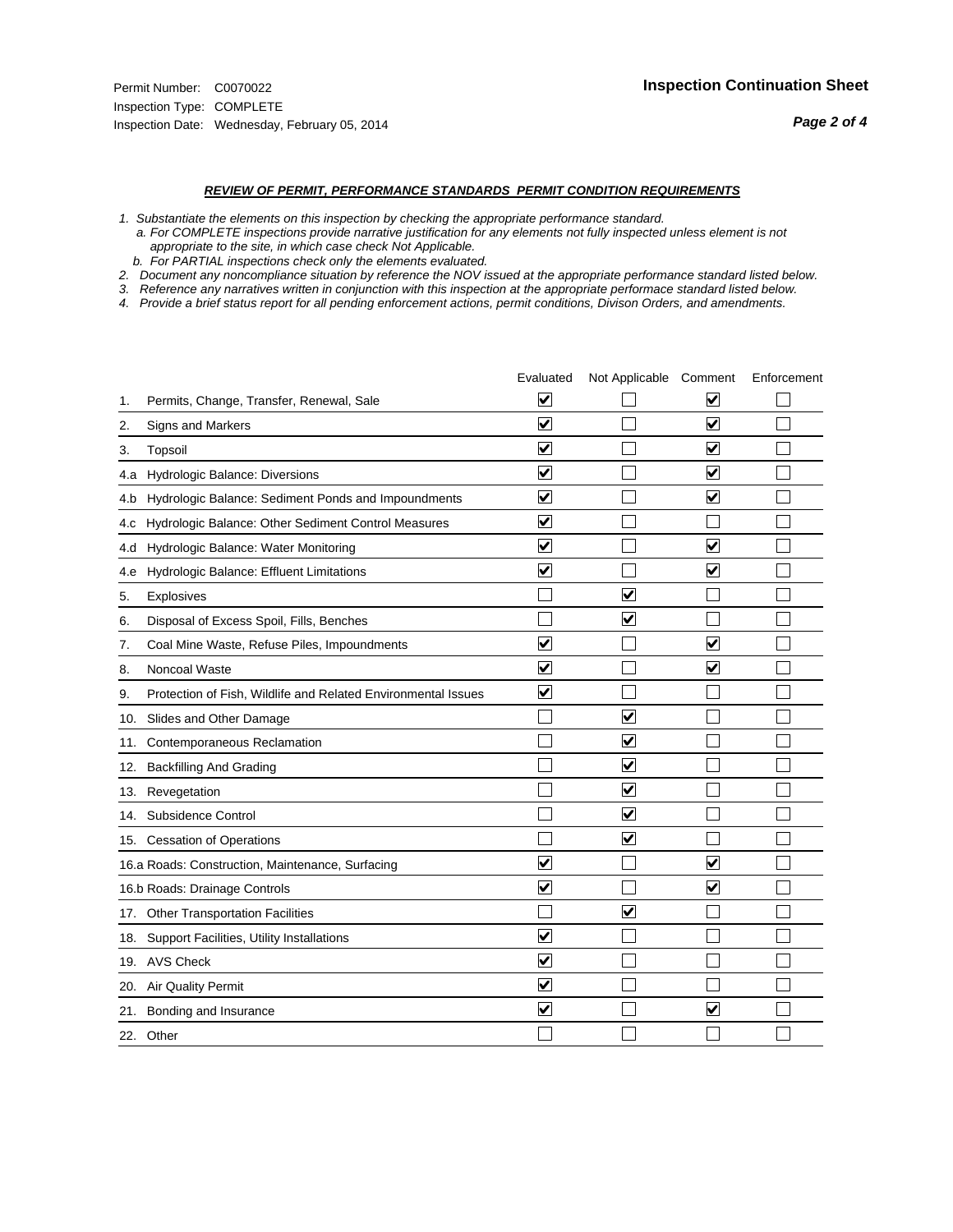*Page 3 of 4*

### **1. Permits, Change, Transfer, Renewal, Sale**

The current DOGM permit for C/007/022 remains in effect through August 6, 2014. The SPCC plan was last certified by Mr. Dan Guy, P.E., in March of 2010. The SPPC Plan will most likely need to be modified since there is a trans-loading of oil onto rail cars. The Air Qualitiy Permit is DAQE-AN11793000-7-08.

# **2. Signs and Markers**

Identification sign was at gate to permit area. The information meets the minimum requirements of the R645 Coal Rules.

# **3. Topsoil**

The topsoil was inspected with no signs of wind or water erosion. The topsoil pile was not snow covered. There is a darkness to the topsoil since is next to coal storage area.

# **4.a Hydrologic Balance: Diversions**

The diversions and culverts were open. Many of the diversions were recently graded. No water was flowing into the diversions during the inspection.

# **4.b Hydrologic Balance: Sediment Ponds and Impoundments**

The sediment was inspected by the permittee for the fourth quarter of 2013 on December 23rd. No hazardous conditions were reported. I inspected the sediment ponds with no hazardous conditions noticed. No sediment ponds were discharging during the inspection.

### **4.d Hydrologic Balance: Water Monitoring**

This information is submitted to the Division for review in Salt Lake City.

# **4.e Hydrologic Balance: Effluent Limitations**

There was no discharge from sediment ponds for the fourth quarter of 2013.

# **7. Coal Mine Waste, Refuse Piles, Impoundments**

The refuse pile is eliminated. The material has been removed and shipped to the Cogen Plant. The permittee did conduct a refuse pile inspection stating this fact.

### **8. Noncoal Waste**

The site was clear of non-coal waste materials.

# **16.a Roads: Construction, Maintenance, Surfacing**

The roads are well maintained and are used for semi trucks.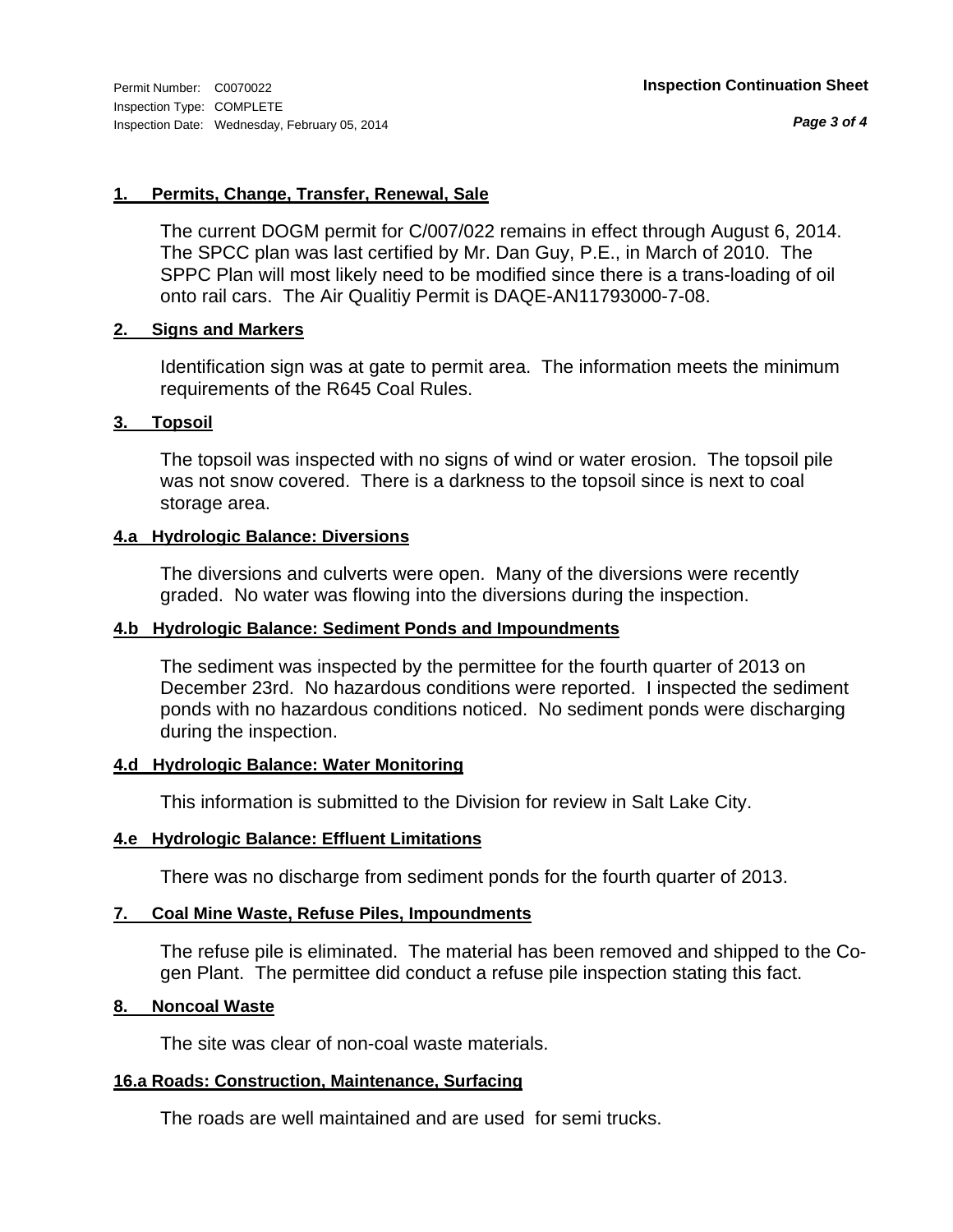# **16.b Roads: Drainage Controls**

All diversions and culverts for road drainage were functioning as designed. All diversions were open.

# **21. Bonding and Insurance**

The Permittee provided the Division with a general liability insurance re-newal form on April 1, 2013 from Marsh USA Risk and Insurance Services. The coverage will automatically re-new on April 1, 2014. Coverage amounts for each occurrence and general aggregate categories are adequate. Coverage for explosives damage is not specifically excluded. The cancellation clause meets the Division notification requirements contained within the policy. The posted bond amount to ensure reclamation of this site is \$ 2,525,000. The surety (Liberty Mutual Insurance Company) has an A.M. Best rating of "A", as of December 31, 2010.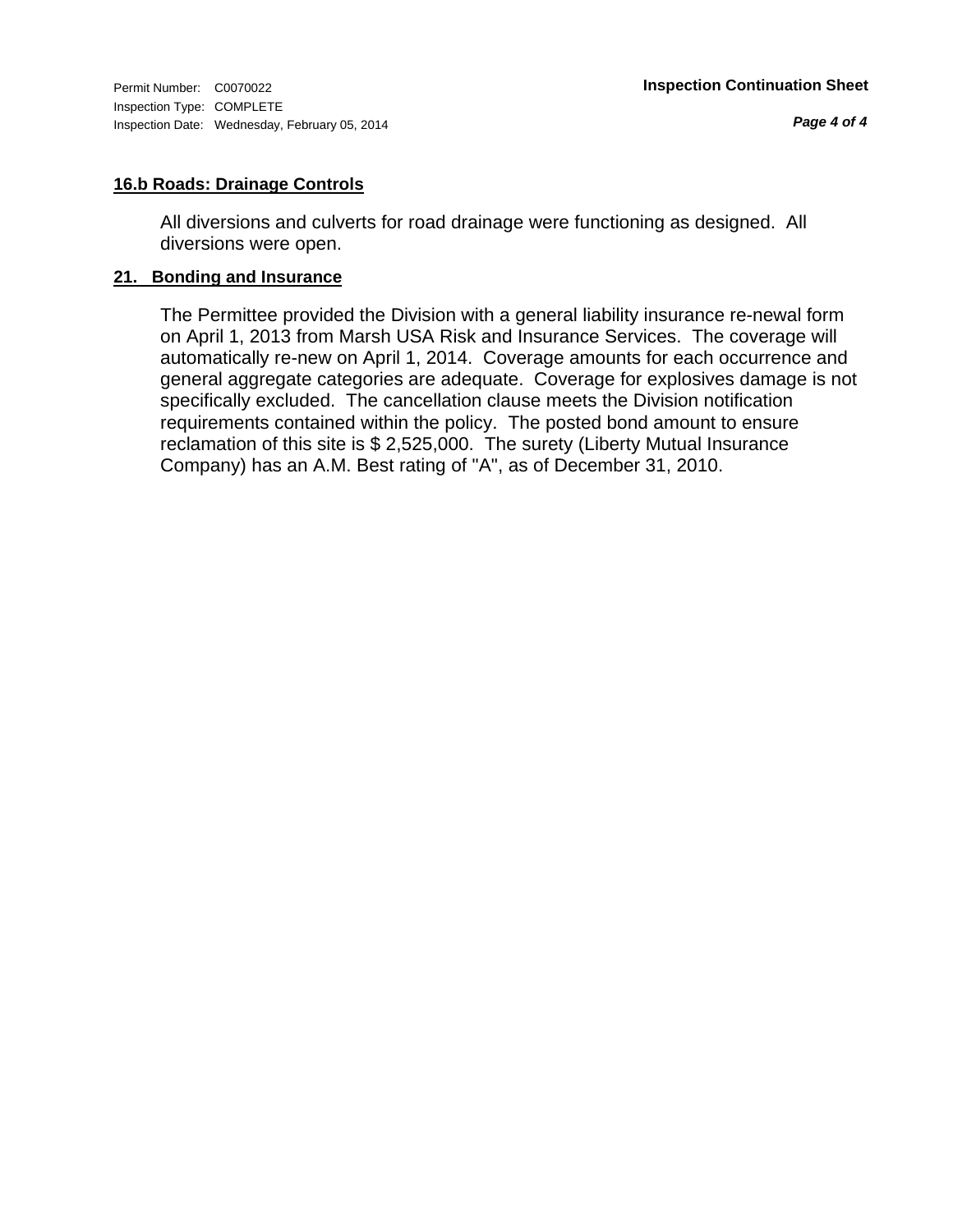

# **State of Utah**

**DEPARTMENT OF NATURAL RESOURCES** 

**MICHAEL R. STYLER Executive Director** 

#### Division of Oil, Gas and Mining

**JOHN R. BAZA Division Director** 

| Representatives Present During the Inspection: |
|------------------------------------------------|
| OGM Amanda Daniels                             |
| Company Kit Pappas                             |

# **Inspection Report**

| Permit Number:   | C0070033                     |  |
|------------------|------------------------------|--|
| Inspection Type: | PARTIAI                      |  |
| Inspection Date: | Wednesday, February 26, 2014 |  |
| Start Date/Time: | 2/26/2014 9:30:00 AM         |  |
| End Date/Time:   | 2/26/2014 10:45:00 AM        |  |
| Last Inspection: | Thursday, January 23, 2014   |  |

Inspector: Amanda Daniels,

Weather: 65F, Clean, No wind

**Processing Reprocessing**

InspectionID Report Number: 3766

Accepted by:

|                         |                                              | Permitee: INTERMOUNTAIN POWER AGENCY |                            |
|-------------------------|----------------------------------------------|--------------------------------------|----------------------------|
|                         | Operator: AMERICA WEST RESOURCES, INC.       |                                      |                            |
|                         | Site: WILDCAT LOADOUT                        |                                      |                            |
|                         | Address: 3266 SOUTH 125 WEST, PRICE UT 84501 |                                      |                            |
|                         | County: <b>CARBON</b>                        |                                      |                            |
|                         |                                              | Permit Type: PERMANENT COAL PROGRAM  |                            |
|                         | Permit Status: <b>ACTIVE</b>                 |                                      |                            |
| <b>Current Acreages</b> |                                              | <b>Mineral Ownership</b>             | <b>Types of Operations</b> |
|                         | 100.00 Total Permitted                       | ✓<br><b>Federal</b>                  | Underground                |
|                         | 78.45 Total Disturbed                        | <b>State</b>                         | <b>Surface</b>             |
|                         | <b>Phase I</b>                               | County                               | Loadout                    |

**Fee Other**

| 78.451 Total Disturbed |
|------------------------|
| <b>Phase I</b>         |
| <b>Phase II</b>        |
| <b>Phase III</b>       |

**Report summary and status for pending enforcement actions, permit conditions, Division Orders, and amendments:**

Inspection took place with Dan Smith and Wade Kloos from UDNR. A coal train was being loaded during the inspection. Kit Pappas met us during the inspection to discuss ongoing work to abate NOV 10132. Clean-up work will start tomorrow, Feb. 27th, weather permitting.



**Inspector's Signature:**

Amanda Daniels,

67 Inspector ID Number: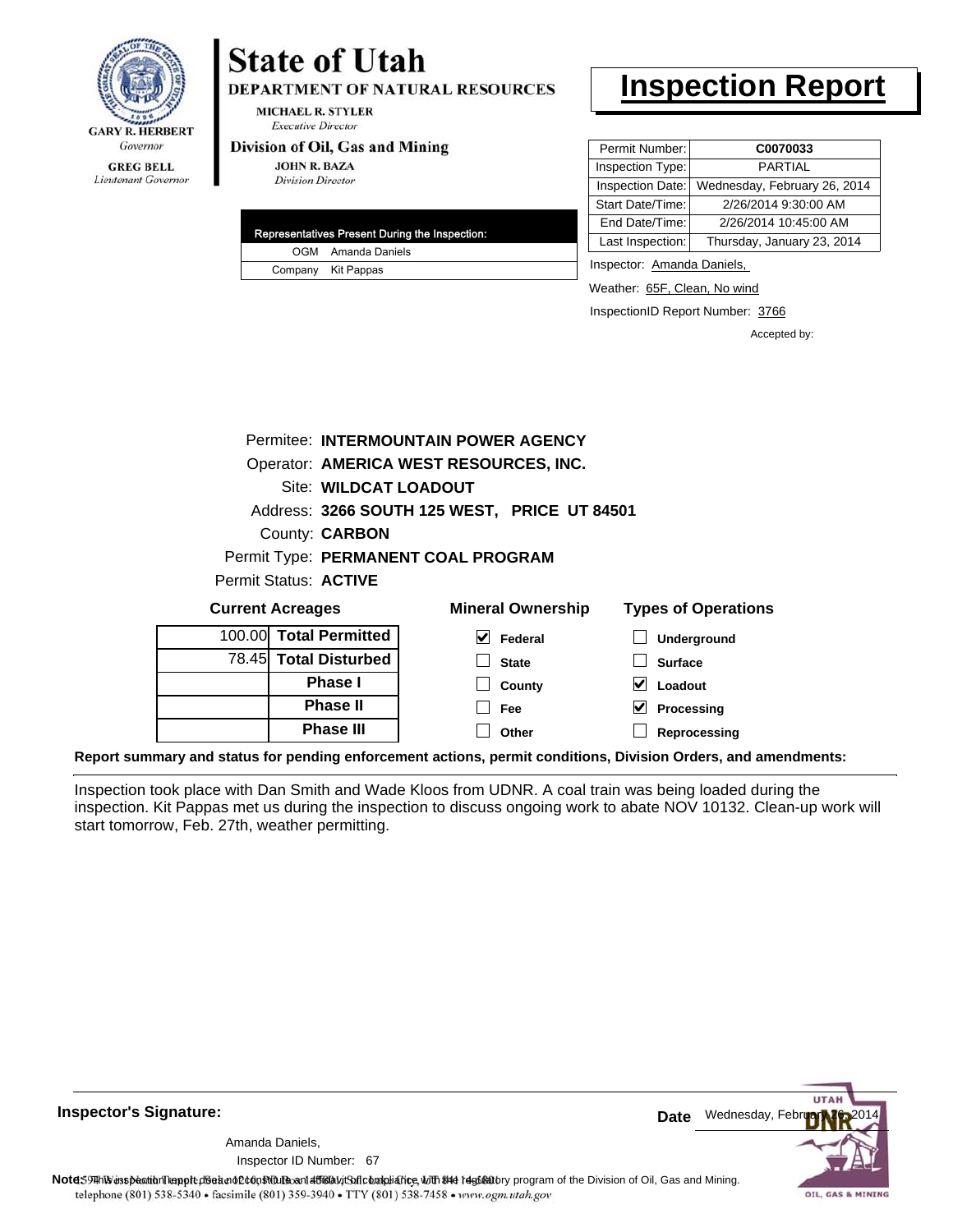#### *REVIEW OF PERMIT, PERFORMANCE STANDARDS PERMIT CONDITION REQUIREMENTS*

*1. Substantiate the elements on this inspection by checking the appropriate performance standard.*

 *a. For COMPLETE inspections provide narrative justification for any elements not fully inspected unless element is not appropriate to the site, in which case check Not Applicable.*

 *b. For PARTIAL inspections check only the elements evaluated.*

*2. Document any noncompliance situation by reference the NOV issued at the appropriate performance standard listed below.*

*3. Reference any narratives written in conjunction with this inspection at the appropriate performace standard listed below.*

|     |                                                               | Evaluated               | Not Applicable Comment |                         | Enforcement |
|-----|---------------------------------------------------------------|-------------------------|------------------------|-------------------------|-------------|
| 1.  | Permits, Change, Transfer, Renewal, Sale                      |                         |                        |                         |             |
| 2.  | <b>Signs and Markers</b>                                      | $\overline{\mathbf{v}}$ |                        | $\overline{\mathbf{v}}$ |             |
| 3.  | Topsoil                                                       | $\overline{\mathbf{v}}$ |                        | $\overline{\mathbf{v}}$ |             |
| 4.a | Hydrologic Balance: Diversions                                |                         |                        |                         |             |
| 4.b | Hydrologic Balance: Sediment Ponds and Impoundments           | $\blacktriangledown$    |                        | ⊻                       |             |
| 4.C | Hydrologic Balance: Other Sediment Control Measures           |                         |                        |                         |             |
| 4.d | Hydrologic Balance: Water Monitoring                          | $\blacktriangledown$    |                        | $\blacktriangledown$    |             |
| 4.e | Hydrologic Balance: Effluent Limitations                      | $\blacktriangledown$    |                        |                         |             |
| 5.  | Explosives                                                    |                         |                        |                         |             |
| 6.  | Disposal of Excess Spoil, Fills, Benches                      |                         |                        |                         |             |
| 7.  | Coal Mine Waste, Refuse Piles, Impoundments                   | $\overline{\mathbf{v}}$ |                        |                         |             |
| 8.  | Noncoal Waste                                                 |                         |                        |                         |             |
| 9.  | Protection of Fish, Wildlife and Related Environmental Issues |                         |                        |                         |             |
| 10. | Slides and Other Damage                                       |                         |                        |                         |             |
| 11. | Contemporaneous Reclamation                                   |                         |                        |                         |             |
| 12. | <b>Backfilling And Grading</b>                                |                         |                        |                         |             |
| 13. | Revegetation                                                  |                         |                        |                         |             |
| 14. | Subsidence Control                                            |                         |                        |                         |             |
| 15. | <b>Cessation of Operations</b>                                |                         |                        |                         |             |
|     | 16.a Roads: Construction, Maintenance, Surfacing              |                         |                        |                         |             |
|     | 16.b Roads: Drainage Controls                                 |                         |                        |                         |             |
| 17. | <b>Other Transportation Facilities</b>                        |                         |                        |                         |             |
| 18. | Support Facilities, Utility Installations                     |                         |                        |                         |             |
|     | 19. AVS Check                                                 |                         |                        |                         |             |
| 20. | Air Quality Permit                                            |                         |                        |                         |             |
| 21. | Bonding and Insurance                                         |                         |                        |                         |             |
|     | 22. Other                                                     |                         |                        |                         |             |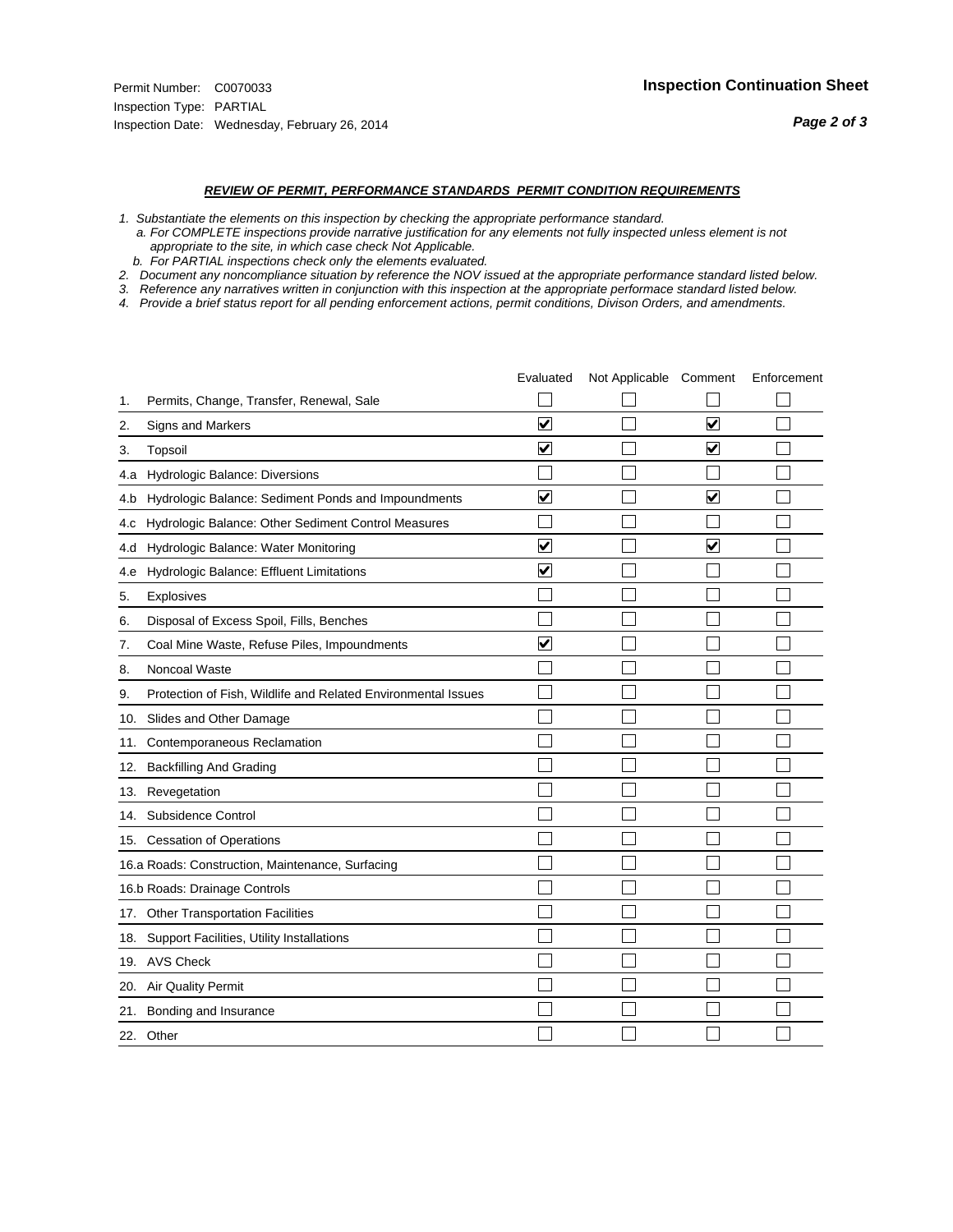#### **2. Signs and Markers**

Facility information displayed as required at the entrance the the facility.

#### **3. Topsoil**

Topsoil piles on the west side of the facility didn't appear to have any erosion problems.

#### **4.b Hydrologic Balance: Sediment Ponds and Impoundments**

Sediment ponds clearly marked. Ponds were very dry today.

#### **4.d Hydrologic Balance: Water Monitoring**

Water monitoring information has been submitted to the DOGM database as required in the permit.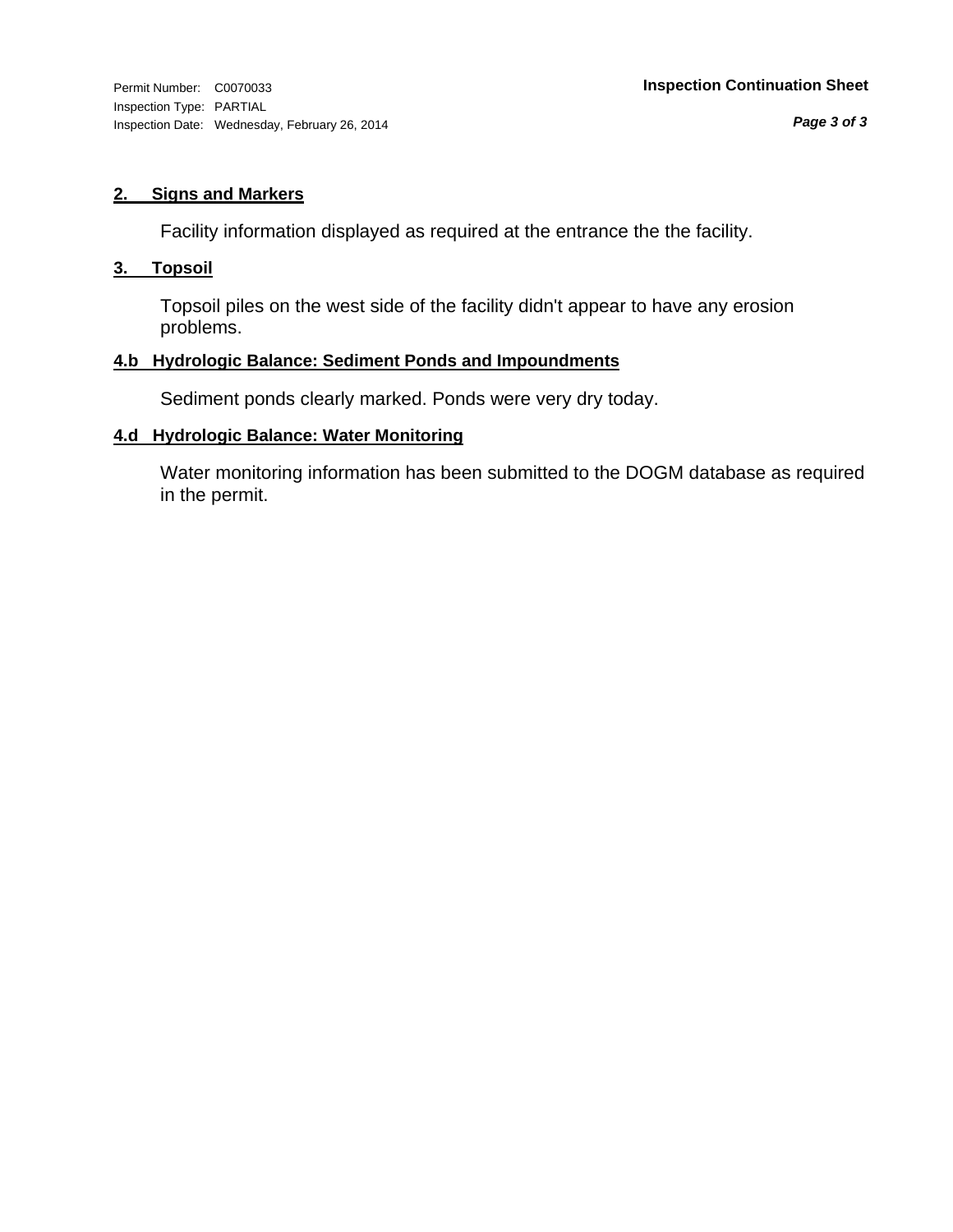

#### **GREG BELL** Lieutenant Governor

## **State of Utah**

**DEPARTMENT OF NATURAL RESOURCES** 

**MICHAEL R. STYLER Executive Director** 

#### Division of Oil, Gas and Mining

**JOHN R. BAZA Division Director** 

| Representatives Present During the Inspection: |
|------------------------------------------------|
| OGM Pete Hess                                  |
| Company David Spillman                         |

### **Inspection Report**

| Permit Number:   | C0070034                     |
|------------------|------------------------------|
| Inspection Type: | <b>COMPLETE</b>              |
| Inspection Date: | Wednesday, February 26, 2014 |
| Start Date/Time: | 2/26/2014 8:35:00 AM         |
| End Date/Time:   | 2/26/2014 10:30:00 AM        |
| Last Inspection: | Wednesday, October 29, 2014  |

Inspector: Pete Hess,

Weather: Sunny and warm; 50's F

**Surface Loadout**

InspectionID Report Number: 3763

Accepted by:

|                         | Permitee: BANNING     |                                           |                            |
|-------------------------|-----------------------|-------------------------------------------|----------------------------|
|                         |                       | <b>Operator: CANYON FUEL COMPANY</b>      |                            |
|                         |                       | Site: BANNING SIDING LOADOUT              |                            |
|                         |                       | Address: PO BOX 1029, WELLINGTON UT 84542 |                            |
|                         | County: <b>CARBON</b> |                                           |                            |
|                         |                       | Permit Type: PERMANENT COAL PROGRAM       |                            |
| Permit Status: ACTIVE   |                       |                                           |                            |
| <b>Current Acreages</b> |                       | <b>Mineral Ownership</b>                  | <b>Types of Operations</b> |
| 36.42 Total Permitted   |                       | Federal                                   | Underground                |

**State County**

|  | <b>Phase II</b>  | M<br>Fee | Processing   |
|--|------------------|----------|--------------|
|  | <b>Phase III</b> | Other    | Reprocessing |
|  |                  |          |              |

**Report summary and status for pending enforcement actions, permit conditions, Division Orders, and amendments:**

Mr. Dave Spillman and Mr. Robert Jones represented the Permittee during today's inspection.

This site remains in temporary cessation status; there is no activity at the site.

**Total Disturbed Phase I**

21.60



**Inspector's Signature:**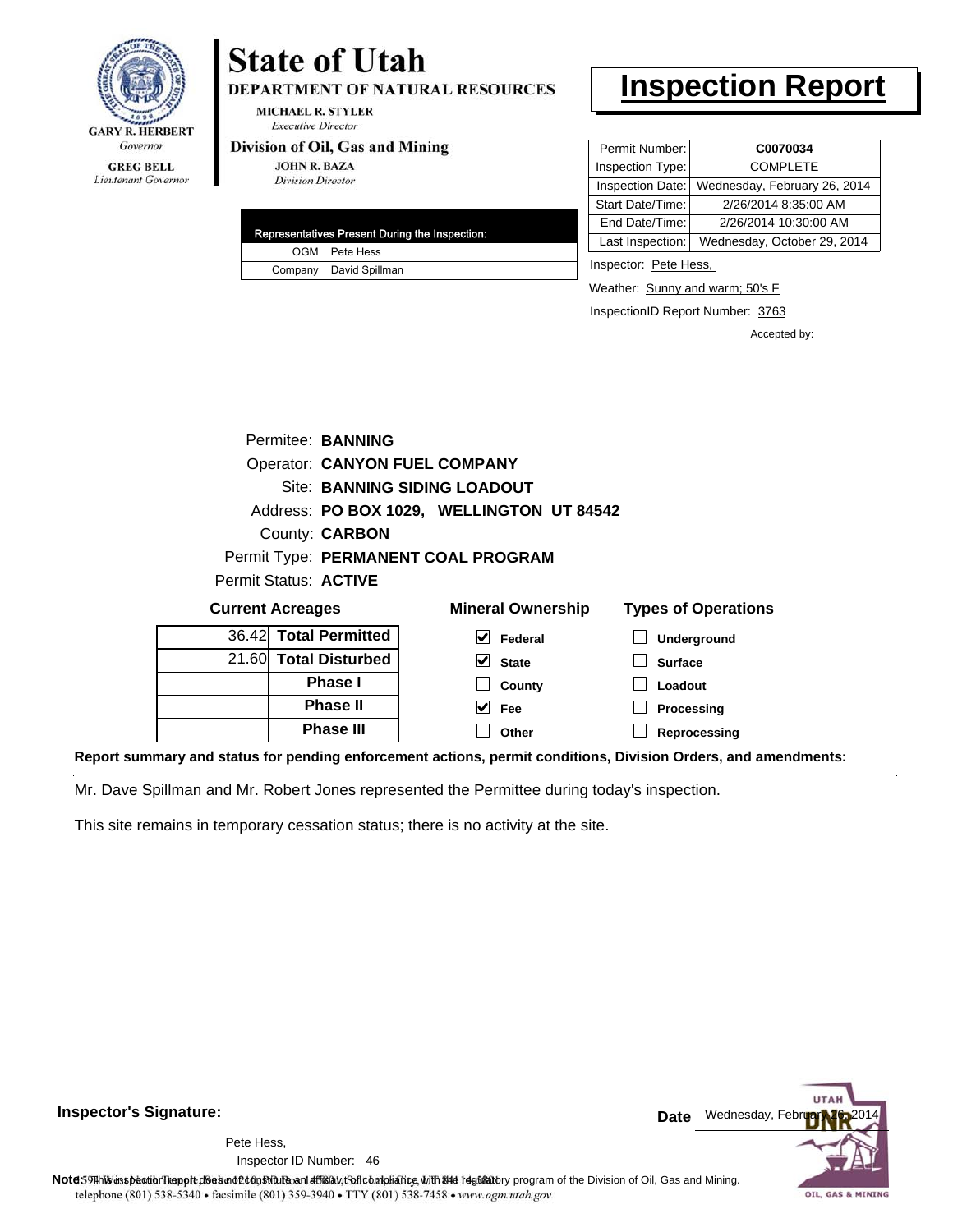#### *REVIEW OF PERMIT, PERFORMANCE STANDARDS PERMIT CONDITION REQUIREMENTS*

*1. Substantiate the elements on this inspection by checking the appropriate performance standard.*

 *a. For COMPLETE inspections provide narrative justification for any elements not fully inspected unless element is not appropriate to the site, in which case check Not Applicable.*

 *b. For PARTIAL inspections check only the elements evaluated.*

*2. Document any noncompliance situation by reference the NOV issued at the appropriate performance standard listed below.*

*3. Reference any narratives written in conjunction with this inspection at the appropriate performace standard listed below.*

|     |                                                               | Evaluated               | Not Applicable Comment  |                                 | Enforcement |
|-----|---------------------------------------------------------------|-------------------------|-------------------------|---------------------------------|-------------|
| 1.  | Permits, Change, Transfer, Renewal, Sale                      | V                       |                         | V                               |             |
| 2.  | Signs and Markers                                             | $\overline{\mathbf{v}}$ |                         | $\overline{\blacktriangledown}$ |             |
| 3.  | Topsoil                                                       |                         | $\overline{\checkmark}$ |                                 |             |
| 4.a | Hydrologic Balance: Diversions                                | $\blacktriangledown$    |                         |                                 |             |
| 4.b | Hydrologic Balance: Sediment Ponds and Impoundments           | $\blacktriangledown$    |                         | ✓                               |             |
| 4.C | Hydrologic Balance: Other Sediment Control Measures           | $\blacktriangledown$    |                         |                                 |             |
| 4.d | Hydrologic Balance: Water Monitoring                          | $\overline{\mathbf{v}}$ |                         |                                 |             |
| 4.e | Hydrologic Balance: Effluent Limitations                      | ☑                       |                         | $\overline{\mathbf{v}}$         |             |
| 5.  | Explosives                                                    |                         | ⊽                       |                                 |             |
| 6.  | Disposal of Excess Spoil, Fills, Benches                      |                         | ⊻                       |                                 |             |
| 7.  | Coal Mine Waste, Refuse Piles, Impoundments                   |                         | $\overline{\mathbf{v}}$ |                                 |             |
| 8.  | Noncoal Waste                                                 | $\overline{\mathsf{v}}$ |                         |                                 |             |
| 9.  | Protection of Fish, Wildlife and Related Environmental Issues | $\blacktriangledown$    |                         | V                               |             |
|     | 10. Slides and Other Damage                                   |                         | ⊽                       |                                 |             |
| 11. | Contemporaneous Reclamation                                   |                         | $\overline{\mathsf{v}}$ |                                 |             |
| 12. | <b>Backfilling And Grading</b>                                |                         | $\overline{\mathbf{v}}$ |                                 |             |
| 13. | Revegetation                                                  |                         | $\overline{\mathbf{v}}$ |                                 |             |
| 14. | Subsidence Control                                            |                         | $\overline{\mathbf{v}}$ |                                 |             |
|     | 15. Cessation of Operations                                   | ⊻                       |                         | V                               |             |
|     | 16.a Roads: Construction, Maintenance, Surfacing              | ☑                       |                         |                                 |             |
|     | 16.b Roads: Drainage Controls                                 | $\overline{\mathbf{v}}$ |                         |                                 |             |
|     | 17. Other Transportation Facilities                           |                         | $\overline{\mathsf{v}}$ |                                 |             |
| 18. | Support Facilities, Utility Installations                     |                         | $\overline{\mathsf{v}}$ |                                 |             |
|     | 19. AVS Check                                                 | $\blacktriangledown$    |                         | $\blacktriangledown$            |             |
| 20. | <b>Air Quality Permit</b>                                     |                         | $\overline{\mathsf{v}}$ |                                 |             |
|     | 21. Bonding and Insurance                                     | ⊻                       |                         | $\blacktriangledown$            |             |
|     | 22. Other                                                     |                         |                         |                                 |             |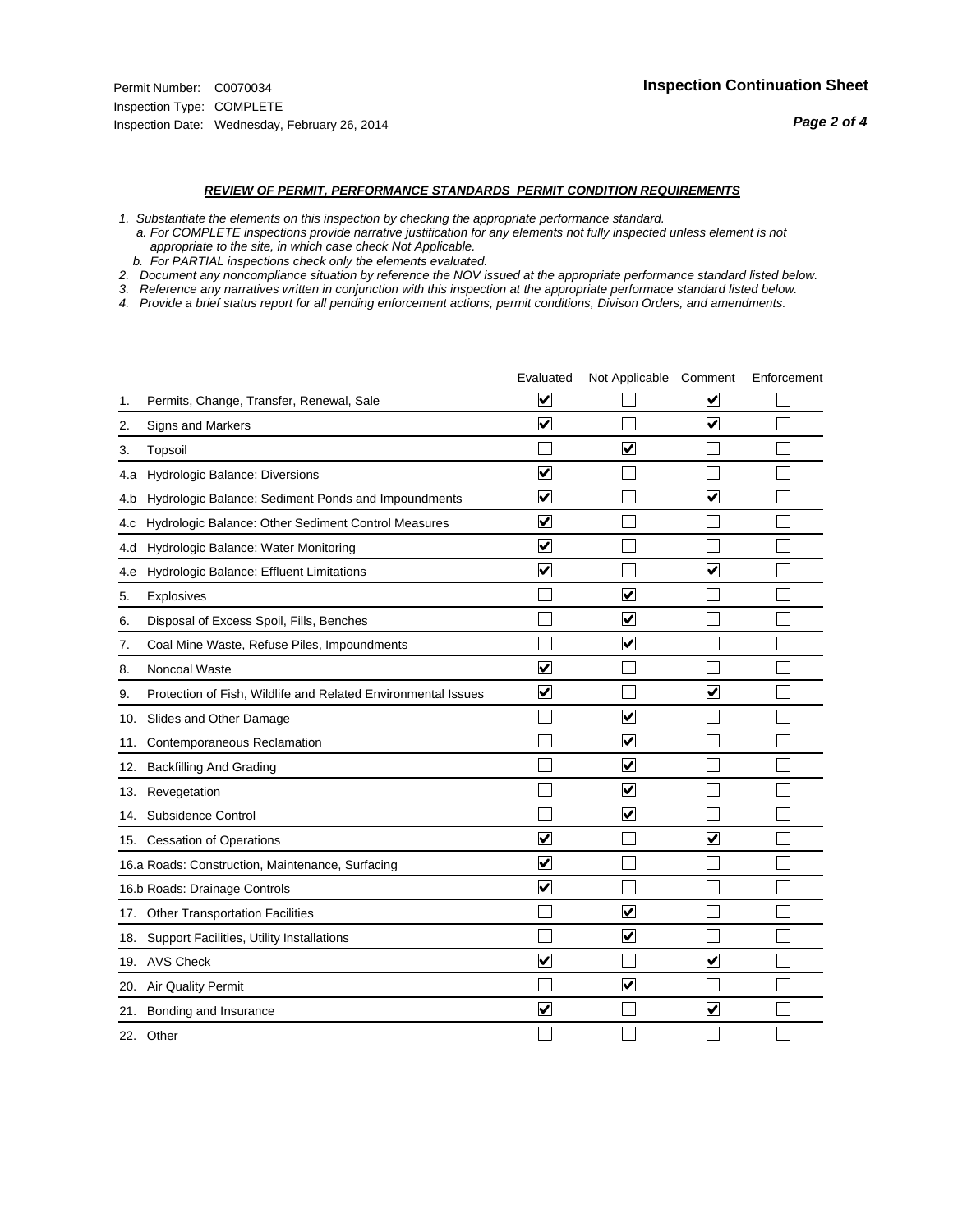#### **1. Permits, Change, Transfer, Renewal, Sale**

The Division completed transfer of the State coal mining and reclamation permit for the Banning Siding Loadout from ARCH Coal to BOWIE Resource Partners on October 24, 2013. The permit remains in effect through October 24, 2018. Attachment "A" of the new permit requires BOWIE Resources, LLC submit all required surface and ground water monitoring data in an electronic form to the DOGM web data base. This requirement is standard for all State issued coal mining permits.

#### **2. Signs and Markers**

Permittee identification signs for Canyon Fuel Company, LLC, a subsidiary of BOWIE Resource Partners, LLC are in place at all public road access points into the Banning permit area. The signs have all the required information necessary as per R645-301- 521.243.

#### **4.b Hydrologic Balance: Sediment Ponds and Impoundments**

Mr. Dave Spillman, Manager of Technical Services for the Permittee, conducted the 1st Quarter 2014 impoundment inspection for the Banning sediment pond on January 3, 2014. There were no indications of instability, or other hazardous conditions reported. The existing sediment level was reported as being well below the 60 % cleanout elevation. Mr. Spillman performed a P.E. certification of the January 3 report on January 9, 2014. The certification stamp meets all requirements of R156- 22-601. As observed today, the sediment pond contained no water. No compliance issues were identified.

#### **4.e Hydrologic Balance: Effluent Limitations**

The current UPDES permit for the Banning site remains in effect through August 31, 2018. The Banning site has one permitted outfall, the sediment pond spillway. Discharge monitoring reports for November 2013 to January 2014 were reviewed for submittal. All were reported as "No Discharge".

#### **9. Protection of Fish, Wildlife and Related Environmental Issues**

No wildlife was observed during today's complete inspection.

#### **15. Cessation of Operations**

The Banning site remains in temporary cessation status.

#### **19. AVS Check**

Ownership and Control Information for BOWIE Resource Partners, LLC was evaluated prior to the transfer of the State issued coal mining permit.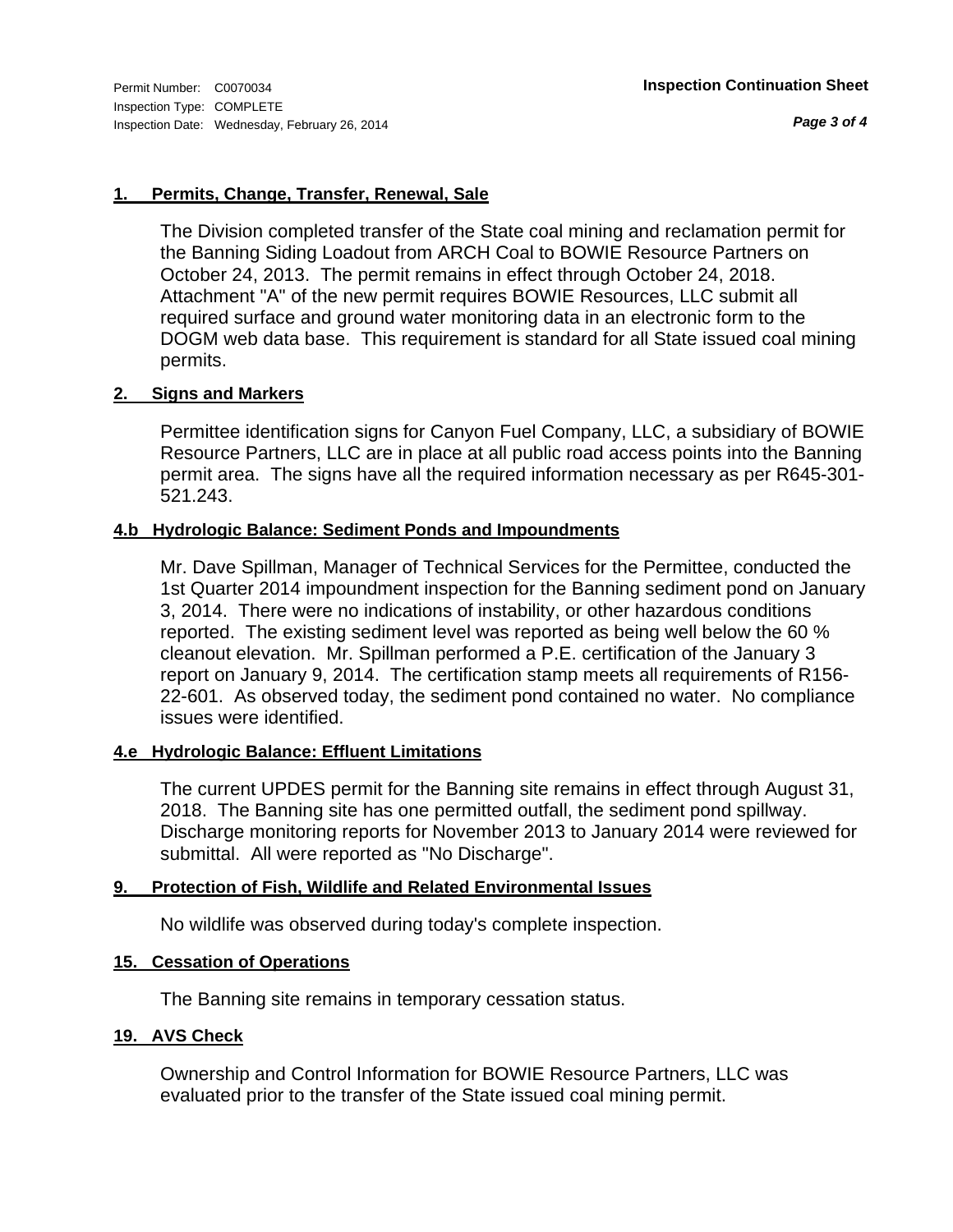*Page 4 of 4*

#### **21. Bonding and Insurance**

The Division holds a \$ 350,000 surety bond for the Banning site. The current general liability insurance remains in affect through February 1, 2015. Coverage is provided by the St. Paul Fire and Marine Insurance Company in adequate amounts for each occurrence and general aggregate categories. Coverage for damage incurred from the use of explosives is provided.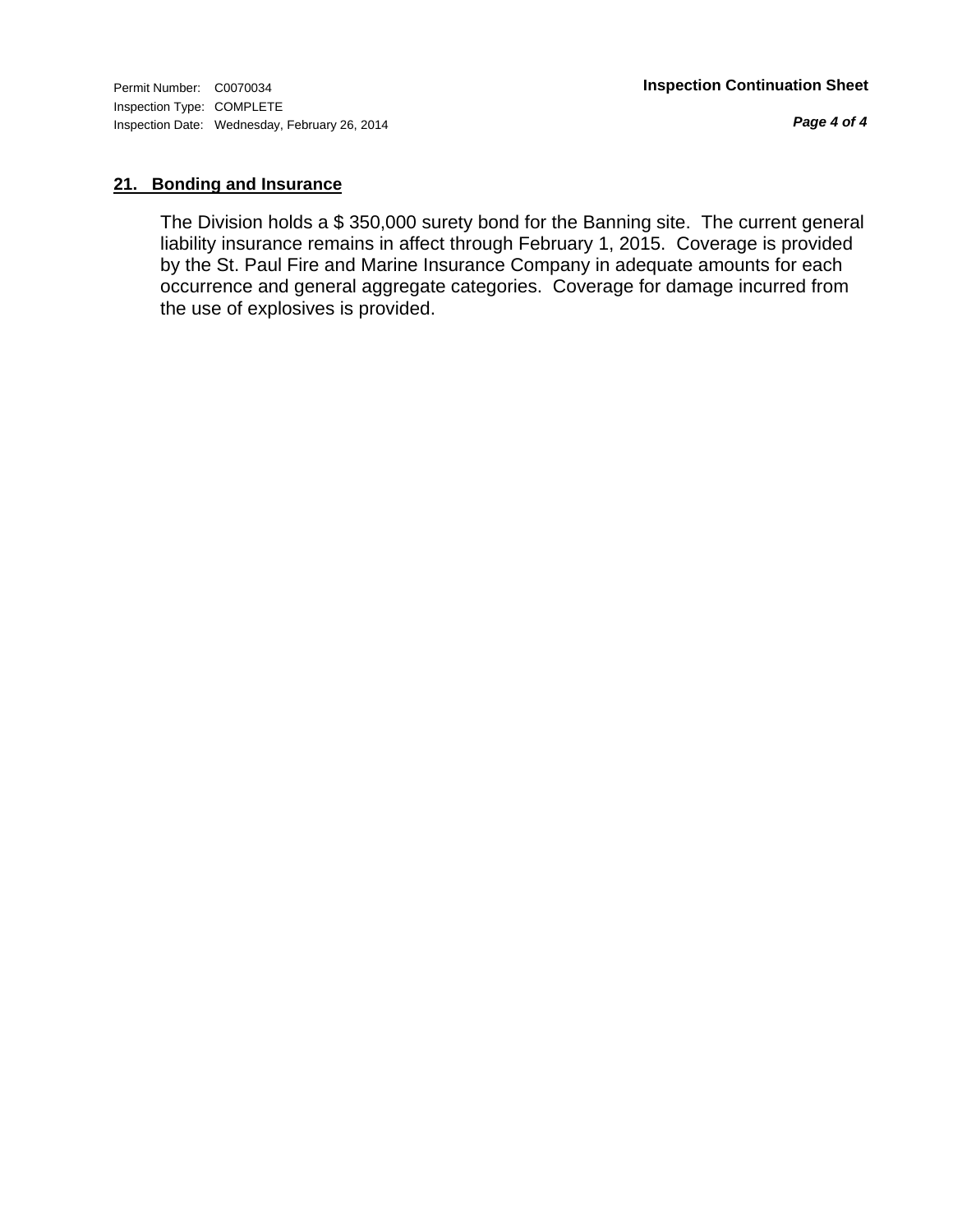

#### **GREG BELL** Lieutenant Governor

## **State of Utah**

DEPARTMENT OF NATURAL RESOURCES

**MICHAEL R. STYLER Executive Director** 

#### Division of Oil, Gas and Mining

**JOHN R. BAZA Division Director** 

| Representatives Present During the Inspection: |
|------------------------------------------------|
| Company Rusty Netz                             |
| OGM Karl Houskeeper                            |

### **Inspection Report**

| Permit Number:   | C0070035                    |
|------------------|-----------------------------|
| Inspection Type: | PARTIAL                     |
| Inspection Date: | Thursday, February 13, 2014 |
| Start Date/Time: | 2/13/2014 8:30:00 AM        |
| End Date/Time:   | 2/13/2014 11:00:00 AM       |
| Last Inspection: | Thursday, January 16, 2014  |

Inspector: Karl Houskeeper,

Weather: Clear Skies. Temp. 45 Deg. F

InspectionID Report Number: 3750

Accepted by:

|         | Permitee: SUNNYSIDE COGENERATION ASSOCIATES        |                                         |                            |  |  |  |
|---------|----------------------------------------------------|-----------------------------------------|----------------------------|--|--|--|
|         | <b>Operator: SUNNYSIDE COGENERATION ASSOCIATES</b> |                                         |                            |  |  |  |
|         |                                                    | Site: SUNNYSIDE REFUSE & SLURRY         |                            |  |  |  |
|         |                                                    | Address: PO BOX 159, SUNNYSIDE UT 84539 |                            |  |  |  |
|         | County: <b>CARBON</b>                              |                                         |                            |  |  |  |
|         |                                                    | Permit Type: PERMANENT COAL PROGRAM     |                            |  |  |  |
|         | Permit Status: <b>ACTIVE</b>                       |                                         |                            |  |  |  |
|         | <b>Current Acreages</b>                            | <b>Mineral Ownership</b>                | <b>Types of Operations</b> |  |  |  |
|         | 241.25 Total Permitted                             | Federal                                 | Underground                |  |  |  |
| 196.65I | <b>Total Disturbed</b>                             | <b>State</b>                            | <b>Surface</b>             |  |  |  |
| 5.35    | <b>Phase I</b>                                     | County                                  | Loadout                    |  |  |  |
| 5.35    | <b>Phase II</b>                                    | <b>Fee</b>                              | Processing                 |  |  |  |
| 5.35    | <b>Phase III</b>                                   | Other                                   | V<br>Reprocessing          |  |  |  |
|         |                                                    |                                         |                            |  |  |  |

**Report summary and status for pending enforcement actions, permit conditions, Division Orders, and amendments:**



49 Inspector ID Number:Karl Houskeeper,



Note: 59 This inspection report does not constitute and affidavit of compliance, with the deptatory program of the Division of Oil, Gas and Mining.<br>telephone (801) 538-5340 • facsimile (801) 359-3940 • TTY (801) 538-7458 •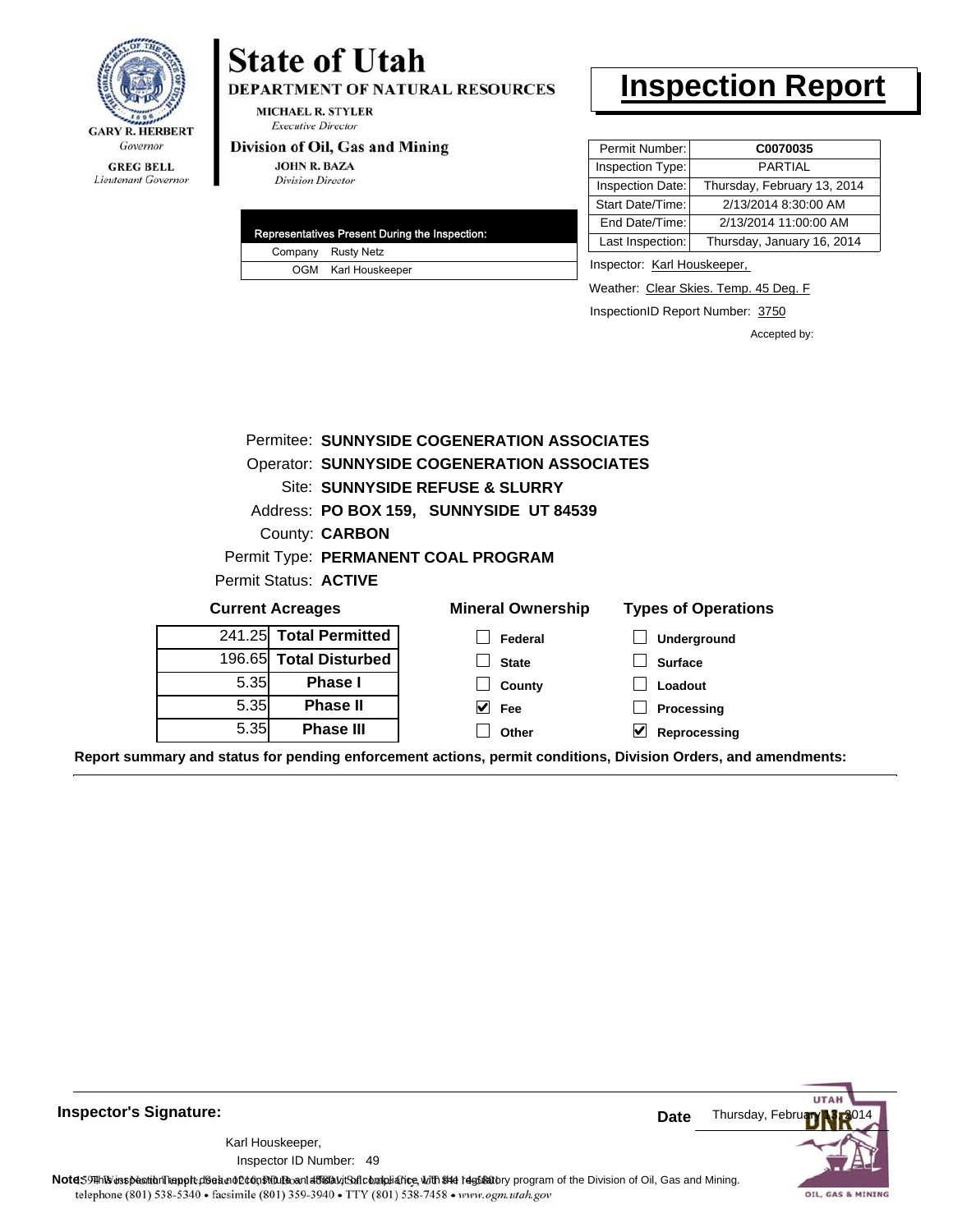#### *REVIEW OF PERMIT, PERFORMANCE STANDARDS PERMIT CONDITION REQUIREMENTS*

*1. Substantiate the elements on this inspection by checking the appropriate performance standard.*

 *a. For COMPLETE inspections provide narrative justification for any elements not fully inspected unless element is not appropriate to the site, in which case check Not Applicable.*

 *b. For PARTIAL inspections check only the elements evaluated.*

*2. Document any noncompliance situation by reference the NOV issued at the appropriate performance standard listed below.*

*3. Reference any narratives written in conjunction with this inspection at the appropriate performace standard listed below.*

|     |                                                               | Evaluated               | Not Applicable Comment  |                         | Enforcement |
|-----|---------------------------------------------------------------|-------------------------|-------------------------|-------------------------|-------------|
| 1.  | Permits, Change, Transfer, Renewal, Sale                      |                         |                         |                         |             |
| 2.  | Signs and Markers                                             | $\overline{\mathbf{v}}$ |                         | $\overline{\mathbf{v}}$ |             |
| 3.  | Topsoil                                                       |                         |                         |                         |             |
| 4.a | Hydrologic Balance: Diversions                                | $\blacktriangledown$    |                         | $\blacktriangledown$    |             |
| 4.b | Hydrologic Balance: Sediment Ponds and Impoundments           |                         |                         |                         |             |
| 4.C | Hydrologic Balance: Other Sediment Control Measures           |                         |                         |                         |             |
| 4.d | Hydrologic Balance: Water Monitoring                          |                         |                         |                         |             |
| 4.e | Hydrologic Balance: Effluent Limitations                      |                         |                         |                         |             |
| 5.  | <b>Explosives</b>                                             | $\overline{\mathbf{v}}$ | $\overline{\mathbf{v}}$ |                         |             |
| 6.  | Disposal of Excess Spoil, Fills, Benches                      | $\blacktriangledown$    |                         | ⊻                       |             |
| 7.  | Coal Mine Waste, Refuse Piles, Impoundments                   | $\overline{\mathbf{v}}$ |                         | $\overline{\mathbf{v}}$ |             |
| 8.  | Noncoal Waste                                                 | $\overline{\mathbf{v}}$ |                         |                         |             |
| 9.  | Protection of Fish, Wildlife and Related Environmental Issues |                         |                         |                         |             |
| 10. | Slides and Other Damage                                       |                         |                         |                         |             |
| 11. | Contemporaneous Reclamation                                   |                         |                         |                         |             |
| 12. | <b>Backfilling And Grading</b>                                |                         |                         |                         |             |
| 13. | Revegetation                                                  |                         |                         |                         |             |
| 14. | Subsidence Control                                            |                         |                         |                         |             |
|     | 15. Cessation of Operations                                   |                         |                         |                         |             |
|     | 16.a Roads: Construction, Maintenance, Surfacing              |                         |                         |                         |             |
|     | 16.b Roads: Drainage Controls                                 |                         |                         |                         |             |
| 17. | <b>Other Transportation Facilities</b>                        |                         |                         |                         |             |
| 18. | Support Facilities, Utility Installations                     |                         |                         |                         |             |
|     | 19. AVS Check                                                 |                         |                         |                         |             |
| 20. | Air Quality Permit                                            |                         |                         |                         |             |
| 21. | Bonding and Insurance                                         |                         |                         |                         |             |
|     | 22. Other                                                     |                         |                         |                         |             |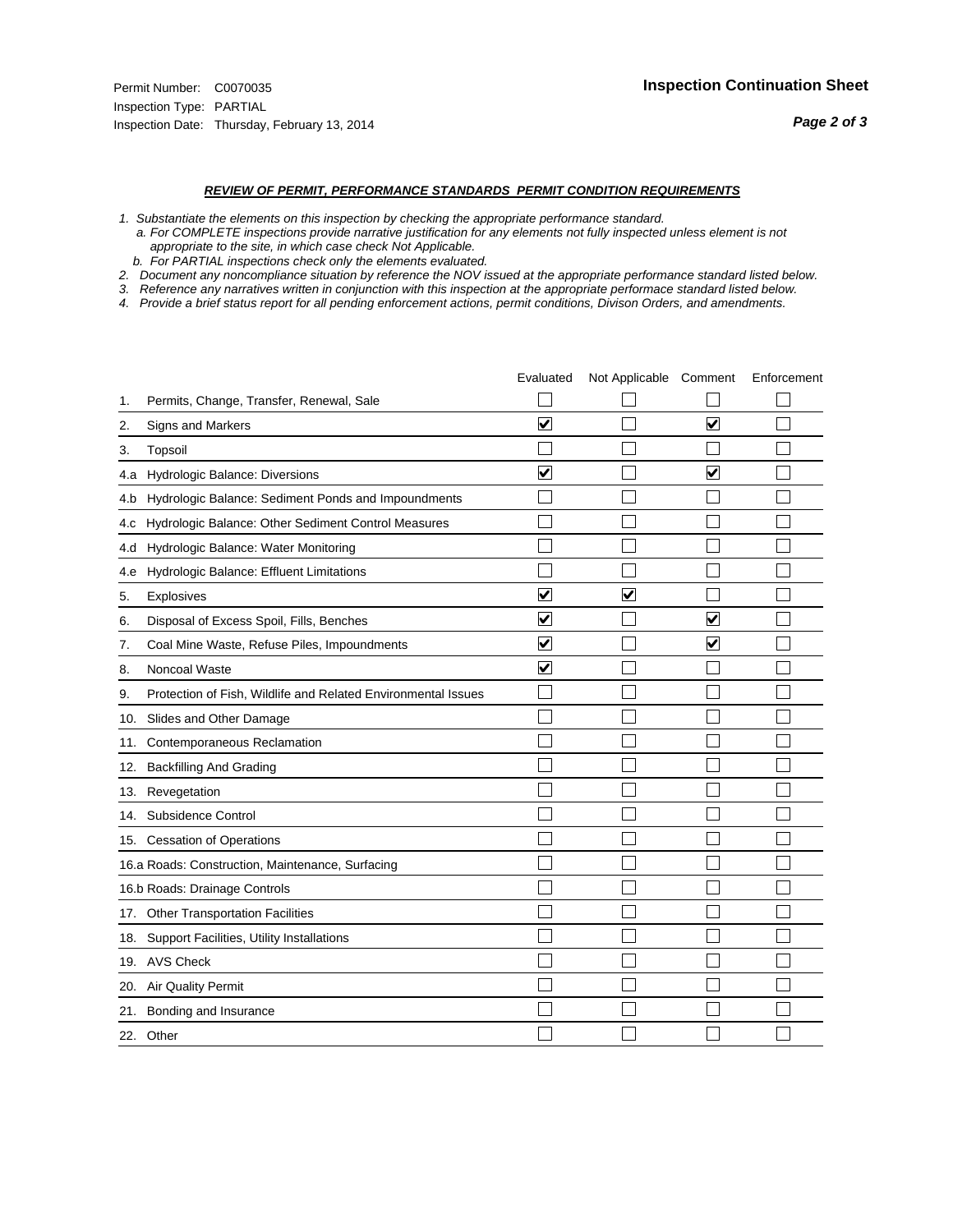Inspection Type: PARTIAL Inspection Date: Thursday, February 13, 2014

#### **2. Signs and Markers**

The mine identification was observed at the entrance into the mining permit area. The sign is posted on a power pole and contains the required information as required by the Utah R645 Coal Rules.

#### **4.a Hydrologic Balance: Diversions**

The diversios within the permit area are open and fubctional.

#### **6. Disposal of Excess Spoil, Fills, Benches**

Excess spoil pile #2 phase #2 is actively receiving spoil material. Work has been done on a portion of the out slope of excess spoil pile #1 to extinguish the smokers.

#### **7. Coal Mine Waste, Refuse Piles, Impoundments**

The refuse pile appeared stable. No visible hazards were observed.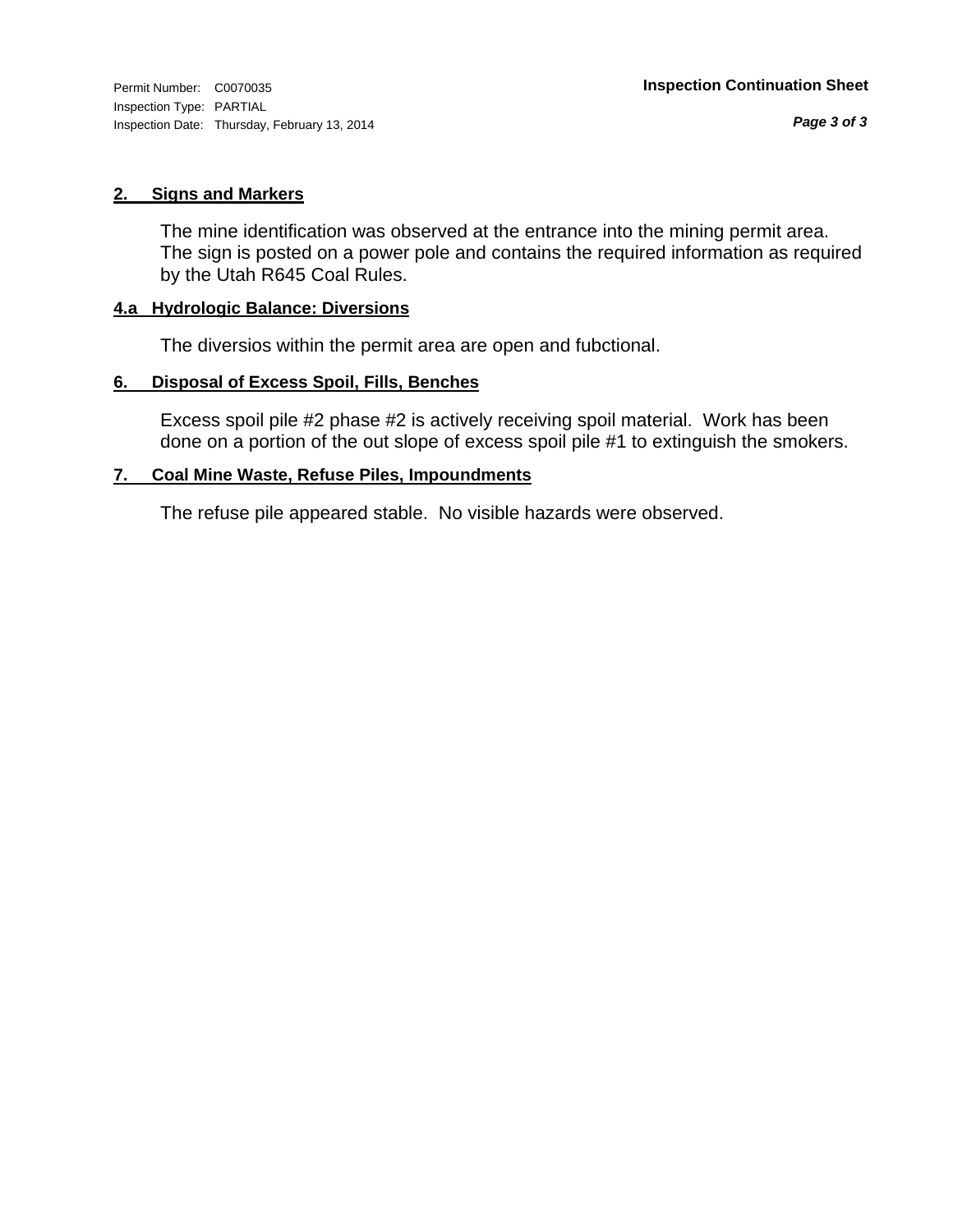

## **State of Utah**

**DEPARTMENT OF NATURAL RESOURCES** 

**MICHAEL R. STYLER Executive Director** 

#### Division of Oil, Gas and Mining

**JOHN R. BAZA Division Director** 

|  | Representatives Present During the Inspection: |
|--|------------------------------------------------|
|  | Company Dennis Ware                            |
|  | OGM Steve Demczak                              |

## **Inspection Report**

| Permit Number:   | C0070038                   |
|------------------|----------------------------|
| Inspection Type: | <b>COMPLETE</b>            |
| Inspection Date: | Tuesday, February 18, 2014 |
| Start Date/Time: | 2/18/2014 10:00:00 AM      |
| End Date/Time:   | 2/18/2014 12:00:00 PM      |
| Last Inspection: | Monday, January 13, 2014   |

Inspector: Steve Demczak,

Weather: Sunny, 50's

InspectionID Report Number: 3756

Accepted by: jhelfric 2/20/2014

|                                                                                   | Permitee: PLATEAU MINING CORP        |                                          |                  |  |  |
|-----------------------------------------------------------------------------------|--------------------------------------|------------------------------------------|------------------|--|--|
|                                                                                   | <b>Operator: PLATEAU MINING CORP</b> |                                          |                  |  |  |
|                                                                                   | Site: WILLOW CREEK MINE              |                                          |                  |  |  |
|                                                                                   |                                      | Address: PO BOX 30, HELPER UT 84526-0030 |                  |  |  |
|                                                                                   | County: <b>CARBON</b>                |                                          |                  |  |  |
|                                                                                   |                                      | Permit Type: PERMANENT COAL PROGRAM      |                  |  |  |
|                                                                                   | Permit Status: ACTIVE                |                                          |                  |  |  |
| <b>Mineral Ownership</b><br><b>Types of Operations</b><br><b>Current Acreages</b> |                                      |                                          |                  |  |  |
|                                                                                   | 14,662.49 Total Permitted            | M<br>Federal                             | M<br>Underground |  |  |
|                                                                                   | 95.40 Total Disturbed                | <b>State</b>                             | <b>Surface</b>   |  |  |
| 187.85                                                                            | <b>Phase I</b>                       | County                                   | Loadout          |  |  |
| 187.85                                                                            | <b>Phase II</b>                      | $ v $ Fee                                | Processing       |  |  |
| 92.45                                                                             | <b>Phase III</b>                     | Other                                    | Reprocessing     |  |  |

**Report summary and status for pending enforcement actions, permit conditions, Division Orders, and amendments:**

The permittee had a survey conducted on the shaft area in November 2013. The shafts settled near one inches. This could be in the error of the survey accuracy. The shafts appear to be stable and no change since the last inspection.

The permittee has completed the reconstructing of three diversions. A 200 plus year rainstorm this summer had moved rip rap, cause erosion within the stream channel. The repair was completed in November16, 2013.

No violations were issued.

**Inspector's Signature:**

39 Inspector ID Number:Steve Demczak,



Note59#h% inspection reppt does not constitute an affidavit of compliance, with the regulatory program of the Division of Oil, Gas and Mining. telephone (801) 538-5340 · facsimile (801) 359-3940 · TTY (801) 538-7458 · www.ogm.utah.gov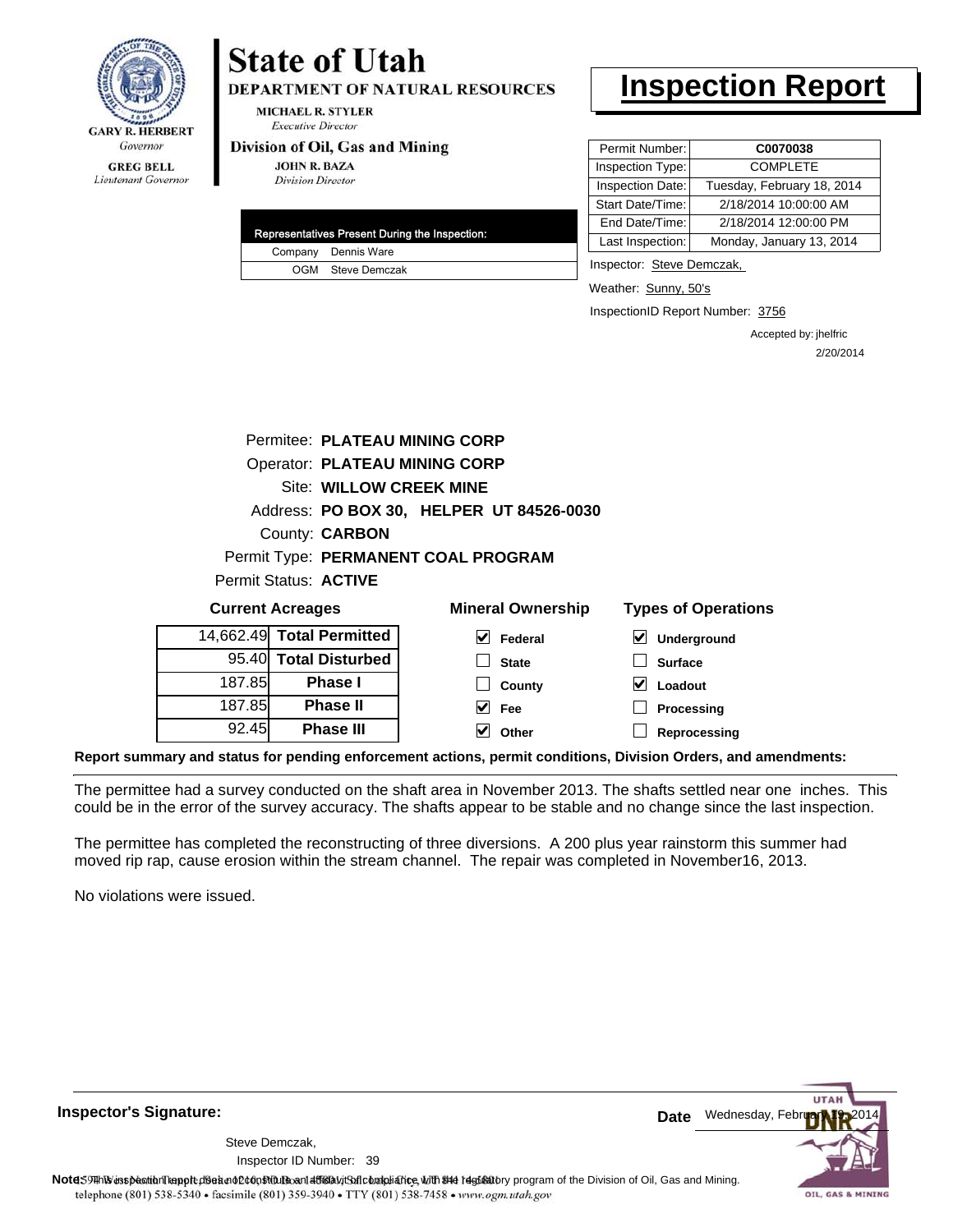#### *REVIEW OF PERMIT, PERFORMANCE STANDARDS PERMIT CONDITION REQUIREMENTS*

*1. Substantiate the elements on this inspection by checking the appropriate performance standard.*

 *a. For COMPLETE inspections provide narrative justification for any elements not fully inspected unless element is not appropriate to the site, in which case check Not Applicable.*

 *b. For PARTIAL inspections check only the elements evaluated.*

*2. Document any noncompliance situation by reference the NOV issued at the appropriate performance standard listed below.*

*3. Reference any narratives written in conjunction with this inspection at the appropriate performace standard listed below.*

|     |                                                               | Evaluated               | Not Applicable Comment          |                         | Enforcement |
|-----|---------------------------------------------------------------|-------------------------|---------------------------------|-------------------------|-------------|
| 1.  | Permits, Change, Transfer, Renewal, Sale                      | ⊻                       |                                 | V                       |             |
| 2.  | Signs and Markers                                             | $\overline{\mathbf{v}}$ |                                 | $\blacktriangledown$    |             |
| 3.  | Topsoil                                                       | $\overline{\mathbf{v}}$ |                                 | $\overline{\mathbf{v}}$ |             |
| 4.a | <b>Hydrologic Balance: Diversions</b>                         | $\overline{\mathsf{v}}$ |                                 | $\blacktriangledown$    |             |
| 4.b | Hydrologic Balance: Sediment Ponds and Impoundments           |                         | $\overline{\mathbf{v}}$         |                         |             |
| 4.C | Hydrologic Balance: Other Sediment Control Measures           | $\overline{\mathbf{v}}$ |                                 | $\blacktriangledown$    |             |
| 4.d | Hydrologic Balance: Water Monitoring                          | $\overline{\mathbf{v}}$ |                                 |                         |             |
| 4.e | Hydrologic Balance: Effluent Limitations                      |                         | $\overline{\blacktriangledown}$ |                         |             |
| 5.  | <b>Explosives</b>                                             |                         | $\blacktriangledown$            |                         |             |
| 6.  | Disposal of Excess Spoil, Fills, Benches                      |                         | $\blacktriangledown$            |                         |             |
| 7.  | Coal Mine Waste, Refuse Piles, Impoundments                   |                         | $\blacktriangledown$            |                         |             |
| 8.  | Noncoal Waste                                                 | $\overline{\mathsf{v}}$ |                                 | $\blacktriangledown$    |             |
| 9.  | Protection of Fish, Wildlife and Related Environmental Issues | $\blacktriangledown$    |                                 |                         |             |
| 10. | Slides and Other Damage                                       | $\overline{\mathbf{v}}$ |                                 | ⊽                       |             |
| 11. | Contemporaneous Reclamation                                   |                         | $\blacktriangledown$            |                         |             |
| 12. | <b>Backfilling And Grading</b>                                | $\overline{\mathbf{v}}$ |                                 | $\blacktriangledown$    |             |
| 13. | Revegetation                                                  | $\overline{\mathbf{v}}$ |                                 | $\overline{\mathbf{v}}$ |             |
| 14. | Subsidence Control                                            |                         | $\overline{\mathbf{v}}$         |                         |             |
|     | 15. Cessation of Operations                                   |                         | $\blacktriangledown$            |                         |             |
|     | 16.a Roads: Construction, Maintenance, Surfacing              |                         | $\overline{\mathbf{v}}$         |                         |             |
|     | 16.b Roads: Drainage Controls                                 |                         | $\blacktriangledown$            |                         |             |
| 17. | <b>Other Transportation Facilities</b>                        |                         | $\overline{\blacktriangledown}$ |                         |             |
| 18. | Support Facilities, Utility Installations                     |                         | $\overline{\blacktriangledown}$ |                         |             |
|     | 19. AVS Check                                                 | $\overline{\mathbf{v}}$ |                                 |                         |             |
| 20. | Air Quality Permit                                            |                         | $\blacktriangledown$            |                         |             |
| 21. | Bonding and Insurance                                         | $\overline{\mathbf{v}}$ |                                 | $\blacktriangledown$    |             |
|     | 22. Other                                                     |                         |                                 |                         |             |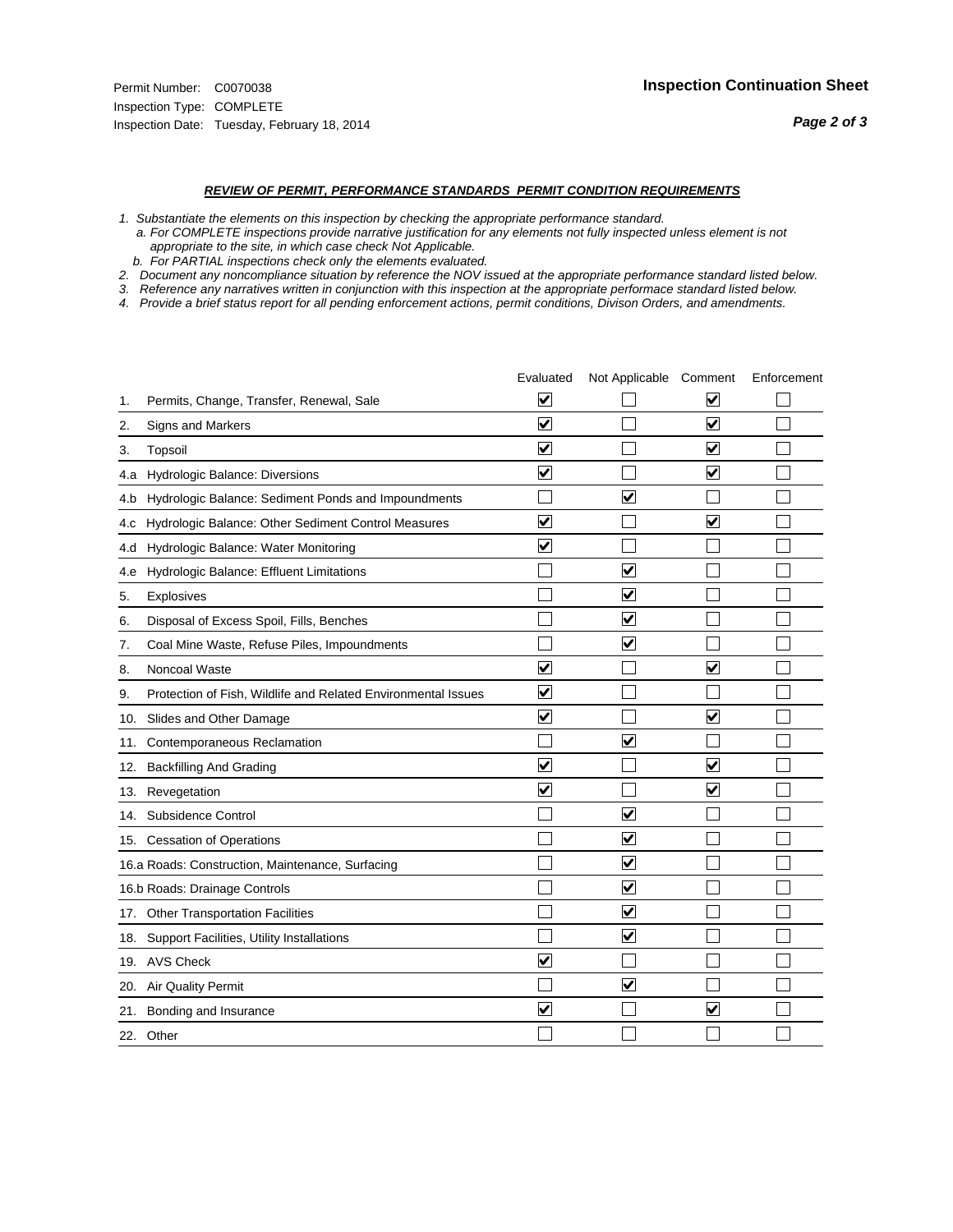#### **1. Permits, Change, Transfer, Renewal, Sale**

The DOGM Permit will expire on April 26, 2016. The permittee will seek bond release in 2015 for all properties except Crandall Canyon.

#### **2. Signs and Markers**

I inspected identification signs at the gate to Crandall Canyon, the topsoil barrow area along highway US 50-6, and next to the road along Indian Canyon. The signs meet the minimum requirements of the R645 Coal Rules.

#### **3. Topsoil**

All available topsoil was used in reclamation. I did not see any signs of erosion to the topsoil. The soil appeared to be stable.

#### **4.a Hydrologic Balance: Diversions**

The reconstructed diversions were functioning as design. No water was flowing within the diversions.

#### **4.c Hydrologic Balance: Other Sediment Control Measures**

The site is completely pock to control sediment flow.

#### **8. Noncoal Waste**

The site is clear of non-coal waste material.

#### **10. Slides and Other Damage**

No slides or other damage was noticed during the inspection.

#### **12. Backfilling And Grading**

The reclaim site meets AOC in my opinion.

#### **13. Revegetation**

The reclaim site is vegetated. I do not know if it meets the cover requirement. The permittee has conducted vegetation survey this year.

#### **21. Bonding and Insurance**

Willow Creek bonding amount has been lowered to \$489,166. In 2012 the permittee received Phase II bond release except for the shaft area in Crandall Canyon. Insurance will expire on December 13, 2014. The policy number is GL6576413. The company giving coverage is Aon Risk Services. The policy meets the R645 Coal Rule requirements.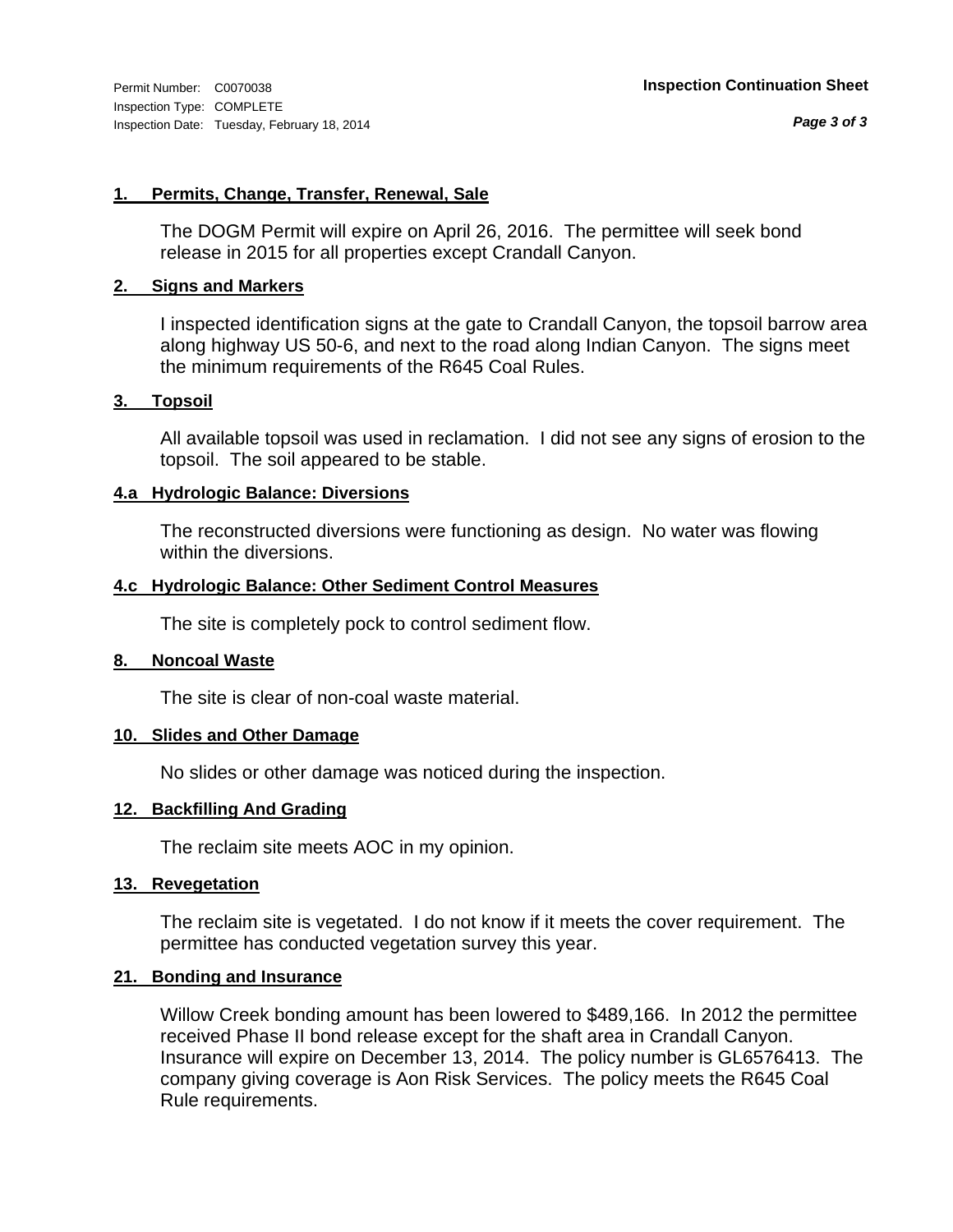

## **State of Utah**

**DEPARTMENT OF NATURAL RESOURCES** 

**MICHAEL R. STYLER Executive Director** 

#### Division of Oil, Gas and Mining

**JOHN R. BAZA Division Director** 

| Representatives Present During the Inspection: |
|------------------------------------------------|
| OGM Steve Demczak                              |

## **Inspection Report**

| Permit Number:   | C0070039                    |
|------------------|-----------------------------|
| Inspection Type: | <b>COMPLETE</b>             |
| Inspection Date: | Tuesday, February 25, 2014  |
| Start Date/Time: | 2/25/2014 10:00:00 AM       |
| End Date/Time:   | 2/25/2014 1:00:00 PM        |
| Last Inspection: | Wednesday, January 22, 2014 |

Inspector: Steve Demczak,

Weather: Slightly snow covered, 40's, sunny

InspectionID Report Number: 3764

**Reprocessing**

Accepted by:

|                         |                          |                              | Permitee: CANYON FUEL COMPANY        |                                           |   |                            |  |
|-------------------------|--------------------------|------------------------------|--------------------------------------|-------------------------------------------|---|----------------------------|--|
|                         |                          |                              | <b>Operator: CANYON FUEL COMPANY</b> |                                           |   |                            |  |
|                         | Site: DUGOUT CANYON MINE |                              |                                      |                                           |   |                            |  |
|                         |                          |                              |                                      | Address: PO BOX 1029, WELLINGTON UT 84542 |   |                            |  |
|                         |                          | County: <b>CARBON</b>        |                                      |                                           |   |                            |  |
|                         |                          |                              | Permit Type: PERMANENT COAL PROGRAM  |                                           |   |                            |  |
|                         |                          | Permit Status: <b>ACTIVE</b> |                                      |                                           |   |                            |  |
| <b>Current Acreages</b> |                          |                              |                                      | <b>Mineral Ownership</b>                  |   | <b>Types of Operations</b> |  |
|                         |                          | 9,801.00 Total Permitted     | M                                    | Federal                                   | ⊻ | Underground                |  |
|                         |                          | 108.70 Total Disturbed       | V                                    | <b>State</b>                              |   | <b>Surface</b>             |  |
|                         |                          | <b>Phase I</b>               |                                      | County                                    |   | Loadout                    |  |
|                         |                          | <b>Phase II</b>              |                                      | Fee                                       |   | Processing                 |  |

**Fee Other**

**Report summary and status for pending enforcement actions, permit conditions, Division Orders, and amendments:**

I was on inspection with Mike Kelly.

Dugout has one continuous miner section. Its main function at this time is to blend there coal with other sister mines. The mine is projected to mine 500,000 in a year with one miner section. There is a possibility of a second miner section at the Dugout out mine. This may not happen quickly. The permittee maybe working seven days per week.

The reclamation of the de-gas pads have stopped due to winter weather.

**Phase III**

I did not see any coal trucks loading coal during the inspection.

**Inspector's Signature:**

39 Inspector ID Number:Steve Demczak,



Note59#h% inspection reppt does not constitute an affidavit of compliance, with the regulatory program of the Division of Oil, Gas and Mining. telephone (801) 538-5340 · facsimile (801) 359-3940 · TTY (801) 538-7458 · www.ogm.utah.gov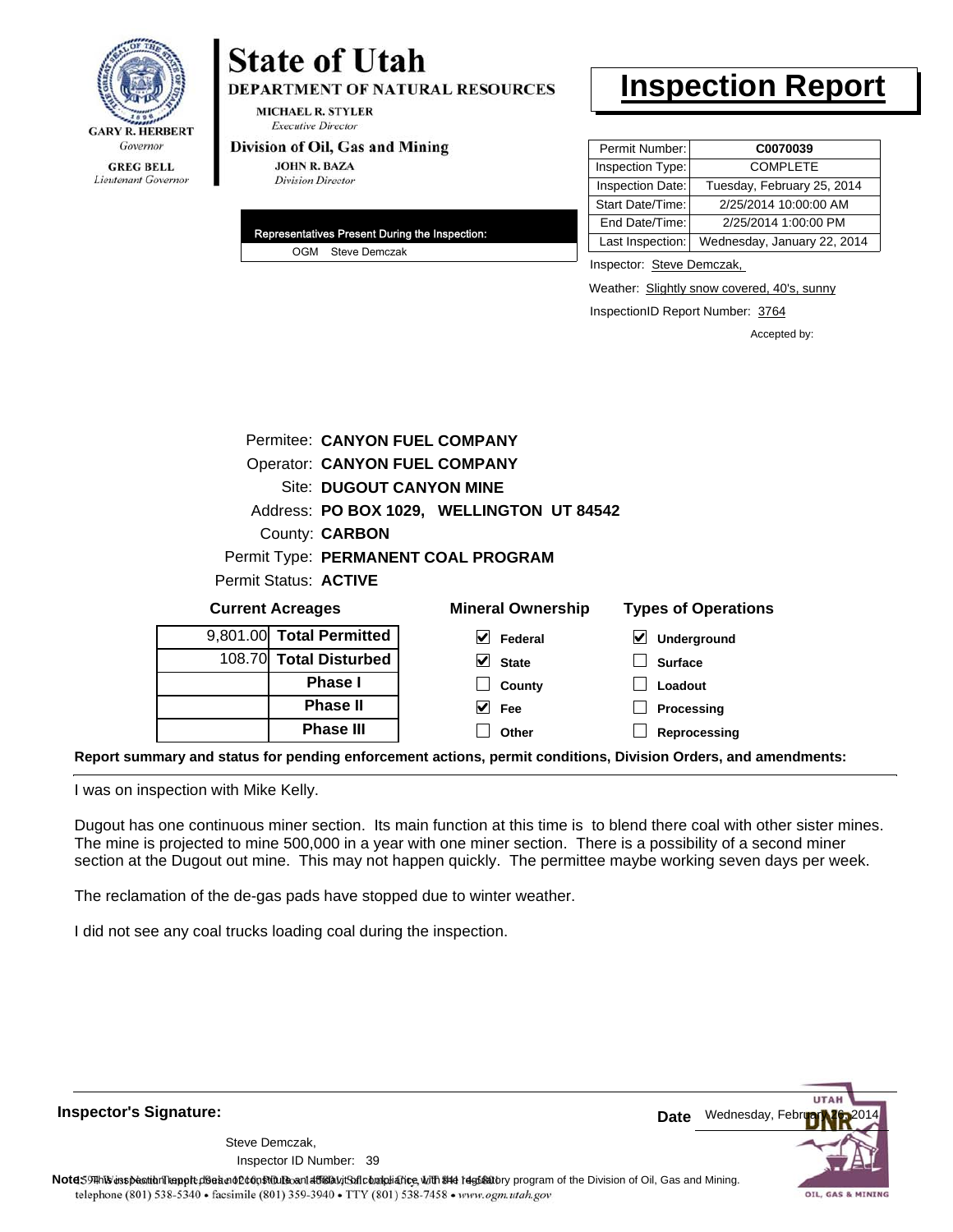#### *REVIEW OF PERMIT, PERFORMANCE STANDARDS PERMIT CONDITION REQUIREMENTS*

*1. Substantiate the elements on this inspection by checking the appropriate performance standard.*

 *a. For COMPLETE inspections provide narrative justification for any elements not fully inspected unless element is not appropriate to the site, in which case check Not Applicable.*

 *b. For PARTIAL inspections check only the elements evaluated.*

*2. Document any noncompliance situation by reference the NOV issued at the appropriate performance standard listed below.*

*3. Reference any narratives written in conjunction with this inspection at the appropriate performace standard listed below.*

|     |                                                               | Evaluated               | Not Applicable Comment  |                         | Enforcement |
|-----|---------------------------------------------------------------|-------------------------|-------------------------|-------------------------|-------------|
| 1.  | Permits, Change, Transfer, Renewal, Sale                      | ⊻                       |                         | V                       |             |
| 2.  | Signs and Markers                                             | $\overline{\mathbf{v}}$ |                         | $\blacktriangledown$    |             |
| 3.  | Topsoil                                                       | $\overline{\mathbf{v}}$ |                         | $\overline{\mathbf{v}}$ |             |
| 4.a | <b>Hydrologic Balance: Diversions</b>                         | $\overline{\mathsf{v}}$ |                         | $\blacktriangledown$    |             |
| 4.b | Hydrologic Balance: Sediment Ponds and Impoundments           | $\blacktriangledown$    |                         | $\blacktriangledown$    |             |
| 4.C | Hydrologic Balance: Other Sediment Control Measures           | $\checkmark$            |                         |                         |             |
| 4.d | Hydrologic Balance: Water Monitoring                          | $\overline{\mathbf{v}}$ |                         | $\blacktriangledown$    |             |
| 4.e | Hydrologic Balance: Effluent Limitations                      | $\overline{\mathbf{v}}$ |                         | $\blacktriangledown$    |             |
| 5.  | <b>Explosives</b>                                             |                         | $\overline{\mathbf{v}}$ |                         |             |
| 6.  | Disposal of Excess Spoil, Fills, Benches                      |                         | $\blacktriangledown$    |                         |             |
| 7.  | Coal Mine Waste, Refuse Piles, Impoundments                   | $\overline{\mathsf{v}}$ |                         | $\overline{\mathbf{v}}$ |             |
| 8.  | Noncoal Waste                                                 | $\overline{\mathbf{v}}$ |                         | $\blacktriangledown$    |             |
| 9.  | Protection of Fish, Wildlife and Related Environmental Issues | $\blacktriangledown$    |                         | $\blacktriangledown$    |             |
| 10. | Slides and Other Damage                                       | $\overline{\mathsf{v}}$ |                         | $\blacktriangledown$    |             |
| 11. | Contemporaneous Reclamation                                   |                         | $\blacktriangledown$    |                         |             |
| 12. | <b>Backfilling And Grading</b>                                |                         | $\overline{\mathbf{v}}$ |                         |             |
| 13. | Revegetation                                                  |                         | $\overline{\mathbf{v}}$ |                         |             |
| 14. | Subsidence Control                                            | $\overline{\mathbf{v}}$ |                         |                         |             |
|     | 15. Cessation of Operations                                   |                         | $\blacktriangledown$    |                         |             |
|     | 16.a Roads: Construction, Maintenance, Surfacing              | ⊽                       |                         |                         |             |
|     | 16.b Roads: Drainage Controls                                 | $\blacktriangledown$    |                         | $\overline{\mathbf{v}}$ |             |
| 17. | <b>Other Transportation Facilities</b>                        | $\overline{\mathbf{v}}$ |                         |                         |             |
| 18. | Support Facilities, Utility Installations                     | $\overline{\mathbf{v}}$ |                         | $\overline{\mathbf{v}}$ |             |
|     | 19. AVS Check                                                 | $\overline{\mathbf{v}}$ |                         |                         |             |
| 20. | <b>Air Quality Permit</b>                                     | $\checkmark$            |                         |                         |             |
| 21. | Bonding and Insurance                                         | $\overline{\mathbf{v}}$ |                         | $\blacktriangledown$    |             |
|     | 22. Other                                                     |                         |                         |                         |             |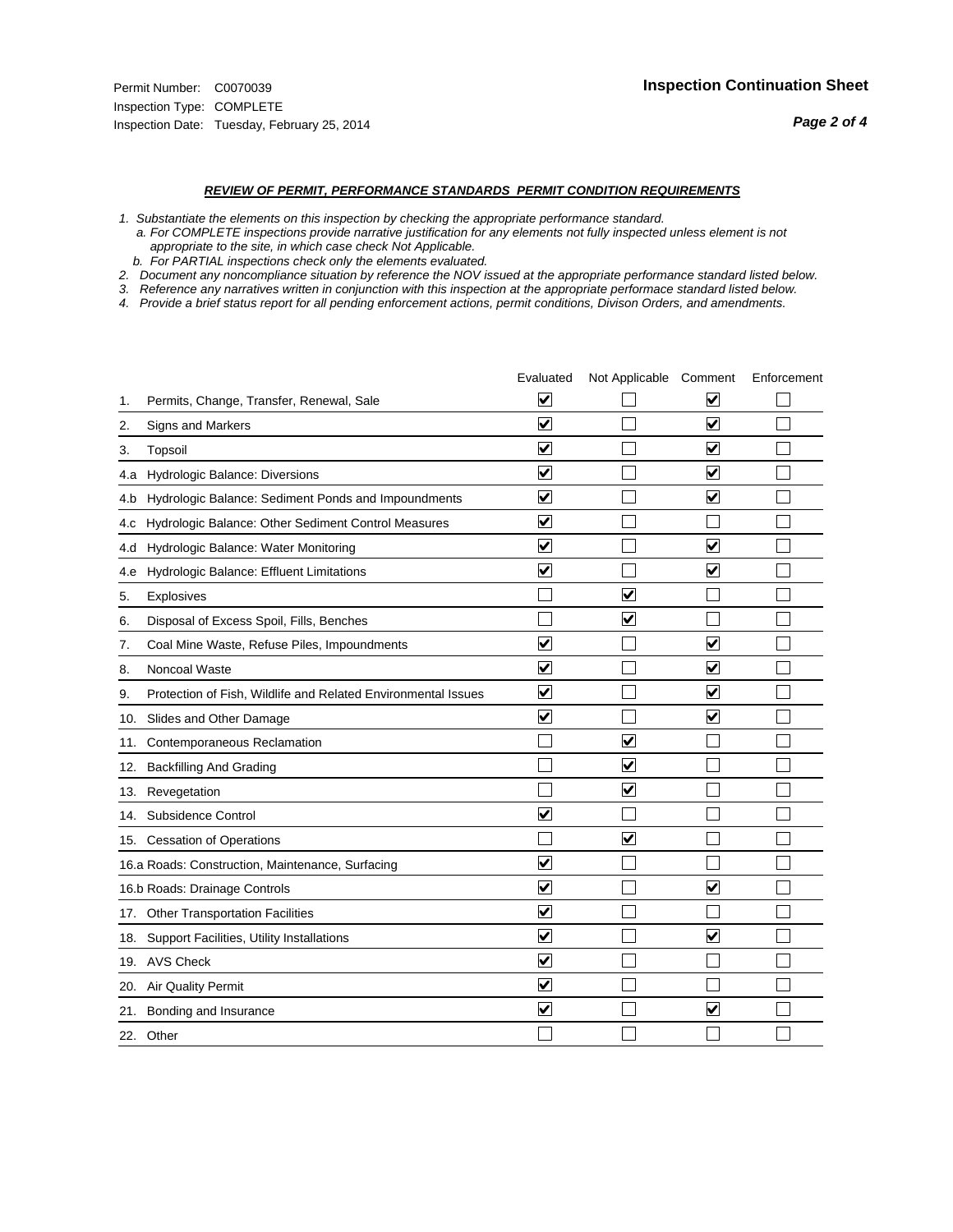*Page 3 of 4*

#### **1. Permits, Change, Transfer, Renewal, Sale**

The DOGM permit expires on March 16, 2018. Air Quality permit number is DAQUE-AN0116340009-07. UPDES permit number is UT0025593 and expire on Nov. 30, 2014. The SPCC Plan was reviewed on October 25, 2010.

#### **2. Signs and Markers**

I reviewed the identification signs at the mine, the information on the sign meeting the minimum requirements of the R645 Coal Rules. It is next to the gate entering the mine site. There are also identification signs at the refuse pile and topsoil pile. The information is the same on all signs.

#### **3. Topsoil**

I inspected the topsoil piles at the refuse pile and at the main road to Soldier Creek Mine. The topsoil piles were stable with no signs of wind or water erosion.

#### **4.a Hydrologic Balance: Diversions**

The diversions were opened and functioning as designed. Some maintenance will be needed this spring. Sediment has started to build up within the diversions.

#### **4.b Hydrologic Balance: Sediment Ponds and Impoundments**

The sediment ponds were inspected on December 19, 2013. This document is P.E. certified. No hazardous conditions were reported. The mine site pond contained water but was not discharging during the inspection. The refuse pile was basically dry. Deer were drinking the water during the inspection.

#### **4.d Hydrologic Balance: Water Monitoring**

The water monitoring information is submitted to the Division. This information is reviewed and a report is written.

#### **4.e Hydrologic Balance: Effluent Limitations**

The permittee was in compliance with the UPDES permit for the 4th quarter of 2013.

#### **7. Coal Mine Waste, Refuse Piles, Impoundments**

The permittee inspected the refuse pile on December 19, 2013. No hazardous conditions were reported. I inspected the refuse pile and no hazardous conditions were noticed. The refuse pill was idled.

#### **8. Noncoal Waste**

The mine site was clear of non-coal waste materials.

#### **9. Protection of Fish, Wildlife and Related Environmental Issues**

Deer were drinking water from the sediment pond at the refuse pile site.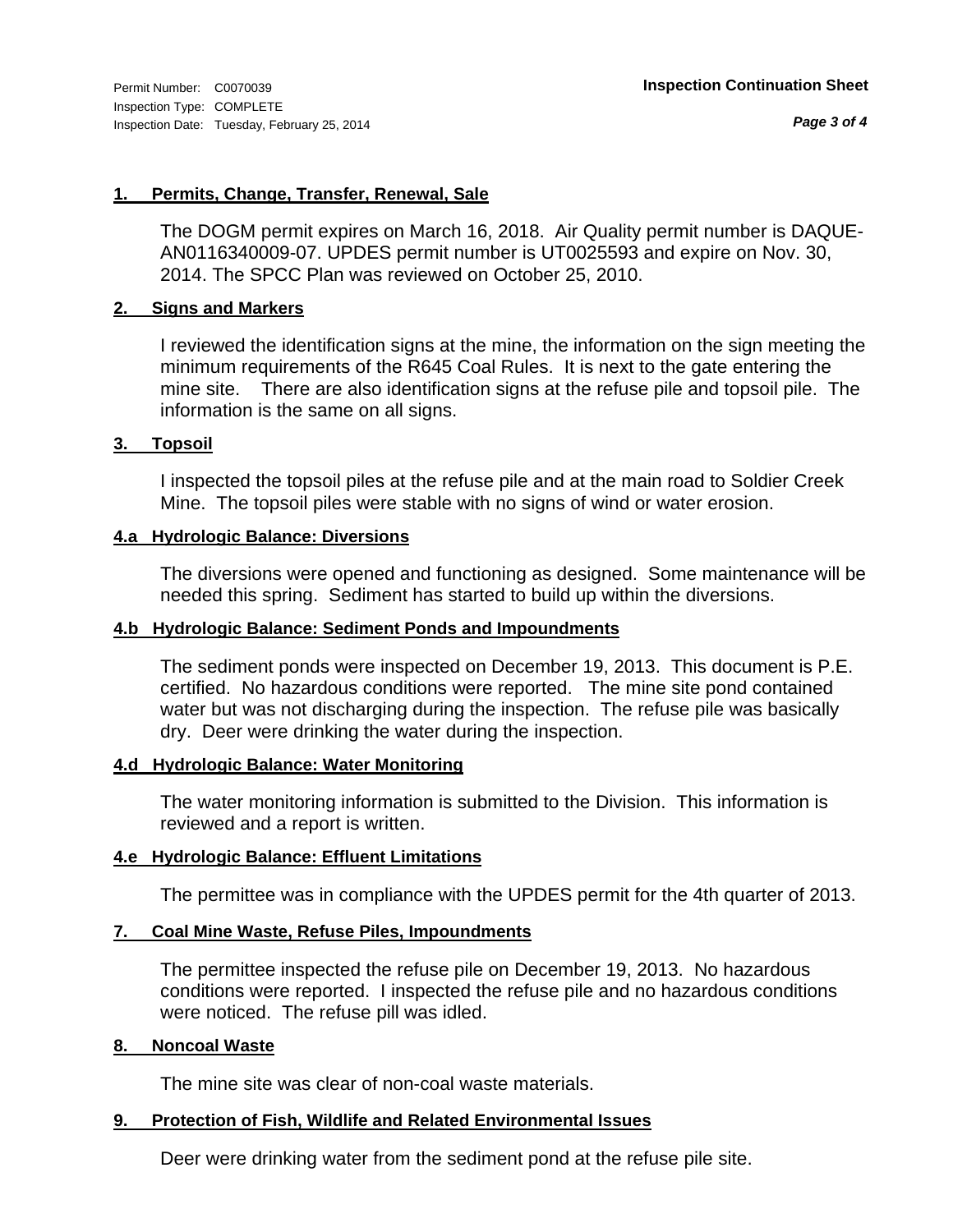Inspection Type: COMPLETE Inspection Date: Tuesday, February 25, 2014

#### **10. Slides and Other Damage**

No slides or other damages were noticed during the inspection.

#### **16.b Roads: Drainage Controls**

Road drainage was function as designed. A small amount of water was flowing in several road drainages.

#### **18. Support Facilities, Utility Installations**

No new construction has taken place since the last inspection.

#### **21. Bonding and Insurance**

The insurance policy will expire on 02/01/2015. The accord form was reviewed and meets the requirements of the R645 Coal Rules. The bonding amount is \$3,550,000. The Reclamation Agreement was inspected and is signed by the Division. The total disturbed area is 104.70 acres.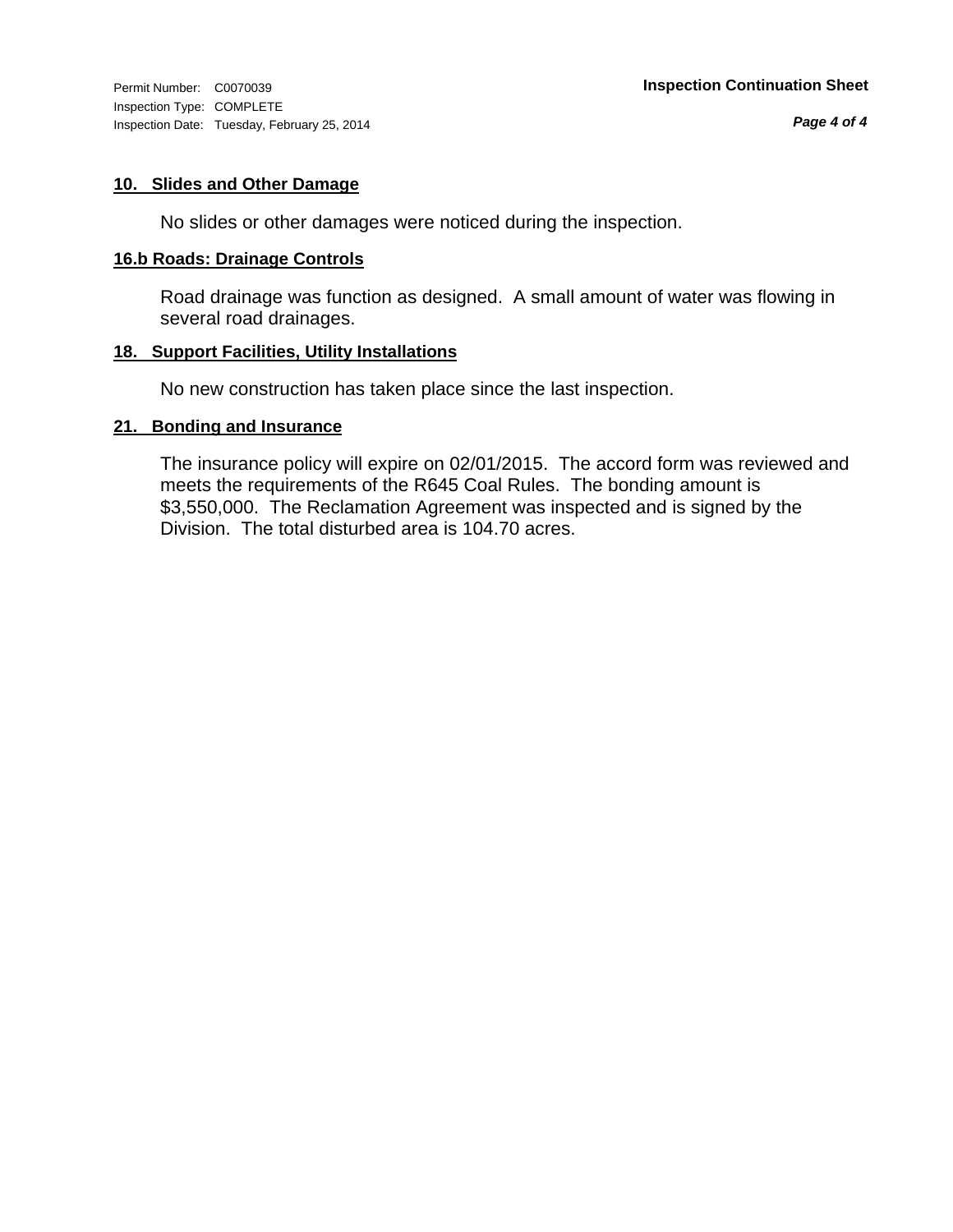

## **State of Utah**

DEPARTMENT OF NATURAL RESOURCES

**MICHAEL R. STYLER Executive Director** 

#### Division of Oil, Gas and Mining

**JOHN R. BAZA Division Director** 

| Representatives Present During the Inspection: |                      |  |  |
|------------------------------------------------|----------------------|--|--|
|                                                | Company Jay Marshall |  |  |
|                                                | OGM Steve Demczak    |  |  |

## **Inspection Report**

| Permit Number:   | C0070041                     |
|------------------|------------------------------|
| Inspection Type: | <b>COMPLETE</b>              |
| Inspection Date: | Wednesday, February 19, 2014 |
| Start Date/Time: | 2/19/2014 9:00:00 AM         |
| End Date/Time:   | 2/19/2014 3:00:00 PM         |
| Last Inspection: | Thursday, January 23, 2014   |
|                  |                              |

Inspector: Steve Demczak,

Weather: Sunny, 30's, slightly snow covered

InspectionID Report Number: 3753

Accepted by: jhelfric 2/20/2014

|                                                | Permitee: WEST RIDGE RESOURCES        |                                                                                                                |  |  |
|------------------------------------------------|---------------------------------------|----------------------------------------------------------------------------------------------------------------|--|--|
|                                                | <b>Operator: WEST RIDGE RESOURCES</b> |                                                                                                                |  |  |
|                                                | Site: WEST RIDGE MINE                 |                                                                                                                |  |  |
| Address: PO BOX 910, EAST CARBON UT 84520-0910 |                                       |                                                                                                                |  |  |
| County: <b>CARBON</b>                          |                                       |                                                                                                                |  |  |
|                                                | Permit Type: PERMANENT COAL PROGRAM   |                                                                                                                |  |  |
| Permit Status: ACTIVE                          |                                       |                                                                                                                |  |  |
| <b>Current Acreages</b>                        | <b>Mineral Ownership</b>              | <b>Types of Operations</b>                                                                                     |  |  |
| 8,080.58 Total Permitted                       | $\sqrt{\phantom{a}}$ Federal          | $\vert\mathbf{v}\vert$<br>Underground                                                                          |  |  |
| 31.24 Total Disturbed                          | $\vee$ State                          | <b>Surface</b>                                                                                                 |  |  |
| <b>Phase I</b>                                 | County                                | Loadout                                                                                                        |  |  |
| <b>Phase II</b>                                | <b>Fee</b>                            | Processing                                                                                                     |  |  |
| <b>Phase III</b>                               | Other                                 | Reprocessing                                                                                                   |  |  |
|                                                |                                       | Report summary and status for pending enforcement actions, permit conditions, Division Orders, and amendments: |  |  |

The mine was producing coal during the inspection.

Coal trucks were in the process of get loaded with coal.

I checked the outlet of mine water monitoring book at the foreman's office. The reports were up to date as required.

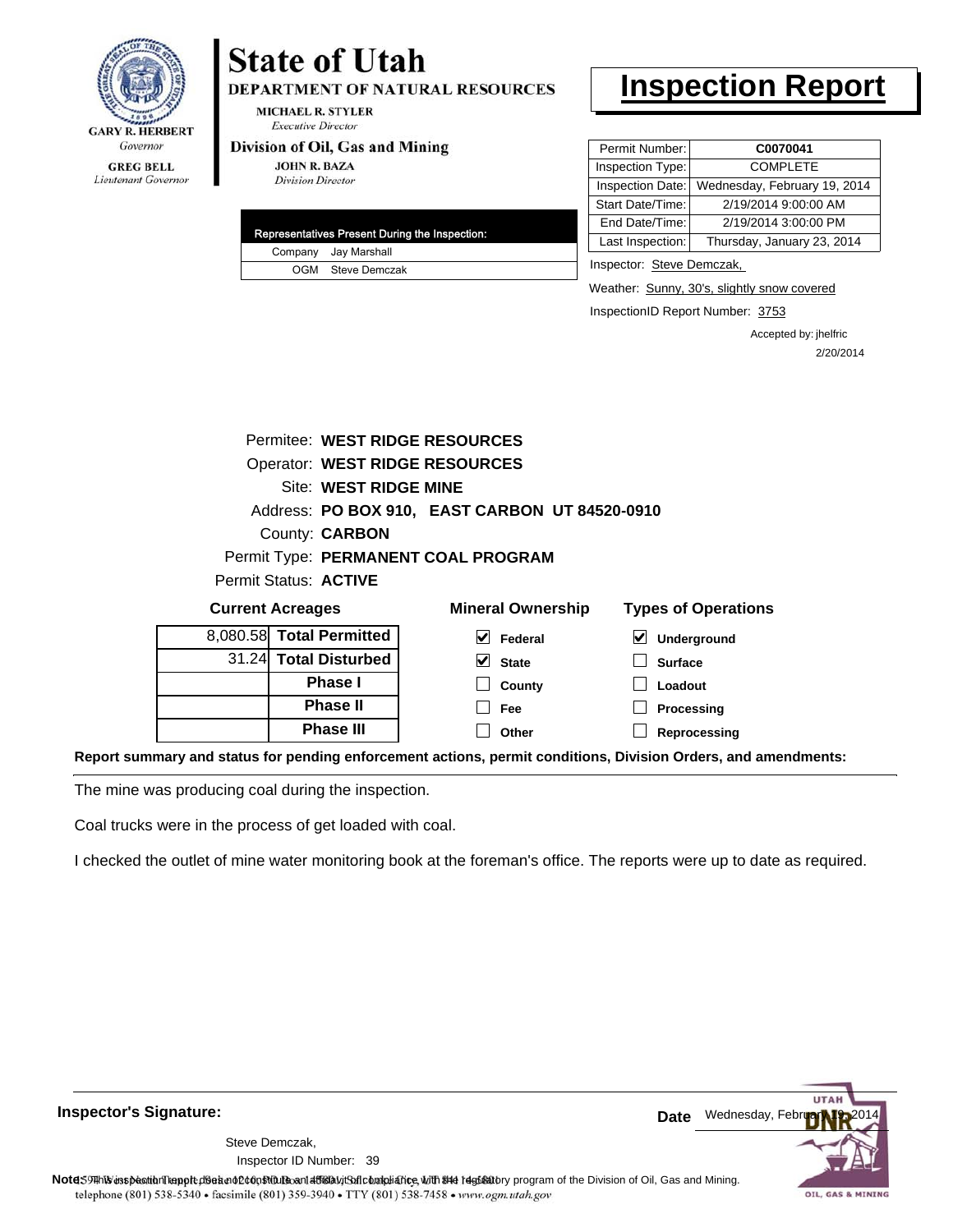#### *REVIEW OF PERMIT, PERFORMANCE STANDARDS PERMIT CONDITION REQUIREMENTS*

*1. Substantiate the elements on this inspection by checking the appropriate performance standard.*

 *a. For COMPLETE inspections provide narrative justification for any elements not fully inspected unless element is not appropriate to the site, in which case check Not Applicable.*

 *b. For PARTIAL inspections check only the elements evaluated.*

*2. Document any noncompliance situation by reference the NOV issued at the appropriate performance standard listed below.*

*3. Reference any narratives written in conjunction with this inspection at the appropriate performace standard listed below.*

|     |                                                               | Evaluated               | Not Applicable Comment  |                         | Enforcement |
|-----|---------------------------------------------------------------|-------------------------|-------------------------|-------------------------|-------------|
| 1.  | Permits, Change, Transfer, Renewal, Sale                      | ⊻                       |                         | V                       |             |
| 2.  | Signs and Markers                                             | $\overline{\mathbf{v}}$ |                         | $\blacktriangledown$    |             |
| 3.  | Topsoil                                                       | $\overline{\mathbf{v}}$ |                         | $\overline{\mathbf{v}}$ |             |
| 4.a | <b>Hydrologic Balance: Diversions</b>                         | $\overline{\mathsf{v}}$ |                         | $\blacktriangledown$    |             |
| 4.b | Hydrologic Balance: Sediment Ponds and Impoundments           | $\blacktriangledown$    |                         | $\blacktriangledown$    |             |
| 4.C | Hydrologic Balance: Other Sediment Control Measures           | $\checkmark$            |                         |                         |             |
| 4.d | Hydrologic Balance: Water Monitoring                          | $\overline{\mathbf{v}}$ |                         | $\blacktriangledown$    |             |
| 4.e | Hydrologic Balance: Effluent Limitations                      | $\overline{\mathbf{v}}$ |                         | $\blacktriangledown$    |             |
| 5.  | <b>Explosives</b>                                             | $\overline{\mathbf{v}}$ |                         |                         |             |
| 6.  | Disposal of Excess Spoil, Fills, Benches                      |                         | $\blacktriangledown$    |                         |             |
| 7.  | Coal Mine Waste, Refuse Piles, Impoundments                   |                         | $\blacktriangledown$    |                         |             |
| 8.  | Noncoal Waste                                                 | $\overline{\mathsf{v}}$ |                         | $\blacktriangledown$    |             |
| 9.  | Protection of Fish, Wildlife and Related Environmental Issues | $\blacktriangledown$    |                         |                         |             |
| 10. | Slides and Other Damage                                       | $\overline{\mathsf{v}}$ |                         | ⊽                       |             |
| 11. | Contemporaneous Reclamation                                   |                         | $\blacktriangledown$    |                         |             |
| 12. | <b>Backfilling And Grading</b>                                |                         | $\overline{\mathbf{v}}$ |                         |             |
| 13. | Revegetation                                                  |                         | $\overline{\mathbf{v}}$ |                         |             |
| 14. | Subsidence Control                                            | $\overline{\mathbf{v}}$ |                         | $\blacktriangledown$    |             |
|     | 15. Cessation of Operations                                   |                         | $\blacktriangledown$    |                         |             |
|     | 16.a Roads: Construction, Maintenance, Surfacing              | ⊽                       |                         | $\blacktriangledown$    |             |
|     | 16.b Roads: Drainage Controls                                 | $\blacktriangledown$    |                         | $\overline{\mathbf{v}}$ |             |
| 17. | <b>Other Transportation Facilities</b>                        | $\overline{\mathbf{v}}$ |                         |                         |             |
| 18. | Support Facilities, Utility Installations                     | $\overline{\mathbf{v}}$ |                         | $\overline{\mathbf{v}}$ |             |
|     | 19. AVS Check                                                 | $\overline{\mathbf{v}}$ |                         |                         |             |
| 20. | <b>Air Quality Permit</b>                                     |                         |                         |                         |             |
| 21. | Bonding and Insurance                                         | $\overline{\mathbf{v}}$ |                         | $\blacktriangledown$    |             |
|     | 22. Other                                                     |                         |                         |                         |             |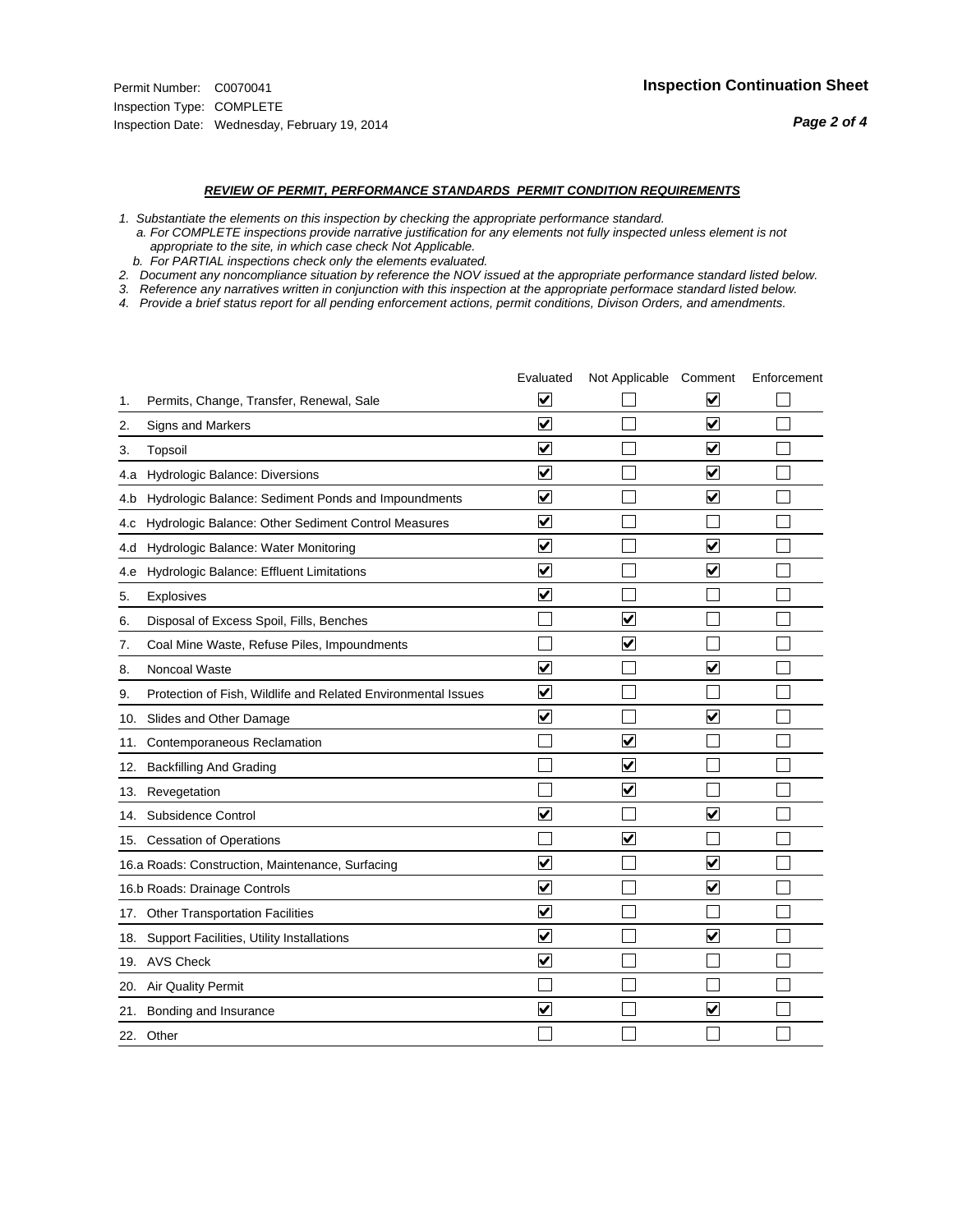*Page 3 of 4*

#### **1. Permits, Change, Transfer, Renewal, Sale**

The permittee received permit renewal from the Division. The permit will expire on April 1, 2019. Both parties have sign the agreement. The UPDES permit will expire on April 30, 2016 and an effective date of May 1, 2011. The UPDES permit number is UT002540. Air Quality permit is DAQE-055-99. The SPCC plan was reviewed and certified on February 11,2014.

#### **2. Signs and Markers**

The Identification sign is located at the main gate to the property. The sign meets the minimum requirements of the R645 Coal Rules.

#### **3. Topsoil**

The topsoil pile was inspected. It was covered in snow. There were no signs of wind or water erosion.

#### **4.a Hydrologic Balance: Diversions**

I inspected the diversions. The diversions and culverts were performing as designed. This spring the permittee will need to do the annual clean out of diversions and culverts. Sediment from this winter has started to build up in the diversions.

#### **4.b Hydrologic Balance: Sediment Ponds and Impoundments**

The permittee inspected the sediment pond on December on December 12, 2013. No hazardous conditions were reported. This report was P.E. certified. I inspected the sediment pond and did not see any hazardous conditions. The sediment pond contained a small amount of water. A small amount of water was entering the sediment pond during the inspection. The embankments appear to be stable.

#### **4.d Hydrologic Balance: Water Monitoring**

The permittee is contacting a flume expert to clean and do calibration on the gauges this month or in March. Water monitoring information is submitted to the Division in Salt Lake City. The information is reviewed and a report is written.

#### **4.e Hydrologic Balance: Effluent Limitations**

The fourth quarter UPDES monthly sampling was in compliance for October, November and December of 2013.

#### **8. Noncoal Waste**

The mine site was clear of non-coal waste materials.

#### **10. Slides and Other Damage**

No slides or other damages were noticed during the inspection.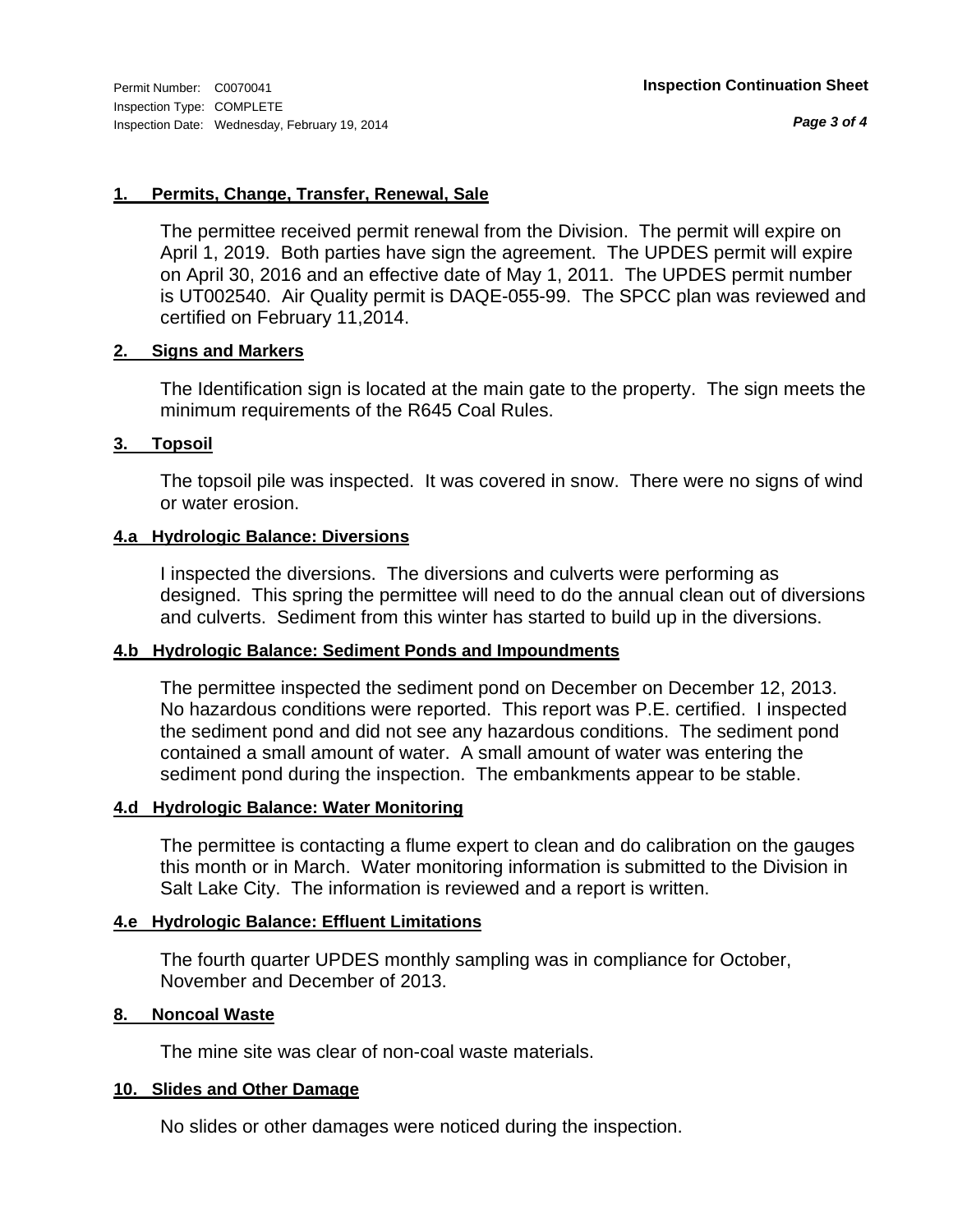Inspection Type: COMPLETE Inspection Date: Wednesday, February 19, 2014

#### **14. Subsidence Control**

This information will be submitted in the Annual Report.

#### **16.a Roads: Construction, Maintenance, Surfacing**

Roads were in good condition and dust free.

#### **16.b Roads: Drainage Controls**

The diversions along the roads were open and functioning as design. Small amount of water was flowing within the diversions.

#### **18. Support Facilities, Utility Installations**

No new faculties were constructed since the last inspection.

#### **21. Bonding and Insurance**

The bonding amount is \$2,117,000 and a second bond for \$67,000. I inspected the acord form for insurance. The policy number is 37104410 and will expire on June 1, 2014. The coverage is by Reschine Agency.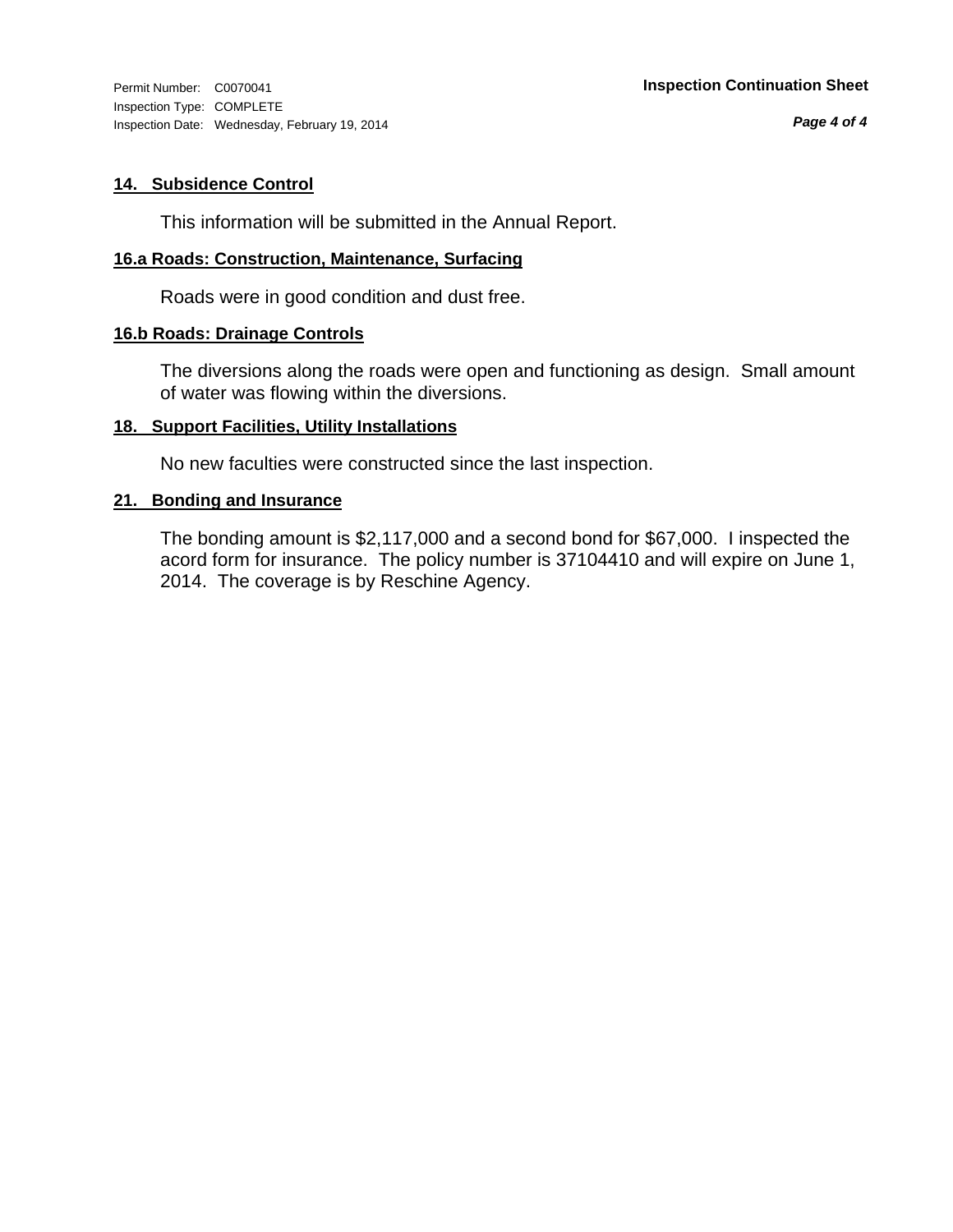

## **State of Utah**

DEPARTMENT OF NATURAL RESOURCES

**MICHAEL R. STYLER Executive Director** 

#### Division of Oil, Gas and Mining

**JOHN R. BAZA Division Director** 

| Representatives Present During the Inspection: |                     |  |  |
|------------------------------------------------|---------------------|--|--|
|                                                | Company Rusty Netz  |  |  |
|                                                | OGM Karl Houskeeper |  |  |

## **Inspection Report**

| Permit Number:   | C0070042                    |
|------------------|-----------------------------|
| Inspection Type: | <b>PARTIAL</b>              |
| Inspection Date: | Thursday, February 13, 2014 |
| Start Date/Time: | 2/13/2014 11:00:00 AM       |
| End Date/Time:   | 2/13/2014 2:00:00 PM        |
| Last Inspection: | Thursday, January 16, 2014  |

Inspector: Karl Houskeeper,

Weather: Clear Skies, Temp. 45 Deg. F.

InspectionID Report Number: 3751

Accepted by:

|                         | Permitee: SUNNYSIDE COGENERATION ASSOCIATES        |                            |
|-------------------------|----------------------------------------------------|----------------------------|
|                         | <b>Operator: SUNNYSIDE COGENERATION ASSOCIATES</b> |                            |
| Site: STAR POINT REFUSE |                                                    |                            |
|                         | Address: PO BOX 159, SUNNYSIDE UT 84539            |                            |
| County: <b>CARBON</b>   |                                                    |                            |
|                         | Permit Type: PERMANENT COAL PROGRAM                |                            |
| Permit Status: ACTIVE   |                                                    |                            |
| <b>Current Acreages</b> | <b>Mineral Ownership</b>                           | <b>Types of Operations</b> |
| 152.93 Total Permitted  | Federal                                            | Underground                |
| 152.93 Total Disturbed  | <b>State</b>                                       | <b>Surface</b>             |
| <b>Phase I</b>          | County                                             | Loadout                    |
| <b>Phase II</b>         | M<br>Fee                                           | Processing                 |
| <b>Phase III</b>        | Other                                              | Reprocessing               |

**Report summary and status for pending enforcement actions, permit conditions, Division Orders, and amendments:**

**Inspector's Signature:**

49 Inspector ID Number:Karl Houskeeper,



Note: This inspection report does not constitute and affidavitof compliance, with the regulatory program of the Division of Oil, Gas and Mining. telephone (801) 538-5340 · facsimile (801) 359-3940 · TTY (801) 538-7458 · www.ogm.utah.gov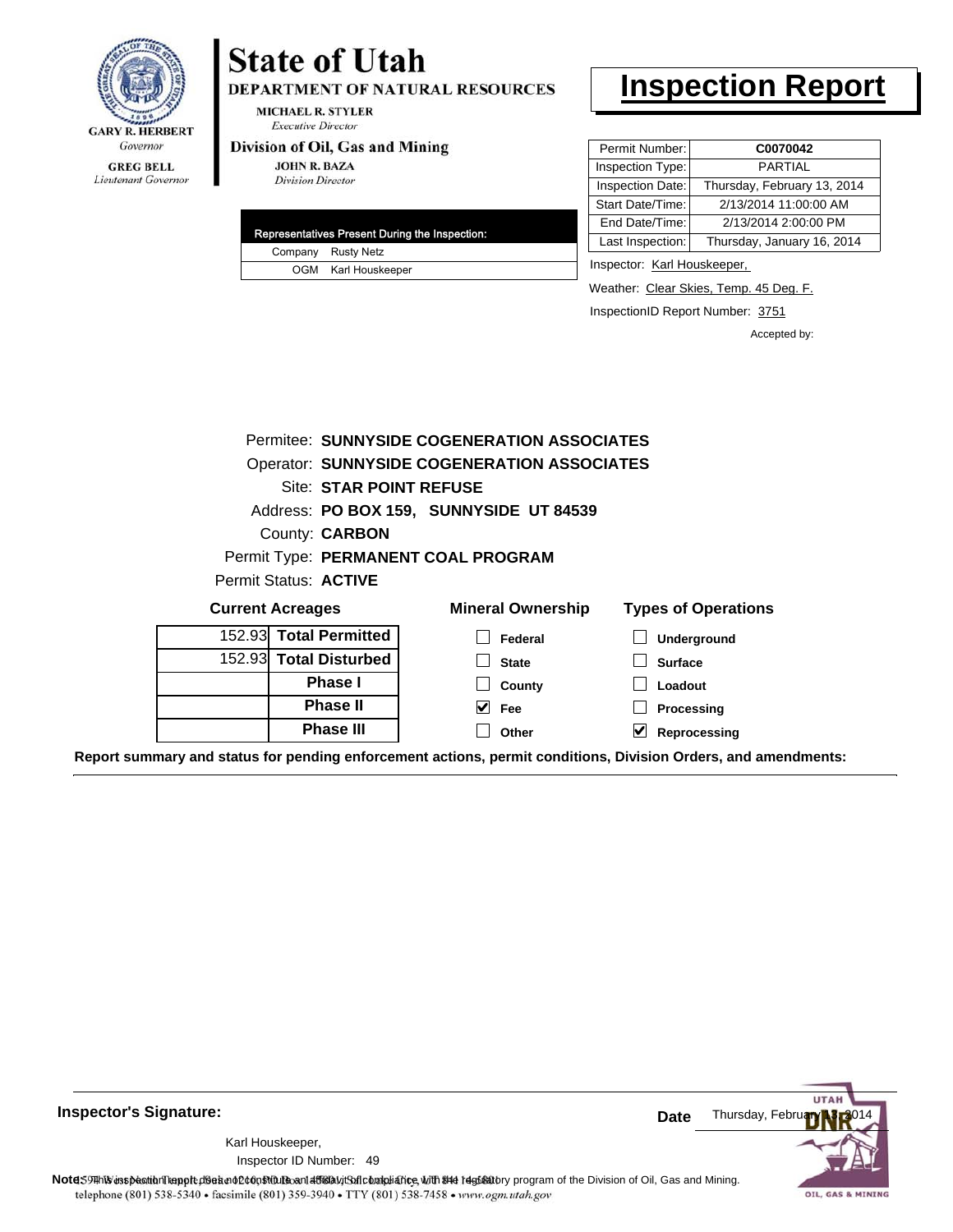#### *REVIEW OF PERMIT, PERFORMANCE STANDARDS PERMIT CONDITION REQUIREMENTS*

*1. Substantiate the elements on this inspection by checking the appropriate performance standard.*

 *a. For COMPLETE inspections provide narrative justification for any elements not fully inspected unless element is not appropriate to the site, in which case check Not Applicable.*

 *b. For PARTIAL inspections check only the elements evaluated.*

*2. Document any noncompliance situation by reference the NOV issued at the appropriate performance standard listed below.*

*3. Reference any narratives written in conjunction with this inspection at the appropriate performace standard listed below.*

|     |                                                               | Evaluated               | Not Applicable Comment  |                         | Enforcement |
|-----|---------------------------------------------------------------|-------------------------|-------------------------|-------------------------|-------------|
| 1.  | Permits, Change, Transfer, Renewal, Sale                      |                         |                         |                         |             |
| 2.  | <b>Signs and Markers</b>                                      | $\overline{\mathbf{v}}$ |                         | $\overline{\mathbf{v}}$ |             |
| 3.  | Topsoil                                                       |                         |                         |                         |             |
| 4.a | Hydrologic Balance: Diversions                                |                         |                         |                         |             |
| 4.b | Hydrologic Balance: Sediment Ponds and Impoundments           |                         |                         |                         |             |
| 4.C | Hydrologic Balance: Other Sediment Control Measures           |                         |                         |                         |             |
| 4.d | Hydrologic Balance: Water Monitoring                          |                         |                         |                         |             |
| 4.e | Hydrologic Balance: Effluent Limitations                      |                         |                         |                         |             |
| 5.  | Explosives                                                    | $\overline{\mathbf{v}}$ | $\overline{\mathbf{v}}$ |                         |             |
| 6.  | Disposal of Excess Spoil, Fills, Benches                      |                         |                         |                         |             |
| 7.  | Coal Mine Waste, Refuse Piles, Impoundments                   | $\overline{\mathbf{v}}$ |                         | $\overline{\mathsf{v}}$ |             |
| 8.  | Noncoal Waste                                                 |                         |                         |                         |             |
| 9.  | Protection of Fish, Wildlife and Related Environmental Issues |                         |                         |                         |             |
| 10. | Slides and Other Damage                                       |                         |                         |                         |             |
| 11. | Contemporaneous Reclamation                                   |                         |                         |                         |             |
| 12. | <b>Backfilling And Grading</b>                                |                         |                         |                         |             |
| 13. | Revegetation                                                  |                         |                         |                         |             |
| 14. | Subsidence Control                                            |                         |                         |                         |             |
| 15. | <b>Cessation of Operations</b>                                |                         |                         |                         |             |
|     | 16.a Roads: Construction, Maintenance, Surfacing              |                         |                         |                         |             |
|     | 16.b Roads: Drainage Controls                                 |                         |                         |                         |             |
| 17. | <b>Other Transportation Facilities</b>                        |                         |                         |                         |             |
| 18. | Support Facilities, Utility Installations                     |                         |                         |                         |             |
|     | 19. AVS Check                                                 |                         |                         |                         |             |
| 20. | Air Quality Permit                                            |                         |                         |                         |             |
| 21. | Bonding and Insurance                                         |                         |                         |                         |             |
|     | 22. Other                                                     |                         |                         |                         |             |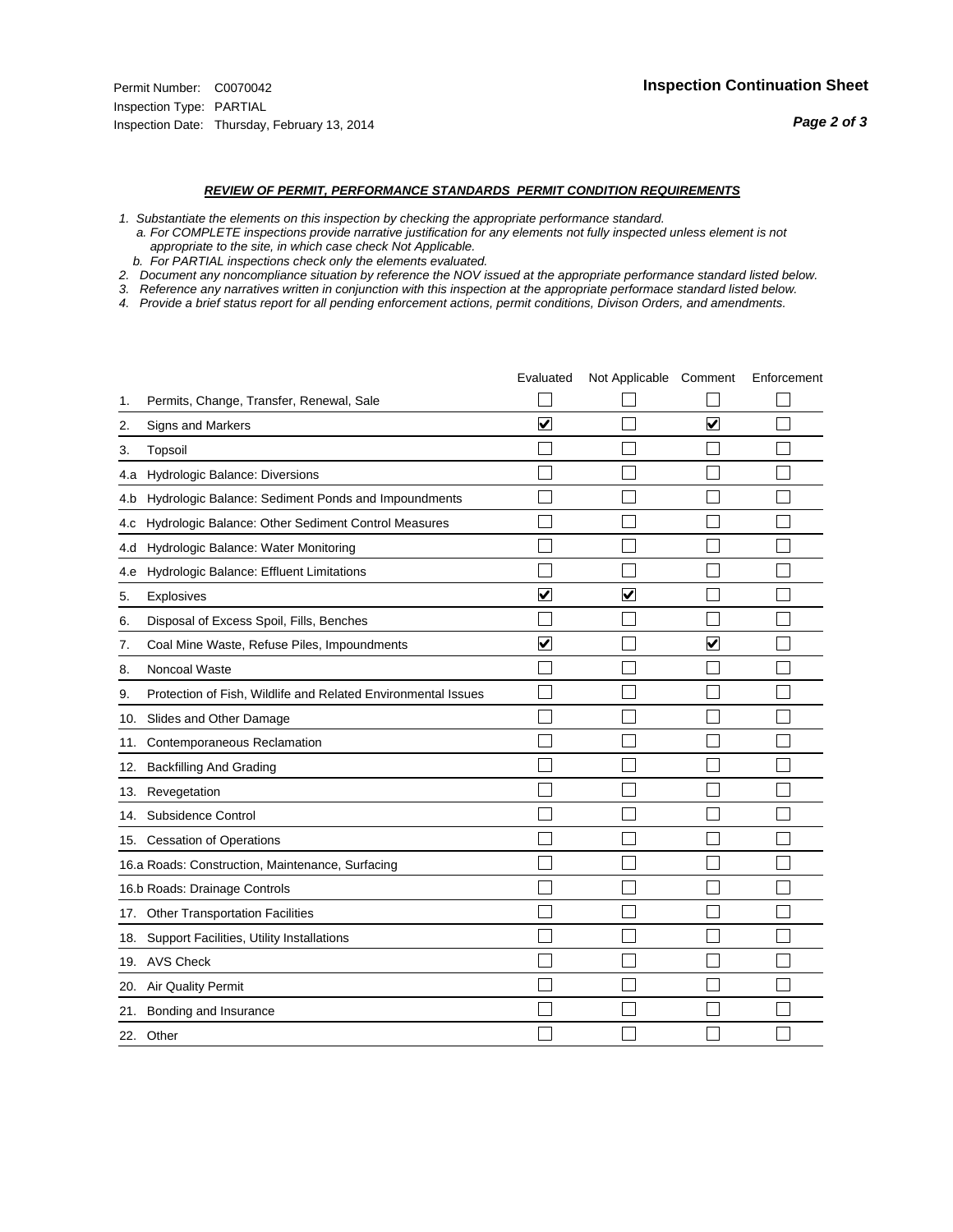#### **2. Signs and Markers**

The mine identification sign is located on the left side of the carbon county road (looking up=canyon) used to access the mining permit area. The sign contained all of the required information set forth in the Utah R645 Coal Rules.

#### **7. Coal Mine Waste, Refuse Piles, Impoundments**

The refuse pile appeared stable. No visible hazards were observed. Portions of the site are snow covered. Mining was not occurring at the time of the inspection due to moisture content in the refuse material.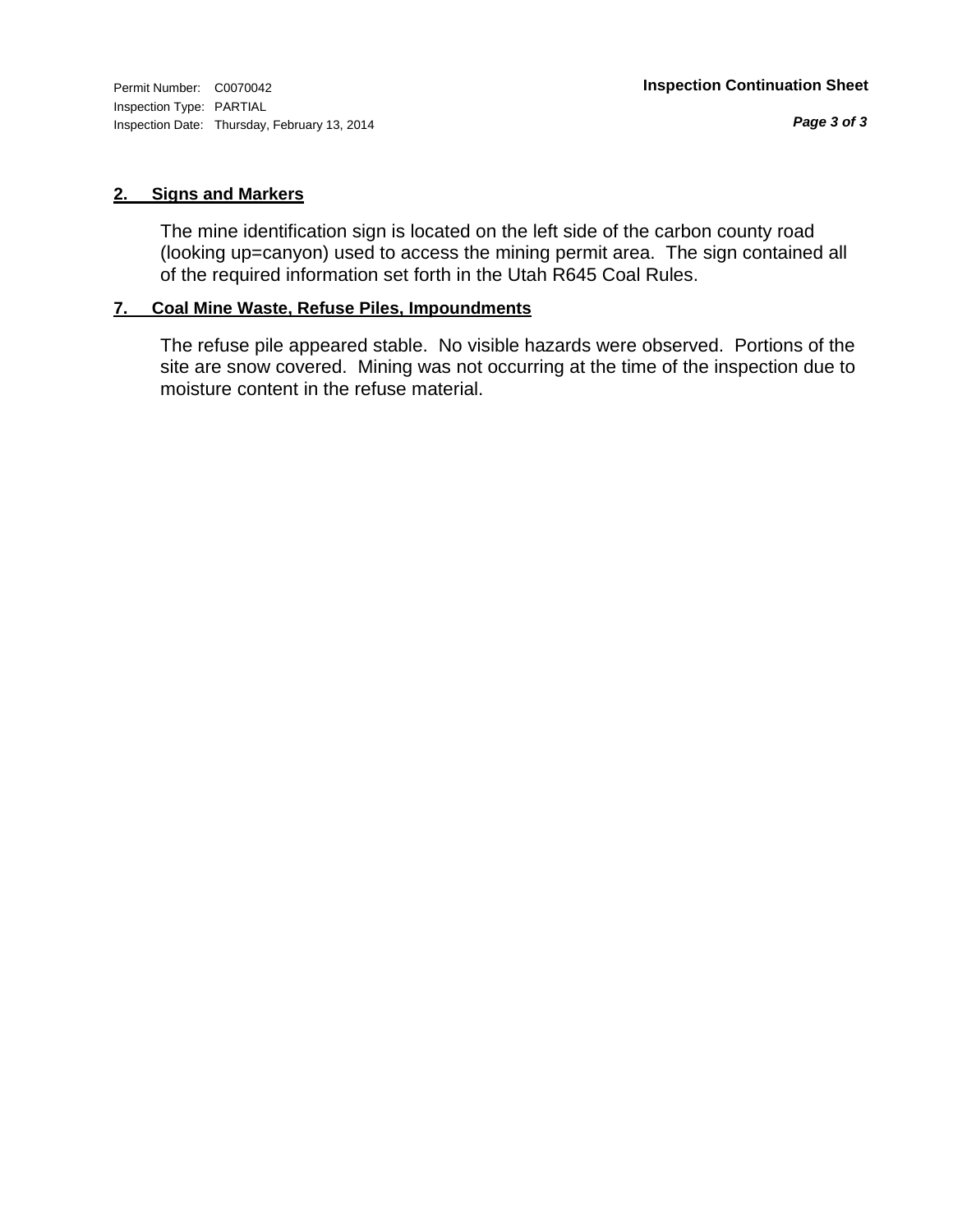

## **State of Utah**

**DEPARTMENT OF NATURAL RESOURCES** 

**MICHAEL R. STYLER Executive Director** 

#### Division of Oil, Gas and Mining

**JOHN R. BAZA Division Director** 

| Representatives Present During the Inspection: |
|------------------------------------------------|
| OGM Pete Hess                                  |

## **Inspection Report**

| Permit Number:   | X0070044                    |
|------------------|-----------------------------|
| Inspection Type: | <b>PARTIAL</b>              |
| Inspection Date: | Thursday, February 13, 2014 |
| Start Date/Time: | 2/13/2014 9:23:00 AM        |
| End Date/Time:   | 2/13/2014 9:50:00 AM        |
| Last Inspection: | Tuesday, January 21, 2014   |

Inspector: Pete Hess,

Weather: Sunny and warm; 40s F

InspectionID Report Number: 3749

Accepted by: jhelfric 2/20/2014

|                         | Permitee: HIDDEN SPLENDOR RESOURCES                            |                                                                                                                |
|-------------------------|----------------------------------------------------------------|----------------------------------------------------------------------------------------------------------------|
| Operator:               |                                                                |                                                                                                                |
|                         | <b>Site: COLUMBIA WELL SITE</b>                                |                                                                                                                |
|                         | Address: 57 WEST 200 SOUTH, SUITE 400, SALT LAKE CITY UT 84101 |                                                                                                                |
| County: <b>CARBON</b>   |                                                                |                                                                                                                |
|                         | Permit Type: COAL EXPLORATION SMALL                            |                                                                                                                |
| Permit Status: PROPOSED |                                                                |                                                                                                                |
| <b>Current Acreages</b> | <b>Mineral Ownership</b>                                       | <b>Types of Operations</b>                                                                                     |
|                         | <b>Total Permitted</b><br>Federal                              | <b>Underground</b>                                                                                             |
|                         | <b>Total Disturbed</b><br><b>State</b>                         | <b>Surface</b>                                                                                                 |
|                         | <b>Phase I</b><br>County                                       | Loadout                                                                                                        |
|                         | <b>Phase II</b><br>Fee                                         | Processing                                                                                                     |
|                         | <b>Phase III</b><br>Other                                      | Reprocessing                                                                                                   |
|                         |                                                                | Report summary and status for pending enforcement actions, permit conditions, Division Orders, and amendments: |

Access to the Columbia well site was not possible this day due to snow depths on the Horse Canyon road. The snow on the road was too deep about 400' above the Tuttle Canyon road junction.

An inspection of the Columbia well site was not possible this day.

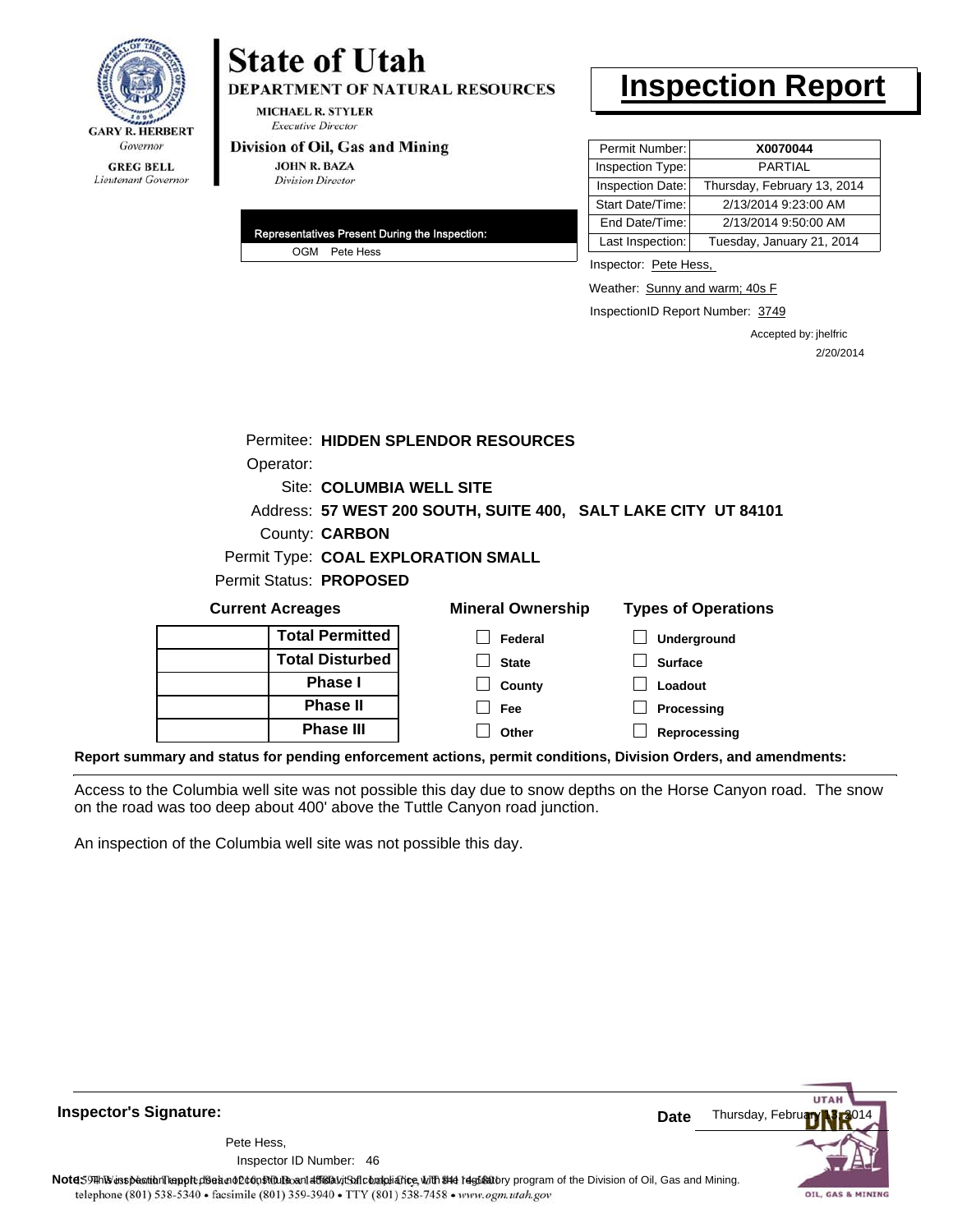#### *REVIEW OF PERMIT, PERFORMANCE STANDARDS PERMIT CONDITION REQUIREMENTS*

*1. Substantiate the elements on this inspection by checking the appropriate performance standard.*

 *a. For COMPLETE inspections provide narrative justification for any elements not fully inspected unless element is not appropriate to the site, in which case check Not Applicable.*

 *b. For PARTIAL inspections check only the elements evaluated.*

*2. Document any noncompliance situation by reference the NOV issued at the appropriate performance standard listed below.*

*3. Reference any narratives written in conjunction with this inspection at the appropriate performace standard listed below.*

|     |                                                               | Evaluated               | Not Applicable Comment |                         | Enforcement |
|-----|---------------------------------------------------------------|-------------------------|------------------------|-------------------------|-------------|
| 1.  | Permits, Change, Transfer, Renewal, Sale                      |                         |                        |                         |             |
| 2.  | <b>Signs and Markers</b>                                      |                         |                        |                         |             |
| 3.  | Topsoil                                                       |                         |                        |                         |             |
| 4.a | Hydrologic Balance: Diversions                                |                         |                        |                         |             |
| 4.b | Hydrologic Balance: Sediment Ponds and Impoundments           |                         |                        |                         |             |
| 4.C | Hydrologic Balance: Other Sediment Control Measures           |                         |                        |                         |             |
| 4.d | Hydrologic Balance: Water Monitoring                          | $\overline{\mathbf{v}}$ |                        | $\overline{\mathbf{v}}$ |             |
| 4.e | Hydrologic Balance: Effluent Limitations                      |                         |                        |                         |             |
| 5.  | Explosives                                                    |                         |                        |                         |             |
| 6.  | Disposal of Excess Spoil, Fills, Benches                      |                         |                        |                         |             |
| 7.  | Coal Mine Waste, Refuse Piles, Impoundments                   |                         |                        |                         |             |
| 8.  | Noncoal Waste                                                 |                         |                        |                         |             |
| 9.  | Protection of Fish, Wildlife and Related Environmental Issues |                         |                        |                         |             |
| 10. | Slides and Other Damage                                       |                         |                        |                         |             |
| 11. | Contemporaneous Reclamation                                   |                         |                        |                         |             |
| 12. | <b>Backfilling And Grading</b>                                |                         |                        |                         |             |
| 13. | Revegetation                                                  |                         |                        |                         |             |
| 14. | Subsidence Control                                            |                         |                        |                         |             |
| 15. | <b>Cessation of Operations</b>                                |                         |                        |                         |             |
|     | 16.a Roads: Construction, Maintenance, Surfacing              |                         |                        |                         |             |
|     | 16.b Roads: Drainage Controls                                 |                         |                        |                         |             |
| 17. | <b>Other Transportation Facilities</b>                        |                         |                        |                         |             |
| 18. | Support Facilities, Utility Installations                     |                         |                        |                         |             |
|     | 19. AVS Check                                                 |                         |                        |                         |             |
| 20. | Air Quality Permit                                            |                         |                        |                         |             |
| 21. | Bonding and Insurance                                         |                         |                        |                         |             |
|     | 22. Other                                                     |                         |                        |                         |             |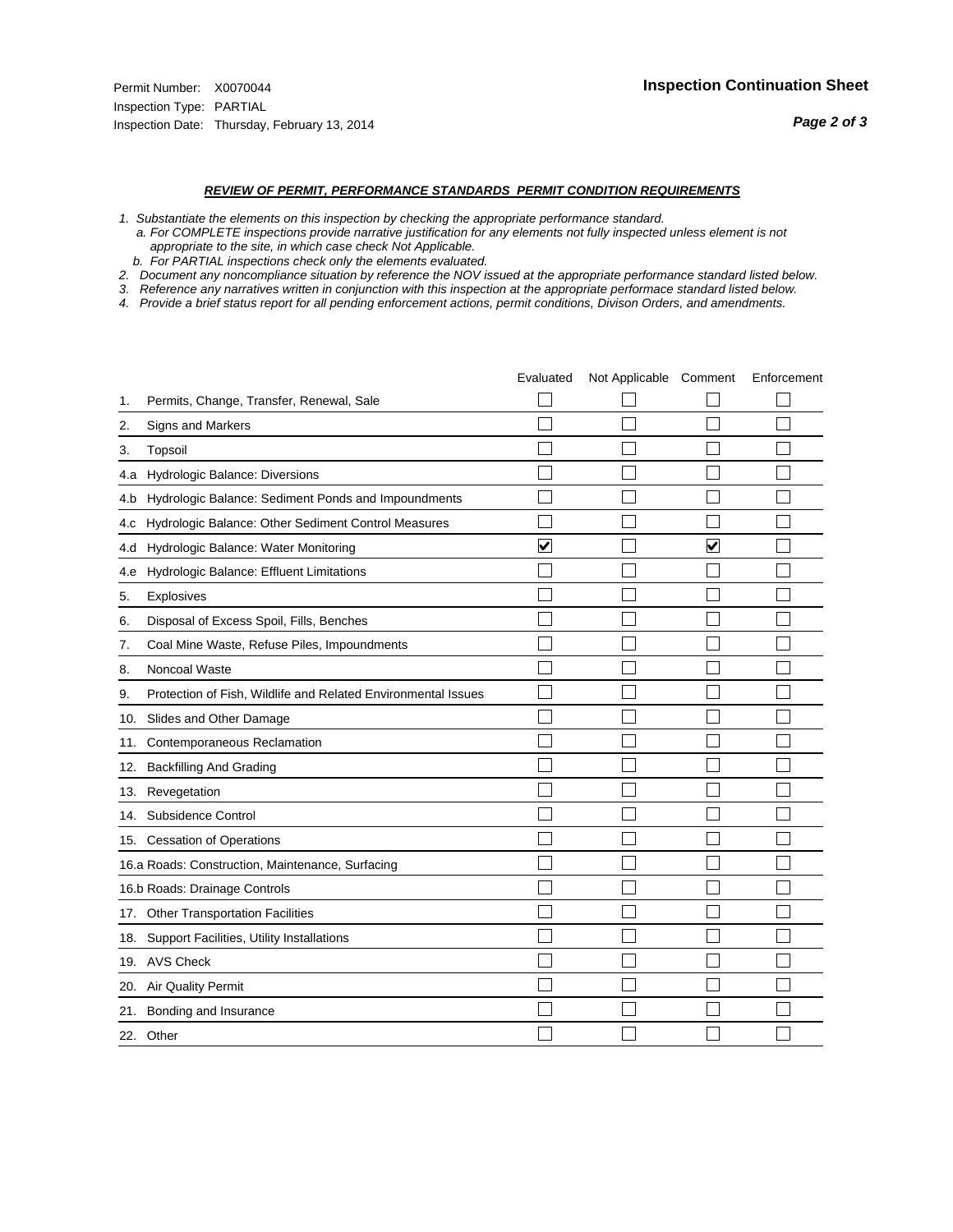*Page 3 of 3*

#### **4.d Hydrologic Balance: Water Monitoring**

"No Flow" was observed in Horse Canyon Creek at the Emery Count road bridge.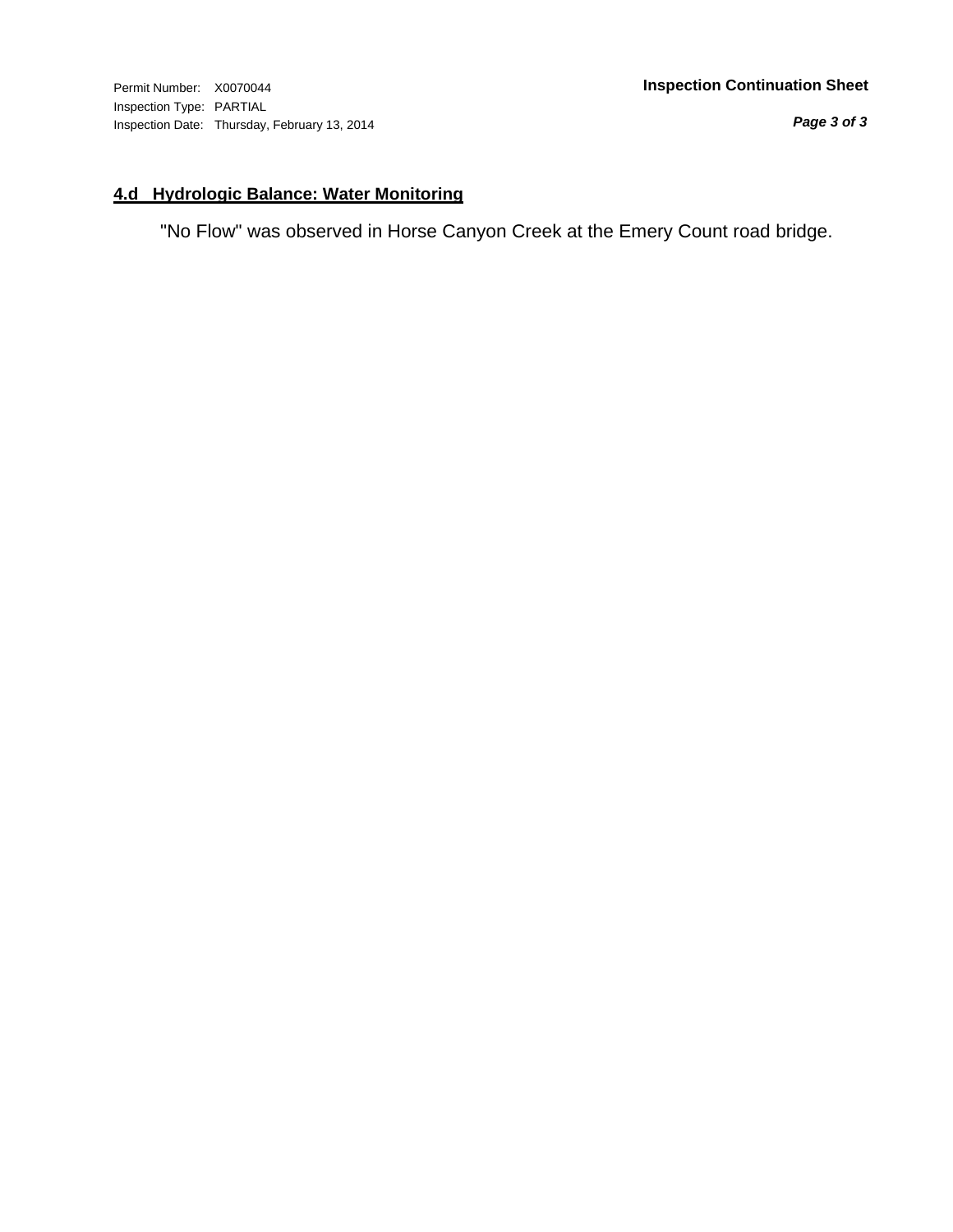

# **State of Utah**

**DEPARTMENT OF NATURAL RESOURCES** 

**MICHAEL R. STYLER Executive Director** 

#### Division of Oil, Gas and Mining

**JOHN R. BAZA Division Director** 

| Representatives Present During the Inspection: |               |  |
|------------------------------------------------|---------------|--|
|                                                | OGM Pete Hess |  |

## **Inspection Report**

| Permit Number:   | C0070045                  |
|------------------|---------------------------|
| Inspection Type: | <b>COMPLETE</b>           |
| Inspection Date: | Monday, February 24, 2014 |
| Start Date/Time: | 2/24/2014 9:42:00 AM      |
| End Date/Time:   | 2/24/2014 11:15:00 AM     |
| Last Inspection: |                           |

Inspector: Pete Hess,

Weather: Sunny and warm; 50's F.

**Reprocessing**

InspectionID Report Number: 3760

Accepted by:

|                                     | Permitee: BRC WELLINGTON, LLC               |                          |                                                    |                            |  |
|-------------------------------------|---------------------------------------------|--------------------------|----------------------------------------------------|----------------------------|--|
|                                     | Operator: BOWIE REFINED COAL, LLC           |                          |                                                    |                            |  |
|                                     | Site: WELLINGTON DRY-COAL CLEANING FACILITY |                          |                                                    |                            |  |
|                                     |                                             |                          | Address: 1865 WEST RIDGE ROAD, WELLINGTON UT 84654 |                            |  |
| County: <b>CARBON</b>               |                                             |                          |                                                    |                            |  |
| Permit Type: PERMANENT COAL PROGRAM |                                             |                          |                                                    |                            |  |
| Permit Status: <b>ACTIVE</b>        |                                             |                          |                                                    |                            |  |
| <b>Current Acreages</b>             |                                             | <b>Mineral Ownership</b> |                                                    | <b>Types of Operations</b> |  |
| 30.00 Total Permitted               |                                             |                          | Federal                                            | <b>Underground</b>         |  |
| 30.00 Total Disturbed               |                                             | <b>State</b>             |                                                    | <b>Surface</b>             |  |
| Phase I                             |                                             |                          | County                                             | Loadout                    |  |
| <b>Phase II</b>                     |                                             | Fee                      |                                                    | Processing                 |  |

**Report summary and status for pending enforcement actions, permit conditions, Division Orders, and amendments:**

**Phase III**

The site was receiving coal trucks which were dumping at the East side grizzly. The feed stock was routed to the radial stacker stockpile area.

**Other**

Mr. Kyle Edwards, plant manager, was attending Annual Refresher Training as required by MSHA during today's inspection.

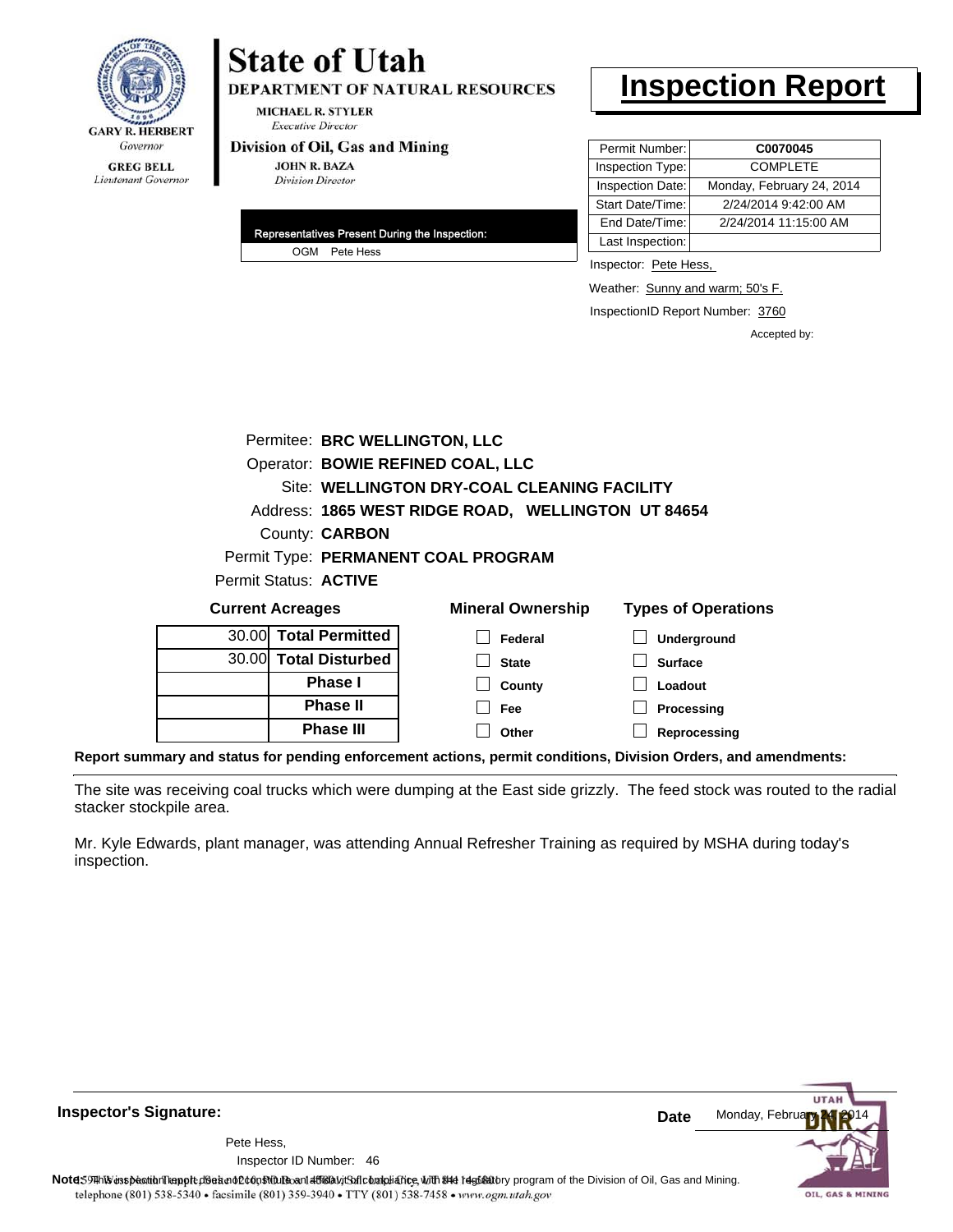#### *REVIEW OF PERMIT, PERFORMANCE STANDARDS PERMIT CONDITION REQUIREMENTS*

*1. Substantiate the elements on this inspection by checking the appropriate performance standard.*

 *a. For COMPLETE inspections provide narrative justification for any elements not fully inspected unless element is not appropriate to the site, in which case check Not Applicable.*

 *b. For PARTIAL inspections check only the elements evaluated.*

*2. Document any noncompliance situation by reference the NOV issued at the appropriate performance standard listed below.*

*3. Reference any narratives written in conjunction with this inspection at the appropriate performace standard listed below.*

|     |                                                               | Evaluated               | Not Applicable Comment  |                         | Enforcement |
|-----|---------------------------------------------------------------|-------------------------|-------------------------|-------------------------|-------------|
| 1.  | Permits, Change, Transfer, Renewal, Sale                      | $\overline{\mathbf{v}}$ |                         | V                       |             |
| 2.  | Signs and Markers                                             | $\overline{\mathbf{v}}$ |                         | $\blacktriangledown$    |             |
| 3.  | Topsoil                                                       | $\overline{\mathbf{v}}$ |                         |                         |             |
| 4.a | Hydrologic Balance: Diversions                                | $\blacktriangledown$    |                         | $\blacktriangledown$    |             |
| 4.b | Hydrologic Balance: Sediment Ponds and Impoundments           | $\overline{\mathsf{v}}$ |                         | $\blacktriangledown$    |             |
| 4.c | Hydrologic Balance: Other Sediment Control Measures           | $\blacktriangledown$    |                         |                         |             |
| 4.d | Hydrologic Balance: Water Monitoring                          | $\overline{\mathbf{v}}$ |                         | $\overline{\mathbf{v}}$ |             |
| 4.e | Hydrologic Balance: Effluent Limitations                      | $\overline{\mathbf{v}}$ |                         | $\blacktriangledown$    |             |
| 5.  | Explosives                                                    |                         | $\overline{\mathsf{v}}$ | $\overline{\mathbf{v}}$ |             |
| 6.  | Disposal of Excess Spoil, Fills, Benches                      |                         | ⊽                       |                         |             |
| 7.  | Coal Mine Waste, Refuse Piles, Impoundments                   | $\blacktriangledown$    |                         | $\blacktriangledown$    |             |
| 8.  | Noncoal Waste                                                 | $\overline{\mathbf{v}}$ |                         |                         |             |
| 9.  | Protection of Fish, Wildlife and Related Environmental Issues | $\blacktriangledown$    |                         | $\blacktriangledown$    |             |
|     | 10. Slides and Other Damage                                   |                         | $\overline{\mathbf{v}}$ |                         |             |
| 11. | Contemporaneous Reclamation                                   |                         | $\blacktriangledown$    |                         |             |
| 12. | <b>Backfilling And Grading</b>                                |                         | $\overline{\mathbf{v}}$ |                         |             |
| 13. | Revegetation                                                  | $\overline{\mathbf{v}}$ |                         | $\overline{\mathsf{v}}$ |             |
| 14. | Subsidence Control                                            |                         | $\overline{\mathbf{v}}$ |                         |             |
|     | 15. Cessation of Operations                                   |                         | $\blacktriangledown$    |                         |             |
|     | 16.a Roads: Construction, Maintenance, Surfacing              | ⊽                       |                         |                         |             |
|     | 16.b Roads: Drainage Controls                                 | $\overline{\mathsf{v}}$ |                         |                         |             |
|     | 17. Other Transportation Facilities                           |                         | $\blacktriangledown$    |                         |             |
|     | 18. Support Facilities, Utility Installations                 | $\overline{\mathbf{v}}$ |                         |                         |             |
|     | 19. AVS Check                                                 | $\overline{\mathbf{v}}$ |                         | $\blacktriangledown$    |             |
|     | 20. Air Quality Permit                                        | $\overline{\mathsf{v}}$ |                         | $\blacktriangledown$    |             |
| 21. | Bonding and Insurance                                         | $\overline{\mathbf{v}}$ |                         | $\blacktriangledown$    |             |
|     | 22. Other                                                     |                         |                         |                         |             |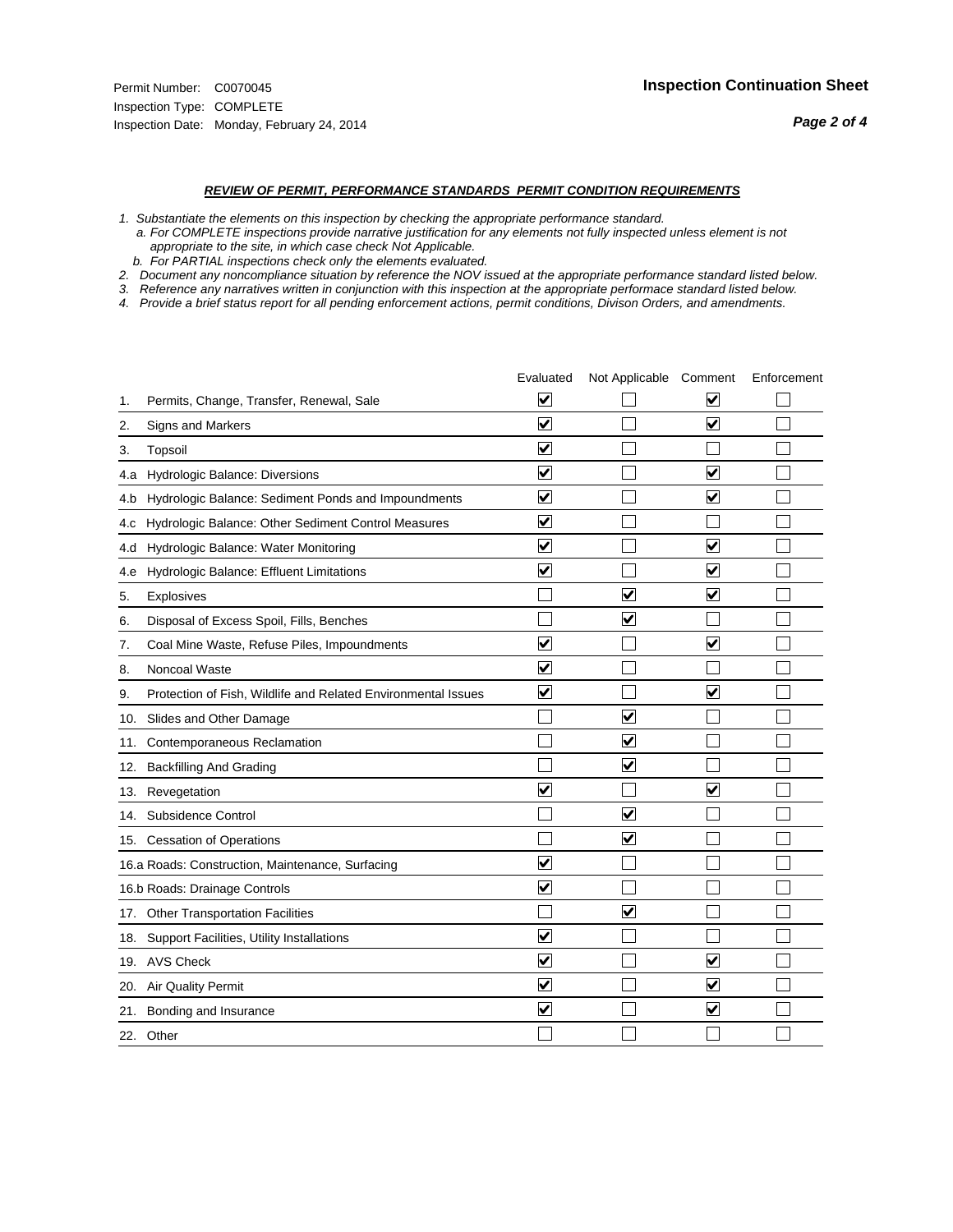*Page 3 of 4*

#### **1. Permits, Change, Transfer, Renewal, Sale**

The Division completed transfer of the State coal mining and reclamation permit to Bowie Resources on December 30, 2013. A copy of this new permit, signed by Mr. John Baza, DOGM Director and Mr. James J. Wolff, representing the Permittee is available on site for inspection purposes.

#### **2. Signs and Markers**

New Permittee identification signs have been posted on both sides of the gate area junction to Ridge Road and on the administration building. The signs provide all contact information required under R645-301-521.243.

#### **4.a Hydrologic Balance: Diversions**

#### **4.b Hydrologic Balance: Sediment Ponds and Impoundments**

Mr. Rich White, P.E. of EarthFax Engineering Company comducted the fourth quarter and annual Pond inspections for the East and West ponds on November 6, 2013. Both ponds were noted as having minor erosion rills on their inslopes, although these were noted as being non-problematic by Mr. White. There were no signs of instability, or other hazardous conditions identified for either of the two ponds. Sediment levels in both ponds were reported as being at lest two feet below the 60% sediment cleanout elevation. Mr. White provided the required P.E. certifications on December 18, 2013. The certification stamps for each pond meet the requirements of R156-22-601.

#### **4.d Hydrologic Balance: Water Monitoring**

Attachment "A", Special Condition of the current issue State coal mining and reclamation permit requires that all water monitoring information for the Bowie site be submitted in an electronic fashion. Water monitoring of the single ground water monitoring well will not be initiated until this site enters the reclamation phase of the 30 disturbed acres.

#### **4.e Hydrologic Balance: Effluent Limitations**

The two permitted UPDES outfalls associated with the East Pond and the West Pond spillways will discharge to the Miller Creek plain south of the Ridge Road. Neither pond has ever discharged.

#### **5. Explosives**

There are no explosive or detonator storage magazines on this permit area.

#### **7. Coal Mine Waste, Refuse Piles, Impoundments**

A small pile of non-coal reject material is located near the inlet culvert of the East pond.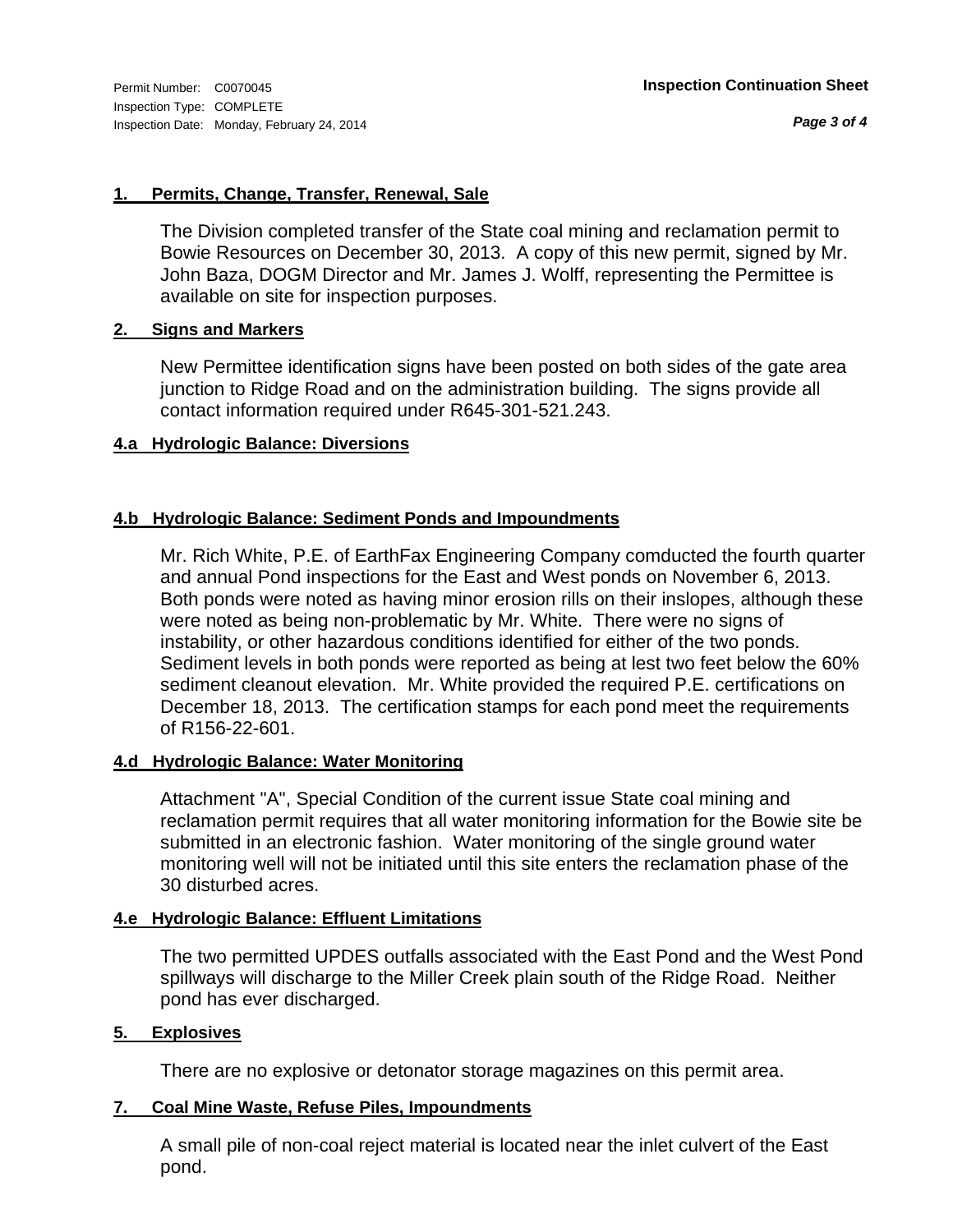*Page 4 of 4*

#### **9. Protection of Fish, Wildlife and Related Environmental Issues**

The Permittee notified the Division on February 18, 2014 that the combustion areas in the UtahAmerican product pile (SW area of coal storage pile) had been extinguished.

#### **13. Revegetation**

The re-seeded topsoil storage piles have not shown any sign of new growth. Dead weeds were observed in the retention ditches.

#### **19. AVS Check**

The ownership and control information for BOWIE Resources was submitted and evaluated prior to the transfer of the C/007/045 permit.

#### **20. Air Quality Permit**

The operational roads within the permit area were well watered prior to today's inspection.

#### **21. Bonding and Insurance**

A \$ 206,000.00 cash surety has been posted by the Permittee to ensure the reclamation of this site.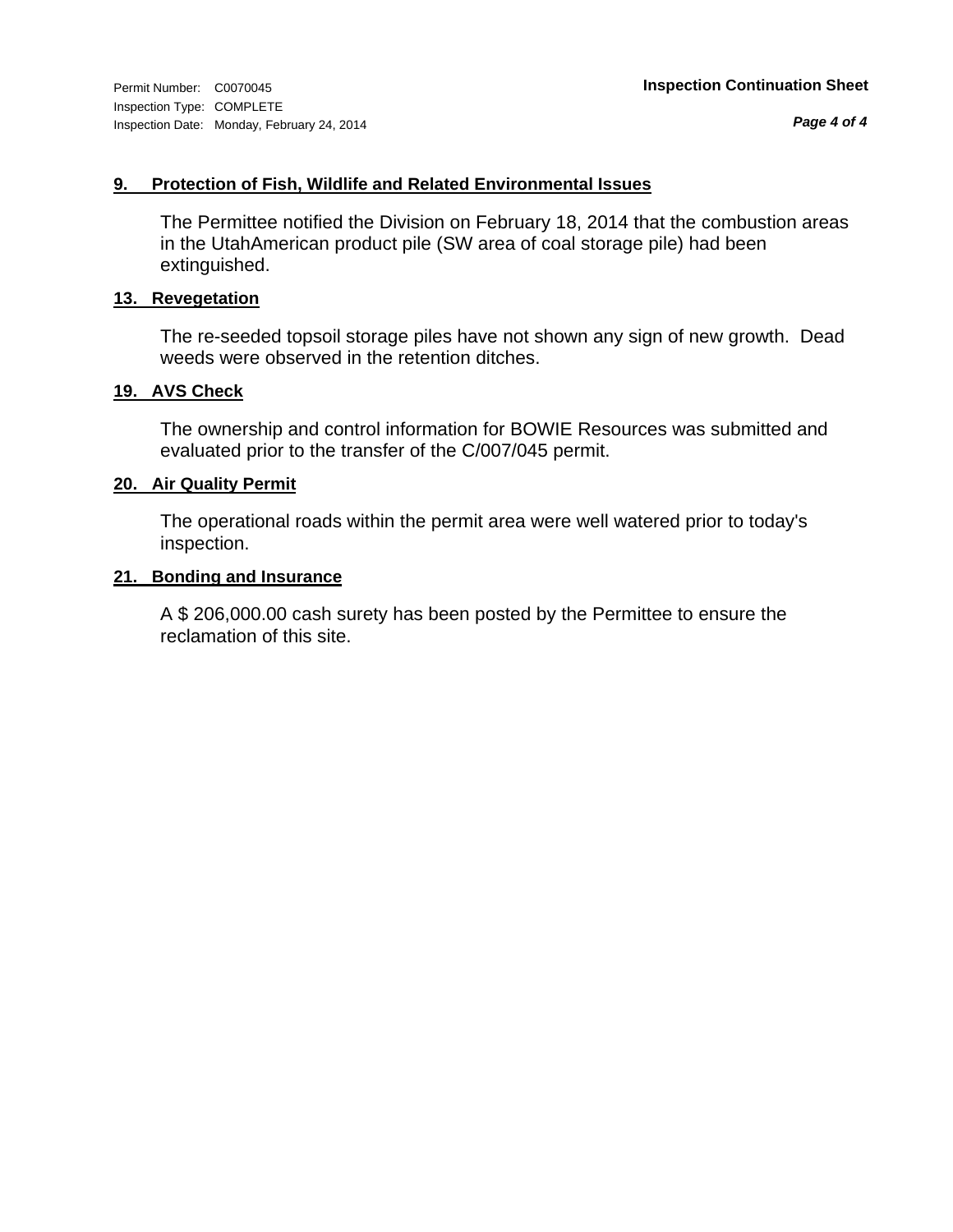

## **State of Utah**

DEPARTMENT OF NATURAL RESOURCES

**MICHAEL R. STYLER Executive Director** 

#### Division of Oil, Gas and Mining

**JOHN R. BAZA Division Director** 

| Representatives Present During the Inspection: |                       |  |
|------------------------------------------------|-----------------------|--|
|                                                | Company Russel Jensen |  |
|                                                | OGM Karl Houskeeper   |  |

### **Inspection Report**

| Permit Number:   | C0150007                   |
|------------------|----------------------------|
| Inspection Type: | PARTIAI                    |
| Inspection Date: | Tuesday, February 18, 2014 |
| Start Date/Time: | 2/18/2014 8:30:00 AM       |
| End Date/Time:   | 2/18/2014 1:30:00 PM       |
| Last Inspection: | Tuesday, January 21, 2014  |
|                  |                            |

Inspector: Karl Houskeeper,

Weather: Clear Skies, Temp. 52 Deg. F.

InspectionID Report Number: 3752

Accepted by: jhelfric 2/20/2014

| Permitee: CONSOL MINING COMPANY, LLC |                                                        |                                      |                                                   |  |  |
|--------------------------------------|--------------------------------------------------------|--------------------------------------|---------------------------------------------------|--|--|
|                                      |                                                        | Operator: CONSOL MINING COMPANY, LLC |                                                   |  |  |
| <b>Site: HIDDEN VALLEY MINE</b>      |                                                        |                                      |                                                   |  |  |
|                                      | Address: 1000 CONSOL ENERGY DRIVE, CANONSBURG PA 15317 |                                      |                                                   |  |  |
| County: <b>EMERY</b>                 |                                                        |                                      |                                                   |  |  |
|                                      | Permit Type: PERMANENT COAL PROGRAM                    |                                      |                                                   |  |  |
|                                      | Permit Status: RECLAIMED                               |                                      |                                                   |  |  |
| <b>Current Acreages</b>              |                                                        | <b>Mineral Ownership</b>             | <b>Types of Operations</b>                        |  |  |
| 960.00                               | <b>Total Permitted</b>                                 | Federal                              | $\blacktriangledown$<br>Underground               |  |  |
| 6.70I                                | <b>Total Disturbed</b>                                 | <b>State</b>                         | <b>Surface</b>                                    |  |  |
| 6.70                                 | <b>Phase I</b>                                         | County                               | Loadout                                           |  |  |
|                                      | <b>Phase II</b>                                        | $\vee$ Fee                           | Processing                                        |  |  |
|                                      | <b>Phase III</b>                                       | Other                                | Reprocessing                                      |  |  |
|                                      | al atatura fan mamaling omf                            |                                      | na manualt aan ditiana. Divisian Ondana, and amay |  |  |

**Report summary and status for pending enforcement actions, permit conditions, Division Orders, and amendments:**



49 Inspector ID Number:Karl Houskeeper,

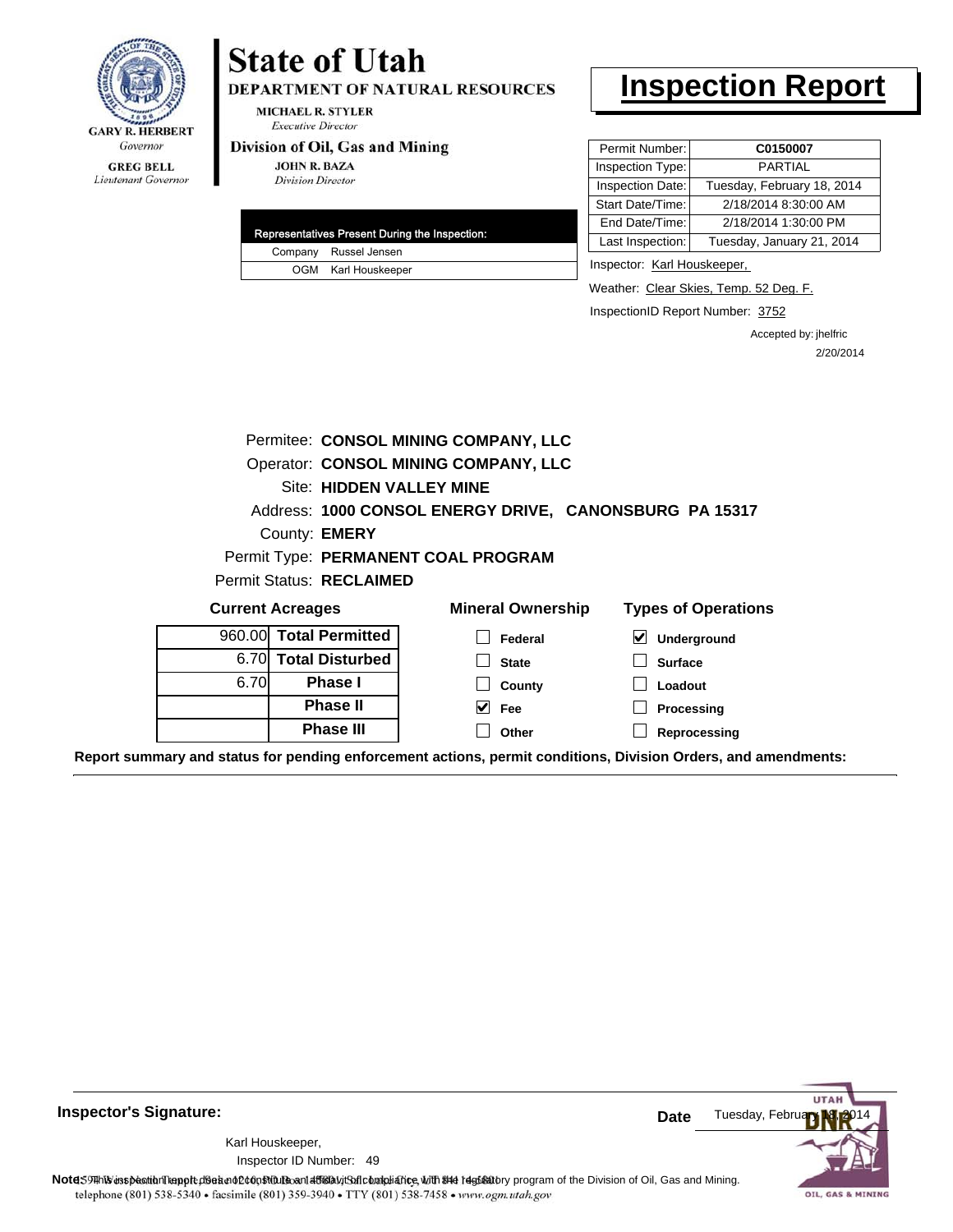#### *REVIEW OF PERMIT, PERFORMANCE STANDARDS PERMIT CONDITION REQUIREMENTS*

*1. Substantiate the elements on this inspection by checking the appropriate performance standard.*

 *a. For COMPLETE inspections provide narrative justification for any elements not fully inspected unless element is not appropriate to the site, in which case check Not Applicable.*

 *b. For PARTIAL inspections check only the elements evaluated.*

*2. Document any noncompliance situation by reference the NOV issued at the appropriate performance standard listed below.*

*3. Reference any narratives written in conjunction with this inspection at the appropriate performace standard listed below.*

|     |                                                               | Evaluated               | Not Applicable Comment          |                         | Enforcement |
|-----|---------------------------------------------------------------|-------------------------|---------------------------------|-------------------------|-------------|
| 1.  | Permits, Change, Transfer, Renewal, Sale                      |                         |                                 |                         |             |
| 2.  | Signs and Markers                                             | $\overline{\mathbf{v}}$ |                                 | $\overline{\mathbf{v}}$ |             |
| 3.  | Topsoil                                                       |                         |                                 |                         |             |
| 4.a | Hydrologic Balance: Diversions                                | $\overline{\mathbf{v}}$ |                                 |                         |             |
| 4.b | Hydrologic Balance: Sediment Ponds and Impoundments           | $\blacktriangledown$    | $\overline{\mathbf{v}}$         |                         |             |
| 4.C | Hydrologic Balance: Other Sediment Control Measures           | $\checkmark$            |                                 | $\blacktriangledown$    |             |
| 4.d | Hydrologic Balance: Water Monitoring                          |                         |                                 |                         |             |
| 4.e | Hydrologic Balance: Effluent Limitations                      | $\overline{\mathbf{v}}$ | $\overline{\blacktriangledown}$ |                         |             |
| 5.  | <b>Explosives</b>                                             | $\overline{\mathbf{v}}$ | $\blacktriangledown$            |                         |             |
| 6.  | Disposal of Excess Spoil, Fills, Benches                      | $\blacktriangledown$    | ⊻                               |                         |             |
| 7.  | Coal Mine Waste, Refuse Piles, Impoundments                   | $\overline{\mathbf{v}}$ | $\blacktriangledown$            |                         |             |
| 8.  | Noncoal Waste                                                 | $\overline{\mathbf{v}}$ |                                 | $\overline{\mathbf{v}}$ |             |
| 9.  | Protection of Fish, Wildlife and Related Environmental Issues |                         |                                 |                         |             |
| 10. | Slides and Other Damage                                       |                         |                                 |                         |             |
| 11. | Contemporaneous Reclamation                                   |                         |                                 |                         |             |
| 12. | <b>Backfilling And Grading</b>                                |                         |                                 |                         |             |
| 13. | Revegetation                                                  |                         |                                 |                         |             |
| 14. | Subsidence Control                                            |                         |                                 |                         |             |
|     | 15. Cessation of Operations                                   |                         |                                 |                         |             |
|     | 16.a Roads: Construction, Maintenance, Surfacing              |                         |                                 |                         |             |
|     | 16.b Roads: Drainage Controls                                 |                         |                                 |                         |             |
| 17. | <b>Other Transportation Facilities</b>                        |                         |                                 |                         |             |
| 18. | Support Facilities, Utility Installations                     |                         |                                 |                         |             |
| 19. | <b>AVS Check</b>                                              |                         |                                 |                         |             |
| 20. | Air Quality Permit                                            |                         |                                 |                         |             |
| 21. | Bonding and Insurance                                         |                         |                                 |                         |             |
|     | 22. Other                                                     |                         |                                 |                         |             |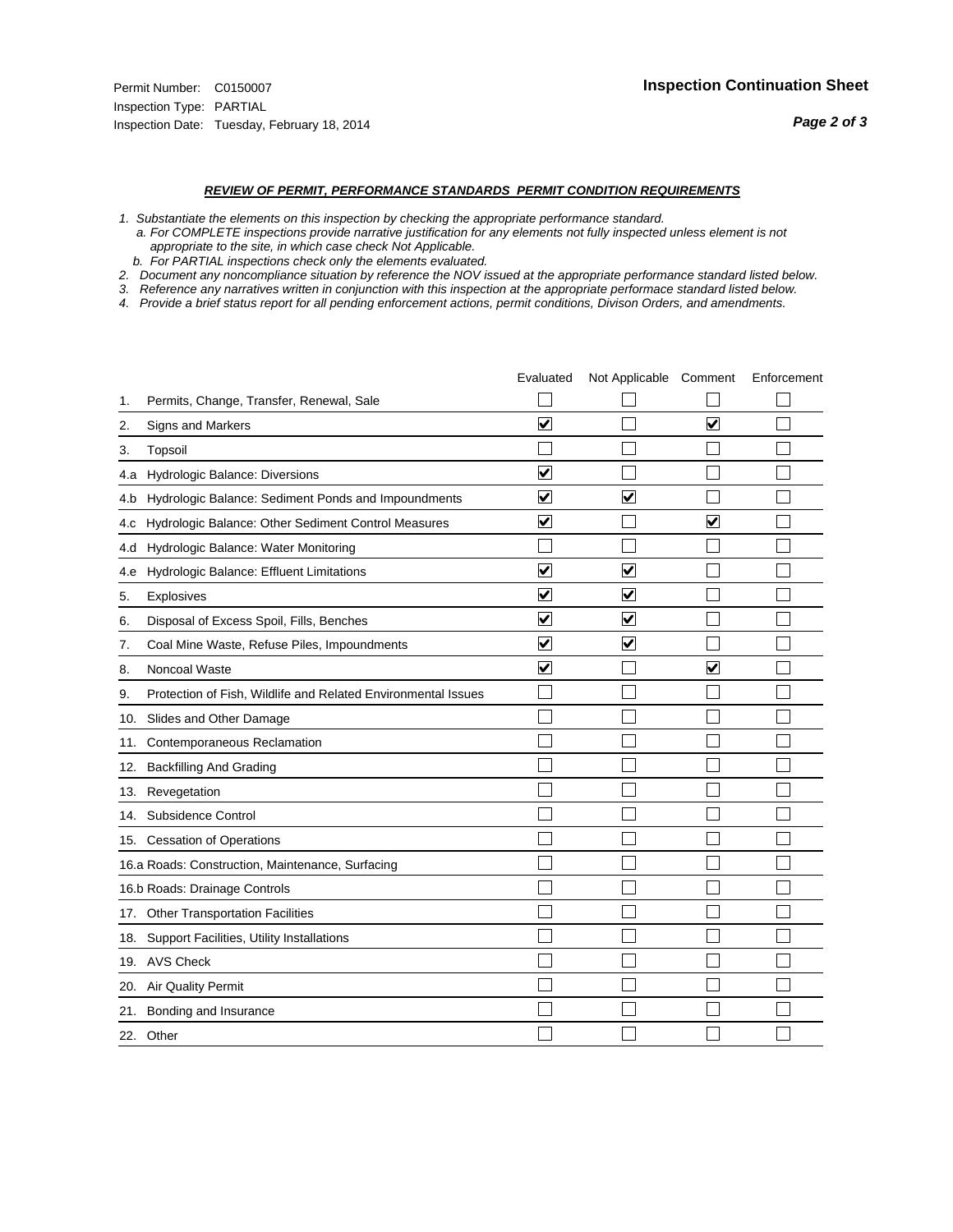Inspection Type: PARTIAL Inspection Date: Tuesday, February 18, 2014

#### **2. Signs and Markers**

The mine identification sign was checked during the inspection. The sign contained the required information set forth in the Utah R645 Coal Rules.

### **4.c Hydrologic Balance: Other Sediment Control Measures**

The silt fence adjacent to the mine identification sign is functional. This is the only alternate sediment control used on the mine site.

#### **8. Noncoal Waste**

Mine site is free of noncoal waste items.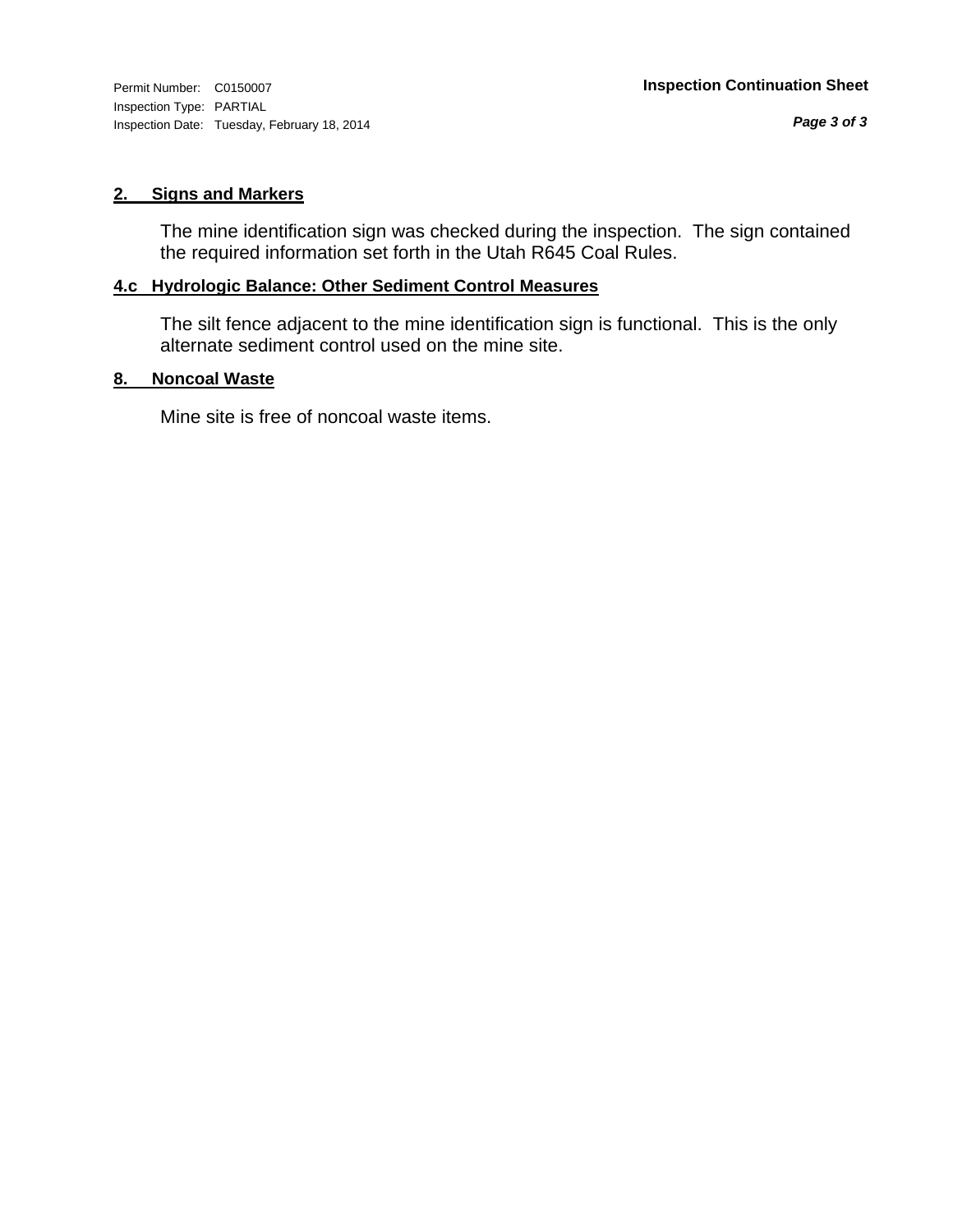

Lieutenant Governor

#### DEPARTMENT OF NATURAL RESOURCES **MICHAEL R. STYLER**

**Executive Director** 

#### Division of Oil, Gas and Mining

**State of Utah** 

**JOHN R. BAZA Division Director** 

| <b>Representatives Present During the Inspection:</b> |                       |  |  |
|-------------------------------------------------------|-----------------------|--|--|
|                                                       | Company Russel Jensen |  |  |
|                                                       | OGM Karl Houskeeper   |  |  |

### **Inspection Report**

| Permit Number:   | C0150015                   |  |  |
|------------------|----------------------------|--|--|
| Inspection Type: | PARTIAL                    |  |  |
| Inspection Date: | Tuesday, February 11, 2014 |  |  |
| Start Date/Time: | 2/11/2014 8:00:00 AM       |  |  |
| End Date/Time:   | 2/11/2014 1:00:00 PM       |  |  |
| Last Inspection: | Tuesday, January 14, 2014  |  |  |

Inspector: Karl Houskeeper,

Weather: Clear Skies, Temp. 33 Deg. F.

InspectionID Report Number: 3748

Accepted by:

|                         |                              | Permitee: CONSOLIDATION COAL CO      |                            |
|-------------------------|------------------------------|--------------------------------------|----------------------------|
|                         |                              | Operator: CONSOLIDATION COAL CO      |                            |
|                         | <b>Site: EMERY DEEP MINE</b> |                                      |                            |
|                         |                              | Address: PO BOX 566, SESSER IL 62884 |                            |
|                         | County: <b>EMERY</b>         |                                      |                            |
|                         |                              | Permit Type: PERMANENT COAL PROGRAM  |                            |
|                         | Permit Status: ACTIVE        |                                      |                            |
| <b>Current Acreages</b> |                              | <b>Mineral Ownership</b>             | <b>Types of Operations</b> |
|                         | 442.50 Total Permitted       | M<br>Federal                         | V<br>Underground           |
|                         | 248.50 Total Disturbed       | <b>State</b>                         | <b>Surface</b>             |
|                         | <b>Phase I</b>               | County                               | Loadout                    |
| <b>Phase II</b>         |                              | V<br><b>Fee</b>                      | Processing                 |
|                         | <b>Phase III</b>             | Other                                | Reprocessing               |

**Report summary and status for pending enforcement actions, permit conditions, Division Orders, and amendments:**

**Inspector's Signature:**

49 Inspector ID Number:Karl Houskeeper,



Note: This inspection report does not constitute and affidavitof compliance, with the regulatory program of the Division of Oil, Gas and Mining. telephone (801) 538-5340 · facsimile (801) 359-3940 · TTY (801) 538-7458 · www.ogm.utah.gov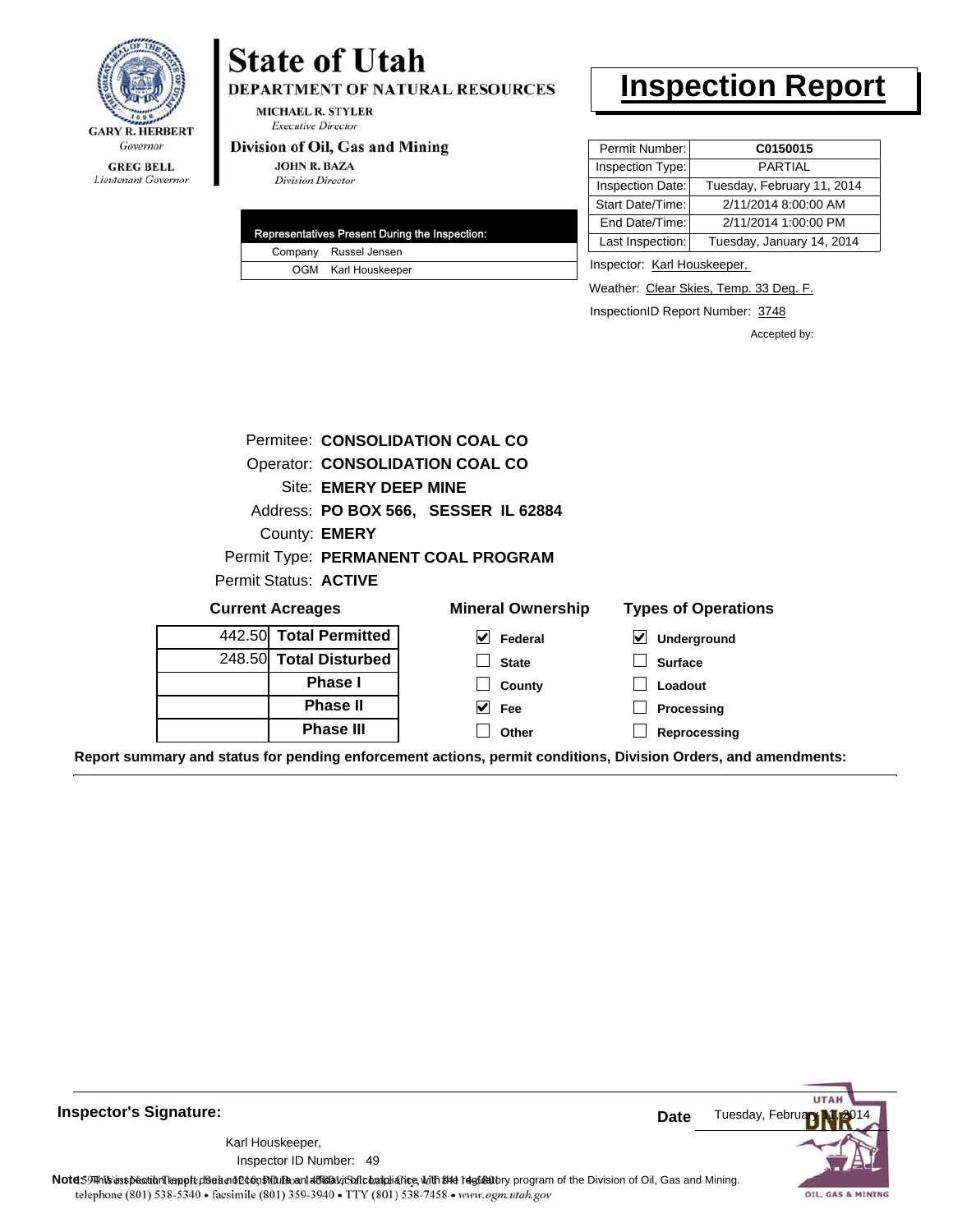#### *REVIEW OF PERMIT, PERFORMANCE STANDARDS PERMIT CONDITION REQUIREMENTS*

*1. Substantiate the elements on this inspection by checking the appropriate performance standard.*

 *a. For COMPLETE inspections provide narrative justification for any elements not fully inspected unless element is not appropriate to the site, in which case check Not Applicable.*

 *b. For PARTIAL inspections check only the elements evaluated.*

*2. Document any noncompliance situation by reference the NOV issued at the appropriate performance standard listed below.*

*3. Reference any narratives written in conjunction with this inspection at the appropriate performace standard listed below.*

|     |                                                               | Evaluated               | Not Applicable Comment  |                         | Enforcement |
|-----|---------------------------------------------------------------|-------------------------|-------------------------|-------------------------|-------------|
| 1.  | Permits, Change, Transfer, Renewal, Sale                      |                         |                         |                         |             |
| 2.  | <b>Signs and Markers</b>                                      | $\overline{\mathbf{v}}$ |                         | $\overline{\mathbf{v}}$ |             |
| 3.  | Topsoil                                                       |                         |                         |                         |             |
| 4.a | Hydrologic Balance: Diversions                                |                         |                         |                         |             |
| 4.b | Hydrologic Balance: Sediment Ponds and Impoundments           |                         |                         |                         |             |
| 4.C | Hydrologic Balance: Other Sediment Control Measures           |                         |                         |                         |             |
| 4.d | Hydrologic Balance: Water Monitoring                          |                         |                         |                         |             |
| 4.e | Hydrologic Balance: Effluent Limitations                      |                         |                         |                         |             |
| 5.  | Explosives                                                    | $\overline{\mathbf{v}}$ | $\overline{\mathbf{v}}$ |                         |             |
| 6.  | Disposal of Excess Spoil, Fills, Benches                      | $\overline{\mathsf{v}}$ | $\blacktriangledown$    |                         |             |
| 7.  | Coal Mine Waste, Refuse Piles, Impoundments                   | $\overline{\mathbf{v}}$ |                         | $\overline{\mathbf{v}}$ |             |
| 8.  | Noncoal Waste                                                 |                         |                         |                         |             |
| 9.  | Protection of Fish, Wildlife and Related Environmental Issues |                         |                         |                         |             |
| 10. | Slides and Other Damage                                       |                         |                         |                         |             |
| 11. | Contemporaneous Reclamation                                   |                         |                         |                         |             |
| 12. | <b>Backfilling And Grading</b>                                |                         |                         |                         |             |
| 13. | Revegetation                                                  |                         |                         |                         |             |
| 14. | Subsidence Control                                            |                         |                         |                         |             |
|     | 15. Cessation of Operations                                   |                         |                         |                         |             |
|     | 16.a Roads: Construction, Maintenance, Surfacing              |                         |                         |                         |             |
|     | 16.b Roads: Drainage Controls                                 |                         |                         |                         |             |
| 17. | <b>Other Transportation Facilities</b>                        |                         |                         |                         |             |
| 18. | Support Facilities, Utility Installations                     |                         |                         |                         |             |
|     | 19. AVS Check                                                 |                         |                         |                         |             |
| 20. | Air Quality Permit                                            |                         |                         |                         |             |
| 21. | Bonding and Insurance                                         |                         |                         |                         |             |
|     | 22. Other                                                     | $\overline{\mathbf{v}}$ |                         | $\overline{\mathbf{v}}$ |             |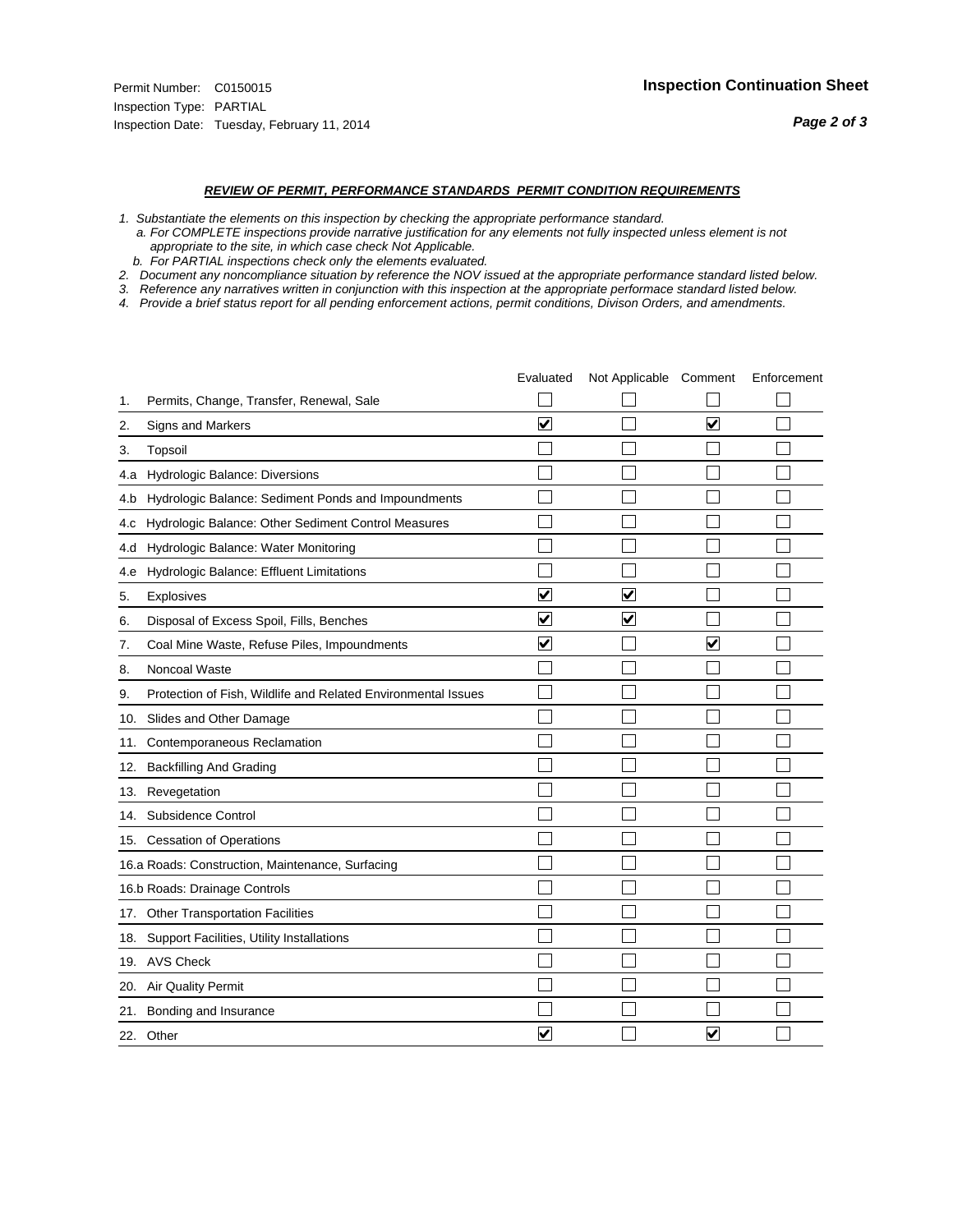Inspection Type: PARTIAL Inspection Date: Tuesday, February 11, 2014

#### **2. Signs and Markers**

The mine identification signs at the main facility and the 4th East Portals were observed and found to contain the required information.

#### **7. Coal Mine Waste, Refuse Piles, Impoundments**

The refuse pile appeared stable. No visible hazards were observed.

#### **22. Other**

The wind fence at the 4th East Portal area has a couple of segments that need to be re-secured. Russel Jensen made note of the sections and will fix the segments. Both areas are approximately 30 feet off the ground and will require a loft truck to access them.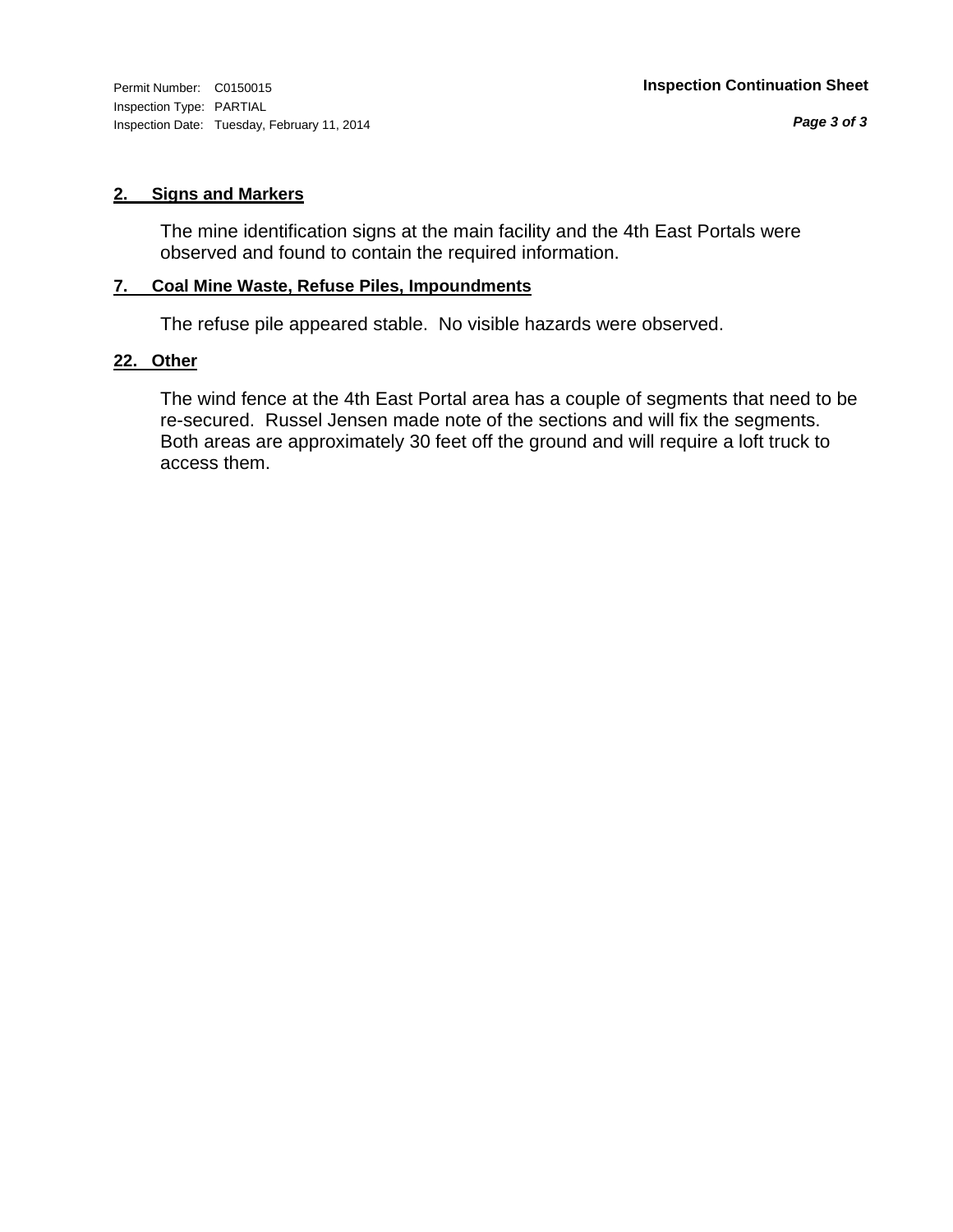

# **State of Utah**

**DEPARTMENT OF NATURAL RESOURCES** 

**MICHAEL R. STYLER Executive Director** 

#### Division of Oil, Gas and Mining

**JOHN R. BAZA Division Director** 

| Representatives Present During the Inspection: |
|------------------------------------------------|
| Company Dennis Oakley                          |
| OGM Steve Demczak                              |

## **Inspection Report**

| Permit Number:   | C0150017                    |
|------------------|-----------------------------|
| Inspection Type: | <b>COMPLETE</b>             |
| Inspection Date: | Thursday, February 27, 2014 |
| Start Date/Time: | 2/27/2014 10:00:00 AM       |
| End Date/Time:   | 2/27/2014 12:00:00 PM       |
| Last Inspection: | Tuesday, January 28, 2014   |

Inspector: Steve Demczak,

**Loadout Processing**

Weather: Rainig, 40's

InspectionID Report Number: 3771

Accepted by:

|                         | Permitee: PACIFICORP            |                                          |                            |  |  |  |
|-------------------------|---------------------------------|------------------------------------------|----------------------------|--|--|--|
|                         |                                 | <b>Operator: ENERGY WEST MINING CO</b>   |                            |  |  |  |
|                         | Site: DES BEE DOVE MINE         |                                          |                            |  |  |  |
|                         |                                 | Address: PO BOX 310, HUNTINGTON UT 84528 |                            |  |  |  |
|                         | County: <b>EMERY</b>            |                                          |                            |  |  |  |
|                         |                                 | Permit Type: PERMANENT COAL PROGRAM      |                            |  |  |  |
|                         | <b>Permit Status: RECLAIMED</b> |                                          |                            |  |  |  |
| <b>Current Acreages</b> |                                 | <b>Mineral Ownership</b>                 | <b>Types of Operations</b> |  |  |  |
|                         | 133.90 Total Permitted          | M<br>Federal                             | V<br><b>Underground</b>    |  |  |  |
|                         | 40.90 Total Disturbed           | <b>State</b>                             | <b>Surface</b>             |  |  |  |

**County Fee**

 $\blacktriangledown$  $\Box$ 

**Reprocessing Report summary and status for pending enforcement actions, permit conditions, Division Orders, and amendments: Other**

The permittee will be taking the final vegetation study this year. This is year 10 in reclamation of the Des Bee Mine site. The permittee plans next summer to submit an amendment for Phase III bond release.

The site is starting to green up. The site is stable with no changes since the last inspection.

**Phase I Phase II Phase III**

The site is totally reclaimed using all available soil.

136.58 95.70 95.70

The permittee received Phase II bond release.

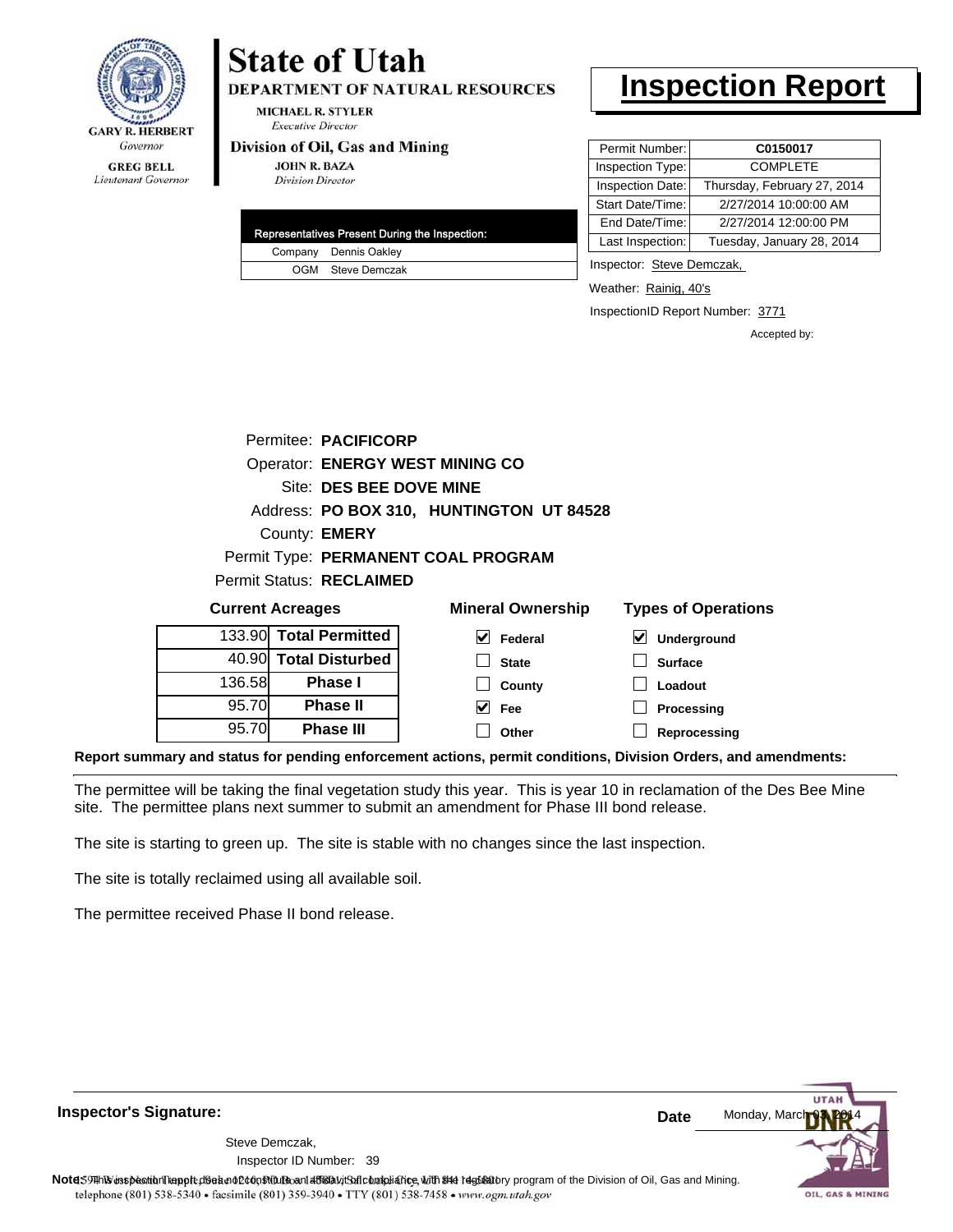#### *REVIEW OF PERMIT, PERFORMANCE STANDARDS PERMIT CONDITION REQUIREMENTS*

*1. Substantiate the elements on this inspection by checking the appropriate performance standard.*

 *a. For COMPLETE inspections provide narrative justification for any elements not fully inspected unless element is not appropriate to the site, in which case check Not Applicable.*

 *b. For PARTIAL inspections check only the elements evaluated.*

*2. Document any noncompliance situation by reference the NOV issued at the appropriate performance standard listed below.*

*3. Reference any narratives written in conjunction with this inspection at the appropriate performace standard listed below.*

|     |                                                               | Evaluated               | Not Applicable Comment          |                         | Enforcement |
|-----|---------------------------------------------------------------|-------------------------|---------------------------------|-------------------------|-------------|
| 1.  | Permits, Change, Transfer, Renewal, Sale                      | ⊻                       |                                 | V                       |             |
| 2.  | <b>Signs and Markers</b>                                      | $\overline{\mathbf{v}}$ |                                 | $\blacktriangledown$    |             |
| 3.  | Topsoil                                                       | $\overline{\mathbf{v}}$ |                                 | $\overline{\mathbf{v}}$ |             |
| 4.a | Hydrologic Balance: Diversions                                | $\overline{\mathsf{v}}$ |                                 | $\overline{\mathbf{v}}$ |             |
| 4.b | Hydrologic Balance: Sediment Ponds and Impoundments           |                         | $\blacktriangledown$            |                         |             |
| 4.C | Hydrologic Balance: Other Sediment Control Measures           | $\overline{\mathsf{v}}$ |                                 | $\blacktriangledown$    |             |
| 4.d | Hydrologic Balance: Water Monitoring                          |                         | ✓                               |                         |             |
| 4.e | Hydrologic Balance: Effluent Limitations                      |                         | $\overline{\blacktriangledown}$ |                         |             |
| 5.  | Explosives                                                    |                         | $\blacktriangledown$            |                         |             |
| 6.  | Disposal of Excess Spoil, Fills, Benches                      |                         | $\blacktriangledown$            |                         |             |
| 7.  | Coal Mine Waste, Refuse Piles, Impoundments                   |                         | $\blacktriangledown$            |                         |             |
| 8.  | Noncoal Waste                                                 | $\overline{\mathsf{v}}$ |                                 | $\overline{\mathbf{v}}$ |             |
| 9.  | Protection of Fish, Wildlife and Related Environmental Issues | $\overline{\mathbf{v}}$ |                                 |                         |             |
| 10. | Slides and Other Damage                                       | $\overline{\mathbf{v}}$ |                                 | ⊽                       |             |
| 11. | Contemporaneous Reclamation                                   |                         | ☑                               |                         |             |
| 12. | <b>Backfilling And Grading</b>                                | $\overline{\mathbf{v}}$ |                                 | $\blacktriangledown$    |             |
| 13. | Revegetation                                                  | $\overline{\mathbf{v}}$ |                                 | $\overline{\mathbf{v}}$ |             |
| 14. | Subsidence Control                                            |                         | $\overline{\mathbf{v}}$         |                         |             |
|     | 15. Cessation of Operations                                   |                         | $\blacktriangledown$            |                         |             |
|     | 16.a Roads: Construction, Maintenance, Surfacing              |                         | $\blacktriangledown$            |                         |             |
|     | 16.b Roads: Drainage Controls                                 |                         | $\blacktriangledown$            |                         |             |
|     | 17. Other Transportation Facilities                           |                         | $\overline{\blacktriangledown}$ |                         |             |
| 18. | Support Facilities, Utility Installations                     |                         | $\overline{\mathbf{v}}$         |                         |             |
|     | 19. AVS Check                                                 | $\overline{\mathbf{v}}$ |                                 |                         |             |
| 20. | Air Quality Permit                                            |                         | $\blacktriangledown$            |                         |             |
| 21. | Bonding and Insurance                                         | $\overline{\mathbf{v}}$ |                                 | $\blacktriangledown$    |             |
|     | 22. Other                                                     |                         |                                 |                         |             |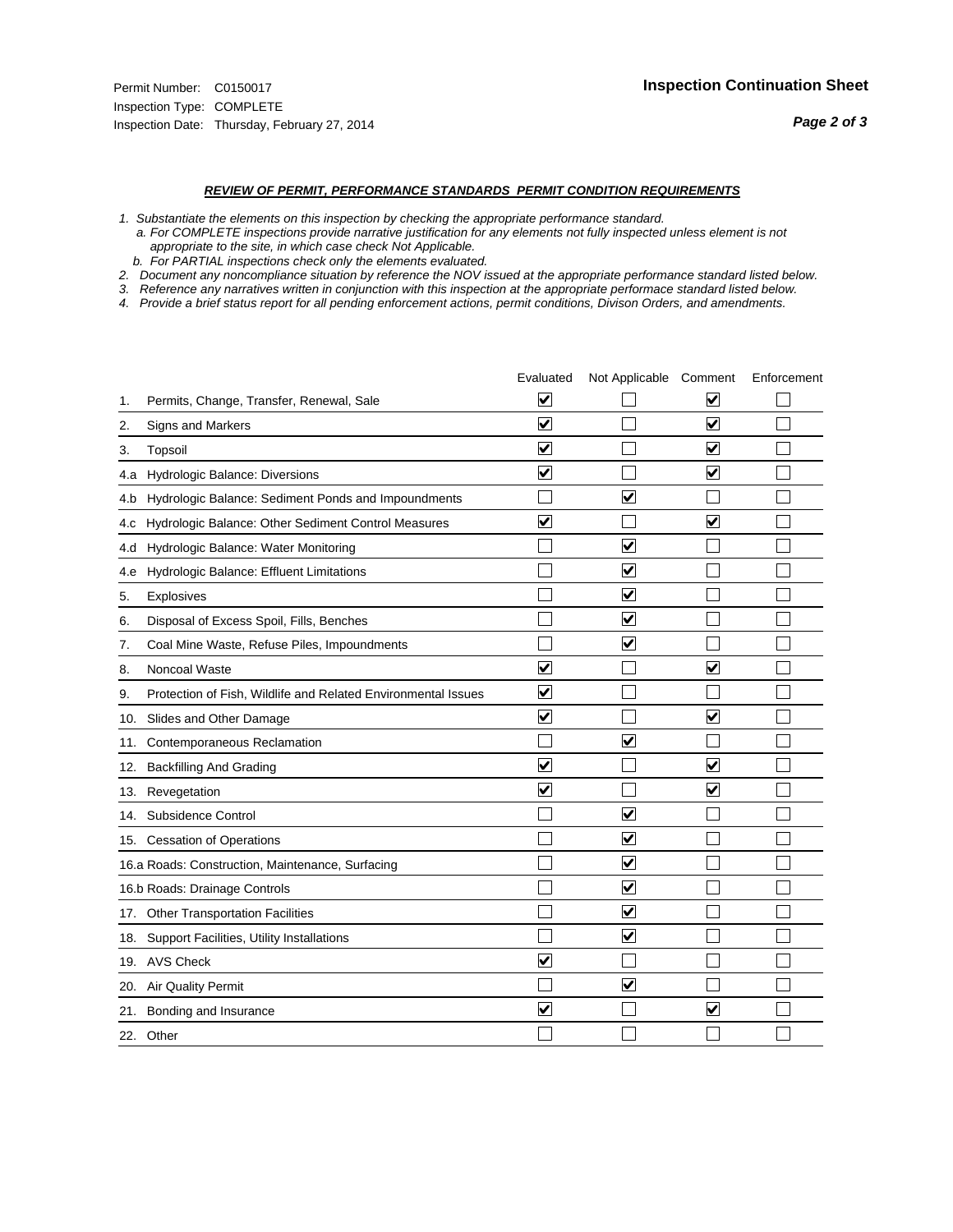*Page 3 of 3*

#### **1. Permits, Change, Transfer, Renewal, Sale**

There are no permitting actions taking place with the Division at this time. This is year 10 in reclamation of the Des Bee Mine site. The permittee plans next summer to submit an amendment for Phase III bond release.

#### **2. Signs and Markers**

The identification sign is located on the path to the reclaimed site. It contains all the required information to meet the minimum requirements of the R645 Coal Rules. The permittee is taking down the fenses around some othe the property that received Phase III bond release for gas well.

#### **3. Topsoil**

All topsoil was used in reclamation. The reclaim site is stable and vegetation is growing. I did not see any sediment leaving the site.

#### **4.a Hydrologic Balance: Diversions**

The diversions were functioning as designed. All diversions were open. There are no culverts on the property.

#### **4.c Hydrologic Balance: Other Sediment Control Measures**

The site is completely pock for controlling water and sediment flow.

#### **8. Noncoal Waste**

The site is clear of non-coal waste materials.

#### **10. Slides and Other Damage**

No slides or other damage was noticed during the inspection.

#### **12. Backfilling And Grading**

The site is completely backfilled and graded. The site in my opinion meets AOC standards.

#### **13. Revegetation**

Vegetation is growing on the site. The permittee has taken vegetation survey of the site.

#### **21. Bonding and Insurance**

The insurance will expire on October 1, 2014. The company affording coverage is ASSOC. Electric & Gas Ins Serv. LTD. The bond amount is \$511,000. The reclamation agreement was inspected and was signed by both parties.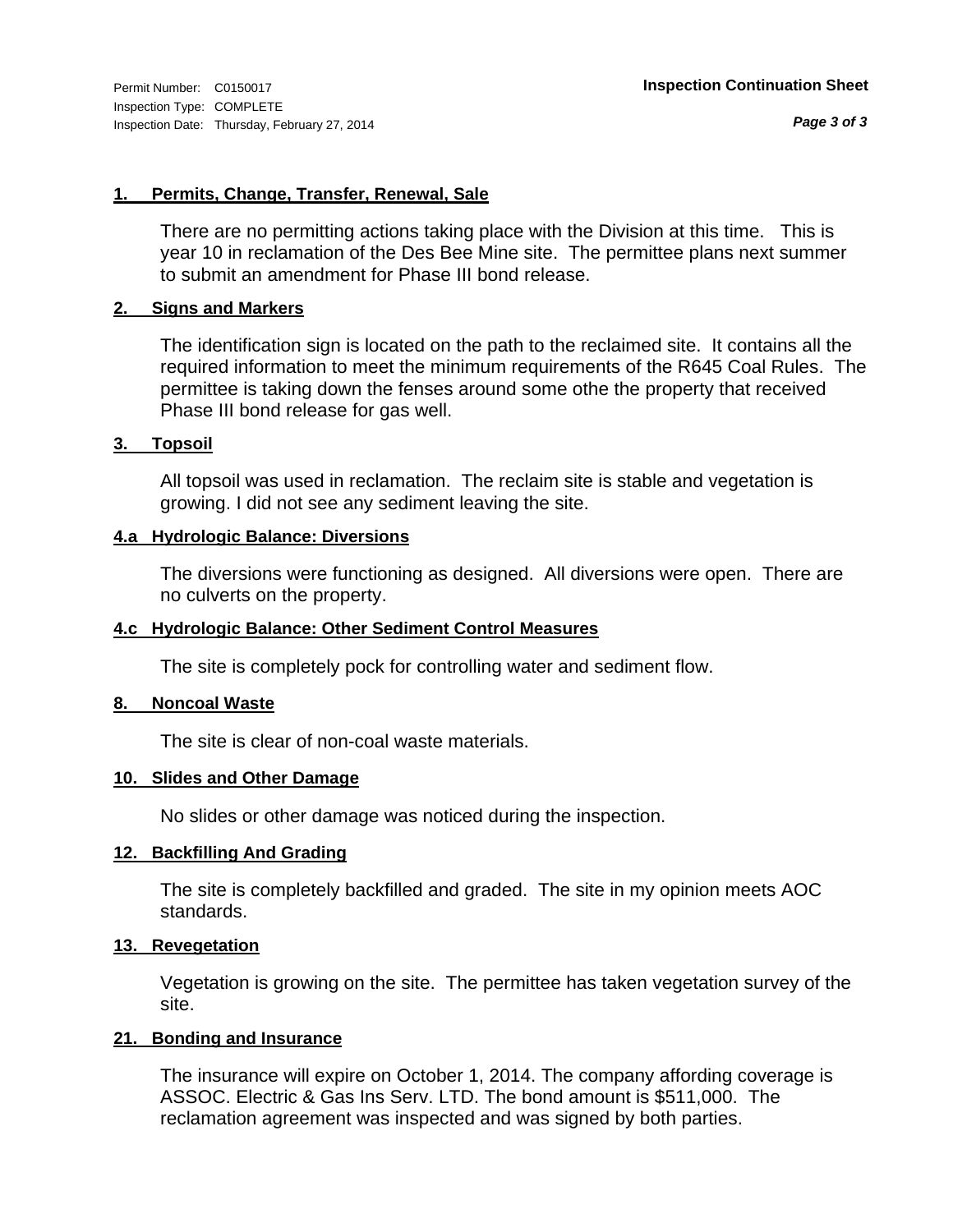

Lieutenant Governor

# **State of Utah**

**DEPARTMENT OF NATURAL RESOURCES** 

**MICHAEL R. STYLER Executive Director** 

#### Division of Oil, Gas and Mining

**JOHN R. BAZA Division Director** 

## **Inspection Report**

| Permit Number:   | C0150018                    |
|------------------|-----------------------------|
| Inspection Type: | <b>COMPLETE</b>             |
| Inspection Date: | Thursday, February 27, 2014 |
| Start Date/Time: | 2/27/2014 1:00:00 PM        |
| End Date/Time:   | 2/27/2014 4:00:00 PM        |
| Last Inspection: | Tuesday, January 28, 2014   |

Inspector: Steve Demczak,

Weather: Raining, 40's

InspectionID Report Number: 3772

Accepted by:

| $P_{\text{irrant}}$ $\lambda$ araanaa |                                        | Minaral Awnarahin                        | Tungo of Onoral |
|---------------------------------------|----------------------------------------|------------------------------------------|-----------------|
| Permit Status: ACTIVE                 |                                        |                                          |                 |
|                                       |                                        | Permit Type: PERMANENT COAL PROGRAM      |                 |
|                                       | County: <b>EMERY</b>                   |                                          |                 |
|                                       |                                        | Address: PO BOX 310, HUNTINGTON UT 84528 |                 |
|                                       | Site: DEER CREEK MINE                  |                                          |                 |
|                                       | <b>Operator: ENERGY WEST MINING CO</b> |                                          |                 |
|                                       | Permitee: PACIFICORP                   |                                          |                 |
|                                       |                                        |                                          |                 |

| <b>Current Acreages</b> |                           | <b>Mineral Ownership</b> | <b>Types of Operations</b> |
|-------------------------|---------------------------|--------------------------|----------------------------|
|                         | 19,936.88 Total Permitted | V<br>Federal             | <b>Underground</b>         |
|                         | 91.63 Total Disturbed     | V<br><b>State</b>        | <b>Surface</b>             |
| 0.60                    | Phase I                   | County                   | Loadout                    |
| 0.60                    | <b>Phase II</b>           | V<br>Fee                 | Processing                 |
| 0.60                    | <b>Phase III</b>          | Other                    | Reprocessing               |
|                         |                           |                          |                            |

**Report summary and status for pending enforcement actions, permit conditions, Division Orders, and amendments:**

Abandon Mine Lands (AML) have finish reclaiming an adjacent property next to the Deer Creek Mine. The site is a major improvement to the land. All coal fines are removed and sediment and coal will not go into the creek. The site is seeded. It seems the reclaimed area has done well. There are no signs of erosion. The matting has held up throughout the winter.

The mine was active.

Currently the UMWA union is working under the old contract/agreement. The permittee/operator are in talks for a new union contract.

I inspected all refuse site, Rilda Canyon and the mine site.

Monday, Marc **Date** Steve Demczak, Inspector ID Number: 39 Note59#h% inspection reppt does not constitute an affidavit of compliance, with the regulatory program of the Division of Oil, Gas and Mining. telephone (801) 538-5340 · facsimile (801) 359-3940 · TTY (801) 538-7458 · www.ogm.utah.gov OIL, GAS & MINING

**Inspector's Signature:**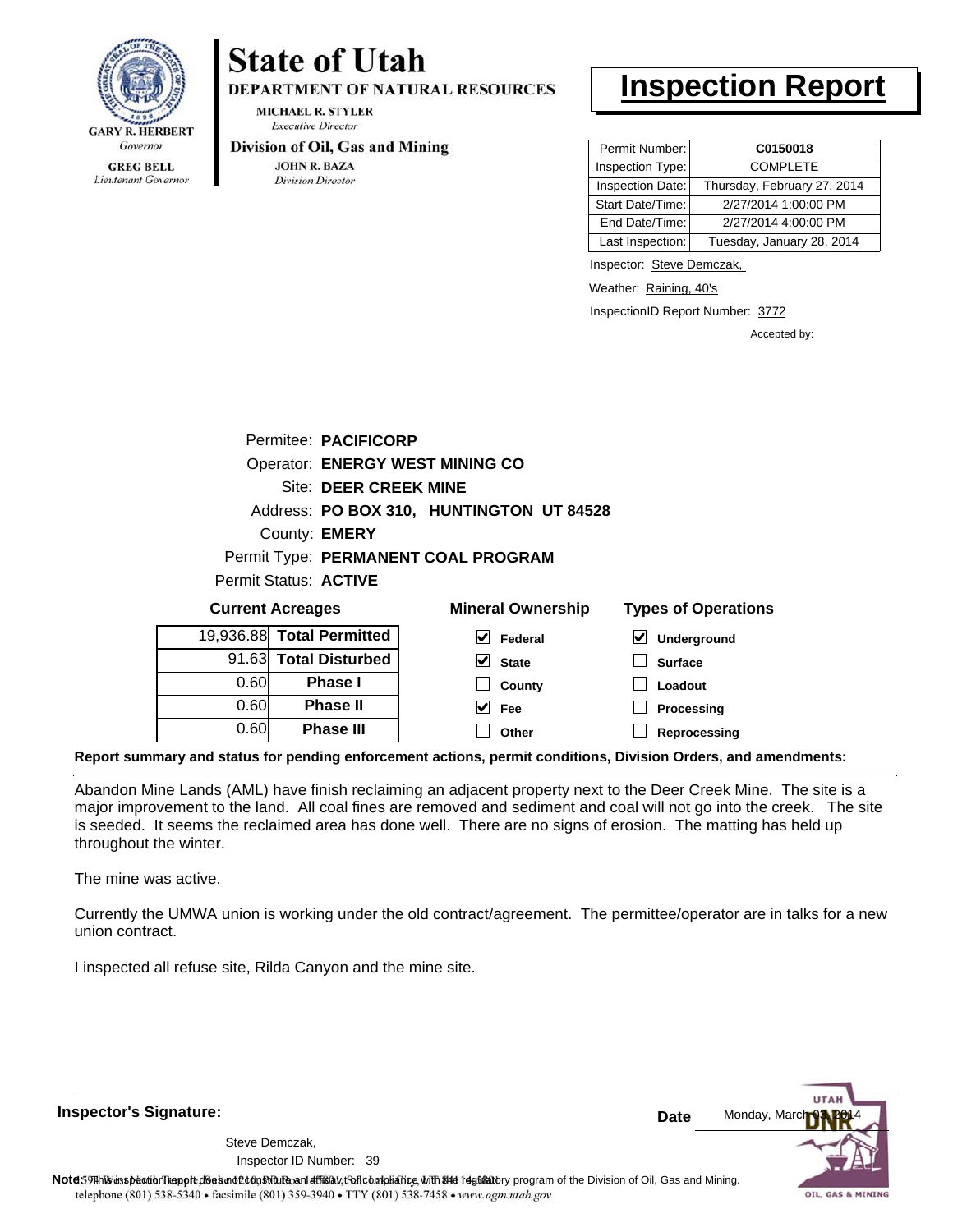#### *REVIEW OF PERMIT, PERFORMANCE STANDARDS PERMIT CONDITION REQUIREMENTS*

*1. Substantiate the elements on this inspection by checking the appropriate performance standard.*

 *a. For COMPLETE inspections provide narrative justification for any elements not fully inspected unless element is not appropriate to the site, in which case check Not Applicable.*

 *b. For PARTIAL inspections check only the elements evaluated.*

*2. Document any noncompliance situation by reference the NOV issued at the appropriate performance standard listed below.*

*3. Reference any narratives written in conjunction with this inspection at the appropriate performace standard listed below.*

|     |                                                               | Evaluated               | Not Applicable Comment  |                         | Enforcement |
|-----|---------------------------------------------------------------|-------------------------|-------------------------|-------------------------|-------------|
| 1.  | Permits, Change, Transfer, Renewal, Sale                      | ⊻                       |                         | V                       |             |
| 2.  | Signs and Markers                                             | $\overline{\mathbf{v}}$ |                         | $\blacktriangledown$    |             |
| 3.  | Topsoil                                                       | $\overline{\mathbf{v}}$ |                         | $\overline{\mathbf{v}}$ |             |
| 4.a | <b>Hydrologic Balance: Diversions</b>                         | $\overline{\mathsf{v}}$ |                         | $\blacktriangledown$    |             |
| 4.b | Hydrologic Balance: Sediment Ponds and Impoundments           | $\blacktriangledown$    |                         | $\blacktriangledown$    |             |
| 4.C | Hydrologic Balance: Other Sediment Control Measures           | $\checkmark$            |                         |                         |             |
| 4.d | Hydrologic Balance: Water Monitoring                          | $\overline{\mathbf{v}}$ |                         | $\blacktriangledown$    |             |
| 4.e | Hydrologic Balance: Effluent Limitations                      | $\overline{\mathbf{v}}$ |                         | $\blacktriangledown$    |             |
| 5.  | <b>Explosives</b>                                             | $\overline{\mathbf{v}}$ |                         |                         |             |
| 6.  | Disposal of Excess Spoil, Fills, Benches                      |                         | $\blacktriangledown$    |                         |             |
| 7.  | Coal Mine Waste, Refuse Piles, Impoundments                   | $\overline{\mathbf{v}}$ |                         | $\overline{\mathbf{v}}$ |             |
| 8.  | Noncoal Waste                                                 | $\overline{\mathbf{v}}$ |                         | $\blacktriangledown$    |             |
| 9.  | Protection of Fish, Wildlife and Related Environmental Issues | $\blacktriangledown$    |                         |                         |             |
| 10. | Slides and Other Damage                                       | $\overline{\mathsf{v}}$ |                         | $\overline{\mathbf{v}}$ |             |
| 11. | Contemporaneous Reclamation                                   |                         | $\blacktriangledown$    |                         |             |
| 12. | <b>Backfilling And Grading</b>                                |                         | $\blacktriangledown$    |                         |             |
| 13. | Revegetation                                                  |                         | $\overline{\mathbf{v}}$ |                         |             |
| 14. | Subsidence Control                                            | $\overline{\mathbf{v}}$ |                         |                         |             |
|     | 15. Cessation of Operations                                   |                         | $\blacktriangledown$    |                         |             |
|     | 16.a Roads: Construction, Maintenance, Surfacing              | ⊽                       |                         | $\blacktriangledown$    |             |
|     | 16.b Roads: Drainage Controls                                 | $\blacktriangledown$    |                         | $\overline{\mathbf{v}}$ |             |
| 17. | <b>Other Transportation Facilities</b>                        | $\overline{\mathbf{v}}$ |                         |                         |             |
| 18. | Support Facilities, Utility Installations                     | $\overline{\mathbf{v}}$ |                         | $\blacktriangledown$    |             |
|     | 19. AVS Check                                                 | $\overline{\mathbf{v}}$ |                         |                         |             |
| 20. | <b>Air Quality Permit</b>                                     | $\checkmark$            |                         | $\blacktriangledown$    |             |
| 21. | Bonding and Insurance                                         | $\overline{\mathbf{v}}$ |                         | $\blacktriangledown$    |             |
|     | 22. Other                                                     |                         |                         |                         |             |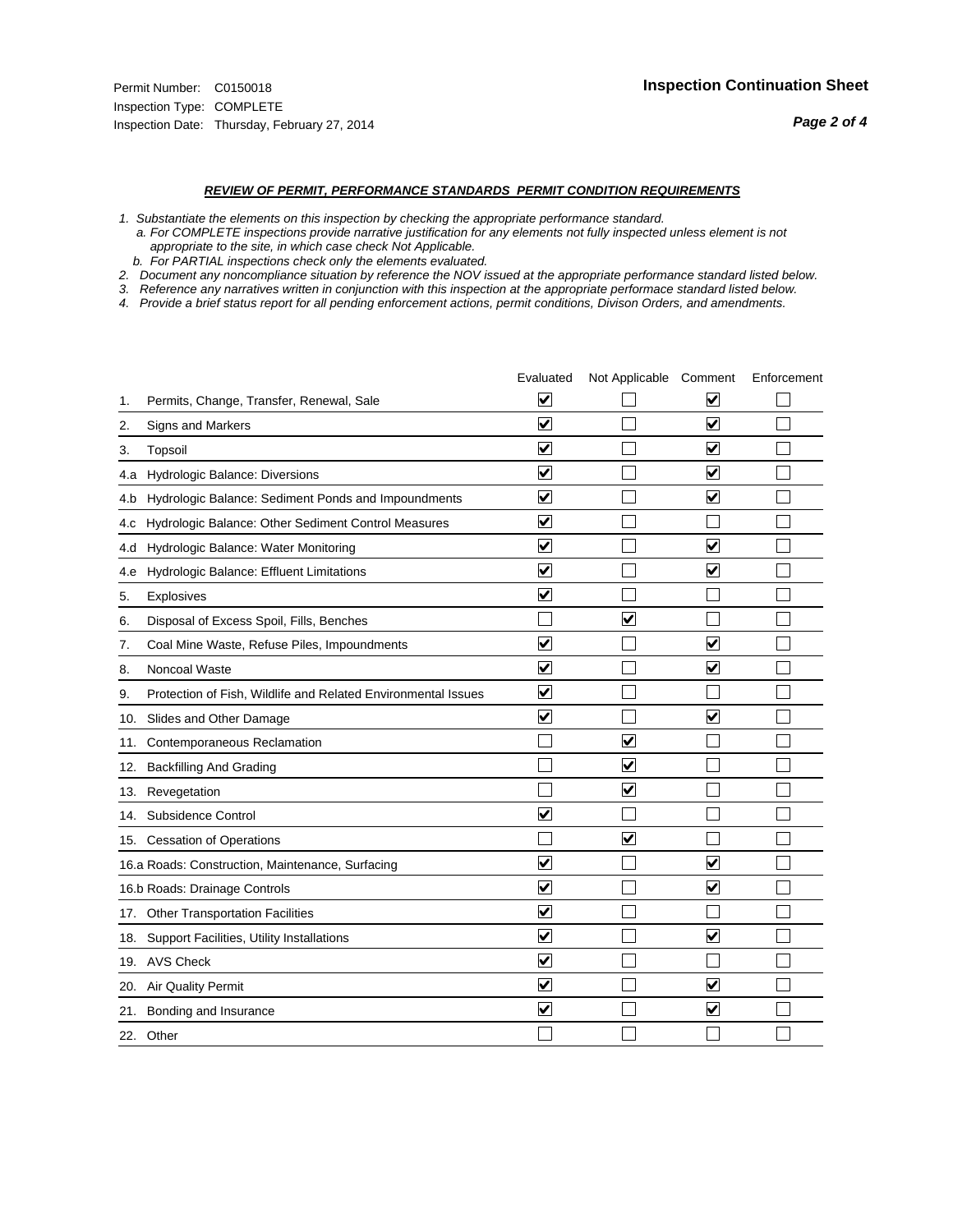#### **1. Permits, Change, Transfer, Renewal, Sale**

The current DOGM permit C/015/0018 was issued effective 02/07/2011 and expires 02/07/2016.

-Certificate of Insurance policy number X0720A1A11, issued 10/01/2013 and terminates 10/01/2014.

-UPDES permit # UT0023604 effective 12/01/2007 and expires @ midnight 11/30/2012. This permit has been extended by Water Quality until new permit is issued.

-Air Quality permit DAQE-AN0239003-02, issued June 14, 2002. -SPCC Plan dated 01/27/2009. The Plan is P.E. certified, stamped, signed and dated by a Utah P.E. This plan was revised on December 9, 2010.

#### **2. Signs and Markers**

The mine identification signs are located at all points of public access into the various permit areas. The signs contain the necessary information to meet the R645 Coal Rules.

#### **3. Topsoil**

There was vegetation growth on the topsoil piles. The waste rock topsoil piles had the least amount of vegetation growth due to soil composition and drier climate.

#### **4.a Hydrologic Balance: Diversions**

The diversions were open and functioning as design. Culverts are open and also functioning as design. No water was flowing into the diversions. Spring cleaning will be needed. Sediment has started to accumulated within the diversions.

#### **4.b Hydrologic Balance: Sediment Ponds and Impoundments**

The sediment pond was inspected by the permittee on December 20, 2013. This document is P.E. certified. No hazardous conditions were reported. The mine site sediment pond was filled with water and discharging.

#### **4.d Hydrologic Balance: Water Monitoring**

The water monitoring information is submitted to the Division quarterly and review by Salt Lake City tech staff.

#### **4.e Hydrologic Balance: Effluent Limitations**

The permittee was in compliance in the fourth quarter with their UPDES permit.

#### **7. Coal Mine Waste, Refuse Piles, Impoundments**

The permittee inspected the refuse pile on December 23, 2013. This is document is P.E. certified. No hazardous conditions were reported. The refuse pile was not in use during the inspection.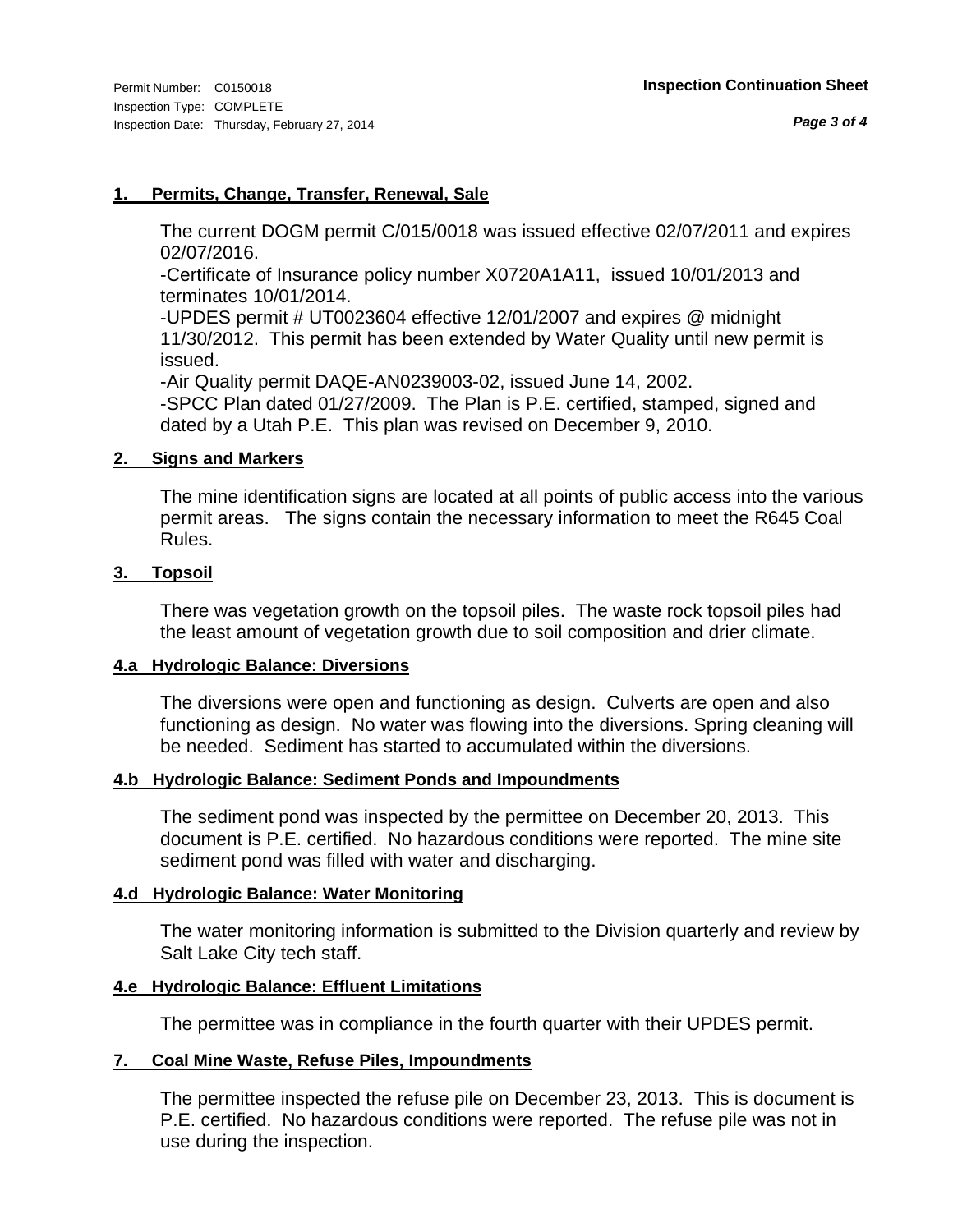*Page 4 of 4*

#### **8. Noncoal Waste**

The site was clear of non-coal waste material.

#### **10. Slides and Other Damage**

No slides or other damage was noticed during the inspection.

#### **16.a Roads: Construction, Maintenance, Surfacing**

The roads are maintained.

#### **16.b Roads: Drainage Controls**

Some spring cleaning will be needed.

#### **18. Support Facilities, Utility Installations**

There are no new facilities constructed since the last inspection.

#### **20. Air Quality Permit**

Approval order AN0239003-02 was issued on 06/14/2002 and remains in effect.

#### **21. Bonding and Insurance**

The bond is at \$3,374,00. The previous bonding amount was \$4,113,000. This change occurred on March 12, 2012. The insurance form was inspected and complies with the requirements of the R645 Coal Rules. The policy will expire on October 1, 2014. The policy number is XL51940011 P. There are 19,722.21 permitted acres of which 98.05 are disturbed acres.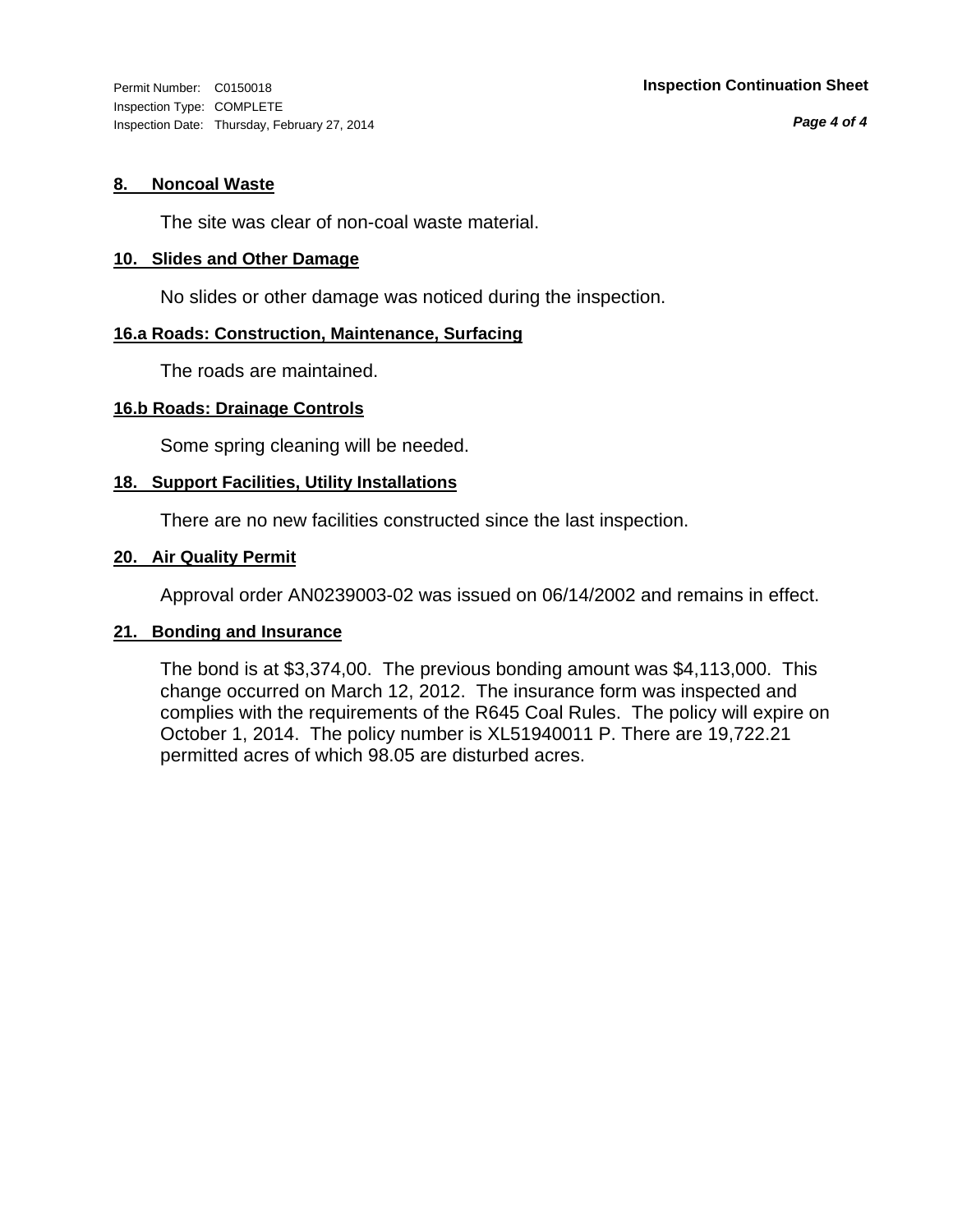

## **State of Utah** DEPARTMENT OF NATURAL RESOURCES

**MICHAEL R. STYLER Executive Director** 

#### Division of Oil, Gas and Mining

**JOHN R. BAZA Division Director** 

| Representatives Present During the Inspection: |                     |  |  |
|------------------------------------------------|---------------------|--|--|
|                                                | OGM Karl Houskeeper |  |  |

## **Inspection Report**

| Permit Number:   | C0150025                     |
|------------------|------------------------------|
| Inspection Type: | PARTIAL                      |
| Inspection Date: | Wednesday, February 19, 2014 |
| Start Date/Time: | 2/19/2014 8:30:00 AM         |
| End Date/Time:   | 2/19/2014 11:00:00 AM        |
| Last Inspection: | Wednesday, January 15, 2014  |

Inspector: Karl Houskeeper,

Weather: Overcast, Temp. 37 Deg. F.

InspectionID Report Number: 3755

Accepted by: jhelfric 2/20/2014

|                                                                                                                | <b>Permitee: CASTLE VALLEY MINING LLC</b> |                                                                 |                            |  |  |
|----------------------------------------------------------------------------------------------------------------|-------------------------------------------|-----------------------------------------------------------------|----------------------------|--|--|
|                                                                                                                |                                           | <b>Operator: CASTLE VALLEY MINING LLC</b>                       |                            |  |  |
|                                                                                                                | Site: BEAR CANYON MINE                    |                                                                 |                            |  |  |
|                                                                                                                |                                           | Address: 2352 NORTH 7TH STREET, UNIT B, GRAND JUNCTION CO 81501 |                            |  |  |
|                                                                                                                | County: <b>EMERY</b>                      |                                                                 |                            |  |  |
|                                                                                                                | Permit Type: PERMANENT COAL PROGRAM       |                                                                 |                            |  |  |
| Permit Status: ACTIVE                                                                                          |                                           |                                                                 |                            |  |  |
| <b>Current Acreages</b>                                                                                        |                                           | <b>Mineral Ownership</b>                                        | <b>Types of Operations</b> |  |  |
| 10,991.83 Total Permitted                                                                                      |                                           | $\vee$ Federal                                                  | V<br>Underground           |  |  |
| 40.46 Total Disturbed                                                                                          |                                           | <b>State</b>                                                    | <b>Surface</b>             |  |  |
|                                                                                                                | <b>Phase I</b>                            | County                                                          | Loadout                    |  |  |
|                                                                                                                | <b>Phase II</b>                           | $\overline{\smash{\vee}}$ Fee                                   | Processing                 |  |  |
|                                                                                                                | <b>Phase III</b>                          | Other                                                           | Reprocessing               |  |  |
| Report summary and status for pending enforcement actions, permit conditions, Division Orders, and amendments: |                                           |                                                                 |                            |  |  |

Checked in with Conspec. Jaren Jorgensen was not available. Conducted the partial inspection un-attended.



49 Inspector ID Number:Karl Houskeeper,



Note59#h is inspection report does not constitute and affidavit and compliance, with the regulatory program of the Division of Oil, Gas and Mining. telephone (801) 538-5340 · facsimile (801) 359-3940 · TTY (801) 538-7458 · www.ogm.utah.gov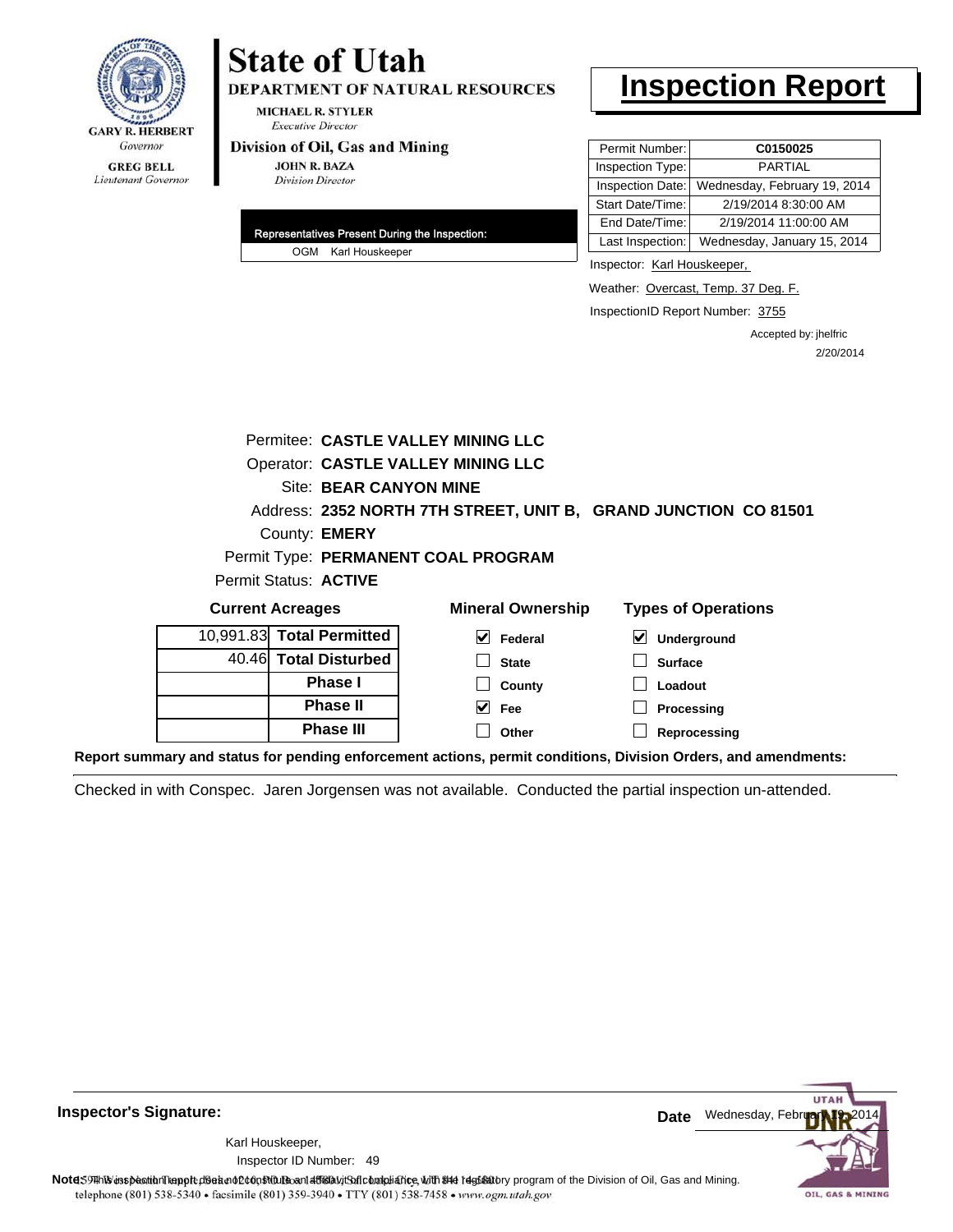#### *REVIEW OF PERMIT, PERFORMANCE STANDARDS PERMIT CONDITION REQUIREMENTS*

*1. Substantiate the elements on this inspection by checking the appropriate performance standard.*

 *a. For COMPLETE inspections provide narrative justification for any elements not fully inspected unless element is not appropriate to the site, in which case check Not Applicable.*

 *b. For PARTIAL inspections check only the elements evaluated.*

*2. Document any noncompliance situation by reference the NOV issued at the appropriate performance standard listed below.*

*3. Reference any narratives written in conjunction with this inspection at the appropriate performace standard listed below.*

|     |                                                               | Evaluated               | Not Applicable Comment |                         | Enforcement |
|-----|---------------------------------------------------------------|-------------------------|------------------------|-------------------------|-------------|
| 1.  | Permits, Change, Transfer, Renewal, Sale                      |                         |                        |                         |             |
| 2.  | Signs and Markers                                             | $\overline{\mathbf{v}}$ |                        | $\overline{\mathbf{v}}$ |             |
| 3.  | Topsoil                                                       |                         |                        |                         |             |
| 4.a | Hydrologic Balance: Diversions                                | $\blacktriangledown$    |                        | $\blacktriangledown$    |             |
| 4.b | Hydrologic Balance: Sediment Ponds and Impoundments           |                         |                        |                         |             |
| 4.C | Hydrologic Balance: Other Sediment Control Measures           |                         |                        |                         |             |
| 4.d | Hydrologic Balance: Water Monitoring                          |                         |                        |                         |             |
| 4.e | Hydrologic Balance: Effluent Limitations                      |                         |                        |                         |             |
| 5.  | <b>Explosives</b>                                             | $\overline{\mathbf{v}}$ |                        | $\overline{\mathbf{v}}$ |             |
| 6.  | Disposal of Excess Spoil, Fills, Benches                      | $\blacktriangledown$    | ⊻                      |                         |             |
| 7.  | Coal Mine Waste, Refuse Piles, Impoundments                   | $\overline{\mathbf{v}}$ | $\blacktriangledown$   |                         |             |
| 8.  | Noncoal Waste                                                 | $\overline{\mathbf{v}}$ |                        | $\overline{\mathbf{v}}$ |             |
| 9.  | Protection of Fish, Wildlife and Related Environmental Issues |                         |                        |                         |             |
| 10. | Slides and Other Damage                                       |                         |                        |                         |             |
| 11. | Contemporaneous Reclamation                                   |                         |                        |                         |             |
| 12. | <b>Backfilling And Grading</b>                                |                         |                        |                         |             |
| 13. | Revegetation                                                  |                         |                        |                         |             |
| 14. | Subsidence Control                                            |                         |                        |                         |             |
|     | 15. Cessation of Operations                                   |                         |                        |                         |             |
|     | 16.a Roads: Construction, Maintenance, Surfacing              |                         |                        |                         |             |
|     | 16.b Roads: Drainage Controls                                 |                         |                        |                         |             |
| 17. | <b>Other Transportation Facilities</b>                        |                         |                        |                         |             |
| 18. | Support Facilities, Utility Installations                     |                         |                        |                         |             |
|     | 19. AVS Check                                                 |                         |                        |                         |             |
| 20. | Air Quality Permit                                            |                         |                        |                         |             |
| 21. | Bonding and Insurance                                         |                         |                        |                         |             |
|     | 22. Other                                                     |                         |                        |                         |             |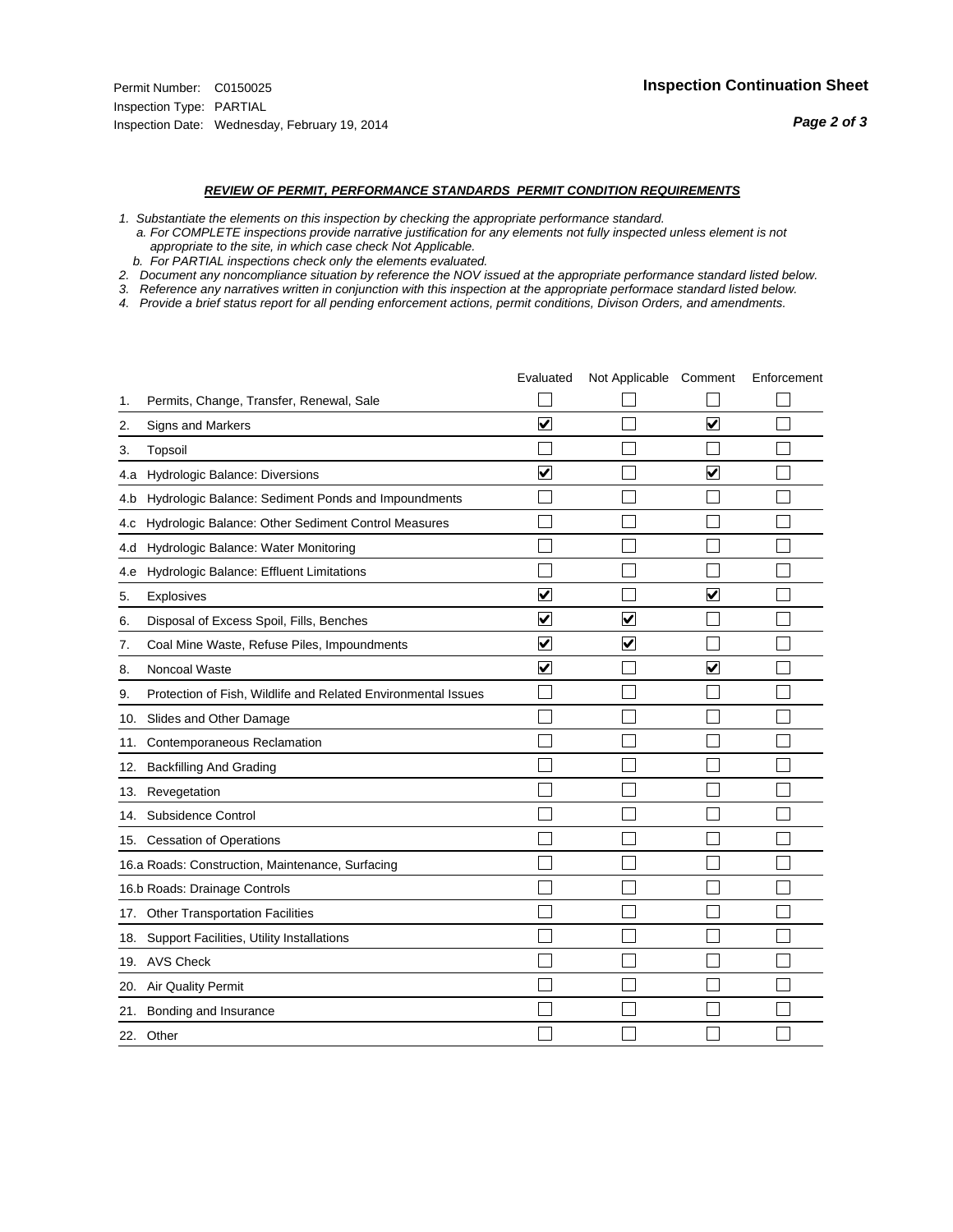*Page 3 of 3*

#### **2. Signs and Markers**

The mine identification sign is posted on the gate at the entrance into the mining permit area. The sign contains the required information set forth as requirements in the Utah R645 Coal Rules.

#### **4.a Hydrologic Balance: Diversions**

The diversions through-out the mine site are open and functional.

#### **5. Explosives**

The powder and cap magazines are separated by an appropriate distance. Both magazines are properly signed and grounded.

#### **8. Noncoal Waste**

Mine site is free of noncoal waste items.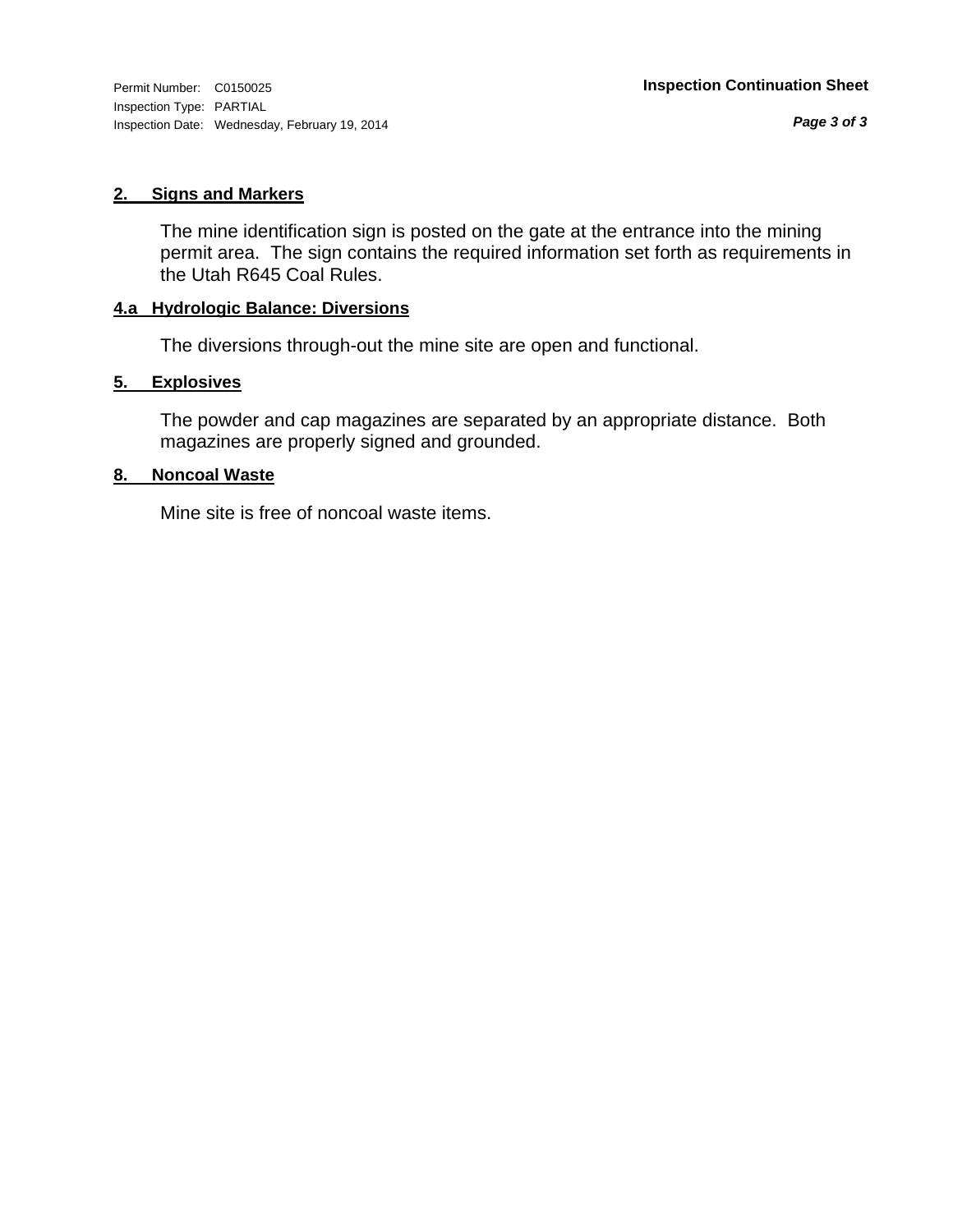

## Lieutenant Governor

# **State of Utah**

**DEPARTMENT OF NATURAL RESOURCES** 

**MICHAEL R. STYLER Executive Director** 

#### Division of Oil, Gas and Mining

**JOHN R. BAZA Division Director** 

| Representatives Present During the Inspection: |
|------------------------------------------------|
| Company Jay Marshall                           |
| OGM Karl Houskeeper                            |

## **Inspection Report**

| Permit Number:   | C0150032                     |
|------------------|------------------------------|
| Inspection Type: | <b>COMPLETE</b>              |
| Inspection Date: | Wednesday, February 26, 2014 |
| Start Date/Time: | 2/26/2014 8:00:00 AM         |
| End Date/Time:   | 2/26/2014 1:30:00 PM         |
| Last Inspection: | Tuesday, January 28, 2014    |

Inspector: Karl Houskeeper,

Weather: Clear Skies, Temp. 54 Deg. F.

InspectionID Report Number: 3768

**Reprocessing**

Accepted by:

|                         |                          | Permitee: GENWAL RESOURCES INC                 |                                     |
|-------------------------|--------------------------|------------------------------------------------|-------------------------------------|
|                         |                          | Operator: GENWAL RESOURCES INC                 |                                     |
|                         |                          | Site: CRANDALL CANYON MINE                     |                                     |
|                         |                          | Address: PO BOX 910, EAST CARBON UT 84520-0910 |                                     |
|                         | County: <b>EMERY</b>     |                                                |                                     |
|                         |                          | Permit Type: PERMANENT COAL PROGRAM            |                                     |
|                         | Permit Status: ACTIVE    |                                                |                                     |
| <b>Current Acreages</b> |                          | <b>Mineral Ownership</b>                       | <b>Types of Operations</b>          |
|                         | 6,295.06 Total Permitted | V<br>Federal                                   | $\blacktriangledown$<br>Underground |
|                         | 34.47 Total Disturbed    | <b>State</b>                                   | <b>Surface</b>                      |
| 11.89                   | Phase I                  | County                                         | Loadout                             |
|                         | <b>Phase II</b>          | Fee                                            | Processing                          |

**Other**

**Report summary and status for pending enforcement actions, permit conditions, Division Orders, and amendments:**

Checked in at the Utah American office located at the West Ridge Mine. Jay Marshall was in. Conducted the paperwork and then proceeded to the Crandall Mine with Jay Marshall for the field work.

Pictures were taken and are attached to the PDF version of this inspection report.

**Phase III**

Flocculant PPM MUU 2.06 Coagulant PPM 22.84 One Hour AVG FLOW 266 gpm

Water samples were pulled see item 4d.

Division inspector injured @ 11:30. Completed inspection before leaving mine site.

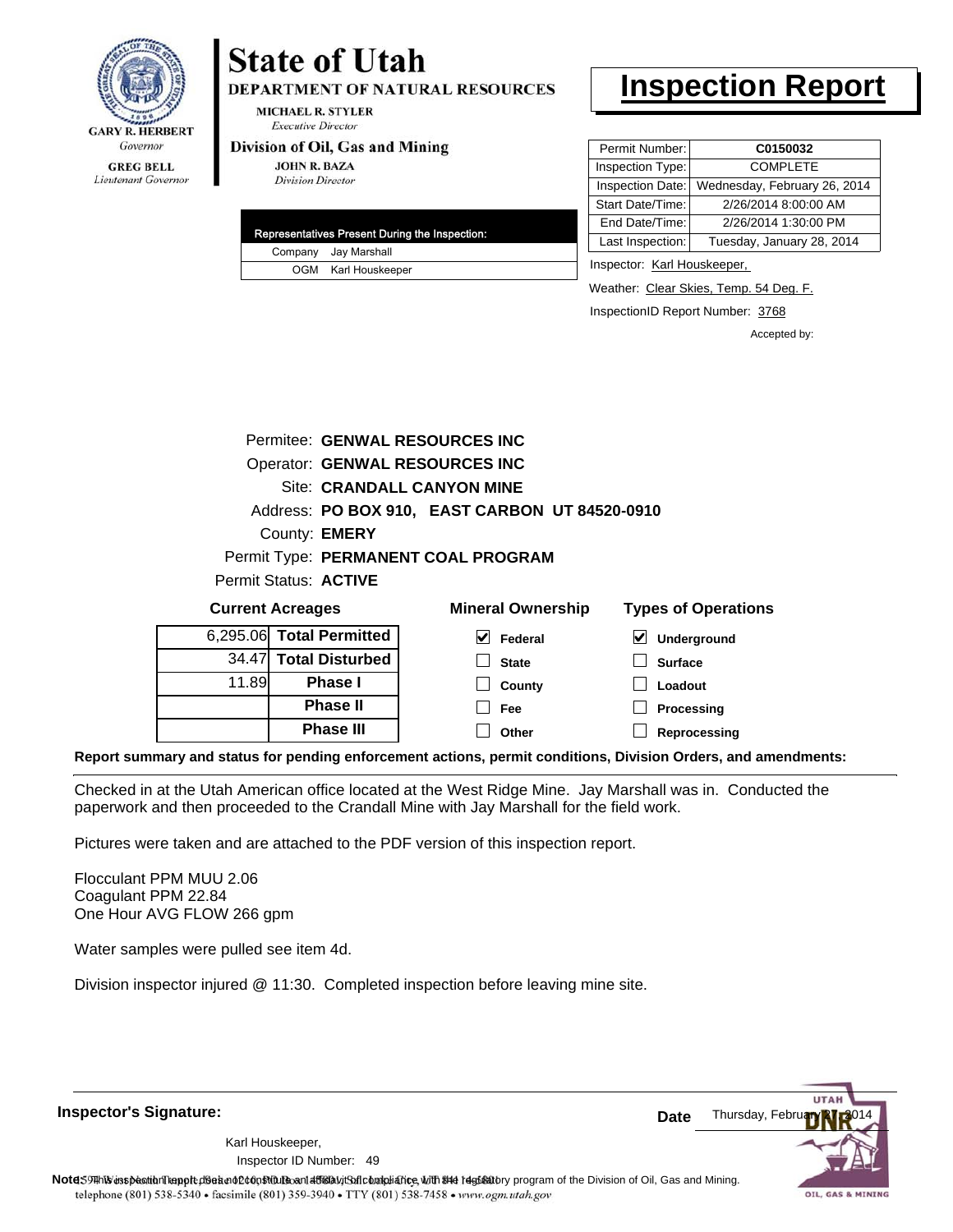#### *REVIEW OF PERMIT, PERFORMANCE STANDARDS PERMIT CONDITION REQUIREMENTS*

*1. Substantiate the elements on this inspection by checking the appropriate performance standard.*

 *a. For COMPLETE inspections provide narrative justification for any elements not fully inspected unless element is not appropriate to the site, in which case check Not Applicable.*

 *b. For PARTIAL inspections check only the elements evaluated.*

*2. Document any noncompliance situation by reference the NOV issued at the appropriate performance standard listed below.*

*3. Reference any narratives written in conjunction with this inspection at the appropriate performace standard listed below.*

|     |                                                               | Evaluated                       | Not Applicable Comment  |                                 | Enforcement |
|-----|---------------------------------------------------------------|---------------------------------|-------------------------|---------------------------------|-------------|
| 1.  | Permits, Change, Transfer, Renewal, Sale                      | ⊻                               |                         | V                               |             |
| 2.  | Signs and Markers                                             | $\overline{\mathbf{v}}$         |                         | $\overline{\blacktriangledown}$ |             |
| 3.  | Topsoil                                                       | $\overline{\mathbf{v}}$         |                         |                                 |             |
| 4.a | Hydrologic Balance: Diversions                                | $\blacktriangledown$            |                         |                                 |             |
| 4.b | Hydrologic Balance: Sediment Ponds and Impoundments           | $\blacktriangledown$            |                         | $\blacktriangledown$            |             |
| 4.C | Hydrologic Balance: Other Sediment Control Measures           | $\blacktriangledown$            |                         |                                 |             |
| 4.d | Hydrologic Balance: Water Monitoring                          | $\overline{\mathbf{v}}$         |                         | $\overline{\mathsf{v}}$         |             |
| 4.e | Hydrologic Balance: Effluent Limitations                      | ☑                               |                         | $\overline{\mathbf{v}}$         |             |
| 5.  | Explosives                                                    | $\blacktriangledown$            |                         | $\blacktriangledown$            |             |
| 6.  | Disposal of Excess Spoil, Fills, Benches                      | $\overline{\mathbf{v}}$         | ⊻                       |                                 |             |
| 7.  | Coal Mine Waste, Refuse Piles, Impoundments                   | $\blacktriangledown$            | $\overline{\mathbf{v}}$ |                                 |             |
| 8.  | Noncoal Waste                                                 | ⊽                               |                         |                                 |             |
| 9.  | Protection of Fish, Wildlife and Related Environmental Issues | ✔                               |                         |                                 |             |
| 10. | Slides and Other Damage                                       | ☑                               |                         |                                 |             |
| 11. | Contemporaneous Reclamation                                   | ⊻                               |                         |                                 |             |
| 12. | <b>Backfilling And Grading</b>                                | $\overline{\mathbf{v}}$         |                         |                                 |             |
| 13. | Revegetation                                                  | $\overline{\mathbf{v}}$         |                         |                                 |             |
| 14. | Subsidence Control                                            | $\overline{\mathbf{v}}$         |                         |                                 |             |
|     | 15. Cessation of Operations                                   | ☑                               |                         |                                 |             |
|     | 16.a Roads: Construction, Maintenance, Surfacing              | ☑                               |                         |                                 |             |
|     | 16.b Roads: Drainage Controls                                 | $\blacktriangledown$            |                         |                                 |             |
|     | 17. Other Transportation Facilities                           | $\overline{\mathbf{v}}$         |                         |                                 |             |
| 18. | Support Facilities, Utility Installations                     | $\overline{\blacktriangledown}$ |                         |                                 |             |
|     | 19. AVS Check                                                 | $\blacktriangledown$            |                         |                                 |             |
| 20. | <b>Air Quality Permit</b>                                     | $\blacktriangledown$            |                         |                                 |             |
|     | 21. Bonding and Insurance                                     | V                               |                         |                                 |             |
|     | 22. Other                                                     | $\blacktriangledown$            |                         |                                 |             |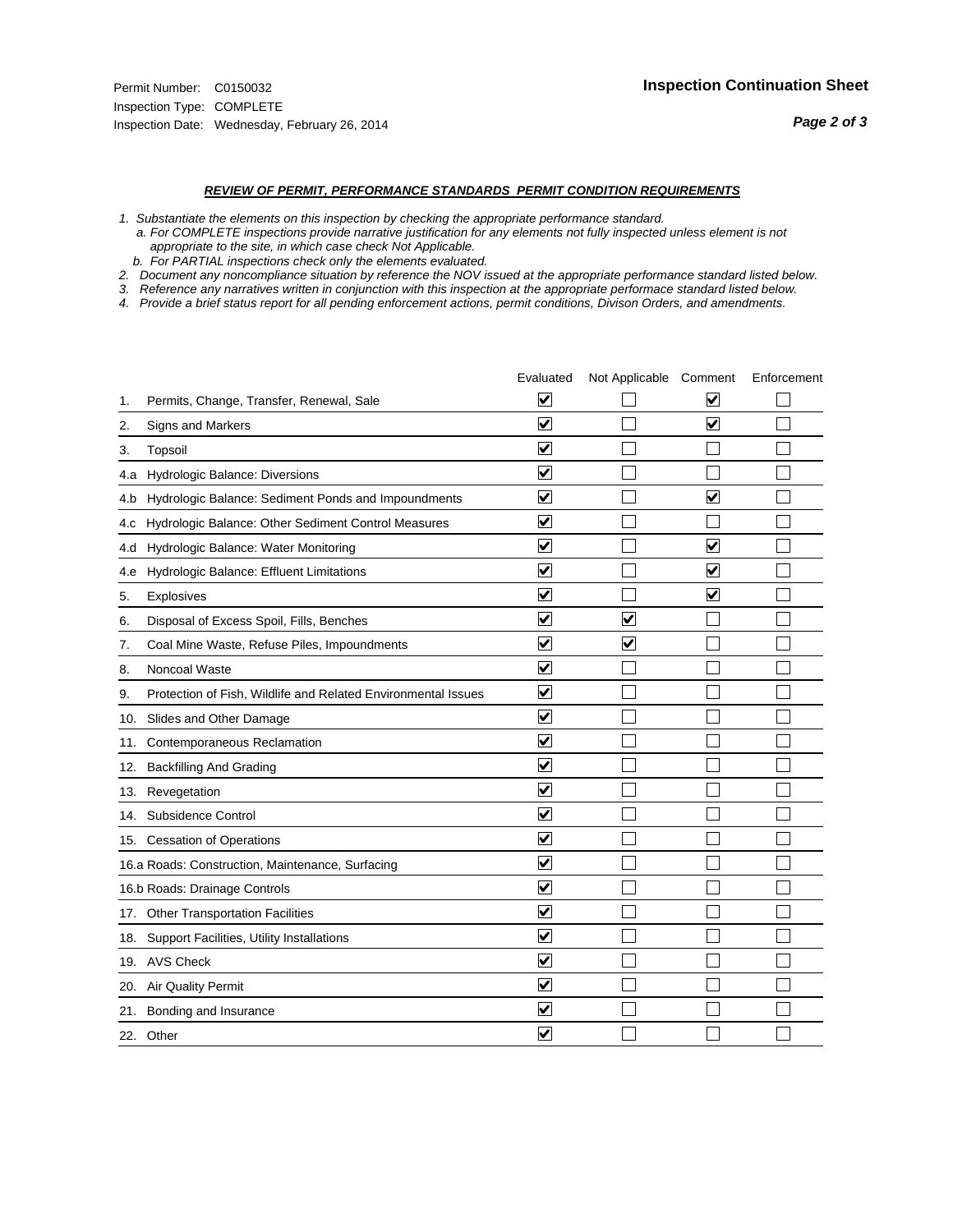#### **1. Permits, Change, Transfer, Renewal, Sale**

The DOGM permit is effective 05/13/2013 and expires 05/13/2018. Other documents include the following:

·Certificate of Insurance issued 06/01/2013 and terminates 06/01/2014. ·Reclamation agreement is dated April 1998 and is signed by both parties. ·UPDES permit UT000024368 effective 05/01/2011 and expires midnight 04/30/2016. ·Air Quality permit DAQE-AN0225003-03, issued 03/20/2003.

·SPCC Plan dated 11/02/2009.

#### **2. Signs and Markers**

The mine identification signs were in place at the Burma Pond site and at the Main Crandal Mine site. Both signs contained the required information.

#### **4.b Hydrologic Balance: Sediment Ponds and Impoundments**

The fourth quarter 2013 sediment pond inspection was done on 12/12/2013.

#### **4.d Hydrologic Balance: Water Monitoring**

Water Samples were pulled during the complete inspection from the iron treatment facility at 002 (11:45) and Pre-002 (11:55).

#### **4.e Hydrologic Balance: Effluent Limitations**

During the complete inspection the October, November and December 2013 discharge monitoring reports were reviewed.

#### **5. Explosives**

No explosives are currently on site. The magazines were removed along with explosives when the mine was idled.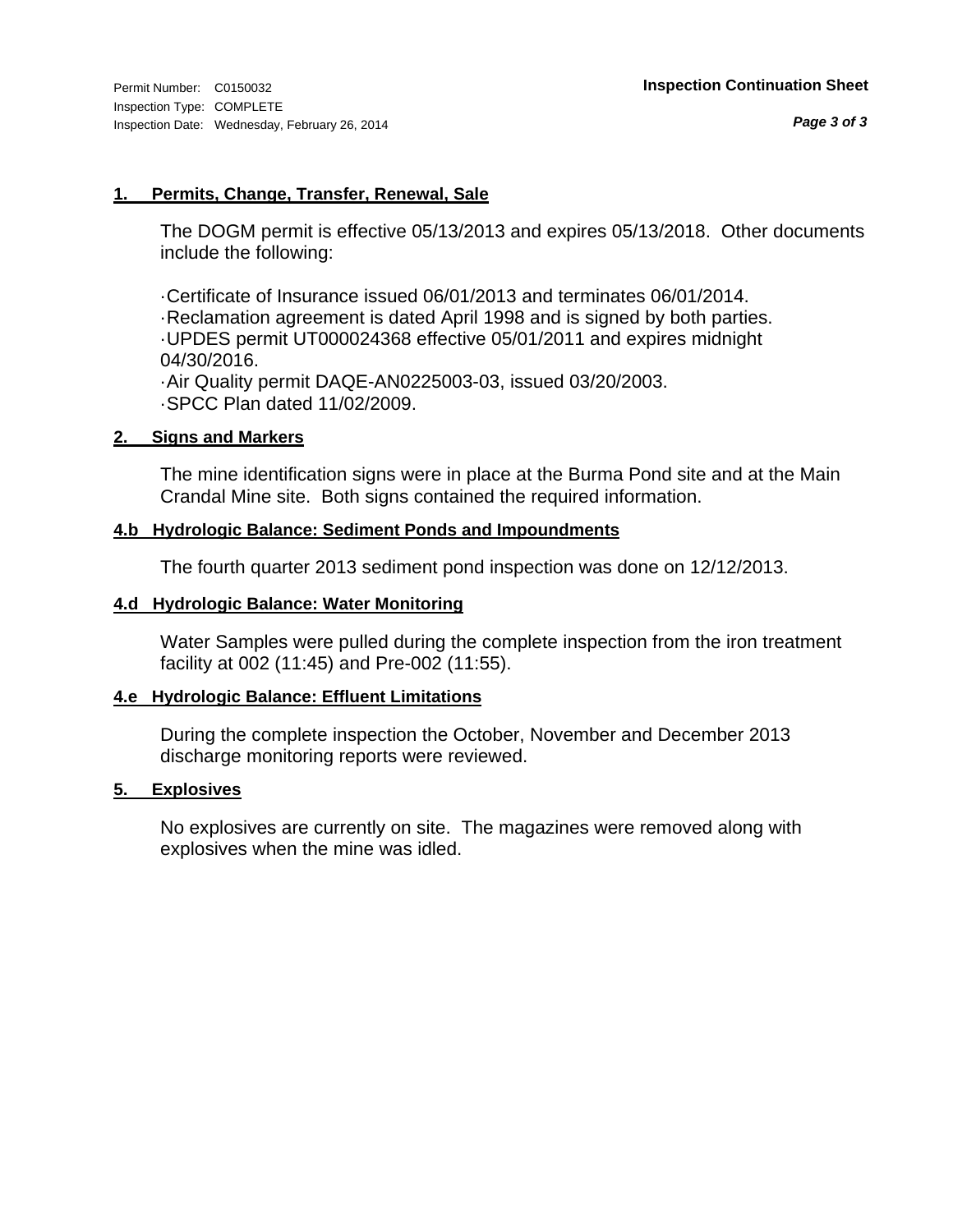

# **State of Utah**

**DEPARTMENT OF NATURAL RESOURCES** 

**MICHAEL R. STYLER Executive Director** 

#### Division of Oil, Gas and Mining

**JOHN R. BAZA Division Director** 

|  | Representatives Present During the Inspection: |
|--|------------------------------------------------|
|  | Company Kirk Nicholes                          |
|  | OGM Karl Houskeeper                            |

## **Inspection Report**

| Permit Number:   | C0250005                     |
|------------------|------------------------------|
| Inspection Type: | <b>PARTIAL</b>               |
| Inspection Date: | Wednesday, February 05, 2014 |
| Start Date/Time: | 2/5/2014 9:00:00 AM          |
| End Date/Time:   | 2/5/2014 1:00:00 PM          |
| Last Inspection: | Tuesday, January 07, 2014    |

Inspector: Karl Houskeeper,

**Loadout Processing**

Weather: **Partly Cloudy, Temp. 22 Deg. F.** 

InspectionID Report Number: 3746

Accepted by:

|                         |                   | Permitee: ALTON COAL DEVELOPMENT LLC                      |                            |
|-------------------------|-------------------|-----------------------------------------------------------|----------------------------|
|                         |                   | Operator: ALTON COAL DEVELOPMENT LLC                      |                            |
|                         | Site: COAL HOLLOW |                                                           |                            |
|                         |                   | Address: 463 North 100 West, Suite 1, CEDAR CITY UT 84720 |                            |
| County: <b>KANE</b>     |                   |                                                           |                            |
|                         |                   | Permit Type: PERMANENT COAL PROGRAM                       |                            |
| Permit Status: ACTIVE   |                   |                                                           |                            |
| <b>Current Acreages</b> |                   | <b>Mineral Ownership</b>                                  | <b>Types of Operations</b> |
| 635.64 Total Permitted  |                   | V<br>Federal                                              | <b>Underground</b>         |
| 329.00 Total Disturbed  |                   | <b>State</b>                                              | V<br><b>Surface</b>        |

|  | <b>Phase III</b> | Other                                                                                                          | Reprocessing |  |
|--|------------------|----------------------------------------------------------------------------------------------------------------|--------------|--|
|  |                  | Report summary and status for pending enforcement actions, permit conditions, Division Orders, and amendments: |              |  |

Active mining is taking place in the Wes side of Pit #26. The East side of Pit #26 is mined out and the access ramp into the West side of Pit #26 goes through the East side of Pit #26. Pits # 28 and #27 are backfilled. Prep work and stripping of Pit #25 is beginning.

 $\blacktriangledown$ 

**County Fee**

Pictures were taken of the ponds and are attached to the PDF version of this report.

**Phase I Phase II**

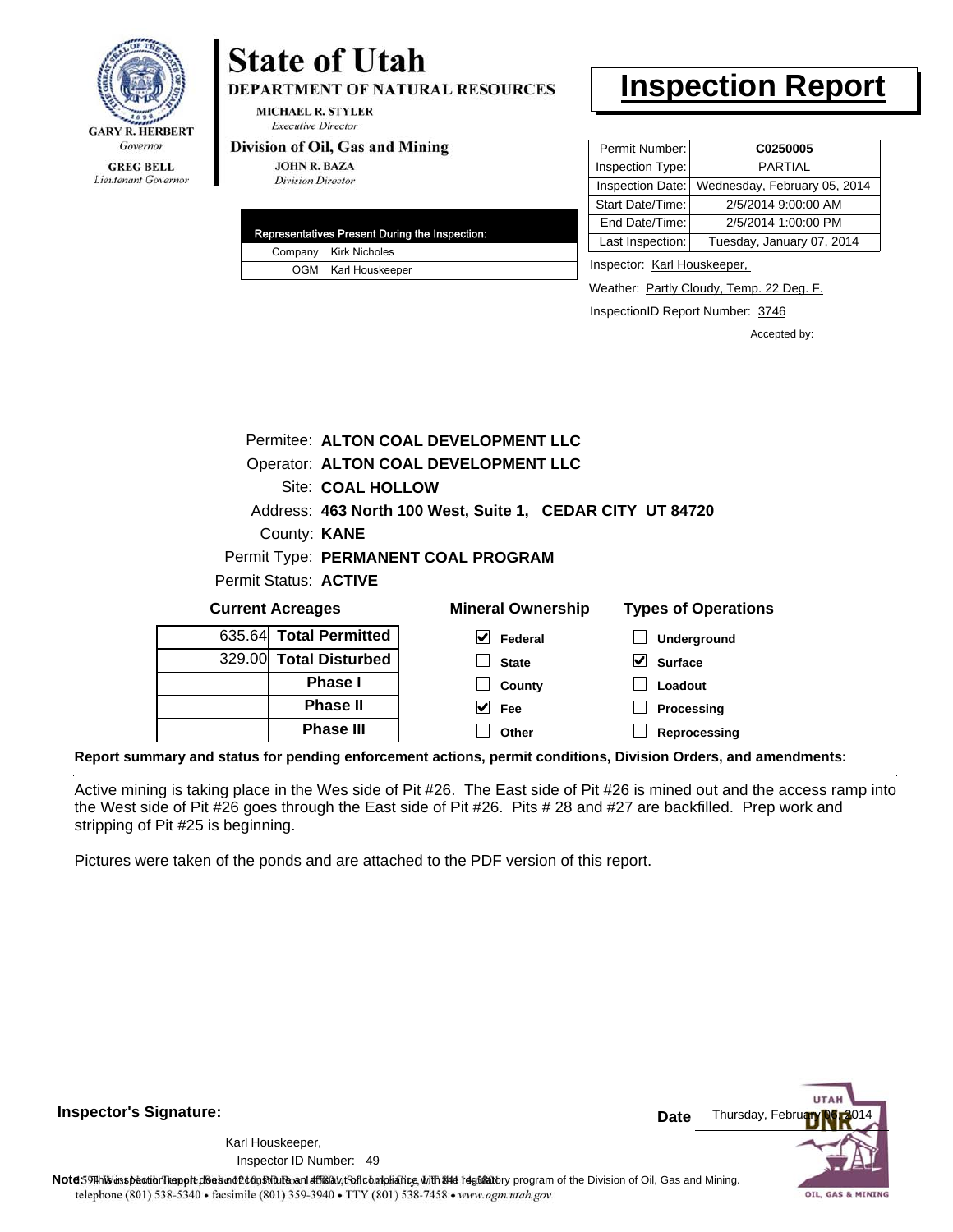#### *REVIEW OF PERMIT, PERFORMANCE STANDARDS PERMIT CONDITION REQUIREMENTS*

*1. Substantiate the elements on this inspection by checking the appropriate performance standard.*

 *a. For COMPLETE inspections provide narrative justification for any elements not fully inspected unless element is not appropriate to the site, in which case check Not Applicable.*

 *b. For PARTIAL inspections check only the elements evaluated.*

*2. Document any noncompliance situation by reference the NOV issued at the appropriate performance standard listed below.*

*3. Reference any narratives written in conjunction with this inspection at the appropriate performace standard listed below.*

|     |                                                               | Evaluated               | Not Applicable Comment |                         | Enforcement |
|-----|---------------------------------------------------------------|-------------------------|------------------------|-------------------------|-------------|
| 1.  | Permits, Change, Transfer, Renewal, Sale                      |                         |                        |                         |             |
| 2.  | Signs and Markers                                             | $\overline{\mathbf{v}}$ |                        | $\overline{\mathbf{v}}$ |             |
| 3.  | Topsoil                                                       |                         |                        |                         |             |
| 4.a | Hydrologic Balance: Diversions                                |                         |                        |                         |             |
| 4.b | Hydrologic Balance: Sediment Ponds and Impoundments           | ⊽                       |                        | V                       |             |
| 4.C | Hydrologic Balance: Other Sediment Control Measures           |                         |                        |                         |             |
| 4.d | Hydrologic Balance: Water Monitoring                          |                         |                        |                         |             |
| 4.e | Hydrologic Balance: Effluent Limitations                      |                         |                        |                         |             |
| 5.  | <b>Explosives</b>                                             |                         |                        |                         |             |
| 6.  | Disposal of Excess Spoil, Fills, Benches                      | $\blacktriangledown$    |                        | ⊻                       |             |
| 7.  | Coal Mine Waste, Refuse Piles, Impoundments                   |                         |                        |                         |             |
| 8.  | Noncoal Waste                                                 |                         |                        |                         |             |
| 9.  | Protection of Fish, Wildlife and Related Environmental Issues |                         |                        |                         |             |
| 10. | Slides and Other Damage                                       |                         |                        |                         |             |
| 11. | Contemporaneous Reclamation                                   |                         |                        |                         |             |
| 12. | <b>Backfilling And Grading</b>                                |                         |                        |                         |             |
| 13. | Revegetation                                                  |                         |                        |                         |             |
| 14. | Subsidence Control                                            |                         |                        |                         |             |
|     | 15. Cessation of Operations                                   |                         |                        |                         |             |
|     | 16.a Roads: Construction, Maintenance, Surfacing              |                         |                        |                         |             |
|     | 16.b Roads: Drainage Controls                                 |                         |                        |                         |             |
| 17. | <b>Other Transportation Facilities</b>                        |                         |                        |                         |             |
| 18. | Support Facilities, Utility Installations                     |                         |                        |                         |             |
| 19. | <b>AVS Check</b>                                              |                         |                        |                         |             |
| 20. | Air Quality Permit                                            |                         |                        |                         |             |
| 21. | Bonding and Insurance                                         |                         |                        |                         |             |
|     | 22. Other                                                     |                         |                        |                         |             |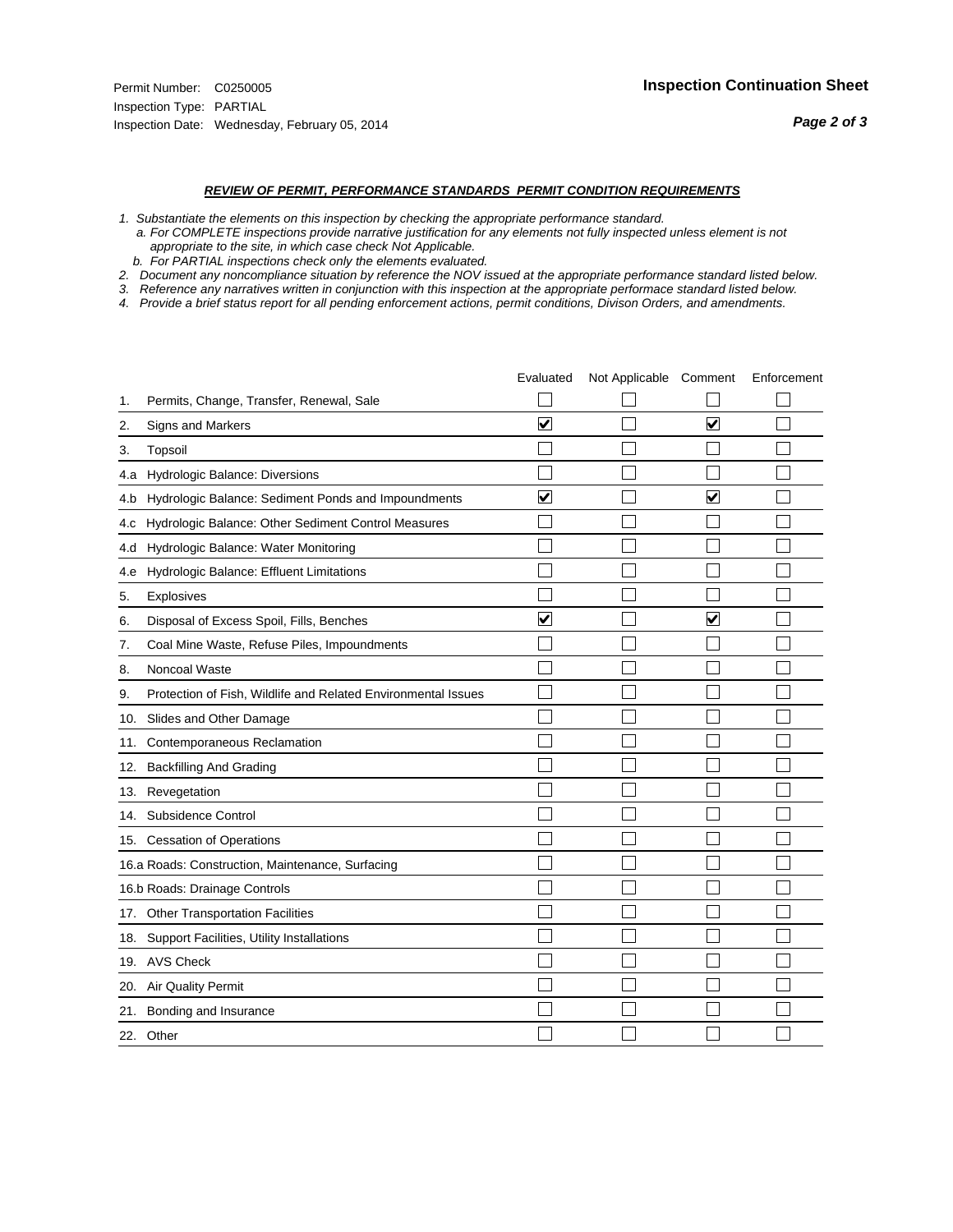Inspection Type: PARTIAL Inspection Date: Wednesday, February 05, 2014

#### **2. Signs and Markers**

The mine identification sings are in place and contained the required information.

### **4.b Hydrologic Balance: Sediment Ponds and Impoundments**

Pictures were taken of the ponds and are attached to the PDF version of this report.

Pond 1, 1B, 2, 3 and 4 all contained water/ice.

#### **6. Disposal of Excess Spoil, Fills, Benches**

The excess spoil pile is covered by a blanket of snow.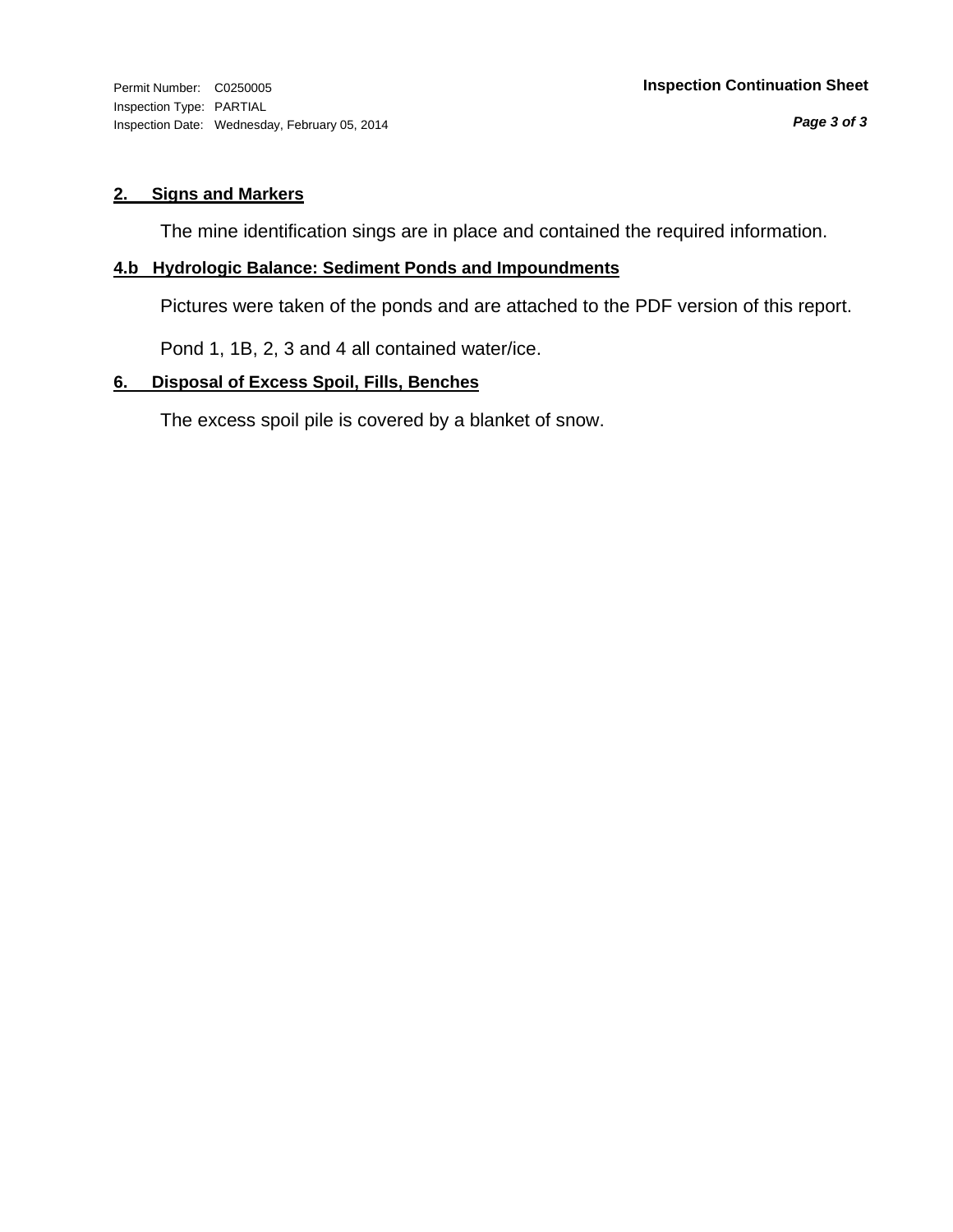

#### **GREG BELL** Lieutenant Governor

# **State of Utah**

DEPARTMENT OF NATURAL RESOURCES

**MICHAEL R. STYLER Executive Director** 

#### Division of Oil, Gas and Mining

**JOHN R. BAZA Division Director** 

| Representatives Present During the Inspection: |                        |  |
|------------------------------------------------|------------------------|--|
|                                                | Company Amanda Richard |  |
|                                                | Company Vicky Miller   |  |
|                                                | OGM Joe Helfrich       |  |

## **Inspection Report**

| Permit Number:   | C0410002                     |
|------------------|------------------------------|
| Inspection Type: | <b>PARTIAL</b>               |
| Inspection Date: | Wednesday, February 12, 2014 |
| Start Date/Time: | 2/12/2014 11:30:00 AM        |
| End Date/Time:   | 2/12/2014 1:00:00 PM         |
| Last Inspection: | Wednesday, January 15, 2014  |
|                  |                              |

Inspector: Joe Helfrich,

Weather: Sunny, slight breeze 55

InspectionID Report Number: 3758

Accepted by: jhelfric 2/20/2014

| Permitee: CANYON FUEL COMPANY        |                                          |                            |
|--------------------------------------|------------------------------------------|----------------------------|
| <b>Operator: CANYON FUEL COMPANY</b> |                                          |                            |
| Site: SUFCO MINE                     |                                          |                            |
|                                      | Address: 597 SOUTH SR24, SALINA UT 84654 |                            |
| County: SEVIER                       |                                          |                            |
|                                      | Permit Type: PERMANENT COAL PROGRAM      |                            |
| Permit Status: ACTIVE                |                                          |                            |
| <b>Current Acreages</b>              | <b>Mineral Ownership</b>                 | <b>Types of Operations</b> |
| 720.48 Total Permitted               | V<br>Federal                             | ⊻<br>Underground           |
| 49.66 Total Disturbed                | V<br><b>State</b>                        | <b>Surface</b>             |
| Phase I                              | County                                   | Loadout                    |
| <b>Phase II</b>                      | <b>Fee</b>                               | <b>Processing</b>          |
| <b>Phase III</b>                     | Other                                    | Reprocessing               |

**Report summary and status for pending enforcement actions, permit conditions, Division Orders, and amendments:**

The purpose of this site visit was to conduct a partial inspection at the convulsion canyon mine.



**Inspector's Signature:**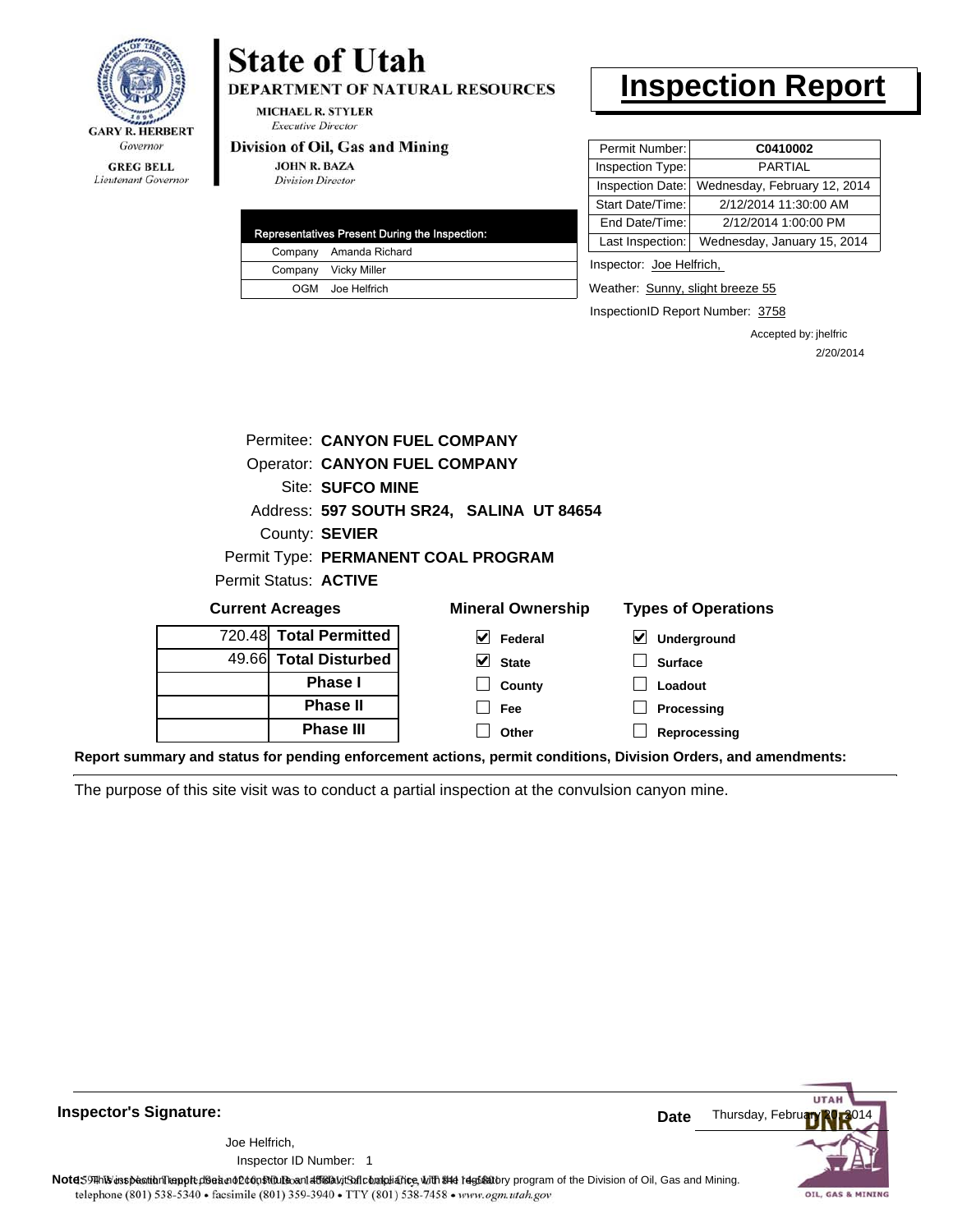#### *REVIEW OF PERMIT, PERFORMANCE STANDARDS PERMIT CONDITION REQUIREMENTS*

*1. Substantiate the elements on this inspection by checking the appropriate performance standard.*

 *a. For COMPLETE inspections provide narrative justification for any elements not fully inspected unless element is not appropriate to the site, in which case check Not Applicable.*

 *b. For PARTIAL inspections check only the elements evaluated.*

*2. Document any noncompliance situation by reference the NOV issued at the appropriate performance standard listed below.*

*3. Reference any narratives written in conjunction with this inspection at the appropriate performace standard listed below.*

|     |                                                               | Evaluated                       | Not Applicable Comment |                         | Enforcement |
|-----|---------------------------------------------------------------|---------------------------------|------------------------|-------------------------|-------------|
| 1.  | Permits, Change, Transfer, Renewal, Sale                      | $\overline{\mathbf{v}}$         |                        | V                       |             |
| 2.  | Signs and Markers                                             | $\overline{\mathbf{v}}$         |                        | $\blacktriangledown$    |             |
| 3.  | Topsoil                                                       | $\overline{\blacktriangledown}$ |                        | $\blacktriangledown$    |             |
| 4.a | Hydrologic Balance: Diversions                                |                                 |                        |                         |             |
| 4.b | Hydrologic Balance: Sediment Ponds and Impoundments           |                                 |                        |                         |             |
| 4.C | Hydrologic Balance: Other Sediment Control Measures           |                                 |                        |                         |             |
| 4.d | Hydrologic Balance: Water Monitoring                          |                                 |                        |                         |             |
| 4.e | Hydrologic Balance: Effluent Limitations                      |                                 |                        |                         |             |
| 5.  | <b>Explosives</b>                                             |                                 |                        |                         |             |
| 6.  | Disposal of Excess Spoil, Fills, Benches                      |                                 |                        |                         |             |
| 7.  | Coal Mine Waste, Refuse Piles, Impoundments                   | $\overline{\mathbf{v}}$         |                        | $\overline{\mathbf{v}}$ |             |
| 8.  | Noncoal Waste                                                 |                                 |                        |                         |             |
| 9.  | Protection of Fish, Wildlife and Related Environmental Issues |                                 |                        |                         |             |
| 10. | Slides and Other Damage                                       |                                 |                        |                         |             |
| 11. | Contemporaneous Reclamation                                   |                                 |                        |                         |             |
| 12. | <b>Backfilling And Grading</b>                                |                                 |                        |                         |             |
| 13. | Revegetation                                                  |                                 |                        |                         |             |
| 14. | Subsidence Control                                            |                                 |                        |                         |             |
|     | 15. Cessation of Operations                                   |                                 |                        |                         |             |
|     | 16.a Roads: Construction, Maintenance, Surfacing              |                                 |                        |                         |             |
|     | 16.b Roads: Drainage Controls                                 |                                 |                        |                         |             |
|     | 17. Other Transportation Facilities                           |                                 |                        |                         |             |
| 18. | Support Facilities, Utility Installations                     |                                 |                        |                         |             |
|     | 19. AVS Check                                                 |                                 |                        |                         |             |
| 20. | Air Quality Permit                                            |                                 |                        |                         |             |
| 21. | Bonding and Insurance                                         |                                 |                        |                         |             |
|     | 22. Other                                                     |                                 |                        |                         |             |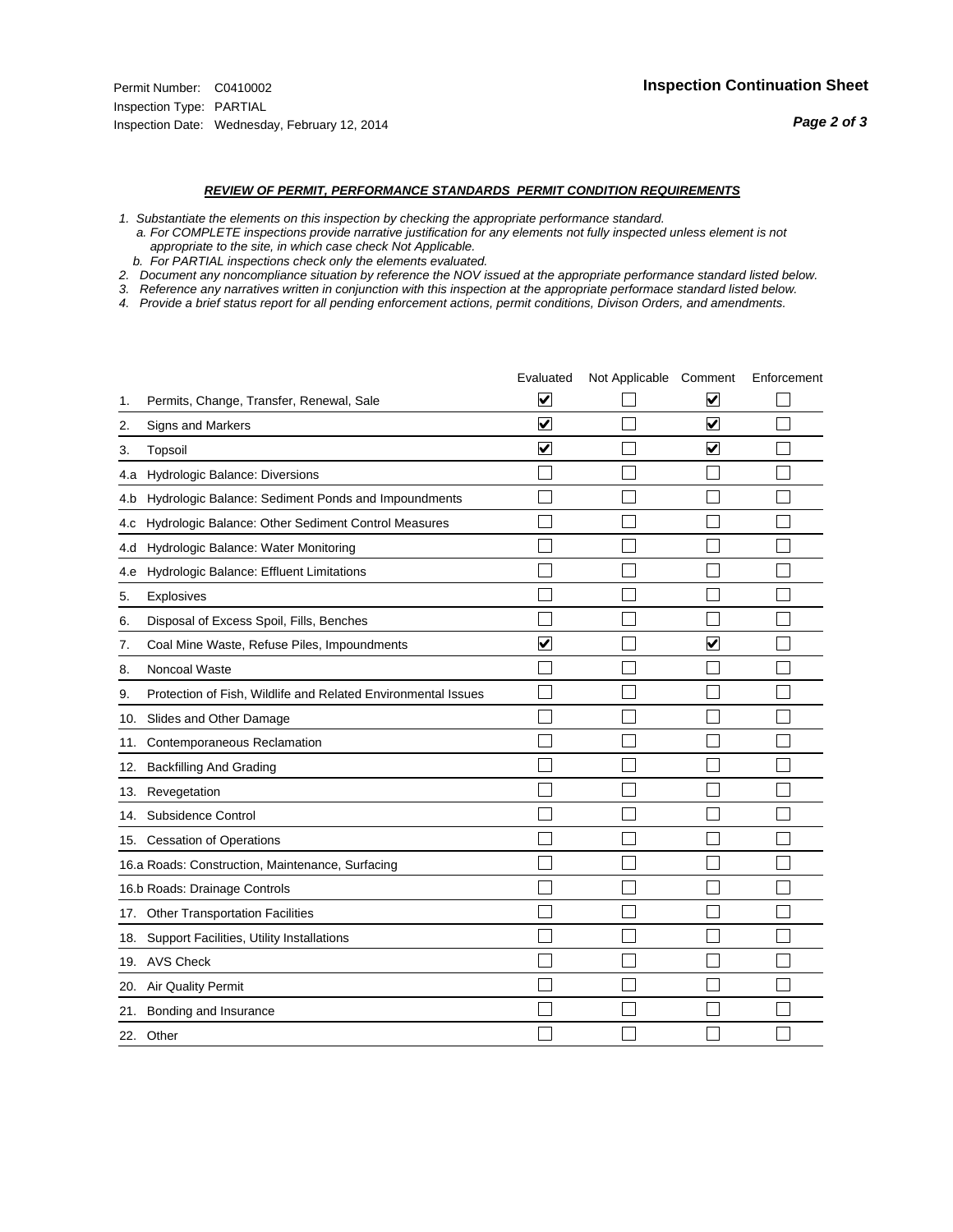*Page 3 of 3*

#### **1. Permits, Change, Transfer, Renewal, Sale**

Conditional approval was granted on 2/28 for task # 4492, the warehouse annex building. On February 19th the Division received "Revisions to the MRP/Vegetation information and the Macro invertebrate study for the South fork of Quitchupah". The information has been assigned task # 4513.

#### **2. Signs and Markers**

#### **3. Topsoil**

The identification signs at the waste rock site are holding up well and seem to be more durable than the previous ones.

#### **7. Coal Mine Waste, Refuse Piles, Impoundments**

Several areas are currently under consideration for the expansion and or addition of waste rock locations.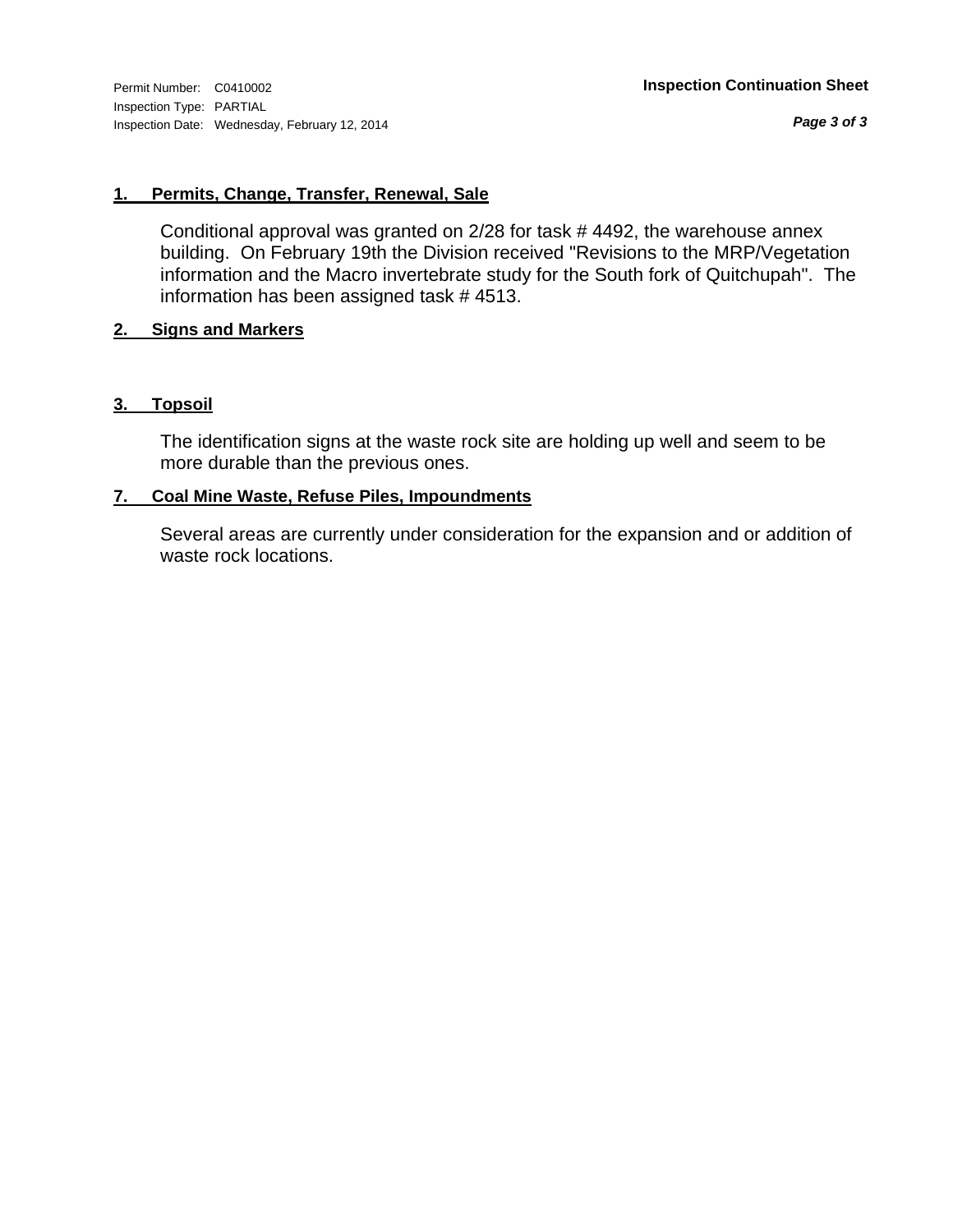

**GARY R. HERBERT** Governor

**SPENCER J. COX** Lieutenant Governor

# **State of Utah**

**DEPARTMENT OF NATURAL RESOURCES** 

MICHAEL R. STYLER **Executive Director** 

#### Division of Oil, Gas and Mining **JOHN R. BAZA**

Division Director

February 20, 2014

### **CERTIFIED RETURN RECEIPT** 7012 3460 0002 9559 5918

Kirk Nicholes, Resident Agent Alton Coal Development LLC 463 North 100 West, Suite 1 Cedar City, Utah 84720

### Subject: Proposed Assessment for State Violation No. N 10135, Coal Hollow Mine, C/025/0005, Task ID #4500

Dear Mr. Nicholes:

The undersigned has been appointed by the Division of Oil, Gas & Mining as the Assessment Officer for assessing penalties under R645-401.

Enclosed is the proposed civil penalty assessment for the above referenced violation. The violation was issued by Division Inspector, Karl Housekeeper, on January 15, 2014. Rule R645-401-600 et. seq. has been utilized to formulate the proposed penalty. By these rules, any written information which was submitted by you or your agent within fifteen (15) days of receipt of this Notice of Violation has been considered in determining the facts surrounding the violation and the amount of penalty.

Under R645-401-700, there are two informal appeal options available to you:

1. If you wish to informally appeal the fact of this violation, you should file a written request for an Informal Conference within thirty (30) days of receipt of this letter. This conference will be conducted by the Division Director. This Informal Conference is distinct from the Assessment Conference regarding the proposed penalty.

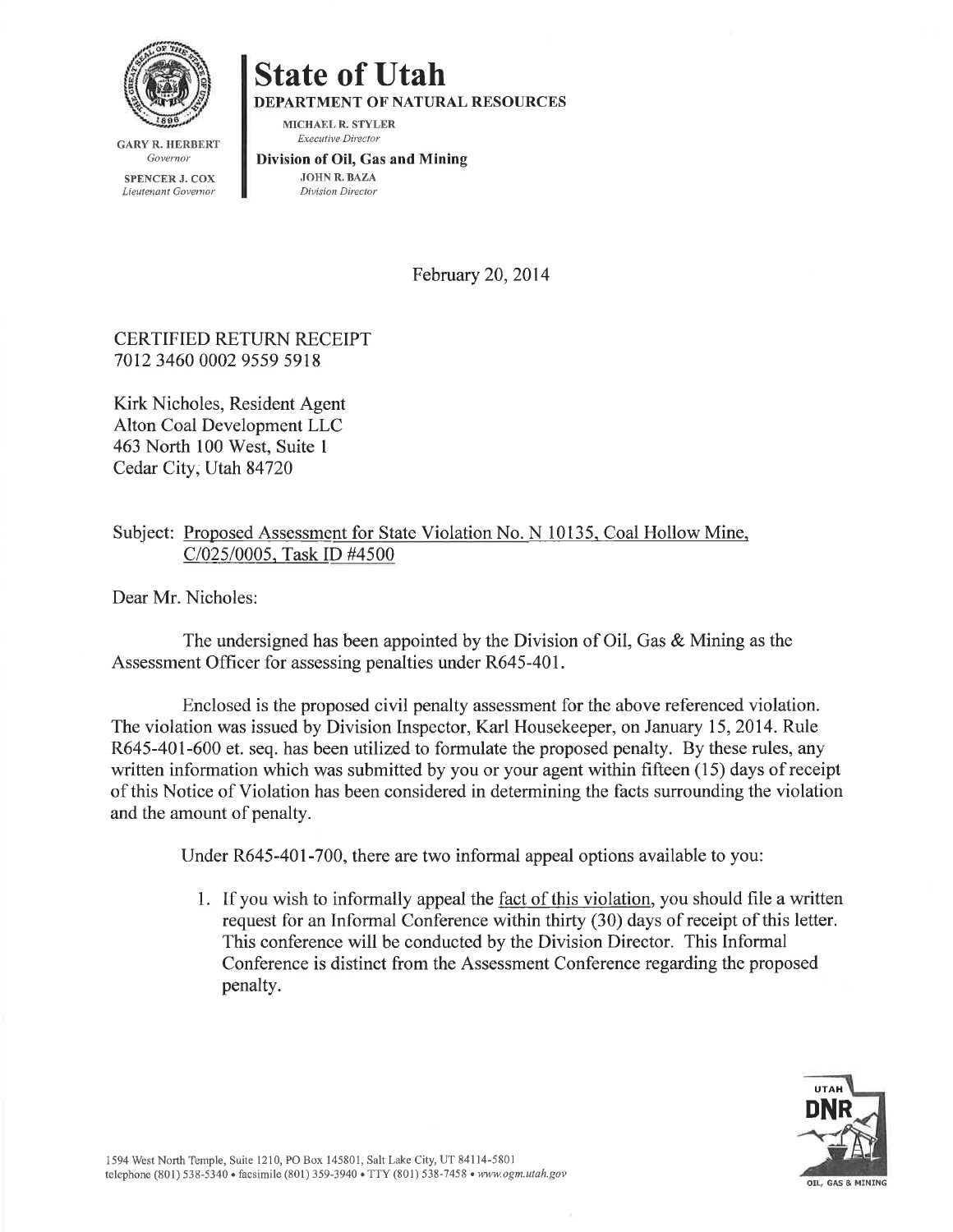Page 2 **Kirk Nicholes**  $C/025/0005$ February 20, 2014

> 2. If you wish to review the proposed penalty assessment, you should file a written request for an Assessment Conference within thirty (30) days of receipt of this letter. If you are also requesting a review of the fact of violation, as noted in paragraph 1, the Assessment Conference will be scheduled immediately following that review.

If a timely request for review is not made, the fact of violation will stand, the proposed penalty(ies) will become final, and the penalty(ies) will be due and payable within thirty (30) days of the proposed assessment. Please remit payment to the Division, mail c/o Suzanne Steab.

Sincerely,

f<br>/k/x10th Joseph C. Helfrich

**Assessment Officer** 

JCH/sqs Enclosure Suzanne Steab, DOGM cc: Sheri Sasaki, DOGM O:\025005.COL\WG4500\PROPOSED ASSESSMENT 10135.DOC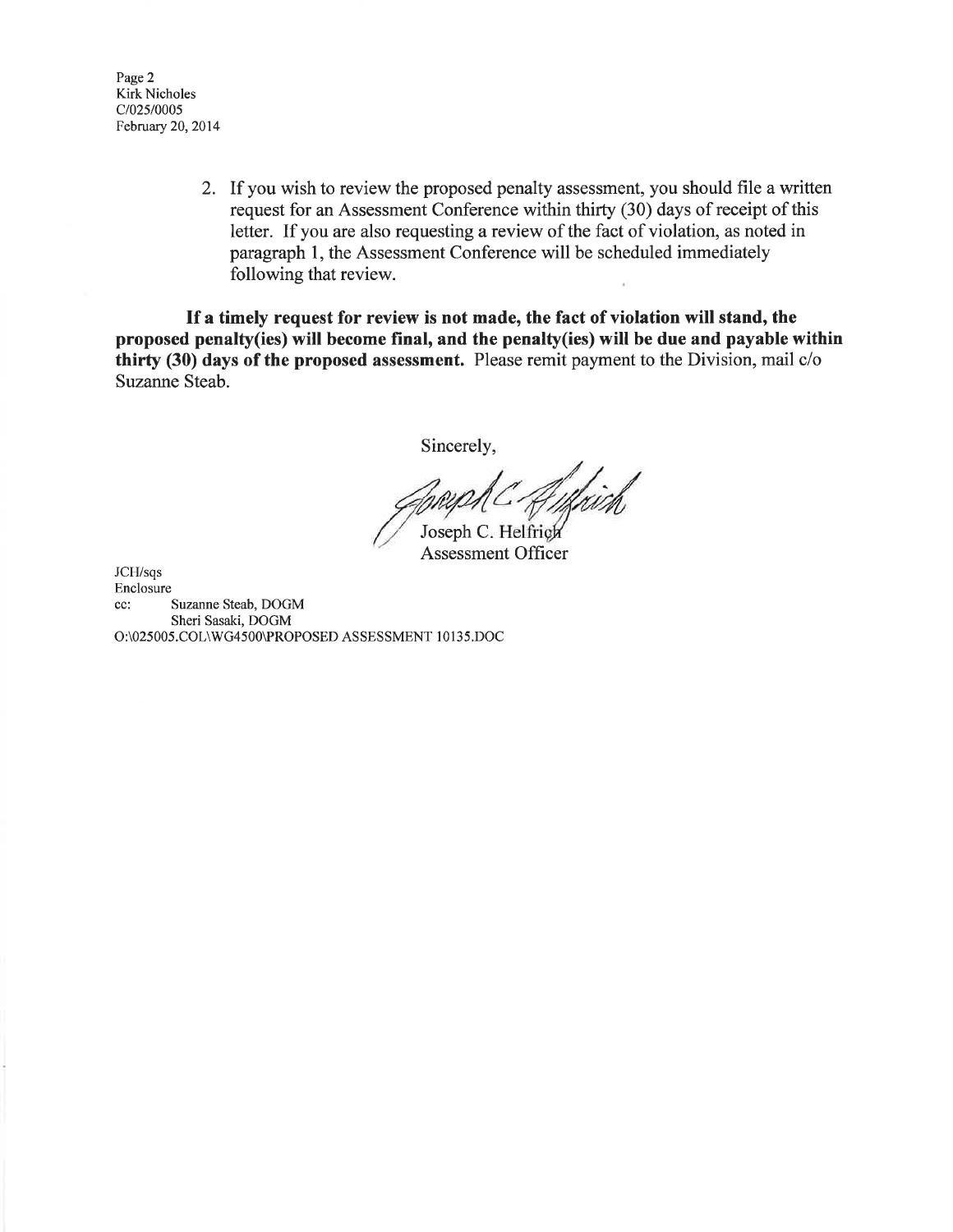### **WORKSHEET FOR ASSESSMENT OF PENALTIES** DIVISION OF OIL, GAS & MINING

COMPANY / MINE Coal Hollow Mine

PERMIT C/025/0005  $NOV / CO # N 10135$ VIOLATION  $1$  of  $1$ 

ASSESSMENT DATE February 20, 2014

ASSESSMENT OFFICER Joe Helfrich

#### I. **HISTORY** (Max. 25 pts.)

Are there previous violations, which are not pending or vacated, which fall one A.  $(1)$  year of today=s date?

PREVIOUS VIOLATIONS EFFECTIVE DATE **POINTS** 

> 1 point for each past violation, up to one  $(1)$  year 5 points for each past violation in a CO, up to one (1) year No pending notices shall be counted

### **TOTAL HISTORY POINTS 0**

#### П. **SERIOUSNESS** (Either A or B)

NOTE: For assignment of points in Parts II and III, the following apply:

- Based on facts supplied by the inspector, the Assessment Officer will 1. determine within each category where the violation falls.
- $2.$ Beginning at the mid-point of the category, the Assessment Officer will adjust the points up or down, utilizing the inspector's and operator's statements as guiding documents.

Is this an EVENT (A) or HINDRANCE (B) violation? Event

- **EVENT VIOLATION** (Max 45 pts.) A.
	- What is the event which the violated standard was designed to prevent? 1.

Loss of reclamation/revegetation potential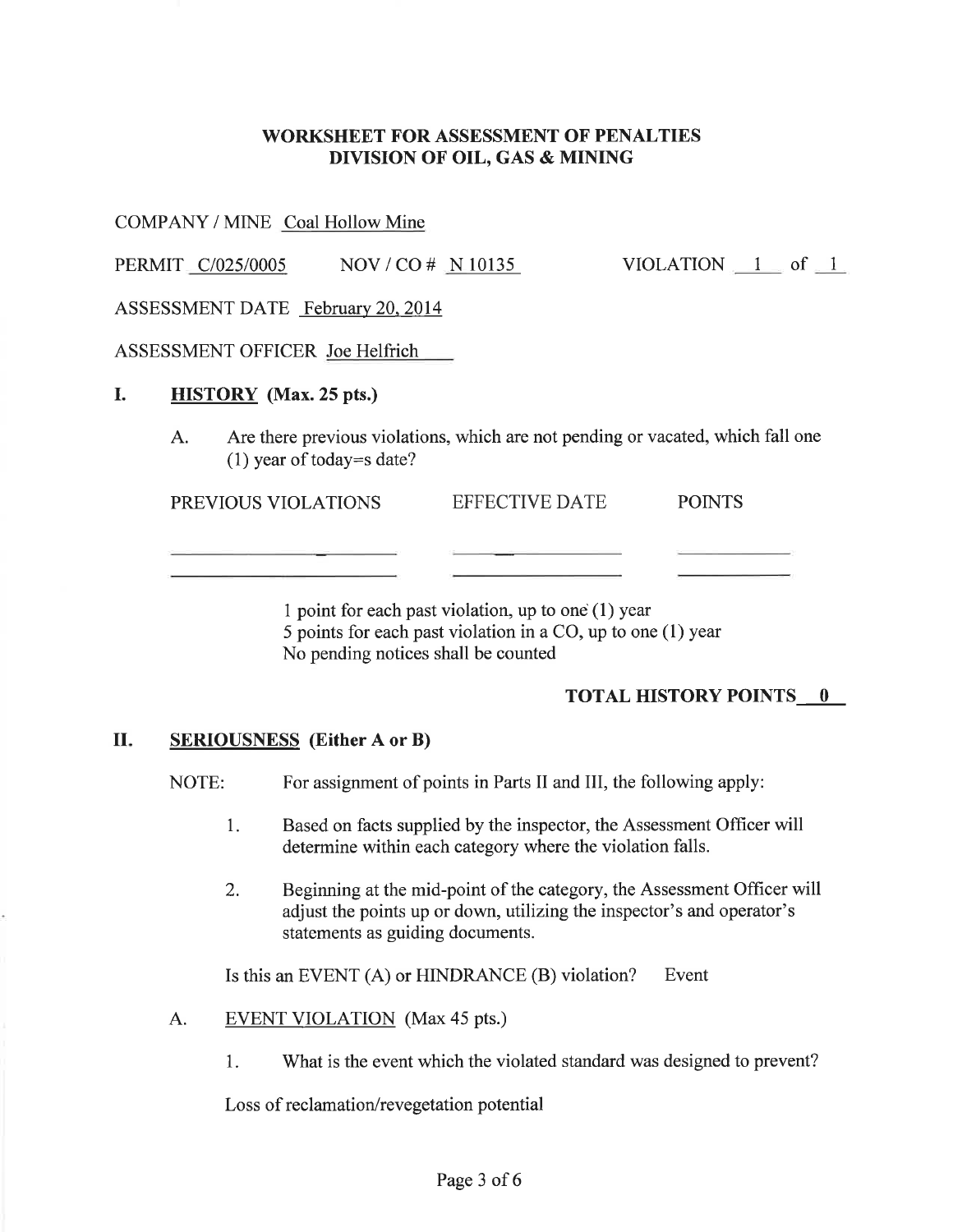What is the probability of the occurrence of the event which a violated  $2.$ standard was designed to prevent?

| <b>PROBABILITY</b> | <b>RANGE</b> |
|--------------------|--------------|
| None               | 0            |
| Unlikely           | $1-9$        |
| Likely             | $10-19$      |
| Occurred           | 20           |

#### **ASSIGN PROBABILITY OF OCCURRENCE POINTS 5**

#### PROVIDE AN EXPLANATION OF POINTS:

\*\*\*According to the information in the inspector statement, "If pit #6 & 9 were not backfilled" and the probability of this occurrence is unlikely.

> $3<sub>1</sub>$ What is the extent of actual or potential damage? **RANGE 0-25**

In assigning points, consider the duration and extent of said damage or impact, in terms of area and impact on the public or environment.

#### **ASSIGN DAMAGE POINTS 0**

#### PROVIDE AN EXPLANATION OF POINTS:

\*\*\* According to the information in the inspector statement, no damage occurred as a result of the violation

- $B<sub>1</sub>$ HINDRANCE VIOLATION (Max 25 pts.)
	- Is this a POTENTIAL or ACTUAL hindrance to enforcement? Actual  $1<sub>z</sub>$ **RANGE 0-25**

Assign points based on the extent to which enforcement is actually or potentially hindered by the violation.

#### **ASSIGN HINDRANCE POINTS**

#### PROVIDE AN EXPLANATION OF POINTS: \*\*\*

#### **TOTAL SERIOUSNESS POINTS (A or B) 5**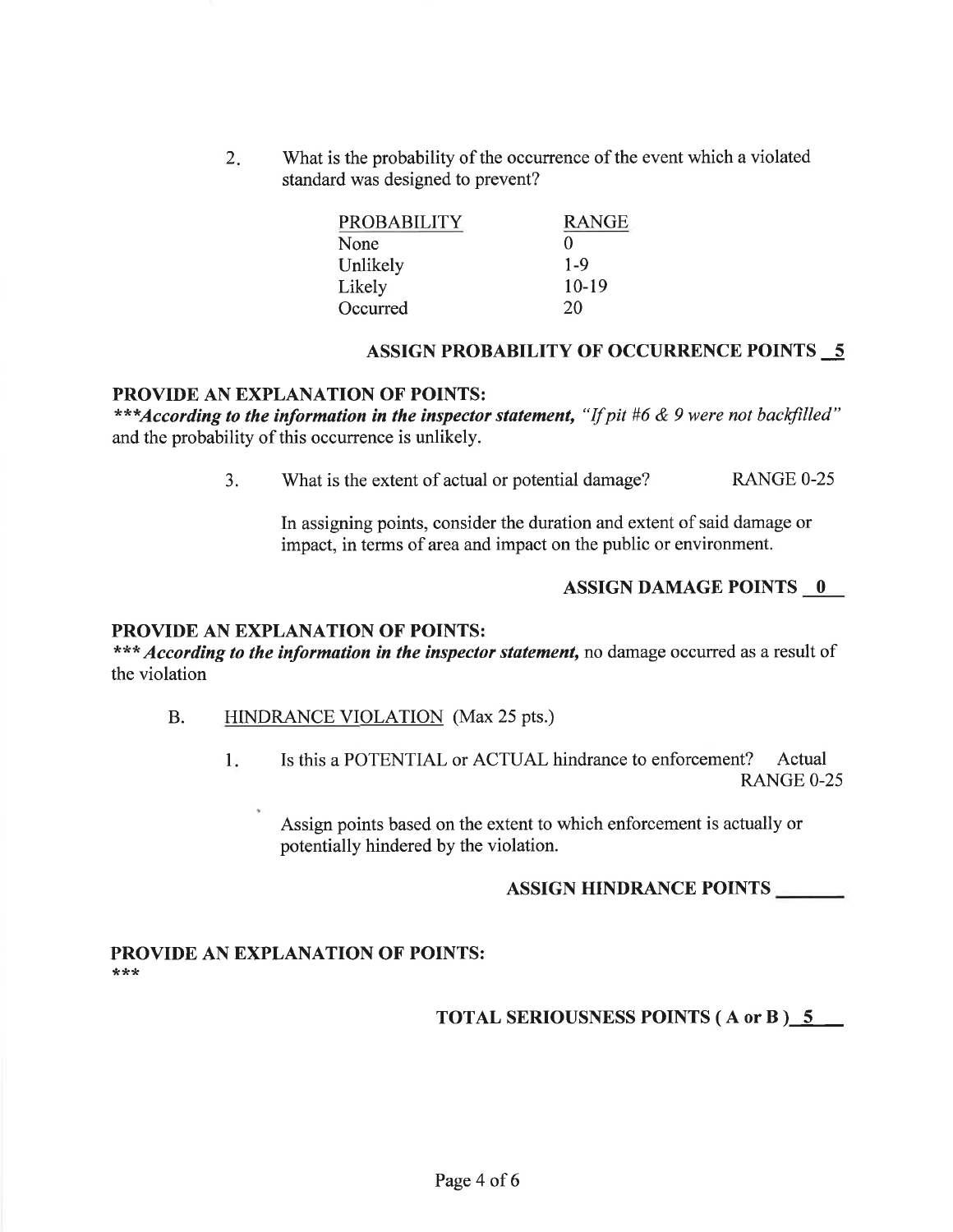#### III. **NEGLIGENCE** (Max 30 pts.)

Was this an inadvertent violation which was unavoidable by the exercise of  $A_{\cdot}$ reasonable care? IF SO--NO NEGLIGENCE; or, was this a failure of a permittee to prevent the occurrence of a violation due to indifference lack of diligence, or lack of reasonable care, or the failure to abate any violation due to the same? IF SO--GREATER DEGREE OF FAULT THAN NEGLIGENCE.

| No Negligence           | $\theta$  |
|-------------------------|-----------|
| Negligence              | $1 - 15$  |
| Greater Degree of Fault | $16 - 30$ |

STATE DEGREE OF NEGLIGENCE Greater Degree of Fault

### **ASSIGN NEGLIGENCE POINTS 20**

#### **PROVIDE AN EXPLANATION OF POINTS:**

\*\*\* According to the information in the inspector statement, "Rough backfilling and grading was to occur within 60 days of the completion of mining".

**GOOD FAITH** (Max 20 pts.) IV.

> (Either A or B) (Does not apply to violations requiring no abatement measures)

Did the operator have onsite, the resources necessary to achieve compliance of the  $A_{\cdot\cdot}$ violated standard within the permit area? IF SO--EASY ABATEMENT

Easy Abatement Situation

- $\mathbf{X}$ **Immediate Compliance**  $-11$  to  $-20*$ (Immediately following the issuance of the NOV)
- Rapid Compliance  $-1$  to  $-10$  $\mathbf{X}$ (Permittee used diligence to abate the violation)
- Normal Compliance  $\mathbf{X}$ (Operator complied within the abatement period required) (Operator complied with condition and/or terms of approved Mining and Reclamation Plan)

\*Assign in upper of lower half of range depending on abatement occurring the 1st or 2nd half of abatement period.

**B.** Did the permittee not have the resources at hand to achieve compliance, or does the situation require the submission of plans prior to physical activity to achieve compliance?

IF SO--DIFFICULT ABATEMENT